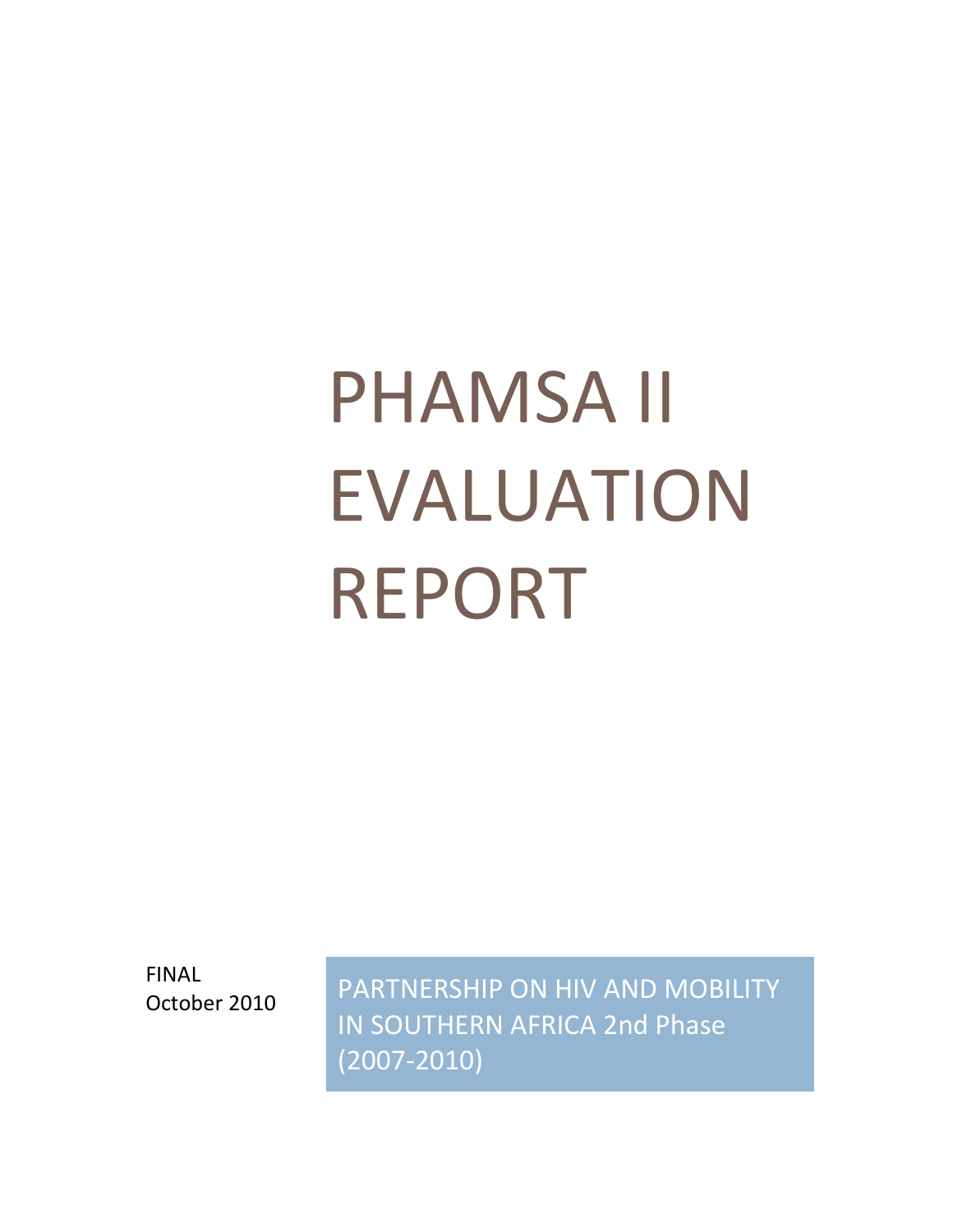# CONSULTANT

Davies & Lee AIDS and Development Consulting is a private consultancy company based in UK that helps institutions working in the fields of AIDS and development to design, strengthen and scale-up their programmes; improve organisational management structures and systems; undertake strategic planning and mobilise local and international resources; monitor and evaluate their work; and document and disseminate lessons and effective strategies. Tim Lee conducted this evaluation.

# ACKNOWLEDGEMENTS

The consultant working on this assignment would like to thank all organisations, institutions, and individuals who contributed to the evaluation process.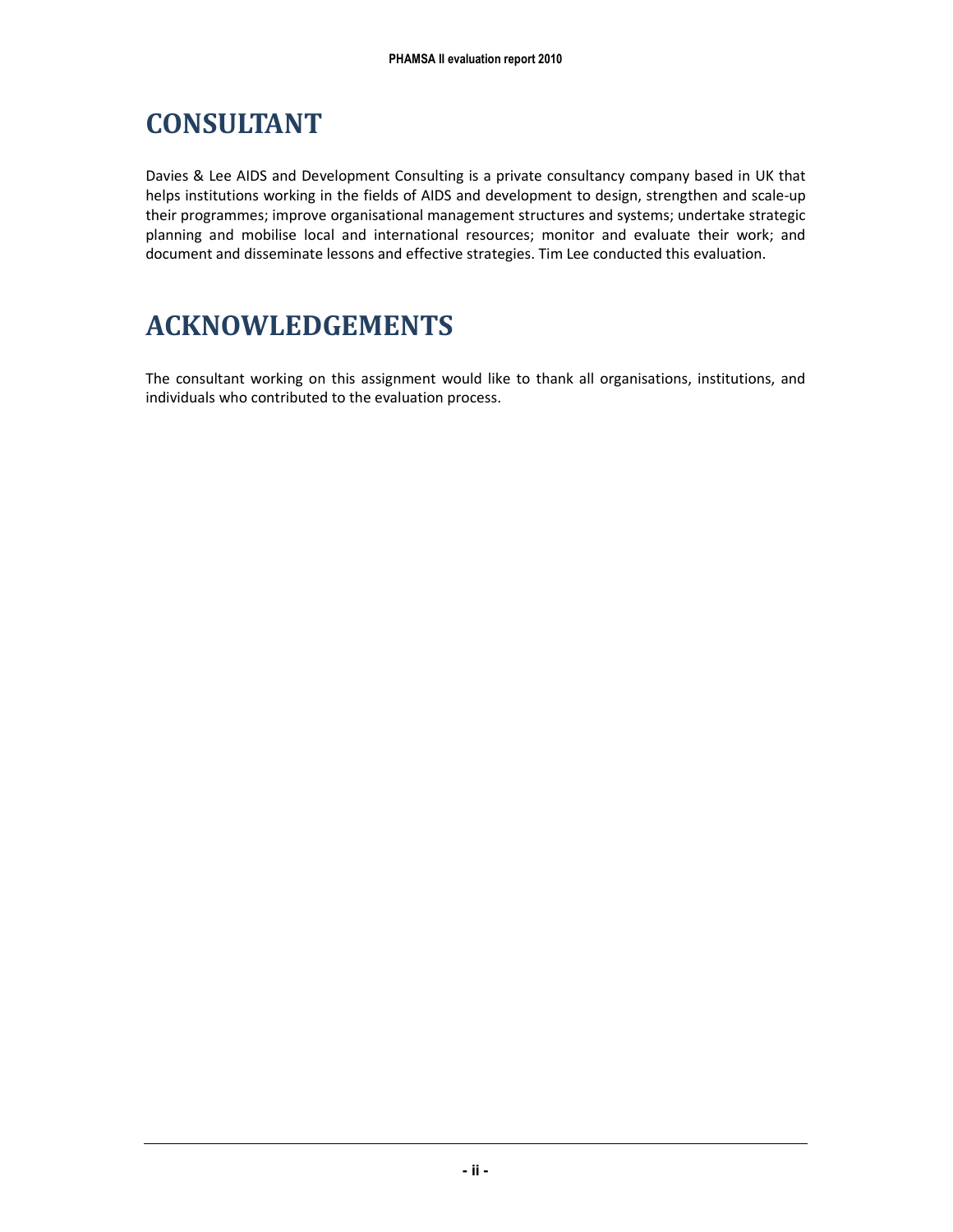# **CONTENTS**

| 1.                     |    |  |
|------------------------|----|--|
| 1.1.                   |    |  |
| 1.2.                   |    |  |
| 1.3.                   |    |  |
| 1.4.                   |    |  |
| 1.5.                   |    |  |
|                        |    |  |
| 2.                     |    |  |
| 2.1.                   |    |  |
| 2.2.                   |    |  |
| 2.3.                   |    |  |
| 3.                     |    |  |
| 3.1.                   |    |  |
| 3.2.                   |    |  |
| 3.3.                   |    |  |
| 4.                     |    |  |
| 4.1.                   |    |  |
| 4.2.                   |    |  |
| 4.3.                   |    |  |
| 5.                     |    |  |
| 5.1.                   |    |  |
| 5.2.                   |    |  |
| 5.3.                   |    |  |
| 6.                     |    |  |
| 6.1.                   |    |  |
| 6.2.                   |    |  |
| 6.3.                   |    |  |
| 7.                     |    |  |
| 7.1.                   |    |  |
| 7.2<br>Human resources | 22 |  |
| 7.3.                   |    |  |
| 7.4.                   |    |  |
| 7.5.                   |    |  |
| 8.                     |    |  |
| 8.1.                   |    |  |
| 8.2.                   |    |  |
|                        |    |  |
| 9.                     |    |  |
| 10.                    |    |  |
| 10.1.                  |    |  |
| 10.2.                  |    |  |
|                        |    |  |
|                        |    |  |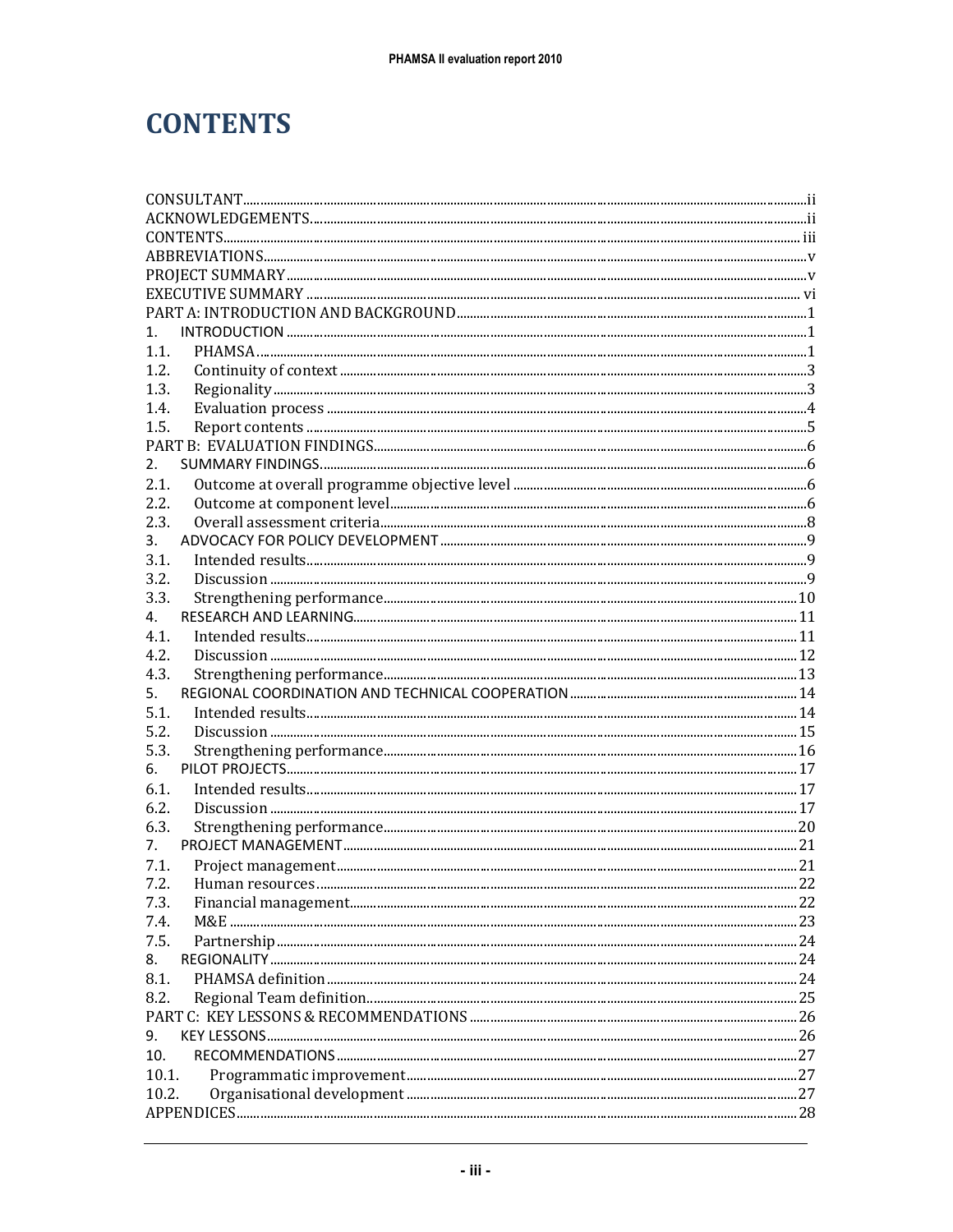| APPENDIX 6: SUMMARY OF ACTIVITIES AND ACHIEVEMENTS BY PROJECT COMPONENT 60    |  |
|-------------------------------------------------------------------------------|--|
| APPENDIX 7: PHAMSA DEFINITION OF REGIONALITY - ACTIVITIES AND ACHIEVEMENTS 69 |  |
|                                                                               |  |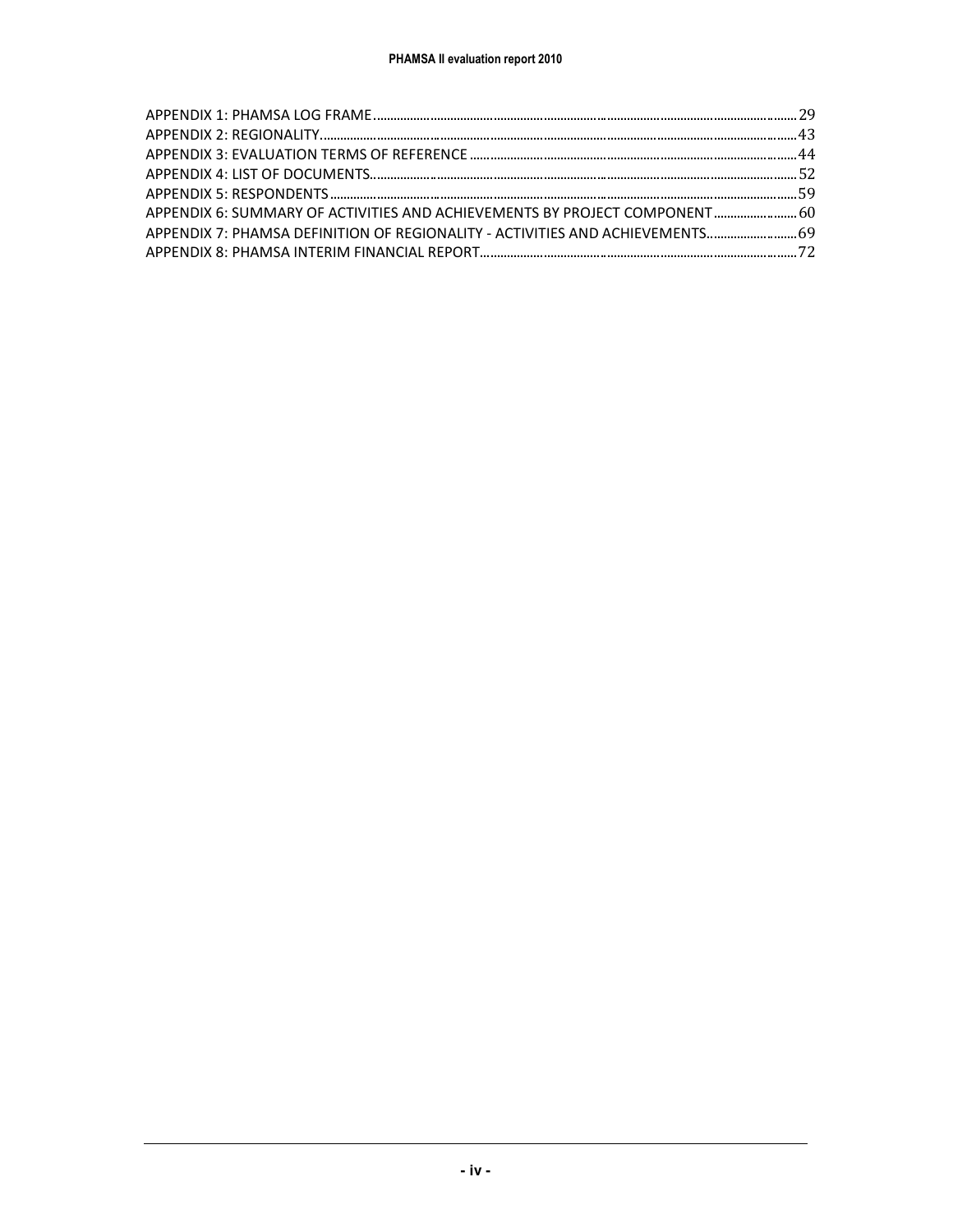# ABBREVIATIONS

| <b>APD</b>     | Advocacy for policy development                                |
|----------------|----------------------------------------------------------------|
| <b>IOM</b>     | International Organization for Migration                       |
| ΙP             | Implementing partner                                           |
| <b>MRF</b>     | Mission with regional function                                 |
| <b>PHAMESA</b> | Partnership on Health and Mobility in East and Southern Africa |
| <b>PHAMSA</b>  | Partnership on HIV and Mobility in Southern Africa             |
| PP             | Pilot projects                                                 |
| <b>RCTC</b>    | Regional coordination and technical cooperation                |
| <b>REC</b>     | Regional Economic Community                                    |
| <b>UNDAF</b>   | United Nations Development Assistance Framework                |

# PROJECT SUMMARY

| <b>Executing Agency:</b>                          | International Organization for Migration                                                                                                                                                                                                                                                                                                          |  |
|---------------------------------------------------|---------------------------------------------------------------------------------------------------------------------------------------------------------------------------------------------------------------------------------------------------------------------------------------------------------------------------------------------------|--|
| <b>Partner or Stakeholder</b><br><b>Agencies:</b> | SADC Secretariat (HIV/AIDS unit), national government ministries,<br>National AIDS Councils, UNAIDS RST and UN bodies at national level,<br>sectors employing mobile workers, TEBA Development, Hoedspruit<br>Training Trust, Sonke Gender Justice Network, Sibambene<br>Development Communications, CHAMP, Royal Swaziland Sugar<br>Corporation. |  |
| <b>Geographical Coverage:</b>                     | <b>All SADC Countries</b>                                                                                                                                                                                                                                                                                                                         |  |
| Programme<br><b>Management Site:</b>              | IOM Regional Office for Southern Africa, Pretoria                                                                                                                                                                                                                                                                                                 |  |
| <b>Target Groups:</b>                             | Labour migrants and mobile workers, including construction workers,<br>transport workers, farm workers, fisher folk, mineworkers, informal<br>cross border traders, border officials including police and immigration<br>officials.                                                                                                               |  |
| <b>Project Components:</b>                        | 1) Advocacy for Policy Development; 2) Research and Learning; 3)<br>Regional Coordination and Technical Cooperation; and 4) Pilot Projects.                                                                                                                                                                                                       |  |
| <b>Duration:</b>                                  | March 2007 - October 2010                                                                                                                                                                                                                                                                                                                         |  |
| <b>Budget:</b>                                    | SEK 45.5 million (@USD 6.5 million)                                                                                                                                                                                                                                                                                                               |  |
|                                                   |                                                                                                                                                                                                                                                                                                                                                   |  |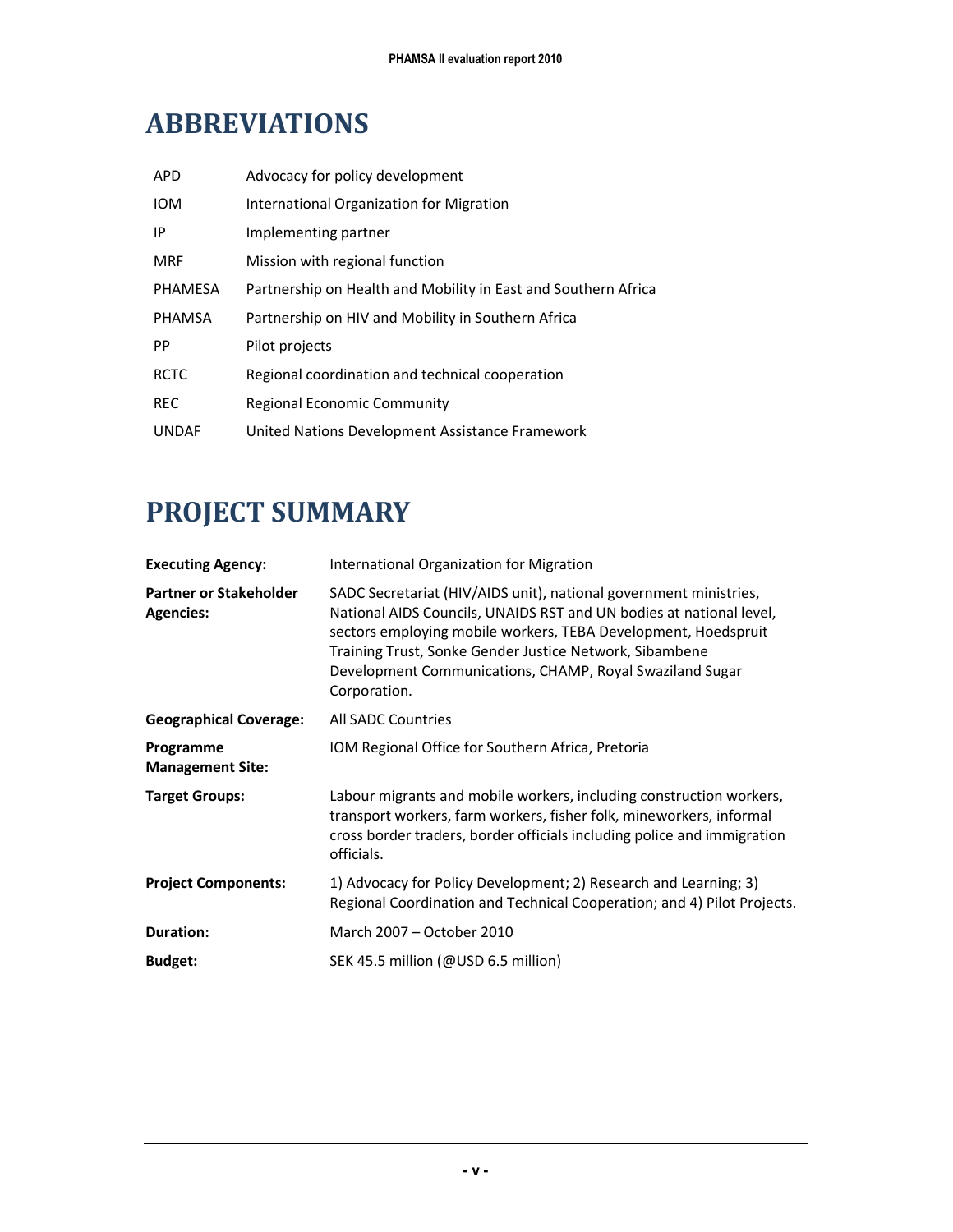# EXECUTIVE SUMMARY

The Partnership on HIV and Mobility in Southern Africa (PHAMSA) was implemented by IOM's regional office for Southern Africa between 2007 and 2010. The project budget—SEK 45 million was provided by the Regional Swedish-Norwegian HIV/AIDS Team for Africa. PHAMSA's aim was to reduce HIV vulnerability of migrant and mobile populations in Southern Africa by working in the areas of advocacy for policy development, research and learning, regional coordination and technical cooperation, and pilot projects. The project focused on seven sectors characterized by high levels of mobility and migration: construction, road transport, commercial agriculture, fisheries, mining, cross-border informal trade, and cross-border sites. Successful delivery of the project required IOM to work closely with governments in the SADC region, the SADC Secretariat, UN, civil society, academia, international organisations, employer associations, and trade unions.

The PHAMSA final evaluation took place in September to October 2010 and focused on project relevance, effectiveness, efficiency, sustainability. The main goals of the evaluation were:

- To determine whether the objectives, outcomes and impact as stated in the logical framework were achieved
- To identify lessons learned and provide recommendations for future operation
- To assess IOM's role and performance as executing agency
- To assess the effectiveness/appropriateness of Project Management systems and tools (e.g. M&E protocols and frameworks), identify shortcomings and gaps, and make recommendations for future improvement.

Data was collected through interviews and correspondence with stakeholders, as well as scrutiny of project documentation. Fieldwork included trips to Mozambique, South Africa, and Zambia. A draft evaluation report was reviewed by IOM and feedback taken into account in producing the final report. No significant challenges were experienced in conducting this evaluation.

#### MAIN FINDINGS

<u>.</u>

PHAMSA was well-designed as a regional project and has made a contribution to the reduction of HIV incidence and impact of AIDS among migrant and mobile workers and their families in selected sectors in the SADC region. All four project components have made a contribution, though to differing degrees<sup>1</sup>:

|                      | <b>ADVOCACY</b> | <b>RESEARCH</b>    | <b>REG. COOPERATION</b> | <b>PILOT PROJECTS</b>        |
|----------------------|-----------------|--------------------|-------------------------|------------------------------|
| Relevance            | Strong          | Moderate           | Strong                  | Moderate                     |
| <b>Effectiveness</b> | Strong          | Moderate<br>Strong |                         | Moderate                     |
| <b>Efficiency</b>    | Moderate        | Moderate           | Strong                  | Moderate                     |
| Sustainability       | Strong          | Moderate<br>Strong |                         | Mixed                        |
| <b>Impact</b>        | Strong          | Moderate           | Moderate                | Local-mixed<br>Regional-weak |

 $^1$  The ratings presented here and in sections 3-8 of the report are overall, summary assessments by the consultant, based on the evidence gathered during the evaluation.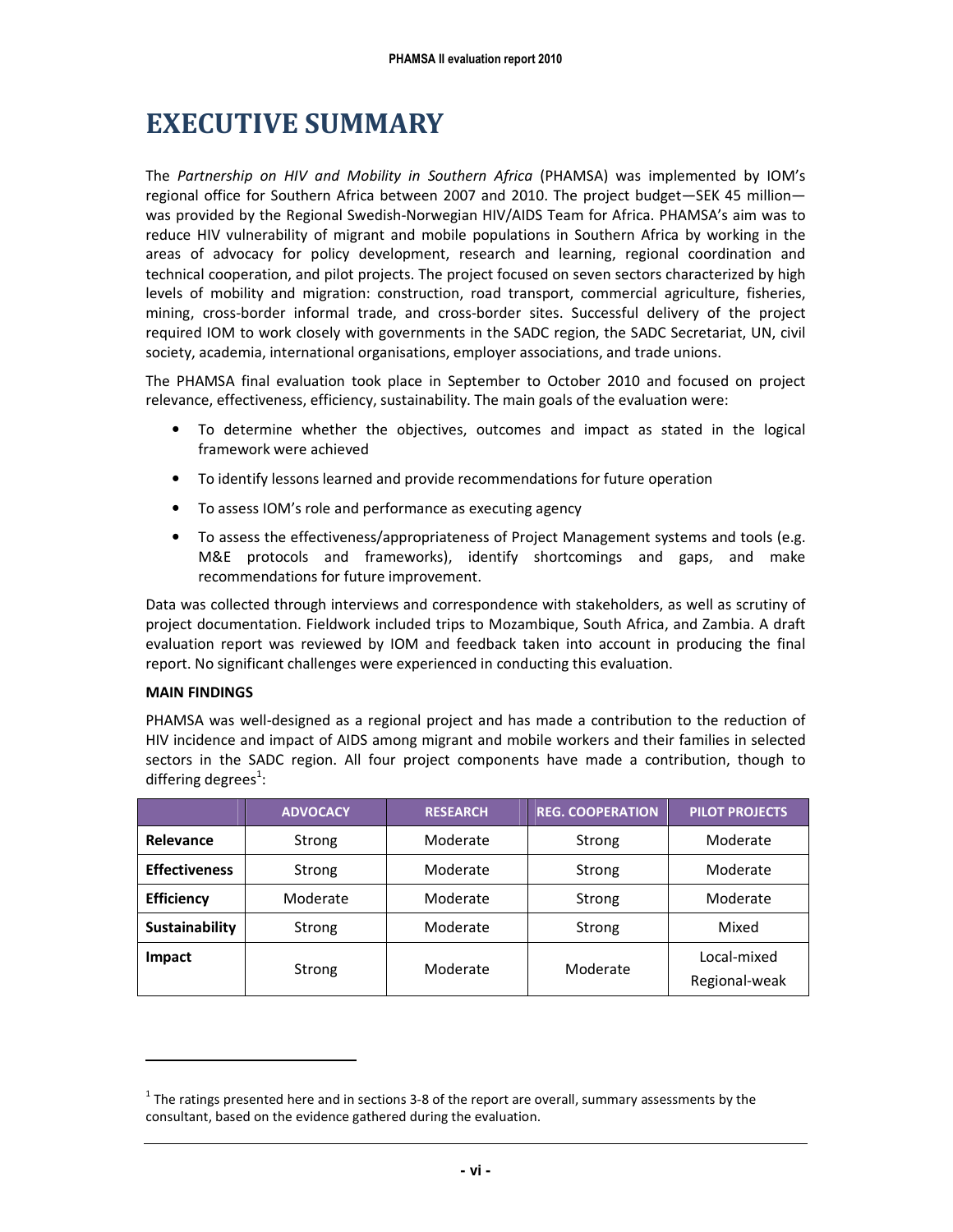Advocacy and policy work has been highly successful; there are many high profile concrete achievements. Project staff have catalysed and/or provided technical input to a series of important policies and frameworks at both regional and national level. The project has also been very active and greatly appreciated as a vehicle to bring stakeholders together to facilitate regional coordination and technical cooperation. The project is also reported to have revolutionised relationships between IOM offices and regions.

In the area of research, PHAMSA has commissioned studies that are locally and nationally important and often ground-breaking in the southern African region. PHAMSA information products—based on research data or experience/expertise—are highly valued, particularly since there is relatively little material available on HIV and mobility/migration. Little truly regional research has been done, however, and the process of selecting of topics and locations does not seem to have been guided by a clear overarching strategy.

Assessment of the pilot projects component proved the most challenging for the evaluation. IOM views this component as a highlight of PHAMSA. The project has provided important capacity building to implementing partners in Lesotho, Mozambique, South Africa, Swaziland, and Zambia and beneficiaries have received improved services. However, it is debatable whether anything new or different has been demonstrated by PHAMSA. Community groups have been implementing (everincreasingly comprehensive) responses to HIV in 'spaces of vulnerability' for more than two decades. In retrospect, priority should have been given to the broad community of existing actors and ways of assisting them to improve their attention to mobility/migration issues, rather than setting up responses to HIV and AIDS in new sites.

A number of challenges are evident in project management; with stronger operational and strategic management impact could have been greater and more focused. Project M&E has been particularly weak. The project has been highly successful building partnerships with SADC, UN partners and national governments, though relationships with civil society organisations are not strong.

#### MAIN RECOMMENDATIONS

Recommendations for programmatic improvement are:

- 1. Communications work—including advocacy, publications, media, external relations, etc. should be guided by a clear strategy.
- 2. In the new PHAMESA project, attention should also be given to follow through and the implementation process after policies have been agreed or action points generated at meetings.
- 3. The research portfolio would be significantly strengthened by including truly regional research projects, not only local or national studies.
- 4. The concept of 'spaces of vulnerability' merits further research, particularly to explore its utility beyond generalised (high) epidemic situations.
- 5. The relationship between research and policy/practice needs to be better understood. It may prove helpful to consider processes such as GRIPP (Getting Research into Policy and Practice).
- 6. Partner relations require more active attention and planning. Mapping of relevant actors would be a good starting point, followed by identifying priority partners and actively building relationships. This is particularly relevant to IOM's relationships with civil society bodies at the regional level, and with the private sector.
- 7. Pilot projects are to be continued under the new PHAMESA project. Ideally, these should be supported as 'learning centres' rather than as 'implementation sites'. To achieve this requires capacity development in activities associated with active learning and active sharing of information and lessons.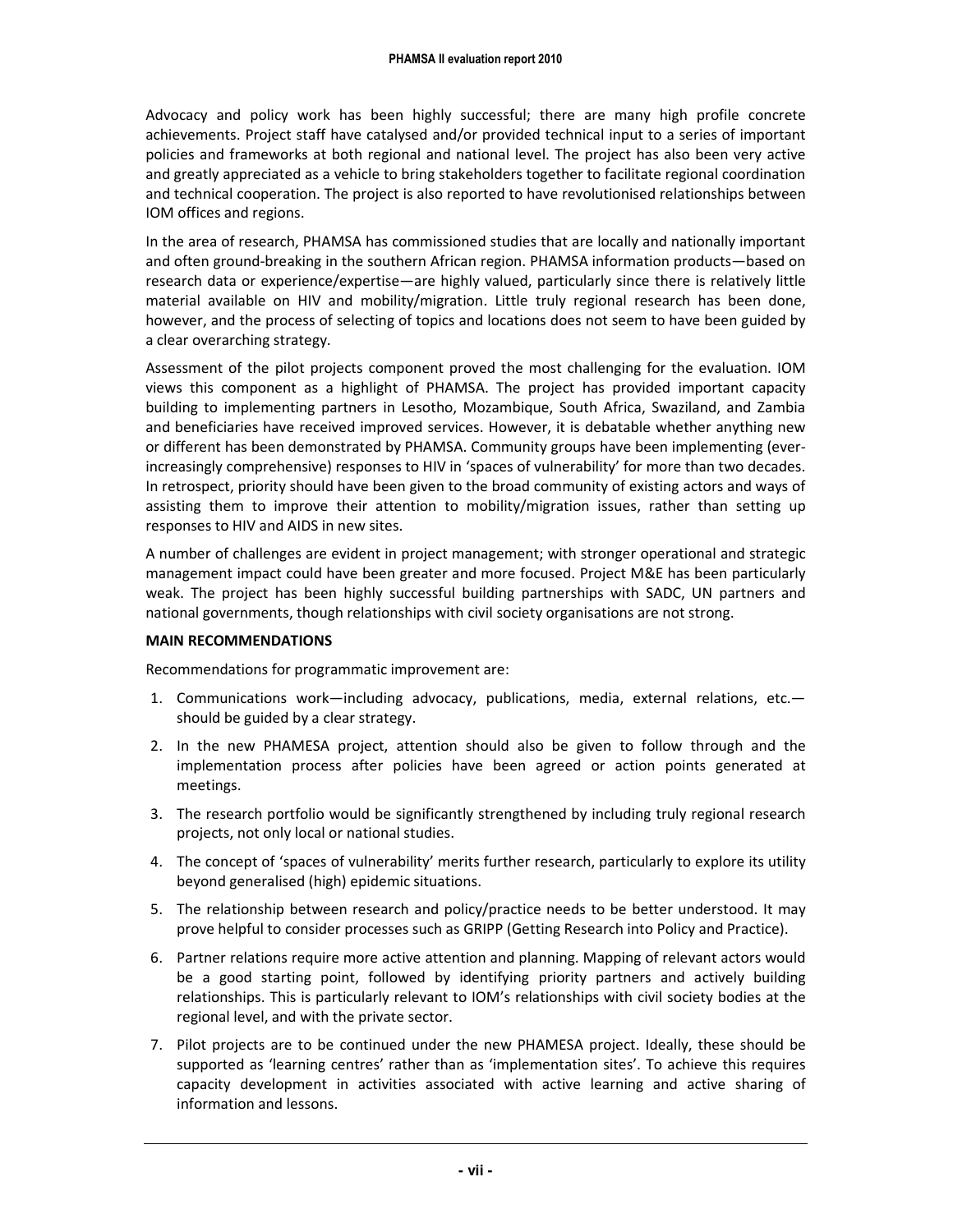8. IOM should develop its capacity to provide technical support to the mainstream HIV and AIDS and social development actors, in order to assist such actors to improve their attention to mobility/migration issues

Recommendations for organisational development are:

- 9. PHAMSA/PHAMESA project managers should receive tailor made training to ensure they are skilled and fully comfortable utilising the PRISM financial management system.
- 10. A more rigorous and systematic approach to financial monitoring should be adopted with regard to implementing partners.
- 11. IOM needs to pay greater attention to strategic project management (in addition to effective operational management) in order to maximise impact at the regional level. This will assist with the prioritisation of human and financial resources on the most important groups, sectors, countries, and activities, and thus achieve a higher correlation between a) plans and budgets and b) activities and actual spend.
- 12. Improving project M&E must be treated as a top priority. The aim must be to design a straightforward and effective M&E system and build the capacity necessary to operate it.
- 13. In-country migration health staff act as catalysts for action. IOM should also explore whether seconding staff to SADC and EAC would also be possible and productive.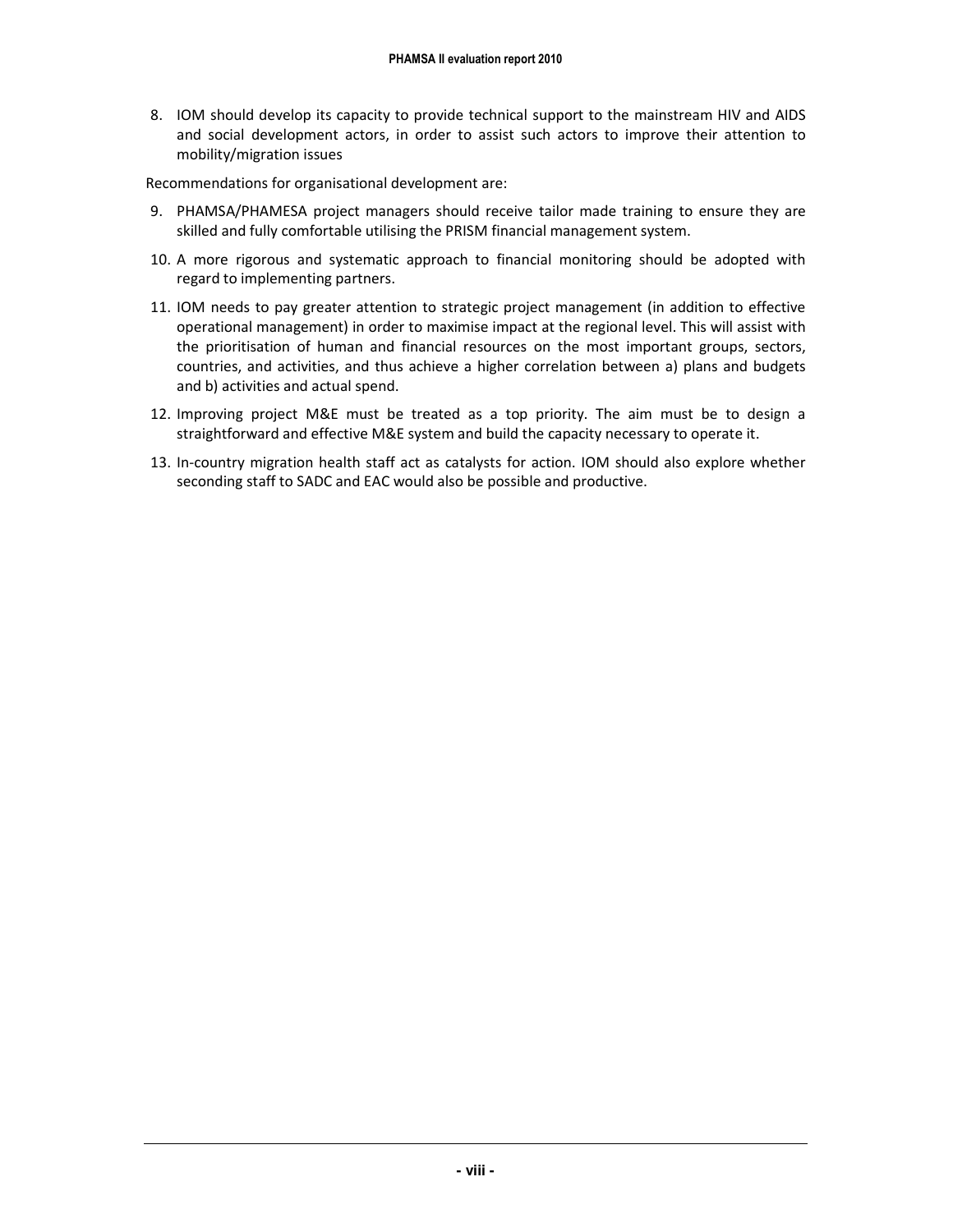# PART A: INTRODUCTION AND BACKGROUND

### 1. INTRODUCTION

#### 1.1. PHAMSA

Population mobility and migration have long been seen as important factors in understanding the dynamics of HIV and AIDS across Africa. However, there have been very few initiatives that have attempted to address this at a regional level.

Between 2003 and 2006, IOM's regional office in Pretoria, South Africa undertook the first phase of the Partnership on HIV and Mobility in Southern Africa (PHAMSA). Towards the end of the period, an external evaluation found a project that had grown in capacity and established meaningful partnerships with diverse actors and stakeholders. IOM were well positioned to lead the field. The main challenge for the future was felt to be how to scale up interventions and ensure that PHAMSA played a strategic role at a regional rather than local level.

PHAMSA II was funded by the Regional Swedish-Norwegian HIV/AIDS Team for Africa<sup>2</sup>. The budget allocation was SEK 45 million (roughly USD 6.5 million). The project began in March 2007 and is scheduled to finish in October 2010. A mid-term review was conducted by an external consultant in 2008.

The overall objective of PHAMSA II is to contribute to the reduction of HIV incidence and impact of AIDS among migrant and mobile workers and their families in selected sectors in the SADC region.

The project's full log frame is provided in appendix 1. There is a focus on sectors that are characterised by high levels of mobility and migration:

- Construction sector—male construction workers and the communities in which they work
- Road transport sector—male truck drivers and population groups they interact with
- Commercial agriculture sector—male and female farm workers, their families and the communities
- Fisheries sector—local and international fishermen, workers in fish packing industry, sex workers in sea ports
- Mining sector—mineworkers and their families in mine-sending sites
- Cross-border informal trade sector—female and male cross border traders
- Cross-border sites—immigration, custom and other officials that are posted at border sites as well as population groups who live or move through the borders regularly.

In these sectors, PHAMSA activities were organised into four components:

-

 $2$  Here after referred to as the 'the Regional Team'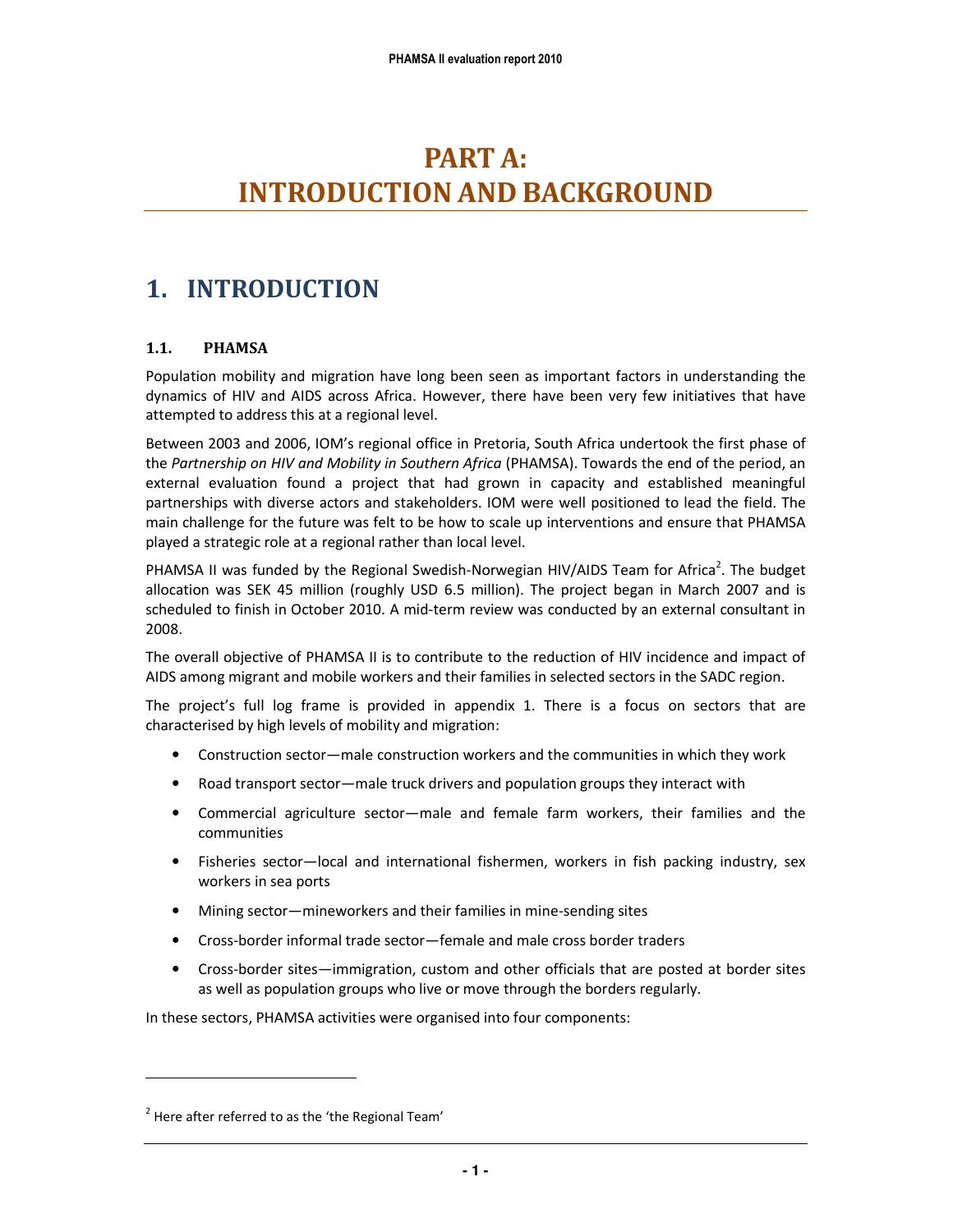| <b>COMPONENT</b>                                                      | <b>OBJECTIVE</b>                                                                                                                                                                                                                                                                                                                        | <b>INTENDED OUTCOME</b>                                                                                                                                                                                                                                                                                                   |
|-----------------------------------------------------------------------|-----------------------------------------------------------------------------------------------------------------------------------------------------------------------------------------------------------------------------------------------------------------------------------------------------------------------------------------|---------------------------------------------------------------------------------------------------------------------------------------------------------------------------------------------------------------------------------------------------------------------------------------------------------------------------|
| 1) Advocacy for<br>policy<br>development<br>(APD)                     | To advocate for national, provincial and<br>sectoral policies that contribute to the<br>reduction of HIV incidence and impact of<br>AIDS among migrant and mobile<br>workers and their families in Southern<br>Africa                                                                                                                   | The HIV dynamics of labour migration<br>addressed in SADC plans and<br>frameworks, in National HIV and<br>AIDS Strategic Plans (NSPs),<br>Provincial Strategic Plans (PSPs),<br>sector policies of selected SADC<br>Member States, in UN Development<br>Assistance Frameworks (UNDAFs),<br>and in private sector policies |
| 2) Research and<br>learning                                           | To increase knowledge and<br>understanding of the HIV dynamics of<br>labour migration in Southern Africa                                                                                                                                                                                                                                | Increased knowledge and<br>understanding of the HIV dynamics of<br>labour migration in Southern Africa<br>among relevant policy makers                                                                                                                                                                                    |
| 3) Regional<br>coordination and<br>technical<br>cooperation<br>(RCTC) | To strengthen the institutional<br>infrastructure for supporting the<br>implementation of HIV programmes and<br>policies that affect or are affected by<br>HIV dynamics of labour migration in<br>Southern Africa                                                                                                                       | Improved collaboration and<br>coordination in the response to HIV<br>among institutions and companies<br>that affect or are affected by HIV<br>dynamics of labour migration in<br>Southern Africa                                                                                                                         |
| 4) Pilot projects                                                     | To demonstrate and introduce a model<br>for effective interventions that aim to<br>reduce HIV incidence and impact of AIDS<br>among migrants, mobile populations,<br>their families and those they interact<br>with through on-the-ground<br>implementation of PHAMSA<br>interventions and enhanced programme<br>capacity in the region | Improved model for developing and<br>implementing interventions that aim<br>to reduce HIV incidence and impact<br>of AIDS among migrants, mobile<br>populations, their families and those<br>they interact with                                                                                                           |

These four separate components were designed to be inter-related, i.e. activities undertaken under the aegis of one component were expected to facilitate the achievement of the other project components. The following diagram was presented in the 2009 Annual Report to illustrate connectivity and synergy between components (see also box overleaf):

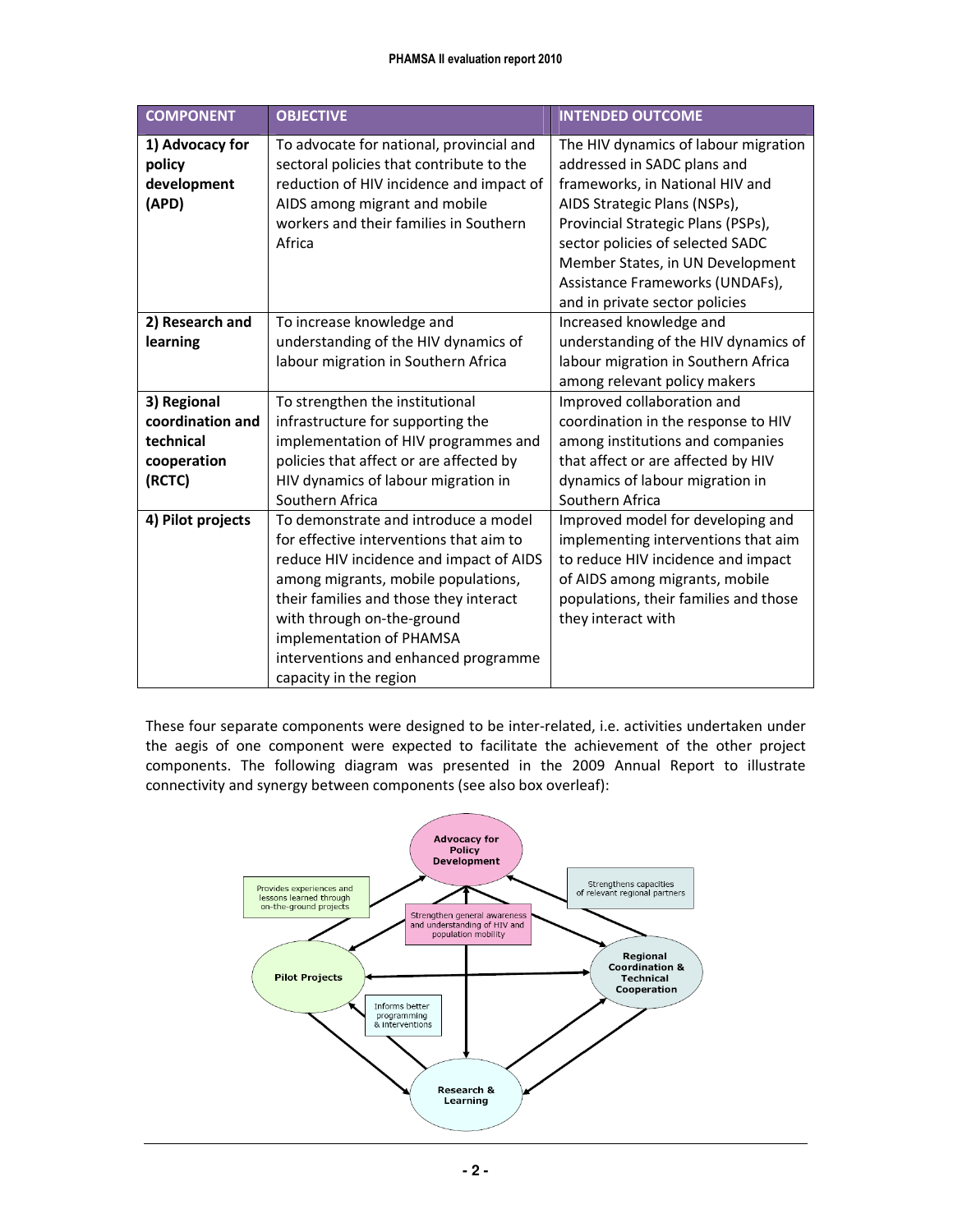PHAMSA has been managed by IOM's regional office for Southern Africa, based in South Africa. This office supports IOM activities in the SADC region. IOM also has offices in Angola, Democratic Republic of Congo, Mauritius, Mozambique, Tanzania, Zambia and Zimbabwe. PHAMSA has project officers in Mozambique, Tanzania and Zambia. To implement the PHAMSA activities effectively, IOM was required to work closely with governments in the SADC region (National AIDS Councils and relevant line ministries), the SADC Secretariat, civil society, academia, international organisations, employer associations, and trade unions.

#### 1.2. Continuity of context

Migration and mobility trends in East and Southern Africa, and the related migration health issues, are extensively discussed by IOM in their 2009 PHAMESA $3$ proposal document, 2010 Regional Assessment report, and 2010 Literature Review of Migrant Health in the SADC Countries<sup>4</sup>. This PHAMSA evaluation report does not duplicate such data or in any way challenge IOM's analysis. While the specifics of the response to HIV and AIDS and the specifics of mobility and migration have altered during the course of PHAMSA  $II^5$ , these changes have not challenged the logic of the project design.

#### Illustrating the interconnectedness of project components—pilot projects

IOM highlights the importance of pilot project (PP) interventions for all other component activities: 'Without PP work and PP implementing partners, IOM's PHAMSA programme probably would not have had as much credibility in other activities. For example, all advocacy and coordination workshops not only present on our PP work which includes lessons learnt through implementation, but also build upon our networks created by PP work. Research in often hard-to-access areas/populations can be done because of the trust we have established with IPs through our PP work. Through the implementation of PP interventions on the ground, gaps around service and other vulnerabilities are identified which provides further topics for research work. Lastly but most importantly, it is very difficult (if not impossible) to obtain funding only on advocacy or regional coordination work. More often, advocacy and coordination work is connected to onthe-ground interventions, and that is how we obtain external funding.

#### 1.3. Regionality

-

PHAMSA is designed and specifically funded as a regional project. For IOM the design is guided by beliefs that:

- A regional approach brings together national and regional stakeholders to share lessons and experiences, and increases coordination and cooperation
- A regional approach allows PHAMSA to pilot the HIV prevention and care project model in different migrant settings in the region to ensure that it is relevant and can be replicated regionally

<sup>&</sup>lt;sup>3</sup> PHAMESA stands for Partnership on Health and Mobility in East and Southern Africa. This new project, also funded by the Swedish/Norwegian regional team, began in July 2010 while PHAMSA was still ongoing and prior to the PHAMSA evaluation. PHAMESA has a wider geographical remit and focuses on health in general, rather than HIV and AIDS specifically.

 $^4$  See: PHAMESA proposal section 2; Regional Assessment on HIV Prevention Needs of Migrants and Mobile Populations in Southern Africa; Literature Review of Migrant Health in the SADC Countries.

<sup>&</sup>lt;sup>5</sup> I.e. infrastructure developments, such as road and bridge construction, or development of port facilities, such as in Mozambique; development of new mines, as in Mozambique and Zambia; or political upheavals leading to increased migration, such as in Zimbabwe.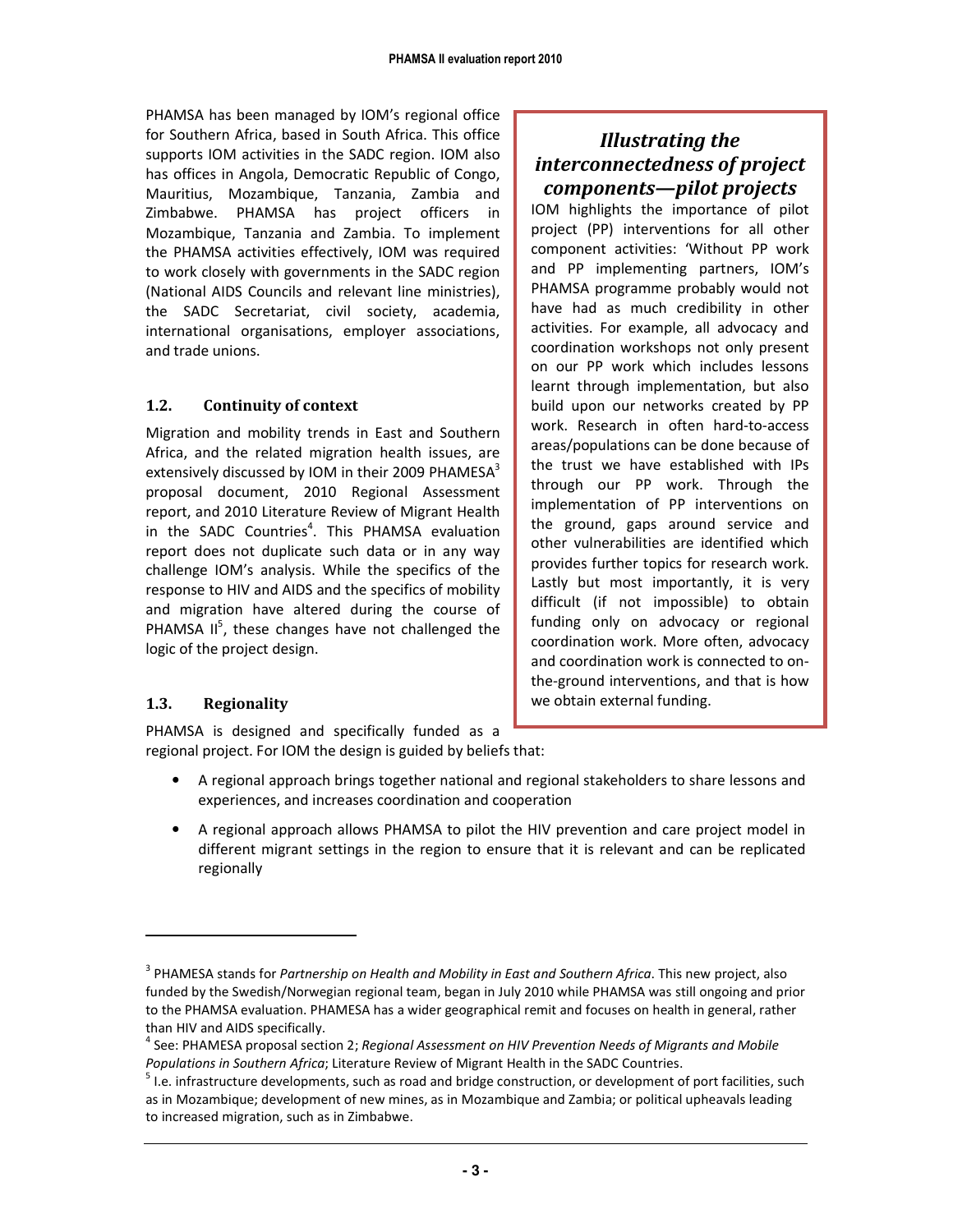- A regional approach allows PHAMSA to advocate with regional partners to increase their awareness of the links between migration and integrate HIV and population mobility in their policies and programmes
- A regional approach allows for harmonisation of messages, material and branding
- A regional approach allows PHAMSA to function as an umbrella for HIV-related activities being implemented by IOM country offices and other implementing partners in the region, and allows close liaison with other regional HIV programmes implemented by IOM in West and East Africa
- A regional approach allows PHAMSA to operate in cross border areas
- As a regional programme, PHAMSA can ensure quality control and high standards of quality throughout the region
- A coordinated M&E system allows for data collection and analysis at a regional level.

For the project donor—the Regional Team—multi-locality does not automatically imply regionality (see appendix 2). Regional programmes should be characterised by:

- Essentiality—inter-country collaboration must be key to resolution of the problem, as in halting/reversing the trans-boundary spread of HIV
- Subsidiarity—the role of the regional level is subsidiary to the national level
- Added value—for example:
	- o Inter-country information sharing and/or exchange of good practices
	- o Economies of scale, as in bulk purchasing
	- $\circ$  Critical mass, as in sensitive/neglected areas, and regional vaccine trial sites
	- o Cost effectiveness, as in capacity building via specialist regional organizations
	- $\circ$  Employing the legitimacy of the regional organization to influence lower/higher level policies/programs.

#### 1.4. Evaluation process

The evaluation TOR is provided in appendix 3. The overall objective was to generate knowledge from IOM's experience, results achieved and challenges faced, in implementing PHAMSA II. The goals were to:

- Determine whether the objectives, outcomes and impact as stated in the logical framework were achieved
- Identify lessons learned and provide recommendations for future operation
- Assess IOM's role and performance as implementing agency
- Assess the effectiveness/appropriateness of Project Management systems and tools (e.g. M&E protocols and frameworks), identify shortcomings and gaps, and make recommendations for future improvement.

The evaluation was required to analyse relevance, effectiveness, efficiency, and sustainability:

• Relevance—referring to 'changes in context and review of assumptions', i.e. has PHAMSA been relevant to the needs and priorities of stakeholders and partners and to the IOM mandate and policies?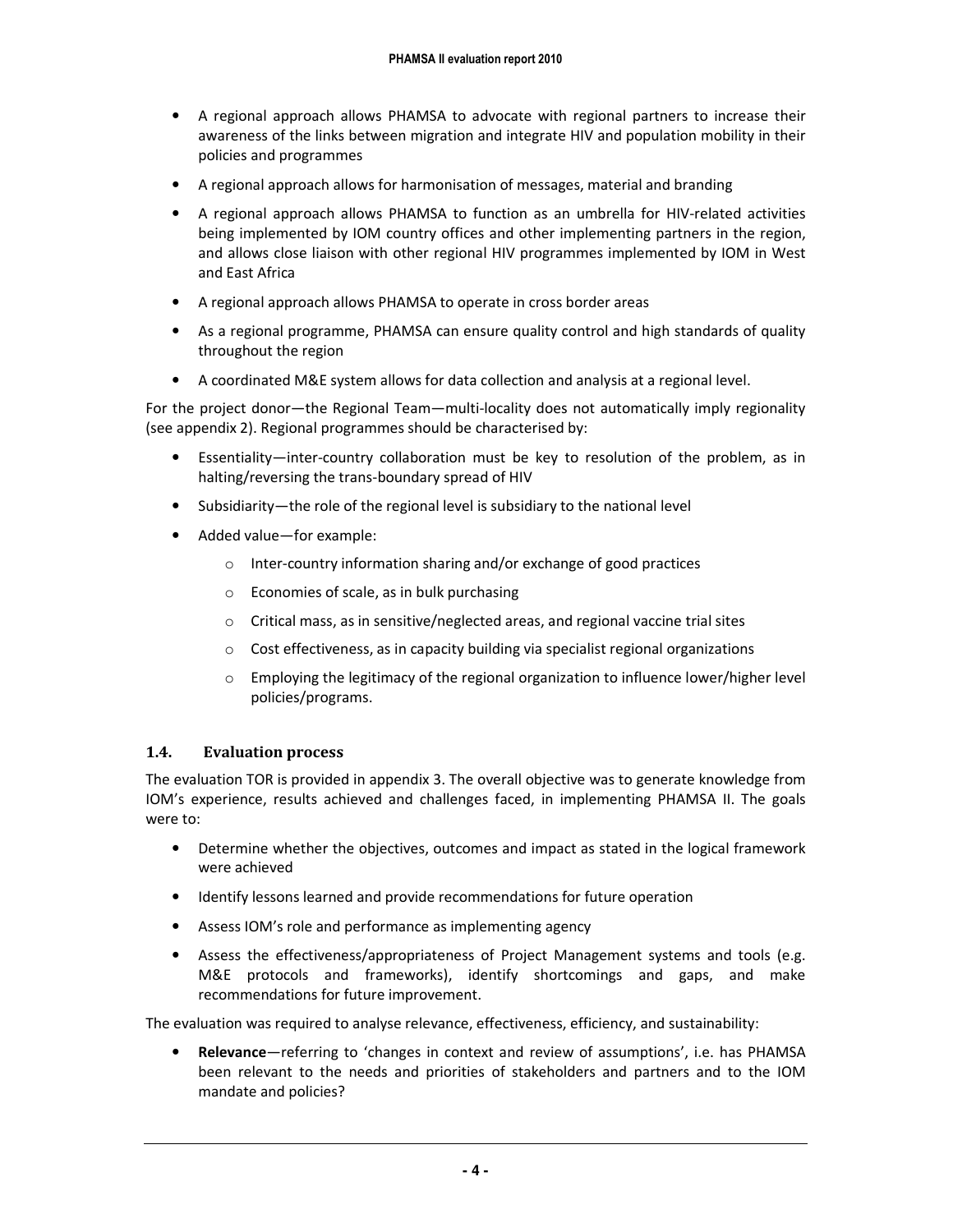- Effectiveness—referring to 'results in terms of outputs achieved', i.e. to what extent has the overall programme achieved the stated and non-stated project results and purpose?
- Efficiency—referring to 'achievement of projected performance indicators and targets', i.e. how have the available financial and human resources been used?
- Sustainability—i.e. to what extent have elements expected to guarantee the sustainability of the programme been put into place?

The evaluation took place between August and October 2010. Data was collected in two main ways:

- Scrutiny of project documents, i.e. proposals, reports, IOM monitoring data, implementing partner self-assessments, publications and grey literature etc. (see appendix 4)
- Interviews and correspondence with stakeholders (see appendix 5). The interviews were conducted face-to-face (in Mozambique, South Africa and Zambia), by telephone or via email. Respondents included IOM staff, PHAMSA partners and other key stakeholders, including government, SADC and UN officials.

A draft evaluation report was reviewed by IOM and feedback taken into account in producing the final report. No significant challenges were experienced in conducting this evaluation.

#### 1.5. Report contents

Part B of the report begins with section 2 which summarises achievement at the outcome level. Sections 3 to 6 then analyse the project's four main components: advocacy for policy development, research and learning, regional collaboration and technical cooperation, and pilot projects. In each case there is an assessment of progress against indicators as well as identification of challenges and ideas for improvement. Sections 7 and 8 provide an assessment of project management and PHAMSA as a regional project.

Part C of the report begins with section 9 which summarises the lessons learnt. Section 10 provides recommendations. Since PHAMSA is ending soon, these lessons and recommendations are intended to inform IOM in general and in particular the roll-out of the new PHAMESA project.

The appendices contain a range of relevant reference material.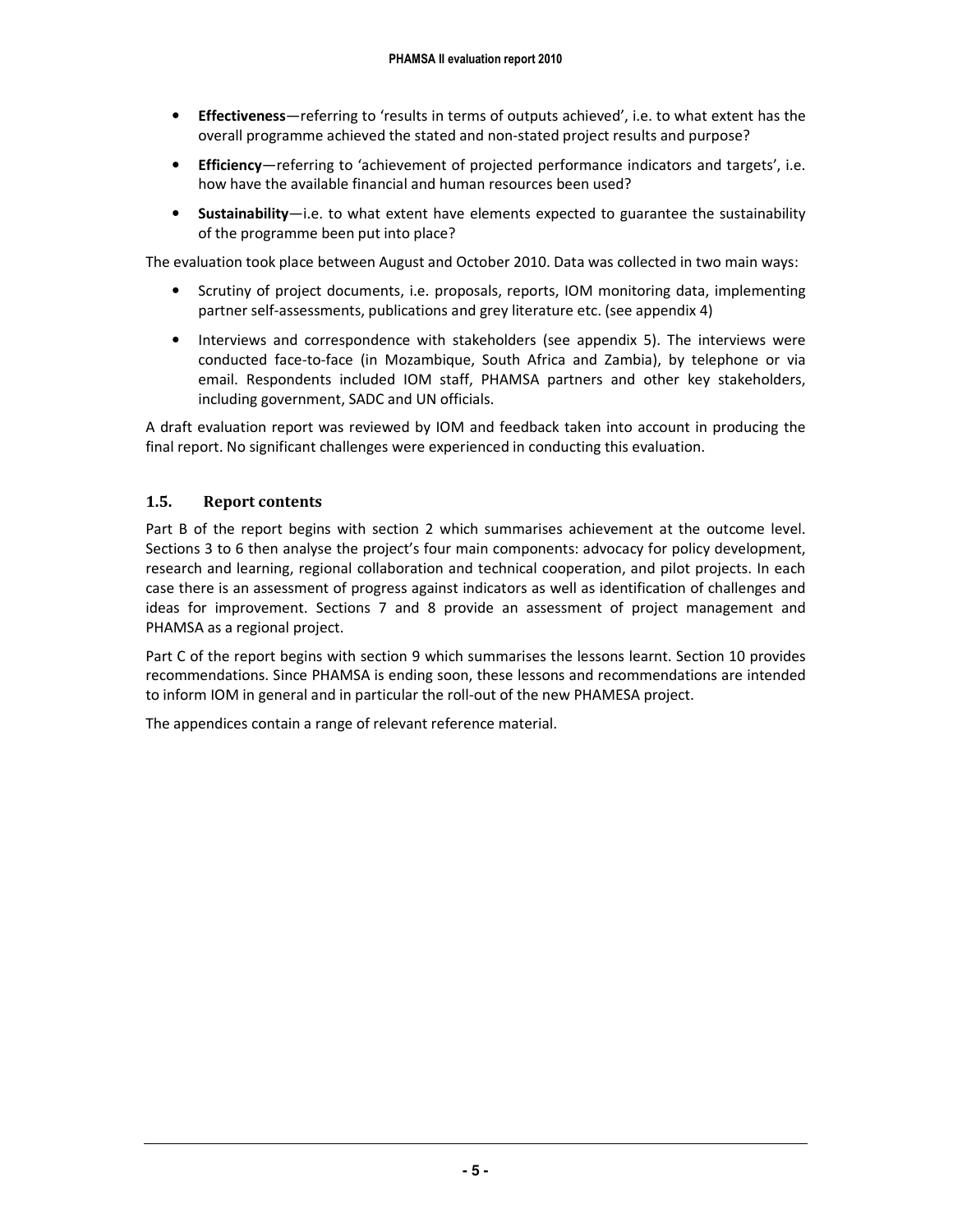# PART B: **EVALUATION FINDINGS**

### 2. SUMMARY FINDINGS

#### 2.1. Outcome at overall programme objective level

| <b>OVERALL OBJECTIVE</b>                                                                                                                                                      | <b>SUMMARY OF EVALUATION FINDINGS</b>                                                                                                                                                                                                                                                                                                                                                                                                                |
|-------------------------------------------------------------------------------------------------------------------------------------------------------------------------------|------------------------------------------------------------------------------------------------------------------------------------------------------------------------------------------------------------------------------------------------------------------------------------------------------------------------------------------------------------------------------------------------------------------------------------------------------|
| To contribute to the reduction of<br>HIV incidence and impact of AIDS<br>among migrant and mobile<br>workers and their families in<br>selected sectors in the SADC<br>region. | PHAMSA has contributed to the achievement of the overall<br>programme objective. All four project components have made<br>a contribution, though to differing degrees.<br>Pilot projects component - PHAMSA has made a direct positive<br>difference to individuals in communities affected by<br>mobility/migration in Mozambique, Lesotho, South Africa,<br>Swaziland and Namibia.<br>Less directly, but more sustainably and more importantly for |
|                                                                                                                                                                               | regional project, PHAMSA has contributed<br>the<br>to<br>strengthening policy and influencing the wider political and<br>through advocacy,<br>social<br>environment<br>promoting<br>collaboration and cooperation and, to a lesser extent,<br>research.                                                                                                                                                                                              |
|                                                                                                                                                                               | PHAMSA's contribution towards the overall programme<br>objective is good, but could have been significantly greater if<br>strategic management had been stronger.                                                                                                                                                                                                                                                                                    |

#### 2.2. Outcome at component level

| <b>COMPONENT</b>                         | <b>INTENDED OUTCOME</b>                                                                                                                                                                                                                                                                                                  | <b>SUMMARY OF EVALUATION FINDINGS</b>                                                                                                                                                                                                                                                                                                                                                                                                                                                                                                      |
|------------------------------------------|--------------------------------------------------------------------------------------------------------------------------------------------------------------------------------------------------------------------------------------------------------------------------------------------------------------------------|--------------------------------------------------------------------------------------------------------------------------------------------------------------------------------------------------------------------------------------------------------------------------------------------------------------------------------------------------------------------------------------------------------------------------------------------------------------------------------------------------------------------------------------------|
| 1) Advocacy<br>for policy<br>development | The HIV dynamics of<br>labour migration<br>addressed in SADC<br>plans and frameworks,<br>in National HIV and<br>AIDS Strategic Plans,<br><b>Provincial Strategic</b><br>Plans, sector policies of<br>selected SADC Member<br>States, in UN<br>Development<br>Assistance Frameworks,<br>and in private sector<br>policies | Notable success at SADC level, in national sectoral plans<br>and UNDAFs. Little evidence of impact in terms of<br>National HIV and AIDS Strategic Plans, Provincial Strategic<br>Plans, and in private sector policies.<br>IOM has well-utilised its niche position within the wider<br>UN system, and its relative advantages as a trusted<br>intergovernmental organisation to provide information,<br>advice and human resources to policy makers.<br>The project has lacked a communications or information<br>dissemination strategy. |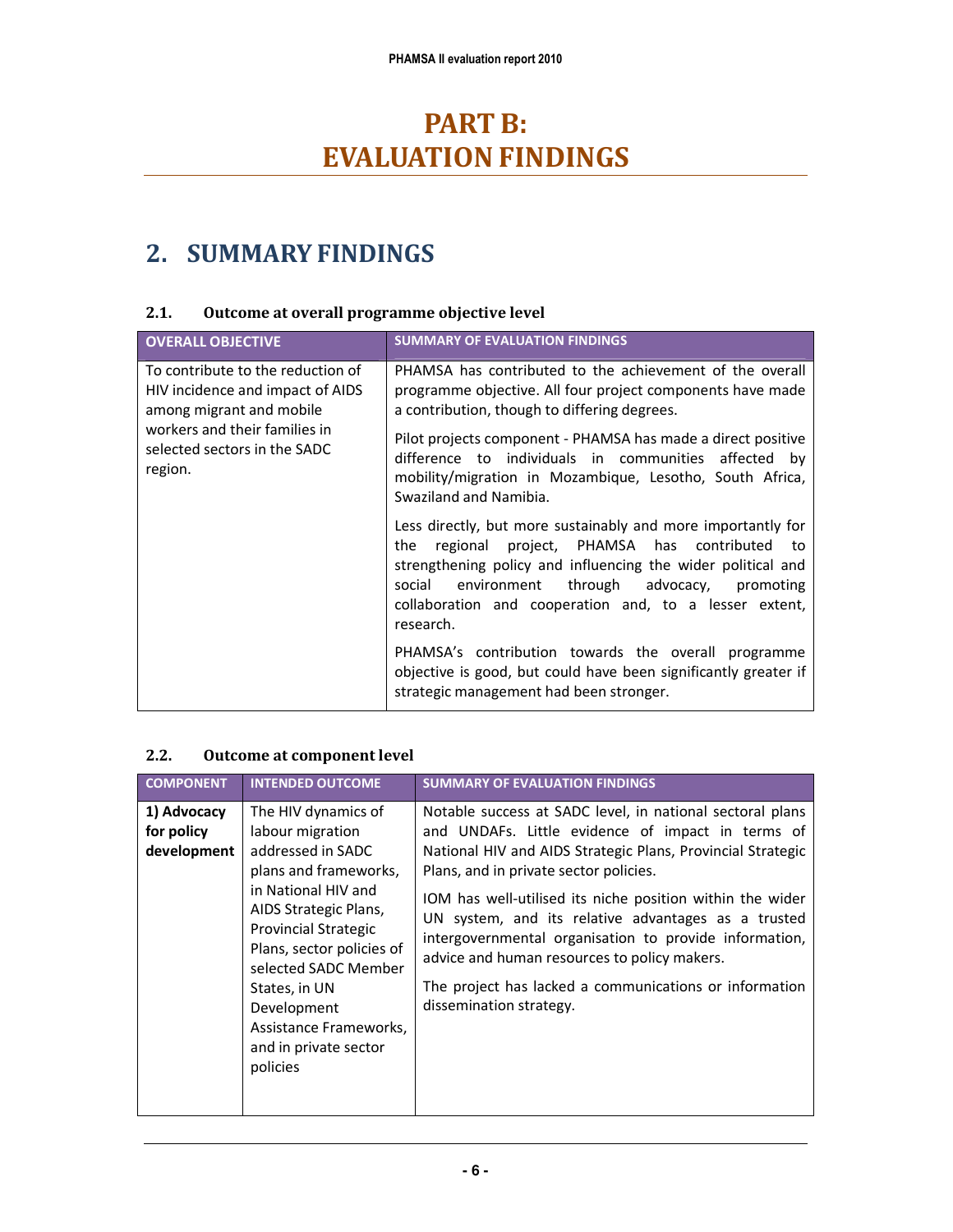#### PHAMSA II evaluation report 2010

| <b>COMPONENT</b>                                                                                                  | <b>INTENDED OUTCOME</b>                                                                                                                                                                                                                                                                                                                                                   | <b>SUMMARY OF EVALUATION FINDINGS</b>                                                                                                                                                                                                                                                                                                                                                                                                                           |
|-------------------------------------------------------------------------------------------------------------------|---------------------------------------------------------------------------------------------------------------------------------------------------------------------------------------------------------------------------------------------------------------------------------------------------------------------------------------------------------------------------|-----------------------------------------------------------------------------------------------------------------------------------------------------------------------------------------------------------------------------------------------------------------------------------------------------------------------------------------------------------------------------------------------------------------------------------------------------------------|
| 2) Research<br>and learning                                                                                       | Increased knowledge<br>and understanding of<br>the HIV dynamics of<br>labour migration in                                                                                                                                                                                                                                                                                 | PHAMSA-funded research studies have contributed to<br>and<br>appreciated.<br>Many<br>different<br>knowledge<br>are<br>approaches have been employed to reach and inform<br>policy makers (often interlinked with advocacy events).                                                                                                                                                                                                                              |
| Southern Africa among<br>relevant policy makers                                                                   | Overall, the performance of this component is moderate.<br>Selection of topic and location has not been according to<br>a rigorous systematic strategy or sampling framework to<br>ensure that priority research needs are met across the<br>region. PHAMSA research outputs are also surprisingly<br>weak in terms of exploring implications for policy and<br>practice. |                                                                                                                                                                                                                                                                                                                                                                                                                                                                 |
|                                                                                                                   |                                                                                                                                                                                                                                                                                                                                                                           | The project has lacked a communications or information<br>dissemination strategy.                                                                                                                                                                                                                                                                                                                                                                               |
| 3) Regional<br>coordination<br>and technical<br>cooperation                                                       | Improved collaboration<br>and coordination in the<br>response to HIV among<br>institutions and<br>companies that affect<br>or are affected by HIV<br>dynamics of labour<br>migration in Southern<br>Africa                                                                                                                                                                | Coordination and collaboration within IOM has increased<br>significantly. A positive concrete outcome is the new<br>PHAMESA project, bringing migration health work<br>together across East and Southern Africa.                                                                                                                                                                                                                                                |
|                                                                                                                   |                                                                                                                                                                                                                                                                                                                                                                           | Coordination and collaboration at regional and national<br>level has been promoted through diverse fora. This is<br>greatly appreciated by diverse stakeholders.                                                                                                                                                                                                                                                                                                |
|                                                                                                                   |                                                                                                                                                                                                                                                                                                                                                                           | Relatively little has been attempted or achieved to<br>improve collaboration and coordination in the region's<br>among<br>civil<br>private<br>sector<br>response<br>or<br>society<br>organisations.                                                                                                                                                                                                                                                             |
| 4) Pilot<br>projects                                                                                              | Improved model for<br>developing and<br>implementing                                                                                                                                                                                                                                                                                                                      | Pilot projects have made a direct positive difference to<br>individuals in communities affected by mobility/migration<br>in Mozambique, Lesotho, South Africa and Namibia.                                                                                                                                                                                                                                                                                      |
| interventions that aim<br>to reduce HIV incidence<br>and impact of AIDS<br>among migrants,<br>mobile populations, | Some useful training materials have been developed that<br>are useful to a wider audience, for example on gender<br>(particularly male involvement), and social and behaviour<br>change communication.                                                                                                                                                                    |                                                                                                                                                                                                                                                                                                                                                                                                                                                                 |
|                                                                                                                   | their families and those<br>they interact with                                                                                                                                                                                                                                                                                                                            | The content of PHAMSA tools/materials is primarily<br>generic; the mobility/migration element is relatively small.                                                                                                                                                                                                                                                                                                                                              |
|                                                                                                                   | This project component has not been strategically<br>managed to deliver pilots of regional relevance.                                                                                                                                                                                                                                                                     |                                                                                                                                                                                                                                                                                                                                                                                                                                                                 |
|                                                                                                                   |                                                                                                                                                                                                                                                                                                                                                                           | It is not evident that IOM needed to, or was best placed<br>to, develop a specific 'PHAMSA Model' for a HIV and AIDS<br>responses in spaces of vulnerability. The mainstream<br>community of HIV/AIDS and social development actors<br>provide a large volume of materials and ample examples<br>of innovative and established programmes that could<br>have been adapted to ensure recognition of the specific<br>additional needs of spaces of vulnerability. |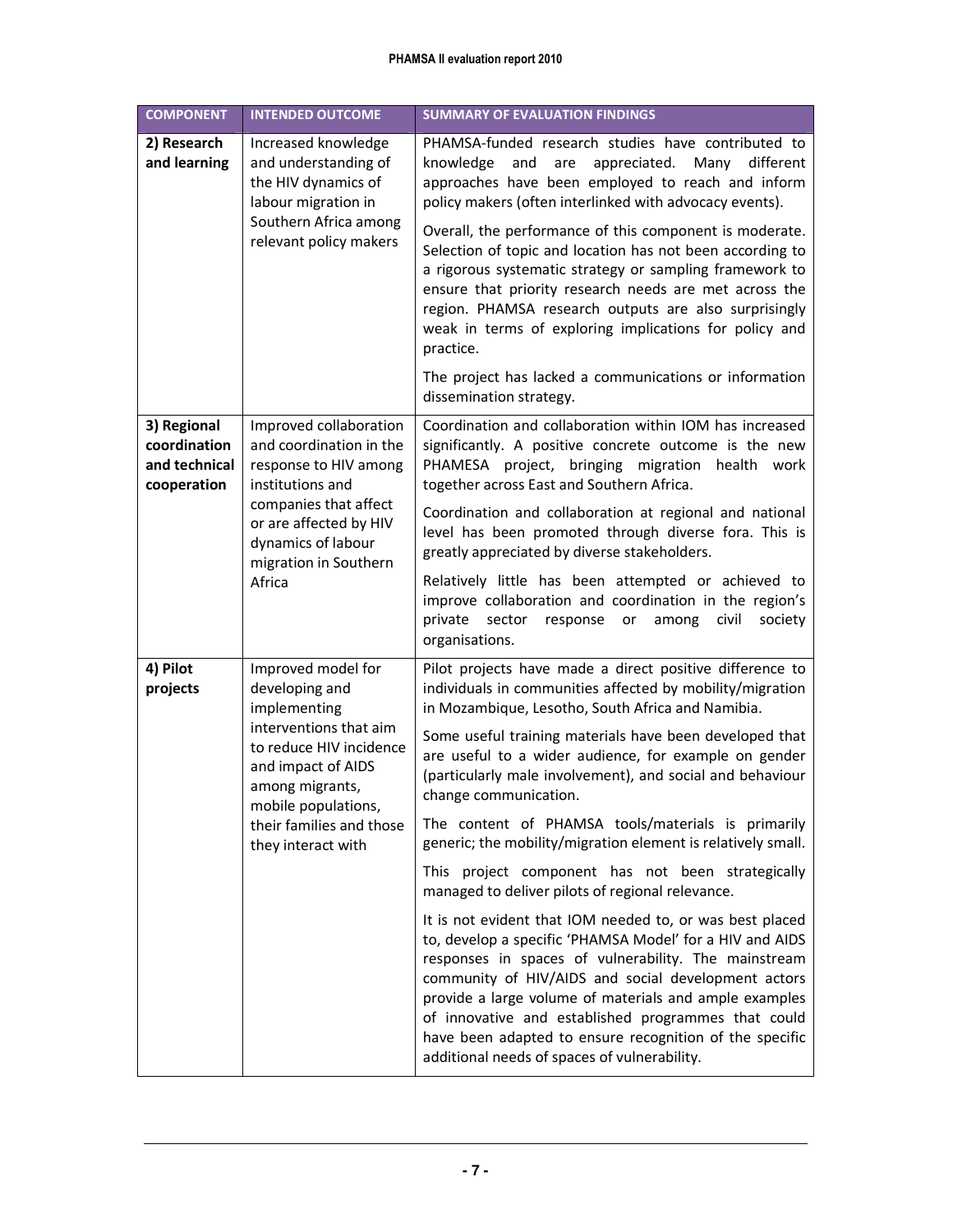| <b>CRITERION</b>                                                                                                                                                     | <b>FINDINGS</b>                                                                                                                                                                                                                                                                                                                                                                                                                                                                                                                                                                                                                                                                                              |  |  |
|----------------------------------------------------------------------------------------------------------------------------------------------------------------------|--------------------------------------------------------------------------------------------------------------------------------------------------------------------------------------------------------------------------------------------------------------------------------------------------------------------------------------------------------------------------------------------------------------------------------------------------------------------------------------------------------------------------------------------------------------------------------------------------------------------------------------------------------------------------------------------------------------|--|--|
| Relevance<br>i.e. Has PHAMSA<br>has been<br>relevant to the<br>needs and<br>priorities of<br>stakeholders and<br>partners and to<br>the IOM mandate<br>and policies? | PHAMSA was well designed to address a priority area and an underserved area<br>in the regional response to HIV and AIDS. Design was relevant to the political,<br>economic, and financial context. PHAMSA has been highly successful promoting<br>HIV and mobility concerns and-to a lesser extent-gender mainstreaming.                                                                                                                                                                                                                                                                                                                                                                                     |  |  |
|                                                                                                                                                                      | Factors that have influenced the ability of IOM and partners to meet targets<br>include: high demand for assistance in this area of the response; technical<br>expertise on mobility/migration; acceptance within the UN; impartiality;<br>availability of funding; ability to buy in required technical resources (e.g.<br>researchers); commitment of partners and stakeholders. Limiting factors<br>include: capacity challenges; shortfalls in strategic management and M&E.                                                                                                                                                                                                                             |  |  |
|                                                                                                                                                                      | The relevance of tools, guidelines and networks that have been developed vary<br>considerably. Most are greatly appreciated. Some are overly complex for the<br>intended audience. Dissemination of tools has not been as systematic as is<br>required to maximise reach and uptake.                                                                                                                                                                                                                                                                                                                                                                                                                         |  |  |
| <b>Effectiveness</b><br>i.e. To what<br>extent has the                                                                                                               | PHAMSA service delivery data is insufficient to show whether the project<br>reached the expected number of beneficiaries or whether beneficiaries are<br>satisfied with service quality. Anecdotal evidence suggests services have been<br>greatly appreciated by individuals (whose needs would otherwise go unmet).                                                                                                                                                                                                                                                                                                                                                                                        |  |  |
| overall<br>programme<br>achieved the                                                                                                                                 | PHAMSA has the design of a regional programme but has not always been<br>managed to deliver maximum regional impact.                                                                                                                                                                                                                                                                                                                                                                                                                                                                                                                                                                                         |  |  |
| stated and non-<br>stated project                                                                                                                                    | Monitoring and evaluation systems and tools are not effective or appropriate.                                                                                                                                                                                                                                                                                                                                                                                                                                                                                                                                                                                                                                |  |  |
| results and<br>purpose?                                                                                                                                              | PHAMSA has made a significant contribution to coordination efforts at regional,<br>sectoral and national levels. Partnerships have been strongest in collaboration<br>with SADC, the UN and at sectoral level. Relationships with civil society bodies at<br>the regional level are much less successful.                                                                                                                                                                                                                                                                                                                                                                                                    |  |  |
|                                                                                                                                                                      | Actual expenditure within PHAMSA has not always been closely aligned with<br>plans and budgets. Considerable variances have been evident.                                                                                                                                                                                                                                                                                                                                                                                                                                                                                                                                                                    |  |  |
| <b>Efficiency</b><br>i.e. How have the<br>available                                                                                                                  | PHAMSA's performance against performance indicators has been varied.<br>Performance appears strongest in advocacy for policy development and regional<br>coordination and technical cooperation.                                                                                                                                                                                                                                                                                                                                                                                                                                                                                                             |  |  |
| financial and<br>human resources<br>been used?                                                                                                                       | PHAMSA project management has delivered a wide range of activities, but with<br>greater management capacity the focus-priority results and impact-could<br>have been considerably greater.                                                                                                                                                                                                                                                                                                                                                                                                                                                                                                                   |  |  |
| <b>Sustainability</b>                                                                                                                                                | Sustainability of the project is variable. Gains in advocacy and policy, regional                                                                                                                                                                                                                                                                                                                                                                                                                                                                                                                                                                                                                            |  |  |
| i.e. To what<br>extent have<br>elements<br>expected to<br>guarantee the<br>sustainability of<br>the programme<br>been put into<br>place?                             | cooperation/coordination, and research contribute significantly to sustainability<br>of impact. Long-term positive changes in capacity have occurred in some<br>implementing partners, but most pilot project activities are highly dependent on<br>project funds. IOM has not devised relevant sustainability strategy/exit plans for<br>implementing partners, though has provided some support to fundraising<br>efforts. Fundraising capacity of IOM and implementing partners has been built,<br>and IOM national programmes have become more sustainable. Much greater<br>investments are required to develop and guarantee sustainability of<br>partnerships, particularly with civil society actors. |  |  |

#### 2.3. Overall assessment criteria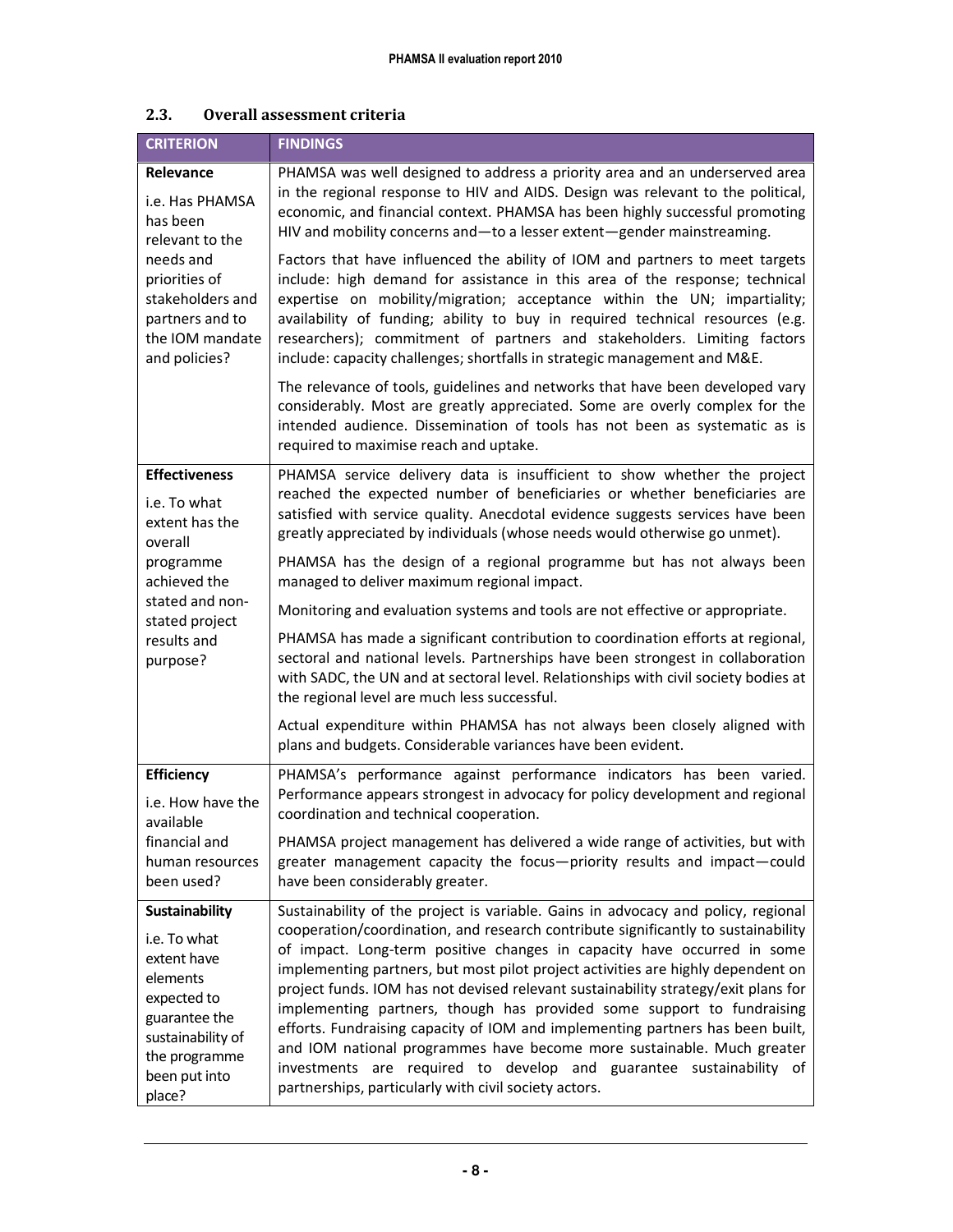### 3. ADVOCACY FOR POLICY DEVELOPMENT

#### 3.1. Intended results

The overall objective of the component is: to advocate for national and sectoral policies that contribute to the reduction of HIV incidence and impact of AIDS among migrant and mobile workers and their families in Southern Africa.

| <b>ADVOCACY</b>       |               |  |
|-----------------------|---------------|--|
| <b>Relevance</b>      | <b>Strong</b> |  |
| <b>Effectiveness</b>  | <b>Strong</b> |  |
| <b>Efficiency</b>     | Moderate      |  |
| <b>Sustainability</b> | <b>Strong</b> |  |
| <b>Impact</b>         | <b>Strong</b> |  |

The outcome indicator for the overall objective is: increased inclusion of issues related to the HIV dynamics of labour migration in SADC plans and frameworks, in National HIV and AIDS Strategic Plans (NSPs) of selected SADC Member States, in UN Development Assistance Frameworks (UNDAFs), and in private sector policies.

Specific outcomes expected from this component are:

- Key policy makers among SADC Secretariat officials, national policy makers, and UN partners are more aware of the importance of addressing, and are more willing to address, the HIV dynamics of labour migration in the region (intended outcome 1.1.1)
- Key policy makers in the private sector are more aware of the importance of addressing the HIV dynamics of labour migration in the region (intended outcome 1.1.2)
- Policy makers have increased knowledge and skills of the HIV dynamics of labour migration in the region (intended outcome 1.2.1)
- Increased awareness of and support for the importance of addressing HIV dynamics of labour migration in the region among the general public (intended outcome 1.3.1).

#### 3.2. Discussion

-

This component shows a large volume of activity and some outstanding achievements<sup>6</sup>.

PHAMSA has worked with SADC, UNAIDS at regional and national levels, national governments, and NGOs. Relatively little activity, however, has been seen with regard to engaging policy-makers in the private sector (the exception being through the pilot projects component – see section 6 below).

In terms of sectors, advocacy activity has been highest with regard to road transport and commercial agriculture, and lowest with regard to construction and cross-border trade.

Activities include convening a large number of diverse workshops and meetings, providing technical support and information, creating radio and print media, drafting frameworks and funding proposals, hosting or contributing to awareness raising events. Targets have been structures and actors at the regional and national levels. At the regional level, a profitable relationship has been nurtured with SADC<sup>7</sup>. Regional advocacy and policy work has also been approached through the institution of the Migration Dialogue for Southern Africa. National level activity has been strong in Malawi, Mozambique, Namibia, South Africa, Tanzania, and Zambia. It has proved particularly effective to put PHAMSA-paid staff on the ground to galvanise, respond to, and provide technical advice to stakeholders.

 $^6$  Activities are documented in PHAMSA annual reports 2007, 2008 and 2009 and summarised in appendix 6.  $<sup>7</sup>$  For instance, IOM has been chosen as one of the grantees for the SADC HIV Special Fund, to undertake</sup> regional research on HIV vulnerabilities of port communities.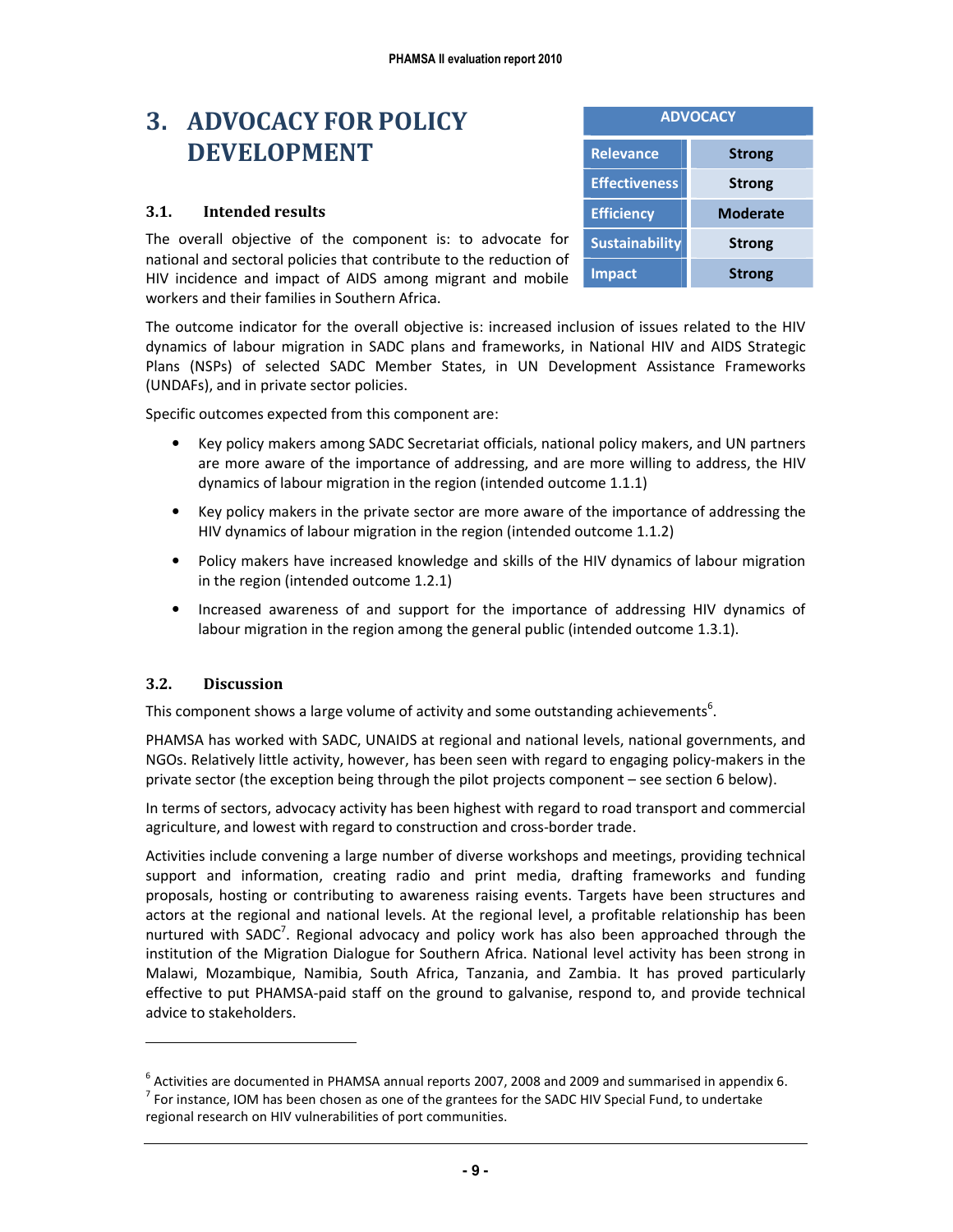PHAMSA has been an important vehicle to pump out information on HIV and mobility/migration issues. The project has done this in multiple formats, from academic research articles and published reports through to cartoon publications, street gallery displays, DVDs and radio media. These have made a significant contribution to the stock of materials available to address gaps in knowledge and raise awareness.

In many organisational settings, it is common for advocacy efforts to yield little in the way of tangible outcomes. This is not true of PHAMSA. IOM's technical expertise and authoritative data are clearly valued by policymakers and IOM's impartial and inter-governmental status generates a level of trust and access that is unrivalled. Furthermore, the relationship between policymakers and IOM continues into the policy formulation process, even to the extent of IOM sometimes being asked to coordinate the process of preparing documents or drafting material. This is a niche role for IOM and one that should be continued and increased wherever possible.

Interestingly, however, the focus and approach of the UN seems to be changing towards a more

#### Highlights

Among other policies, PHAMSA has contributed to:

- SADC-Draft Policy Framework for Population Mobility and Communicable Diseases finalised
- Namibia—migrant and mobile populations were included in the National Policy on HIV
- South Africa—technical support provided to the Framework for Developing HIV/AIDS Workplace Policies in the Transport Sector and the Transport Sector HIV and AIDS Monitoring and Evaluation Plan
- Zambia-assistance to revise the National Policy on HIV in the Transport and Communications Sectors, and recognition of migration/mobility in the National HIV Prevention Convention Report

active advocacy style. This change in direction--which affects IOM since it is treated as a UN partner at national and regional levels—is clearest in the 'prevention revolution' being instigated by UNAIDS. This calls for 'bold messages and advocacy for evidence-informed responses' and active challenge to all 'punitive laws, policies, practices, stigma, and discrimination that block effective responses to the epidemic<sup>'8</sup>. This more confrontational approach may require IOM to learn new skills and employ new tactics as it works with governments and RECs in the future.

#### 3.3. Strengthening performance

-

Even with such solid achievements in advocacy for policy development, there are some clear ways that this area of work could be improved. Priority areas include:

• Prioritisation—the outcome indicator for this project component promises all things to all people<sup>9</sup>. While it is important to be responsive to stakeholders' needs and demands, greater focus will deliver greater results. Prioritisation would help to concentrate human and financial resources on the most important groups, sectors, or countries. Indeed, a key

 $^8$  See: Mobilizing prevention as a movement for universal access. Michel Sidibé to the UNAIDS Programme Coordinating Board, 8 December 2009. Also Fomenting a prevention revolution for HIV by Michel Sidibé and Kent Buse, The Lancet Vol 375 February 13, 2010.

 $9$  i.e. Sectors include: construction, transport, commercial agriculture, fisheries, mining, cross border informal trade, cross border sites Groups include: labour migrants and mobile workers, forced migrants, and irregular migrants. Plans and frameworks include: SADC frameworks, National HIV and AIDS Strategic Plans, UN Development Assistance Frameworks, national sectoral policies, private sector policies. Levels include: regional, sectoral, national, national sectoral, company. Multiple countries targeted.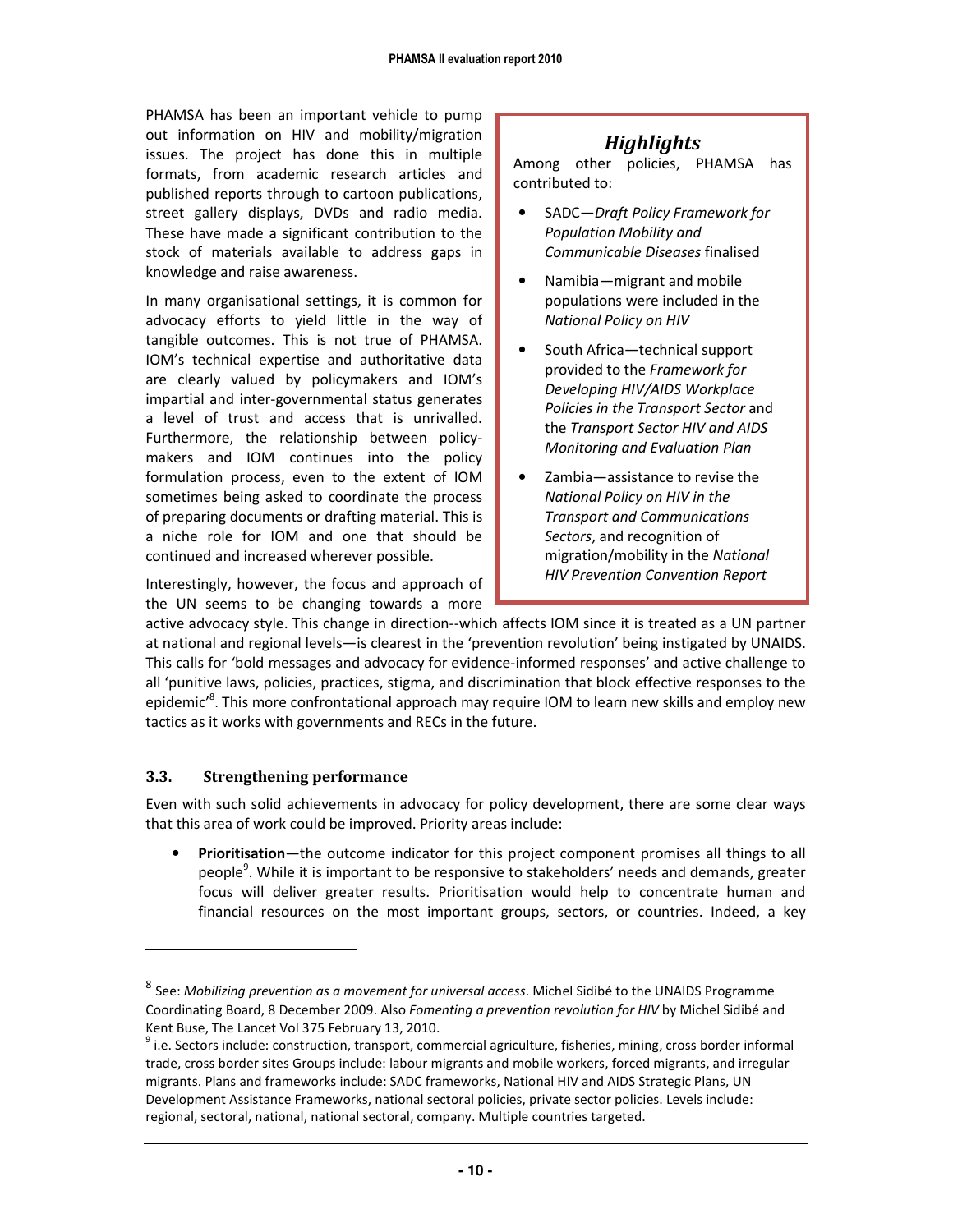strategic role that IOM can (and should) play is to provide an impartial and evidence-based view of priorities to influence action in the region

- M&E—ways of tracking and assessing project performance need to become more rigorous, systematic and active. This requires development or strengthening of basic recording and reporting procedures, as well as deepening understanding about the processes involved in the M&E of advocacy and policy work $10$
- **Communications**—PHAMSA has operated without an explicit strategy for communications work (including advocacy and information dissemination). Such a strategy would provide guidance for who to reach, how best to reach them, with what products, for what purpose,  $etc.<sup>11</sup>$
- National capacity—IOM has seen a good return on placing staff on the ground in Mozambique, Tanzania and Zambia. This should be continued wherever possible.
- Regional capacity—to secure greater results at the regional level, IOM should consider seconding a staff member to SADC and EAC.
- Implementation process—finalisation of relevant policy is a good concrete achievement, but it is also just the first step towards improved outcomes. So far, there has been insufficient attention to policy implementation (i.e. supporting stakeholders to bring policies and practices into line), and the monitoring of implementation (i.e. checking on progress; in some cases, regulation and sanctions). IOM needs to strategise how best to support those 'next step' processes<sup>12</sup>.

### 4. RESEARCH AND LEARNING

#### 4.1. Intended results

The overall objective of this component is: to increase knowledge and understanding of the HIV dynamics of labour migration in Southern Africa.

The outcome indicator for the overall objective is: policy makers are better able to address issues related to the HIV dynamics of

labour migration in SADC plans and frameworks, in National HIV and AIDS Strategic Plans (NSPs) of selected SADC Member States, in UN Development Assistance Frameworks (UNDAFs), and in private sector policies.

Specific outcomes expected from this component are:

• Increased knowledge and understanding within IOM and relevant stakeholders/partners of the extent to which the HIV dynamics of labour migration are integrated in the planning and implementation of construction projects in the Southern African region (intended outcome 2.1.1)

.

| <b>RESEARCH &amp; LEARNING</b> |                 |  |
|--------------------------------|-----------------|--|
| <b>Relevance</b>               | <b>Moderate</b> |  |
| <b>Effectiveness</b>           | <b>Moderate</b> |  |
| <b>Efficiency</b>              | <b>Moderate</b> |  |
| <b>Sustainability</b>          | <b>Moderate</b> |  |
| <b>Impact</b>                  | Moderate        |  |

 $^{10}$  For example, staff development on advocacy M&E could use the recent ICASO/International HIV/AIDS Alliance publication 'Measuring Up: HIV-related advocacy evaluation training for civil society organisations'.  $11$  Note: a draft migrant health communications strategy is out for consultation at the time of this evaluation. <sup>12</sup> For instance, planned PHAMESA advocacy work still seems to focus on raising awareness and advocacy for

national and sectoral policies.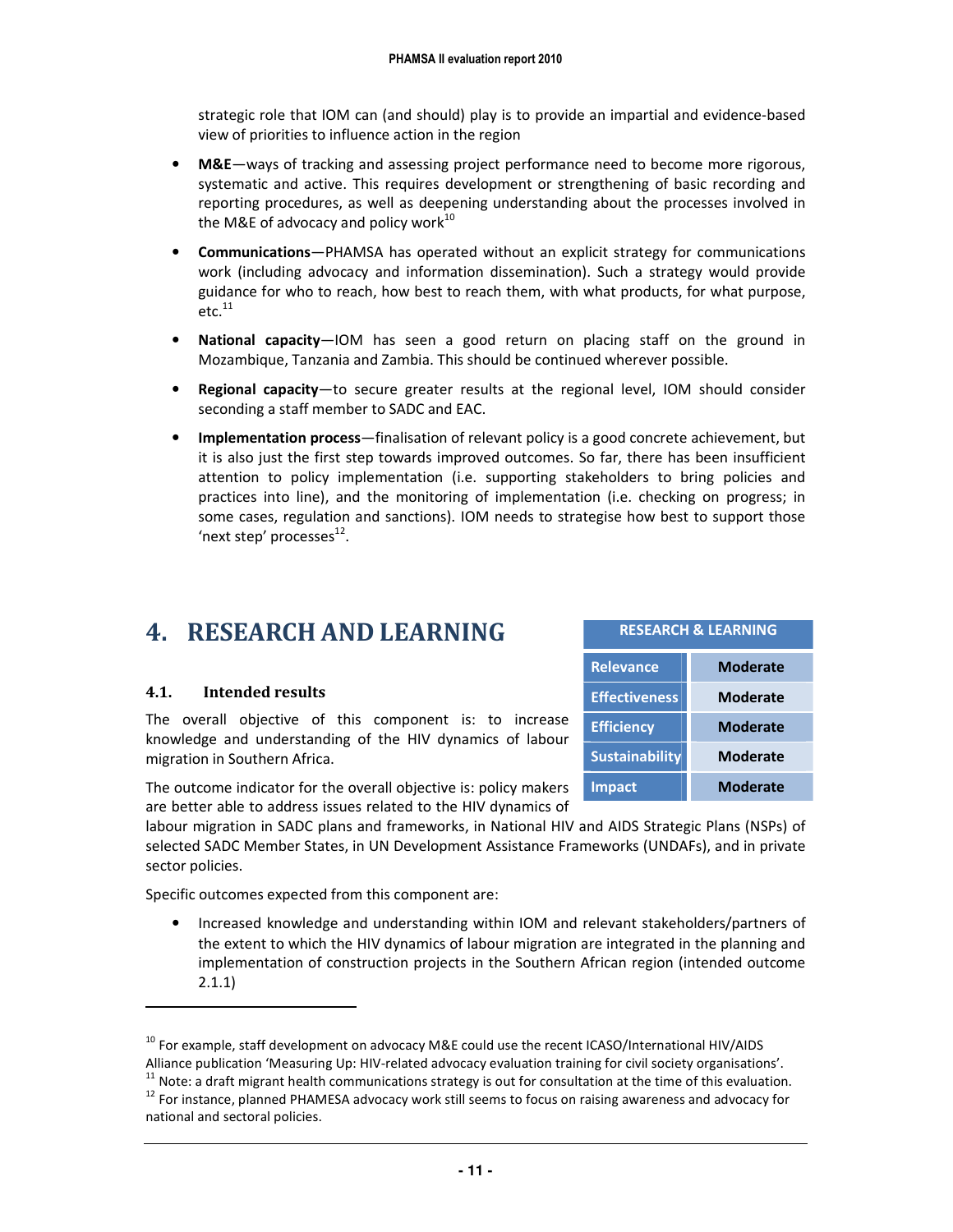- Increased knowledge and understanding within IOM and relevant stakeholders/partners of individual and environmental factors affecting the HIV vulnerability of labour migrants and mobile workers in Southern Africa (intended outcome 2.1.2)
- HIV dynamics of labour migration in Southern Africa increasingly integrated in academic courses and research globally (intended outcome 2.2.1)
- Increased access to information on HIV dynamics of labour migration in Southern Africa (intended outcome 2.2.2)
- HIV dynamics of labour migration in Southern Africa increasingly integrated into relevant vocational training courses (intended outcome 2.2.3).

#### 4.2. Discussion

A large collection of activities and outputs have happened under the heading of research and learning<sup>13</sup>. Some of this is excellent quality and fills important information gaps. Some is less impressive and of less strategic importance.

On the whole, IOM research is known and valued by policy-makers, often in the context of providing justification for the 'where' and 'what' of project proposals or interventions. A high degree of

academic rigour is achieved by contracting specialist research bodies with strong capacity.

The most directly relevant products at the regional level are the Regional Assessment on HIVprevention Needs of Migrants and Mobile Populations (including sector and country reports) and the literature review of Migration health in the SADC Countries. The regional assessment process was funded by USAID; however PHAMSA personnel and expertise were heavily involved. The literature review is a PHAMSA product deemed to be of utmost value since it provides an up to date list of research (and gaps in research) in the field of migration and health in Southern Africa.

The project's other research outputs include two integrated biological and behavioural studies in South Africa, hotspot mapping in Mozambique, and a study on multiple concurrent partners in Zambia. Of these, the most recent IBBS study merits particular attention since it has provided important evidence to support the IOM/PHAMSA concept of

#### **Highlights**

'there is a lot of learning and un-learning to do and IOM materials are very important in this process'

Ministry of Communications and Transport, Zambia

'There is little data on HIV prevalence and associated risk factors among farm workers in South Africa. For this reason alone … the IBBS was a relevant piece of research. Farm workers, farm owners, health care providers and policy makers now have solid evidence about the extent of the problem … requirements for health care provision can now be quantitatively assessed'

Researcher

'spaces of vulnerability' (see box opposite). As the principal researcher notes: 'the initially counterintuitive finding that HIV prevalence was similar among migrants and non-migrant farm workers indicates that it is not only migrants who are at risk but the entire impacted community. The approach to HIV therefore is not to target only migrants but rather the entire impacted community<sup>'14</sup>. Such studies have also highlighted high HIV prevalence among migrant workers, an issue of relevance for the health authorities and policy-makers of their home countries.

<u>.</u>

 $^{13}$  Activities are documented in PHAMSA annual reports 2007, 2008 and 2009 and summarised in appendix 6.

 $14$  Private correspondence with Mark Colvin (email 4/10/2010)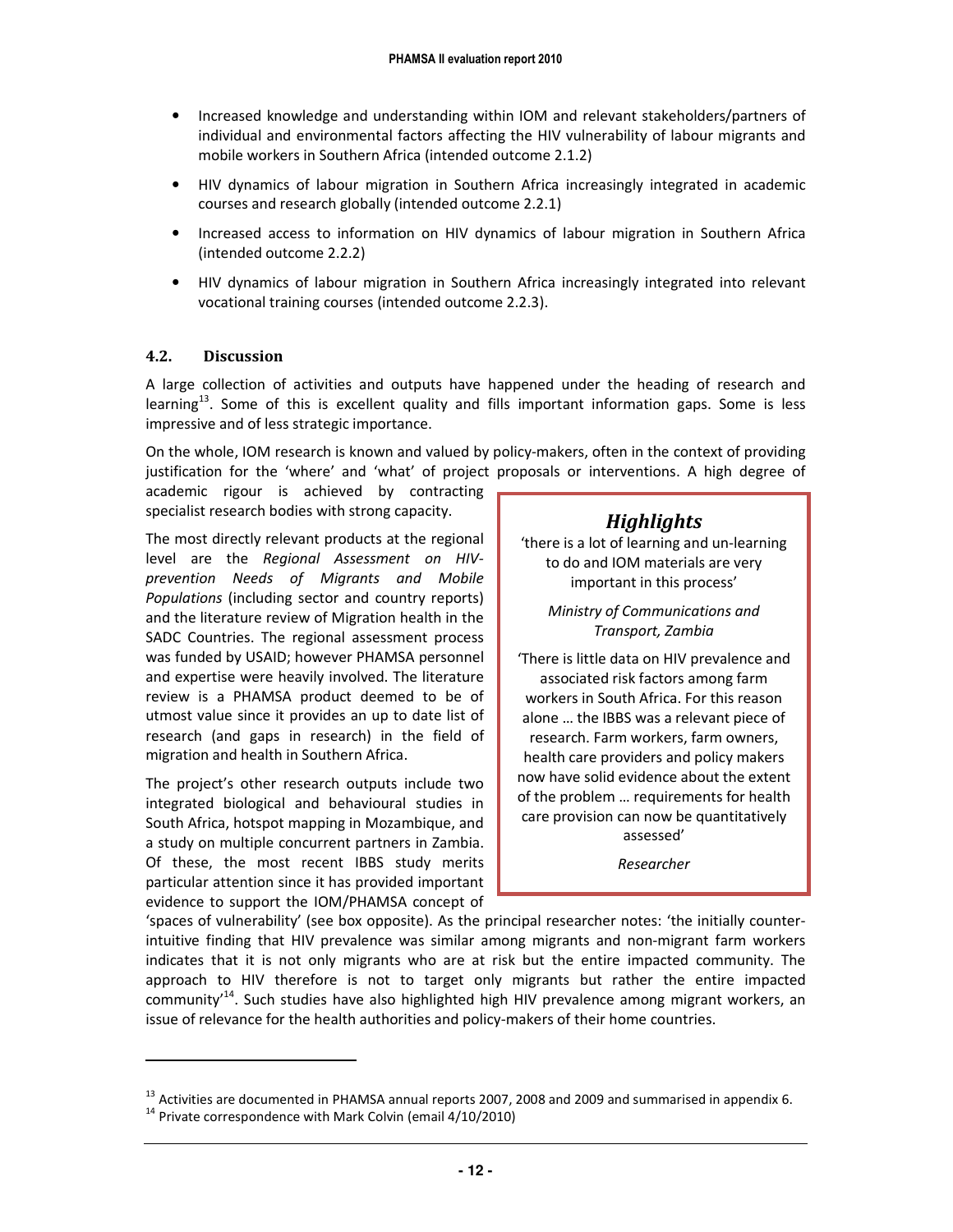PHAMSA research and other information products definitely make a contribution to knowledge, in particular to clarify that it is the migration process and 'spaces of vulnerability', rather than migrants themselves, that are the HIV risk. However it is not clear whether the research topics and research locations have been the best possible choices to maximise impact. Though valuable at a national level, the regional importance of much of the PHAMSA research work is questionable. Indeed, the project has not commissioned any truly regional research. A major challenge is that this component has not been guided by a clear strategy. A draft research strategy was developed in 2008. This sketched a mechanism for topic identification, consultation and quality control. However, the strategy was never finalised or implemented. This has left PHAMSA susceptible to chasing opportunities and an over-emphasis on South Africa rather than delivering a series of studies addressing priority questions and information gaps for the region $^{15}$ .

Compounding the lack of strategy has been inadequate strategic management to deliver the intended outcomes of the component (or seek an amendment to the log frame to give it greater strategic focus). For example, intended outcome 2.1.1 (see above) refers specifically to the construction sector yet over three years the project has done very little in this regard<sup>16</sup>. Indeed, activity for this research and learning component seems to have been focused primarily on intended outcomes 2.1.2 and 2.2.2 (generation of information, access to information), with relatively little to show in the other intended outcome areas (construction sector, university courses and research across the globe, vocational training). This has a negative impact on sustainability.

There is a lack of research capacity within PHAMSA. The situation improved significantly when a research coordinator was recruited, and the problem has been mitigated by the project working with highly competent researchers and institutions. However, it has proved hard to initiate, organise and quality control the research process, particularly at national level outside of South Africa, where PHAMSA staff are expected to juggle multiple challenging roles.

Finally, the project does not hold a clear conceptual framework to link research to policy/practice. This is illustrated by the lack of practical recommendations in finalized PHAMSA studies<sup>17</sup> and an unsystematic approach to information dissemination.

#### 4.3. Strengthening performance

-

PHAMSA displays a mixed track record with regard to the research and learning component. Priority areas for improvement include:

- Strategic approach—research needs to be planned and managed more strategically to ensure it addresses the priority issues and has a stronger regional relevance
- Regional research—the research portfolio needs to include truly regional research projects, such as studies tackling multiple country mobility issues<sup>18</sup> or research in multiple countries that focuses on origin, transit, destination and return

<sup>&</sup>lt;sup>15</sup> The literature review may go a long way to tackling this problem. However, this has not yet been finalized. Ideally, the literature review would have been one of the first, not one of the last, outputs from PHAMESA II.

 $16$  Major recorded activities with the construction sector include: the radio documentaries collaboration with ABC Ulwazi (see 2009 annual report); social impact assessment in Mozambique (see 2008 annual report); and specific coverage in the USAID funded Regional Assessment on HIV-prevention Needs of Migrants and Mobile Populations.

 $17$  i.e. the two integrated biological and behavioural studies in South Africa, hotspot mapping in Mozambique, and the multiple concurrent partners study in Zambia

 $^{18}$  An example provided by PHAMSA research coordinator: transport corridor hot spot mapping that looks at the entire transport route from port to port, or long distance overland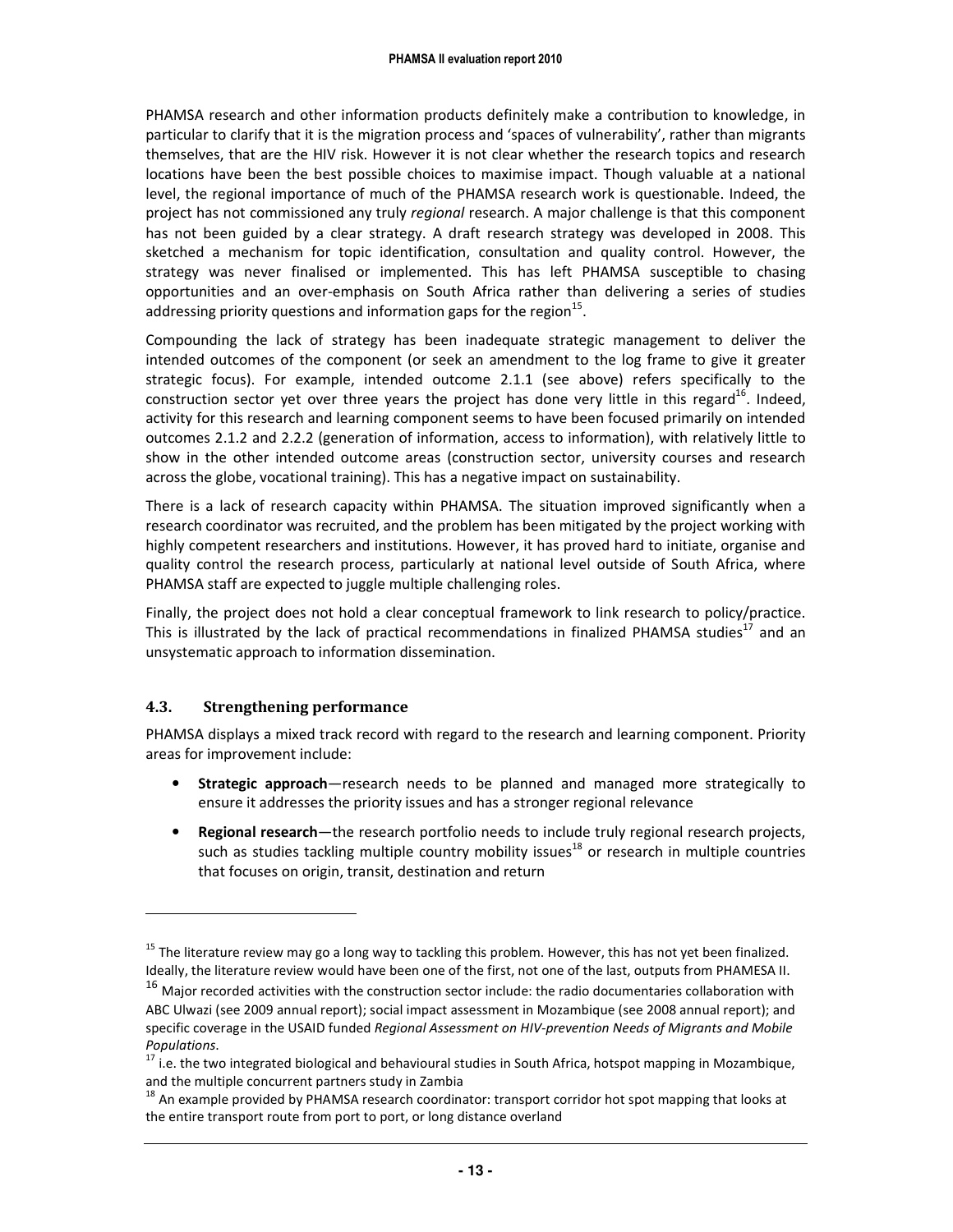- Understanding 'spaces of vulnerability'—IOM has promoted the concept of 'spaces of vulnerability'. This helps to shift attention away from migrants as individuals or a group as 'the problem' and points towards an understanding of how the migration process impacts on the dynamics of HIV and AIDS, both for migrants and the communities they come from, go to, and pass through. This is supported by much of the research data IOM has generated under PHAMSA. However, it is unclear to what extent the argument for focusing on 'spaces of vulnerability' (as opposed to a 'key populations' or 'most at risk populations' lens, for example) is limited to high HIV prevalence and generalised epidemic situations, or more generally applicable. This merits further research
- Relationship of research to practice—the project needs a 'getting research into policy and practice' (GRIPP) type of approach<sup>19</sup> to help people (including those commissioning and quality controlling studies) understand the wider value and purpose of research (i.e. improving policy and practice). This could be integrated into a wider communications or good practice strategy
- Support and supervision—technical assistance and supportive supervision is required for the wider staff and stakeholder group that is involved in research to ensure meaningful engagement and adequate quality assurance.

### 5. REGIONAL COORDINATION AND TECHNICAL COOPERATION

#### 5.1. Intended results

-

| <b>RCTC</b>           |               |  |
|-----------------------|---------------|--|
| <b>Relevance</b>      | <b>Strong</b> |  |
| <b>Effectiveness</b>  | <b>Strong</b> |  |
| <b>Efficiency</b>     | <b>Strong</b> |  |
| <b>Sustainability</b> | <b>Strong</b> |  |
| <b>Impact</b>         | Moderate      |  |

The overall objective of the component is: to strengthen the institutional infrastructure for supporting the implementation of HIV programmes and policies that affect or are affected by HIV dynamics of labour migration in Southern Africa.

The outcome indicator for the overall objective is: increased and better collaboration and coordination in the response to HIV among institutions and companies that affect or are affected by HIV dynamics of labour migration in Southern Africa.

Specific outcomes expected from this component are:

- Lessons learned from IOM HIV programmes in Sub Saharan Africa shared with other IOM offices in coordination with MHD Africa focal point in MRF Nairobi (intended outcome 3.1.1)
- Coordination and harmonisation of IOM HIV programmes in Southern Africa (intended outcome 3.1.2)
- Bilateral or regional IOM programmes based on the PHAMSA model developed in East, West and Southern Africa (intended outcome 3.1.3)
- HIV dynamics of labour migration integrated in programmes, activities and outputs of regional partner organisations (intended outcome 3.2.1)

 $19$  Getting Research into Policy and Practice (GRIPP) was a DFID funded initiative.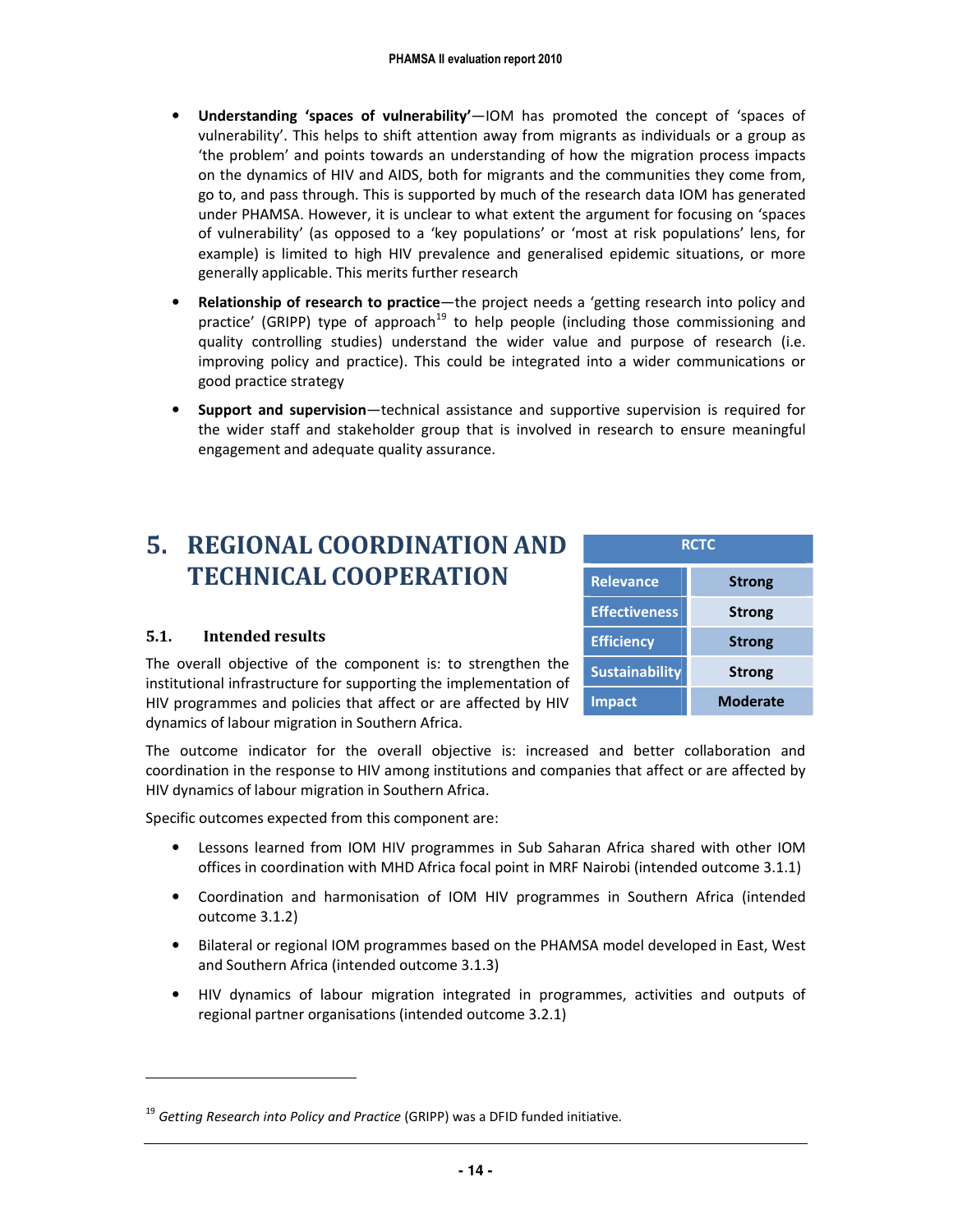• Increased coordination and collaboration at national and regional level on responses to HIV among stakeholders in selected sectors in the region (intended outcome 3.3.1).

#### 5.2. Discussion

This component has internal and external aspects<sup>20</sup>.

#### a) Internal

Internal change—i.e. within IOM—is the focus of specific outcomes 3.1.1-3. Achievement has been significant.

PHAMSA is reported to have revolutionised networking, capacity development, and collaboration across IOM countries and regions, with multiple tangible results including the design and successful funding of the new project, the Partnership on Health and Mobility in East and Southern Africa (PHAMESA) 2010-2013.

Strangely, however, at the same time as strengthening IOM links between countries and regions and aiding the integration of migration

#### **Highlights**

'PHAMSA has catalysed harmonization of approaches and strategic planning'

'PHAMSA has revolutionized our work in Africa. We are now working in a much more coherent manner and East and South are working together closely'

IOM staff members

health in IOM national offices, PHAMSA as a project seems to have become increasingly isolated within the IOM Pretoria office. Physical separation from other regional office staff exacerbates but does not seem to be the cause of the problem<sup>21</sup>. Rather it seems that IOM as an institution has struggled to understand PHAMSA's unusual approach to migration health, i.e. activity beyond the typical IOM focus on health assessments and crisis interventions.

#### b) External

-

External coordination and collaboration has a more mixed track record.

Significant progress has been made to increase coordination and collaboration among stakeholders (i.e. intended outcome 3.3.1). A constant stream of events—meetings, workshops, presentations, dissemination sessions, etc.—has fed the wider community with information and provided ongoing opportunities for networking and collaboration. The greatest achievements have often been within specific sectors within specific countries, though there have been effective activities targeting the regional sectoral level, or the region as a whole.

External partnerships with SADC, UN bodies and governments in the region have been good on the whole. IOM feel that they have helped to put

#### **Highlights**

'IOM has technical expertise on mobility and we find them a great resource'

SADC

'IOM is our key partner on the development of policy in the transport sector'

NAC, Zambia

'IOM is treated as a full UN partner. We are "delivering as one". We appreciate their technical expertise on migration'

UNDP, Mozambique

 $^{20}$  Activities are documented in PHAMSA annual reports 2007, 2008 and 2009 and summarised in appendix 6. <sup>21</sup> PHAMSA offices are in a different wing to the main Pretoria MRF offices, with separate security measures in between.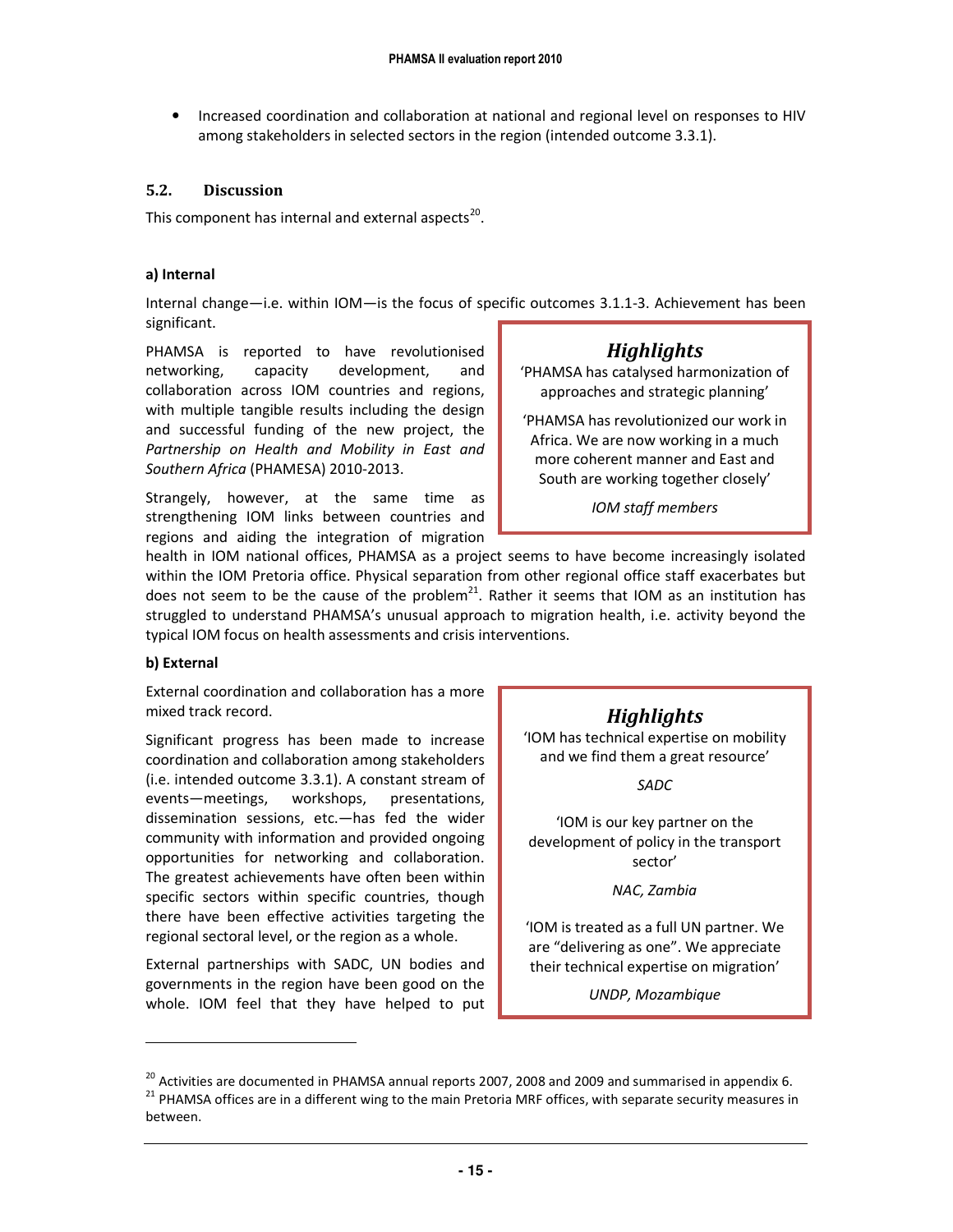migration firmly on the agenda for SADC and individual countries. From the SADC perspective, the HIV Secretariat places a high value on the relationship with IOM and has particularly appreciated support with the development of policy and funding proposals. In country, IOM tends to be viewed and treated like a UN body and part of the national UN team 'delivering as one'.

External partnerships with the wider stakeholder group, especially civil society organisations, have been much less evident and much more variable. PHAMSA has established relatively few formal partnerships with regional organisations. In 2008 an MOU was signed with Soul City, leading to reciprocal invitations to meetings and workshops, some joint brainstorming and providing technical assistance to each others' programmes. North Star were identified as a PHAMSA partner in the 2007 and 2008 annual reports but later dropped from the list in 2009; over the course of PHAMSA there has been remarkably little contact<sup>22</sup>. An MOU with PSI was drafted in 2009 but never finalised and the relationship did not come to anything. Overall, there does not appear to have been any concerted effort to map potential regional civil society organisation partners or engage with them. This is particularly true for the mainstream HIV and AIDS and social development organisations working regionally. It feels very much that IOM has chosen to focus on partnerships it feels comfortable with, rather than seeing the bigger picture and what can be achieved by mobilising a broader partnership.

Among regional organisations there is a fairly widely held perception that IOM sometimes behaves in a rather superior or arrogant way. This may sometimes be a symptom of real or perceived competition, or organisational jealousies. It is certainly a reaction to the idea of IOM 'coordinating' their peers; provision of networking opportunities—by contrast—is less controversial and indeed, much appreciated. Whether justified or not, these perceptions cast a shadow over actual or potential partnerships.

#### 5.3. Strengthening performance

-

Overall, performance is strong in this project component. Priority areas for improvement include:

- Mapping and networking—as a regional actor in the field of HIV and AIDS, IOM needs to be more involved in the mainstream community of the HIV and AIDS response and the social development community. A mapping exercise will help to identify potential partners that IOM can influence and—critically—learn from
- Coordination capacity—as noted above (section 3.3), seconding an IOM person to each of the RECs could prove a major aid to regional coordination. Strengthening SADC and EAC capacity to coordinate the regional responses, rather than IOM attempting to do this directly, might also help to improve potential partners' perceptions of and willingness to work with IOM
- Follow-through—PHAMSA has convened a range of consultations and other networking and policy-related fora in the region. These are greatly appreciated; for example, UNAIDS views these fora as an essential part of galvanising and supporting the regional response. However, follow through is not always so active. As noted with regard to the advocacy component, greater attention to follow-through and implementation of recommendations and commitments will help to improve impact.

 $22$  Activities that did take place included: IOM facilitated a joint mission with staff from NSF/Trucking Wellness and Corridors Group to Walvis Bay, as a follow-up to the 2007 Regional Transport Sector Workshop; at the global level, IOM organised a satellite session with NSF at the International AIDS Conference in Mexico.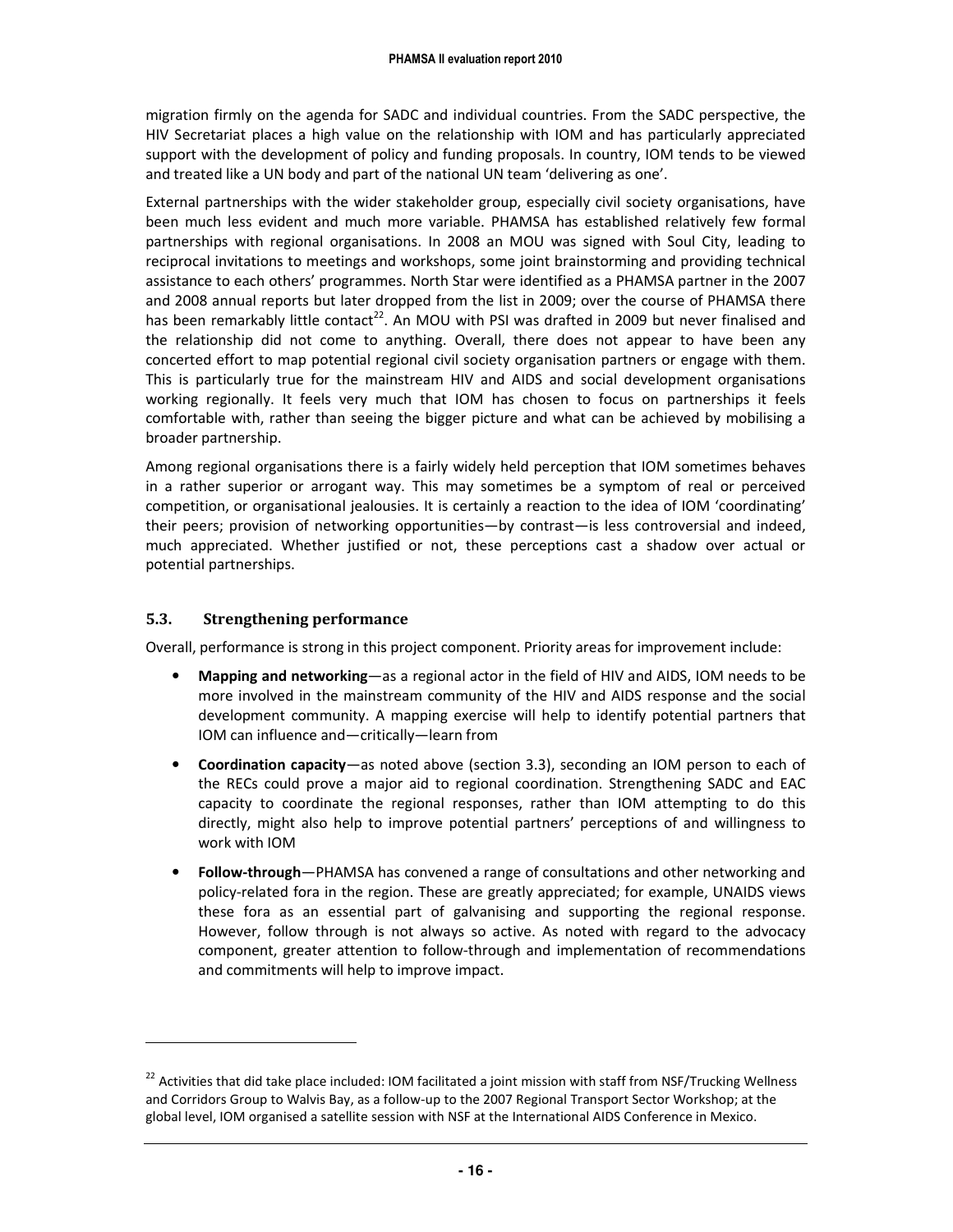### 6. PILOT PROJECTS

#### 6.1. Intended results

The overall objective of this component is: to demonstrate and introduce a model for effective interventions that aim to reduce HIV incidence and impact of AIDS among migrants, mobile populations, their families and those they interact with through on-the-ground implementation of PHAMSA interventions and enhanced programme capacity in the region.

| <b>PILOT PROJECTS</b> |                      |  |
|-----------------------|----------------------|--|
| <b>Relevance</b>      | Moderate             |  |
| <b>Effectiveness</b>  | Moderate             |  |
| <b>Efficiency</b>     | Moderate             |  |
| <b>Sustainability</b> | <b>Mixed</b>         |  |
| <b>Impact</b>         | Local-mixed          |  |
|                       | <b>Regional-weak</b> |  |

The outcome indicators for the overall objective are: (1) interventions that aim to reduce HIV incidence and impact of AIDS among migrants, mobile populations, their families and those they interact with are increasingly based on an effective PHAMSA model for developing and implementing such interventions, (2) Positive reports on the model from organisations that use the model for developing and implementing interventions.

Specific outcomes expected from this component are:

- Strengthened capacity of implementing partners (IPs) to develop programmes in targeted migrant communities (intended outcome 4.1.1)
- Increased institutional capacity of Implementing Partners (IPs) to run HIV programmes and deliver HIV related services to migrant and mobile populations (intended outcome 4.1.2)
- Organisations interacting with migrant and mobile populations have access to tools and methods on how to roll out the PHAMSA pilot project model (intended outcome 4.1.3)
- Increased knowledge and understanding of HIV and AIDS among migrant and mobile workers, their families and the communities with which they interact (intended outcome 4.2.1)
- Improved attitudes towards HIV, AIDS and SRH among migrant and mobile workers, their families and the communities with which they interact (intended outcome 4.2.2)
- Improved health seeking behaviour (including behaviour related to sexual and reproductive health) among migrant and mobile workers, their families and the communities with which they interact supported by a conducive environment (intended outcome 4.2.3)
- Improved mitigation of the impact of AIDS on migrant and mobile workers, their families and the communities in which they interact (intended outcome 4.2.4).

#### 6.2. Discussion

-

The intended outcomes focus on building capacity of the implementing partners and service delivery. Judged in this regard, the pilot project component has provided important capacity development assistance to selected implementing partners in Lesotho, Mozambique, South Africa, Swaziland, and Zambia<sup>23</sup>. In the pilot project sites, beneficiaries have received improved services than previously, and this has impacted on quality and duration of life. Unfortunately, PHAMSA does not have aggregated data on service delivery for all pilot project sites.

<sup>&</sup>lt;sup>23</sup> Activities are documented in PHAMSA annual reports 2007, 2008 and 2009 and summarised in appendix 6.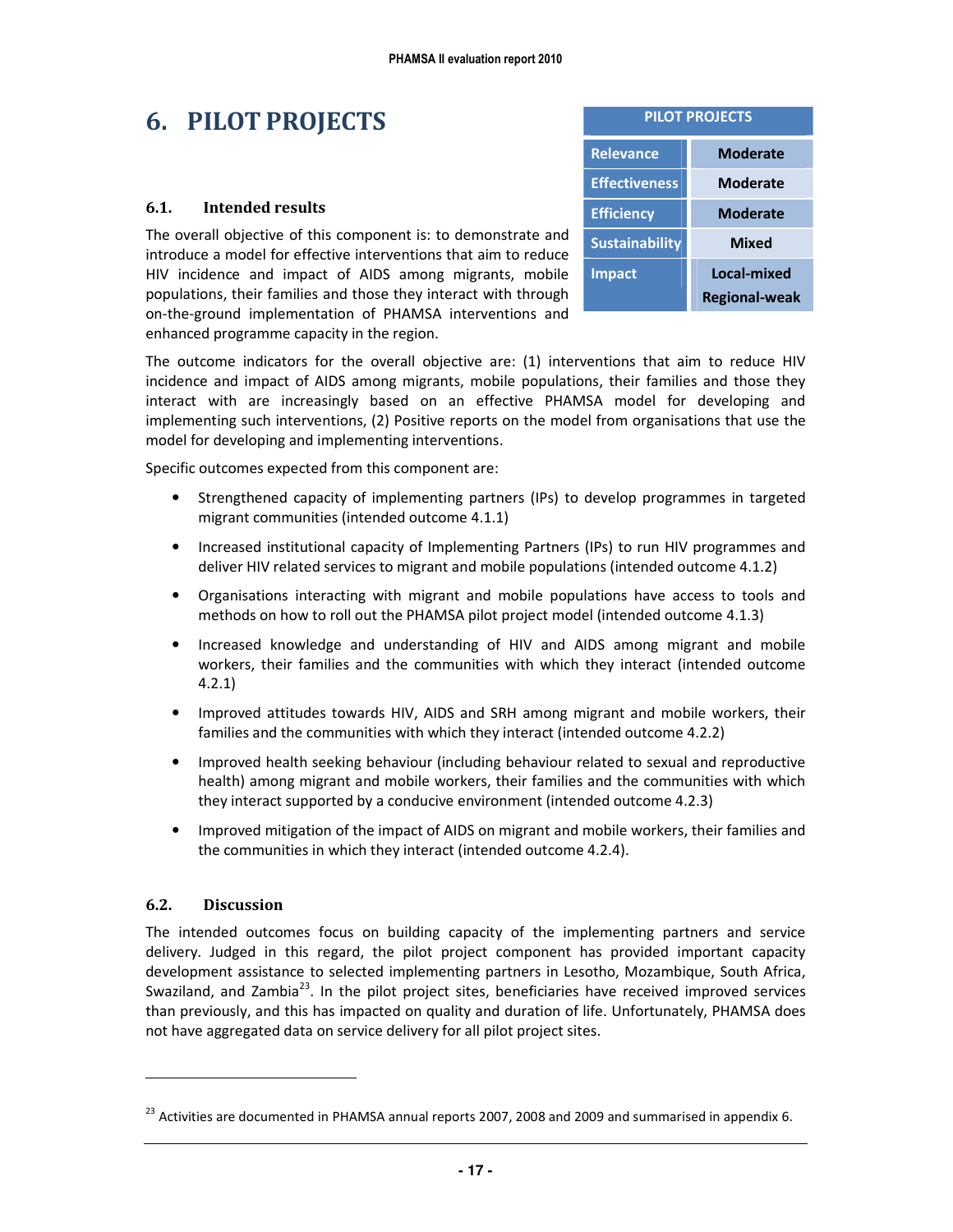This component has also provided a valuable laboratory for IOM's learning on HIV and AIDS and been useful in supporting PHAMSA's advocacy and regional coordination work<sup>24</sup>. (See also the text box in section 1.1). The pilot projects have also secured access for IOM research with groups that are otherwise hard to reach and often highly suspicious of outsiders.

In these ways, the pilot project component has been successful with regard to intended outcomes 4.1.1-2 and, within the sites themselves, intended outcomes 4.2.1-4. The remaining intended outcome (4.1.3) has not been achieved to any significant extent. Although tools have been developed and to some extent disseminated, the project has not systematically attempted to reach and build the capacity of the wider community of actors interacting with migrant and mobile populations. This activity is expected to continue into the new PHAMESA project.

#### **Highlights**

'PHAMSA has done a lot for our staff. It has helped us to grow both personally and professionally … In our work we have seen reduction in vulnerability and a great change in the empowerment of the women and the change agents'

#### Hoedspruit Training Trust

 'We have a community project in the Eastern Cape that is addressing HIV through the PHAMSA Model. This project uses a community empowerment approach and is funded by the local government'

TEBA Development

The component's overall objective and the outcome indicators for the overall objective speak to the development and marketing of what IOM refers to as the 'PHAMSA Model'. This is an approach to respond to HIV and AIDS in spaces of vulnerability. For PHAMSA, the model 'gives guidance and a structure for a project but does not define activities as these are dependent on the local contexts. It helps us and partners to identify the vulnerabilities on the ground and gives them a framework on how address them<sup>'25</sup>.

There is no doubt that this approach has proved valuable at organisational and community levels. For example, in Zambia the implementing partner CHAMP has integrated several aspects of the PHAMSA Model into its ongoing workplace programmes with many of the country's largest private sector employers. TEBA is also taking up ideas from the Model in the design of its projects in South Africa and Swaziland. In Lesotho, community efforts have been mobilised around food security, and in South Africa the Hlokomela project has developed an impressively comprehensive community response that compliments and is well linked to government services and structures.

However, there is a question as to whether PHAMSA needed to develop the Model to 'demonstrate you CAN do something in migrant communities<sup>26</sup>. PHAMSA staff felt that relevant approaches and tools did not exist and needed to be created. This was based on research and consultations held during the first phase of PHAMSA. However, apparently, this groundwork did not capture information the wider body of actors in the HIV and AIDS response and the wider field of social development around the region. Those actors have long experience and a wide range of existing materials that could have been adapted as required to ensure adequate focus on the specific needs and issues arising in spaces of vulnerability.

-

<sup>&</sup>lt;sup>24</sup> For example, all regional coordination meetings have included experiences and lessons from pilot projects; stories from the ground have been used in advocacy work.

<sup>&</sup>lt;sup>25</sup> PHAMSA staff member, email communication 4/10/2010.

<sup>&</sup>lt;sup>26</sup> Quote from PHAMSA staff member.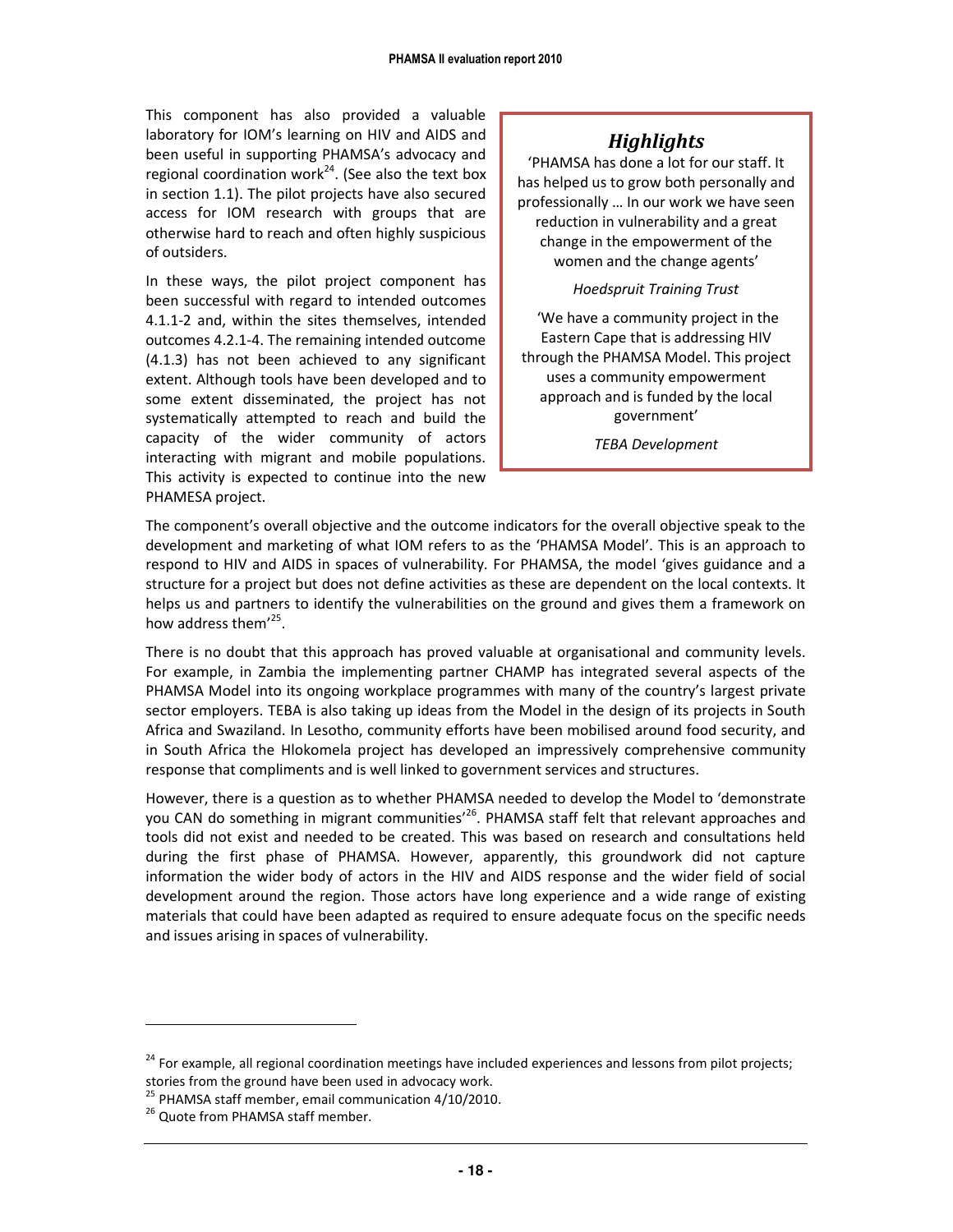Put differently, while PHAMSA scores highly in terms of 'knowing your epidemic', the decision to create the PHAMSA Model suggests gaps in terms of 'knowing your response'. Knowing your response means that you 'critically assess who is and who should be participating'  $^{27}$ .

Developing a PHAMSA Model may have been useful for capacity strengthening within IOM, and it has been useful in marketing the project. However, there are at least four major potential costs:

- Commissioning new work is less cost-effective than adaptation of existing approaches; a lot of money has been spent on creating 'slightly different new wheels'
- Undue delay can occur because methods and materials need to be developed first before roll-out. Indeed, some components of the PHAMSA Model are still under development even at the end of the project phase
- Such actions can feed the existing negative perceptions among partners about IOM's manner and actions and approach to partnership; it can appear arrogant for a mobility/migration organisation to be developing a whole new model for comprehensive community responses to HIV and AIDS
- There is a great danger that new tools will be unsuitable because the organisations commissioning or developing them do not necessarily have the practical experience in the field. To illustrate this, much of the materials developed by Sonke Gender Justice (on gender) and Sibambene (social and behavioural change communications), whilst technically strong, are too complex for use by many potential implementers at community level. They are also quite noticeably South African in style and in cases content rather than regional products.

There are also concerns regarding strategic issues of site selection and sustainability.

If one purpose of this project component was to explore/demonstrate what is possible in different spaces of vulnerability, then a wider selection of communities should have been targeted. PHAMSA pilot projects represent examples of spaces of vulnerability linked to commercial agriculture and mining only.

Also, perhaps more thought should have been given to the choice of a site in South Africa as the leading example of the full PHAMSA Model. The work by Hlokomela is admirable, but its value as a regional learning centre is limited because some things about the South African context are very unusual for the region as a whole. For instance: government being able to deliver a regular, reliable, free supply of anti-retrovirals and a wider variety of other drugs (pain relief, treatment of opportunitistic infections, TB, etc.) as well as condoms and other commodities.

The issue of sustainability was raised by the mid-term review in 2009, which recommended that PHAMSA quickly develop exit strategies for the implementing partners. This did not occur and by the time of the final project evaluation in late 2010 the fate of some of these partnerships remains unclear.

While the PHAMSA pilot projects have built the capacity of implementing partners and have proved successful in leveraging some new project money (over \$5m USD in RSA and Mozambique<sup>28</sup>), it is clear that in most cases, the pilot projects are unsustainable financially (though capacity has been built, new skills acquired and networks established). Without ongoing PHAMSA/PHAMESA money they will atrophy. The worst case example appears to be the TEBA work in Xai Xai, Mozambique, where the PHAMSA Model has been set up as an almost completely separate entity to the mainstream TEBA home based care programme. Though TEBA are exploring ways to continue the

<u>.</u>

<sup>&</sup>lt;sup>27</sup> UNAIDS (2007) Practical Guidelines for Intensifying HIV Prevention: Towards Universal Access.

 $^{28}$  PHAMSA staff member, email communication 4/10/2010.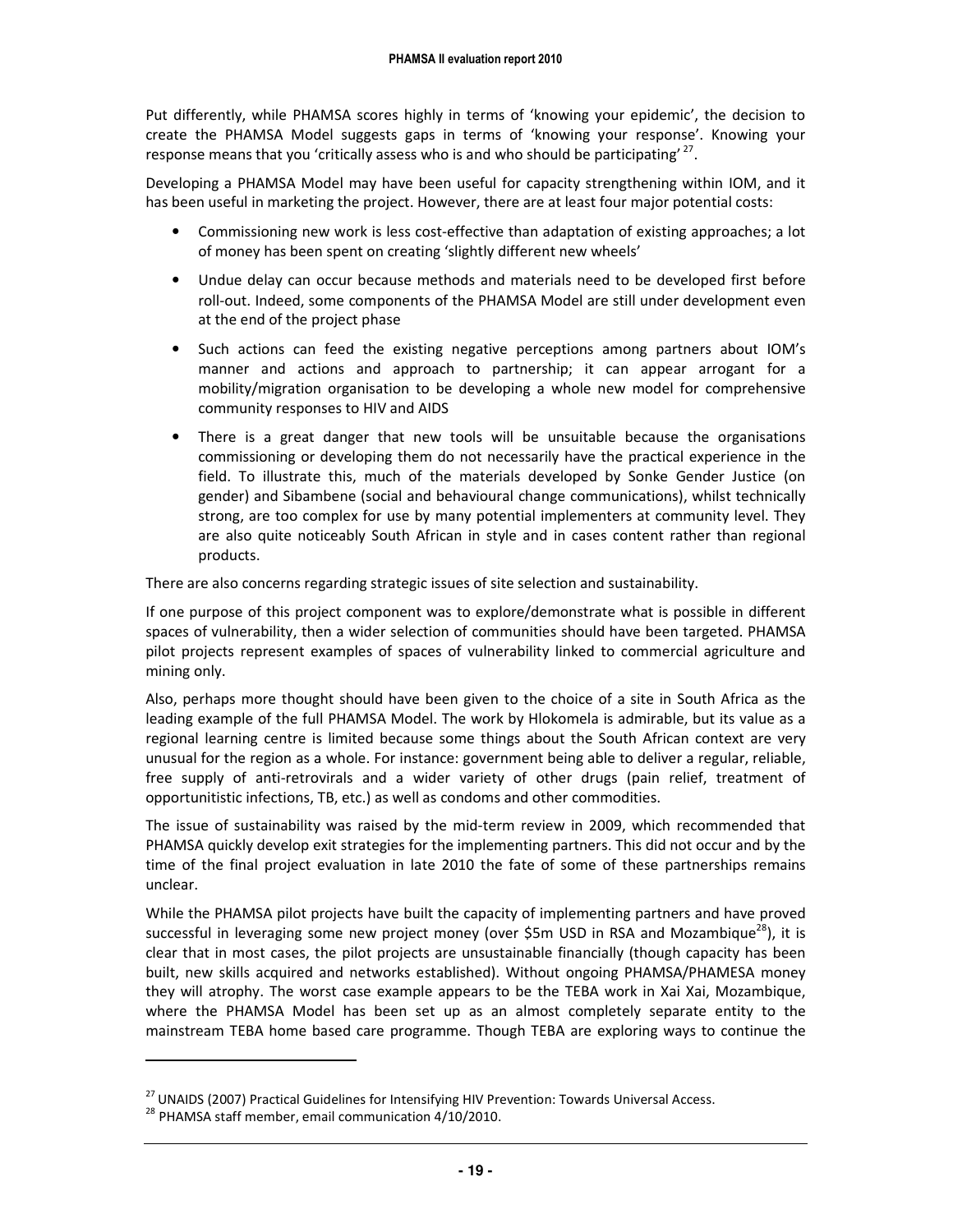project in Xai Xai, its design as a stand-alone initiative raises fundamental concerns about sustainability.

#### 6.3. Strengthening performance

-

PHAMSA displays a mixed track record with regard to the pilot projects component. Priority areas for improvement include:

- Strategic choices—selection of pilot projects needs to be more strategic to ensure better coverage of countries and sectors (PHAMSA sites were focused on mining and commercial agriculture only). By using a sampling frame and then looking for suitable locations and partners (rather than starting with choice of partner), pilot projects become more useful in illustrating and testing the value of different approaches
- Regional relevance—the demands and opportunities of regionality need to be given greater attention. The current set of pilot projects have not been selected or supported with an eye to their regional relevance or how learning from the sites could be used to build capacity at the regional level
- Learning centres—PHAMSA pilot projects have been operated as sites to demonstrate implementation. Implementation projects tend to have a primary focus on service delivery. More useful would be a selection of 'learning centre' sites. Being a learning centre implies some ongoing service delivery (learning by doing), but importantly it also involves an understanding of the need to engage in continuous active learning (i.e. innovation, high standards in M&E, focus on practical and theoretical knowledge) as well as continuous active sharing (i.e. documentation and strategic dissemination, hosting of learners, advocacy, etc.)
- Good practice—PHAMSA has demonstrated the resolve to end relationships with poorly performing implementing partners<sup>29</sup>, but has continued to support TEBA's work in Mozambique. The way that implementation is organised in Xai Xai is inappropriate and unsustainable, i.e. PHAMSA work in the community is a separate entity to the mainstream TEBA home based care programme and totally reliant on the availability of short term project funds. PHAMSA should actively challenge this situation and—if integration and sustainability are not priorities to TEBA in Mozambique—then PHAMSA should discontinue the relationship
- Sustainability—sustainability issues needs to be given greater prominence in the design and the early years of such projects. An influx of funds can lead to implementing partners growing too fast or bolting on new initiatives for the short-term rather than integrating new developments into their ongoing work and typical structures.

<sup>&</sup>lt;sup>29</sup> This is illustrated by the termination of the relationship with the Walvis Bay Multi Purpose Centre in 2009.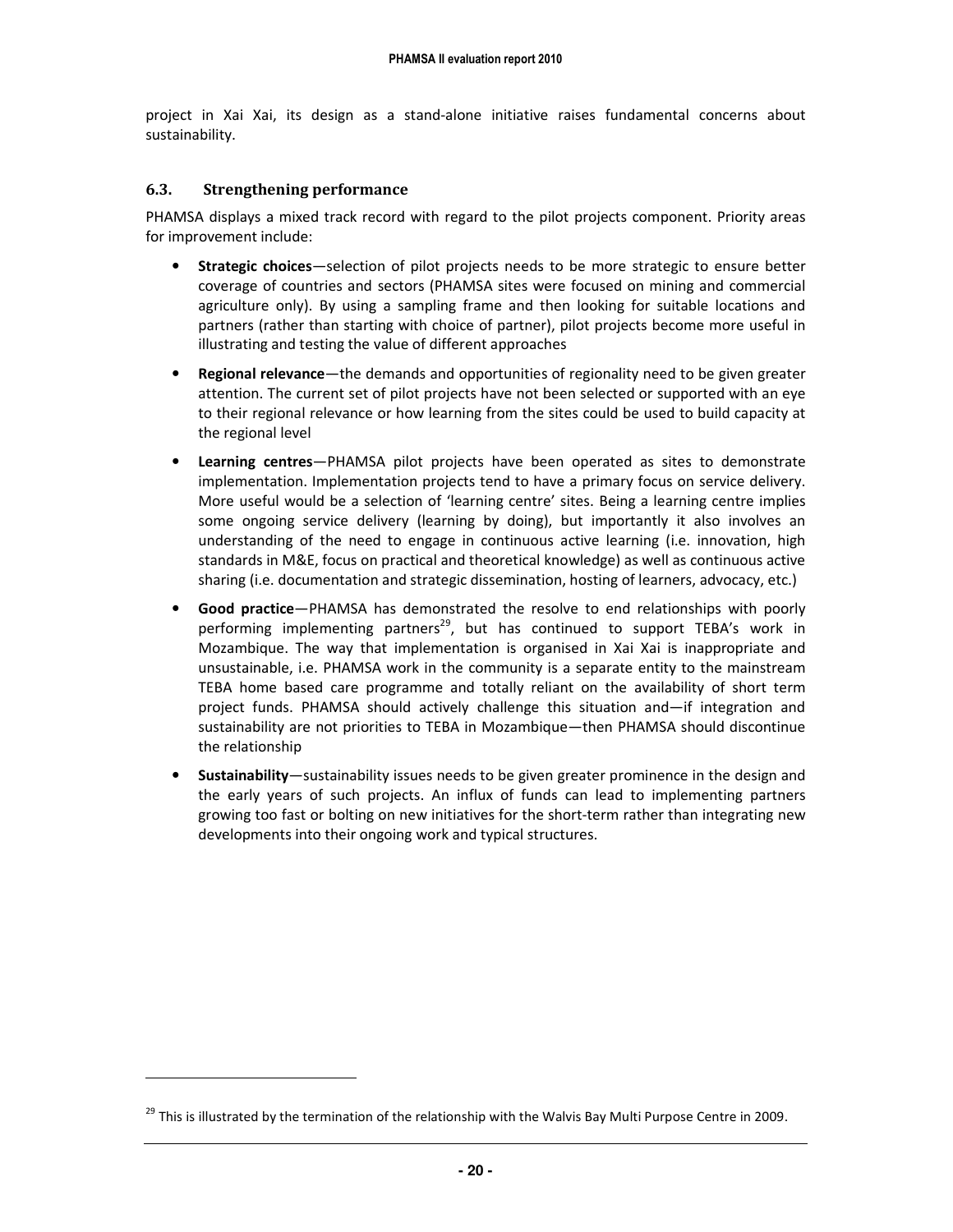# 7. PROJECT MANAGEMENT

#### 7.1. Project management

.

PHAMSA is a large and complex project, implemented at numerous levels across the region. This means that effective and efficient day-to-day management is a pre-requisite for performance. Unfortunately, this operational management has not always been strong and there has been resistance to utilise

| <b>PROJECT MANAGEMENT</b> |              |  |
|---------------------------|--------------|--|
| <b>Operational</b>        | <b>Mixed</b> |  |
| <b>Strategic</b>          | Weak         |  |
| <b>Financial</b>          | <b>Mixed</b> |  |
| <b>M&amp;E</b>            | Weak         |  |
| <b>Partnership</b>        | <b>Mixed</b> |  |

some of the most basic tools of management such as submission of regular work plans and routine standardised reports. The project has also struggled to implement an effective filing and knowledge management system $^{30}$  and functional M&E system.

The project has also suffered from inadequate strategic management, i.e. higher level analysis, resource allocation and direction to secure the long term programme objective, as well as strategic actions to ensure maximum coherence and synergy between project components. This has not limited activity levels (which have been high overall) or created financial risk, but it has resulted in some major opportunity costs. For example:

- Different levels of attention paid to different sectors or countries do not appear to be the result of high level strategic choices; PHAMSA feels unbalanced across sectors
- The PHAMSA Model has been repeated in the same sectors, rather than attempted in different ones
- The creation of the PHAMSA Model seems to be a poor strategic decision; more appropriately, PHAMSA should have strategised to reach and provide mobility/migration health technical support to existing actors implementing comprehensive community responses in spaces of vulnerability
- Choice of research topic does not appear to coincide with an overall regional strategy towards research and information dissemination.
- The regional dimension of the project is under-developed and poorly understood by the wider staff group, both within PHAMSA and among key staff of the Pretoria MRF
- Insufficient attention has been given to planning the interaction between the project components/activities to maximise results
- Under spending and high variances have been ongoing problems.

Part of the challenge seems to stem from IOM having such a strong culture of projectisation. Staff operate under constant pressure to develop and fundraise for projects, and are encouraged to be opportunistic. Successful delivery of a large and complex project such as PHAMSA requires a very careful balance between opportunism (which can achieve valuable unplanned results but must be kept in check so as to avoid project 'drift') and strategic management to deliver intended results. The challenges experienced with PHAMSA will only be greater for PHAMESA since the new project is broader both in terms of geographical coverage and thematic areas. It should be a top priority for IOM to ensure that the new project has sufficient strategic management capacity.

<sup>&</sup>lt;sup>30</sup> This was recommended by the mid-term review. In response, PHAMSA has been supporting the implementation of an office-wide knowledge management upgrade (utilising sharepoint). It was decided that revising the knowledge management system for the Migration Health Unit only was not effective and thus the whole regional office was included. The down side of this is that implementation has been slow and as of October 2010, it is still been only partially implemented.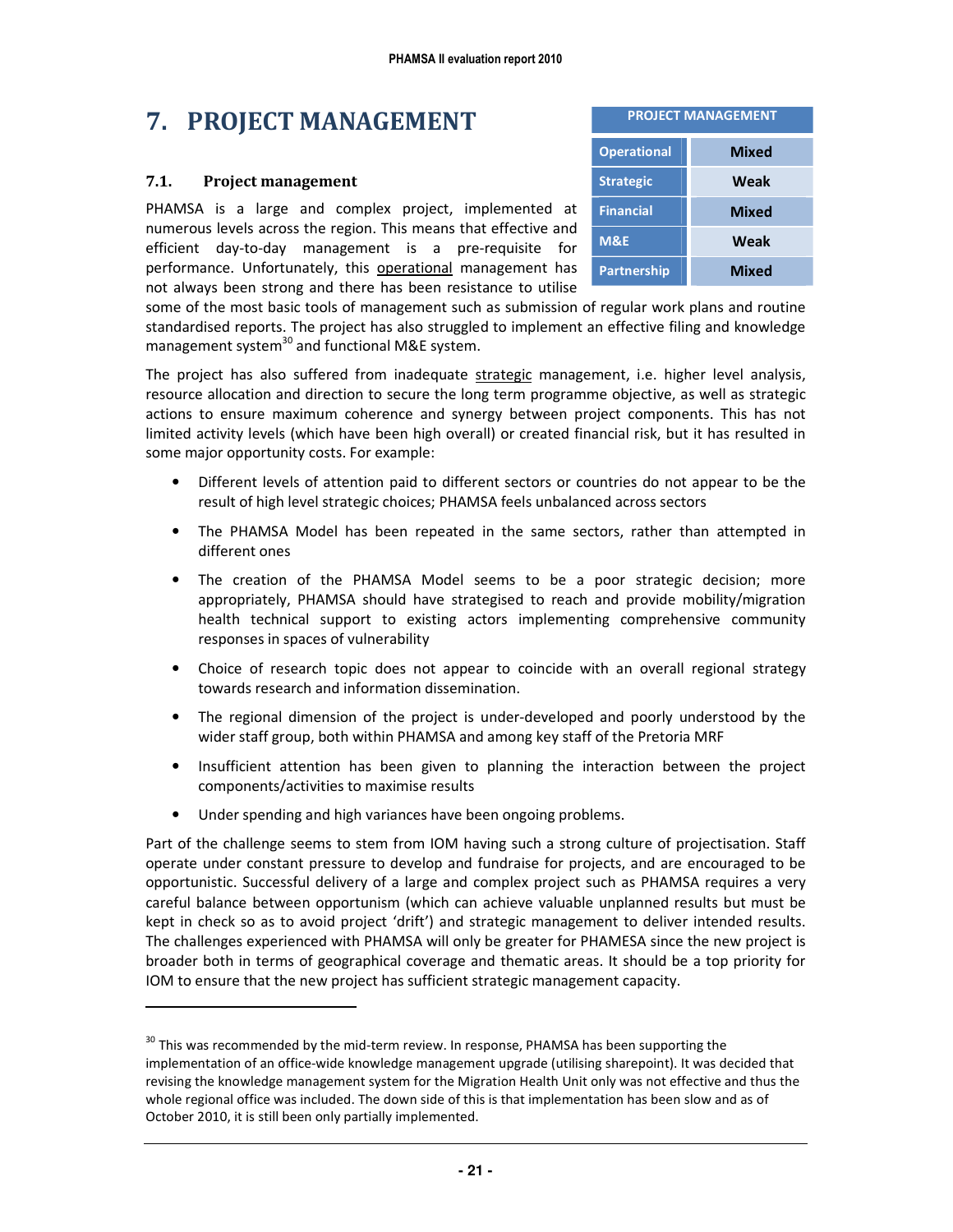#### 7.2. Human resources

Overall, stakeholders speak highly of the technical capacity of PHAMSA project staff in the regional office. The only notable challenges associated with human resources in the regional office occurred in 2009 during which the PHAMSA Project Coordinator moved to work at IOM HQ in Geneva and one of the other senior staff (responsible among other things for the Pilot Projects) took maternity leave. These gaps were addressed by reallocation of responsibilities among remaining staff, but they clearly left the project's human resources stretched.

PHAMSA has demonstrated the great value of having a staff person at national level to attend meetings, advocate and share information, take forward project ideas and funding proposals, etc. In Mozambique, Tanzania, and Zambia there have been some challenges in recruiting and retaining good staff, but stakeholders interviewed for the evaluation speak highly of current incumbents. It is clearly difficult for PHAMSA officers at national level to manage competing demands on their time. These demands arise in terms of the breadth of work they are expected to take forward, but also because in effect they serve two managers (the head of the national office, and the PHAMSA coordinator, who do not necessarily share the same perspectives or sense of priorities). This is an area where increased and routine supportive supervision from project managers (involving liaison between project staff and national office senior managers) would be helpful.

#### 7.3. Financial management

A specially prepared interim financial report for the period from March 2007 to 31 August 2010 shows an expected 93% budget execution (actual, plus commitments, as of end of August 2010; see appendix 8). It also shows 39% spending has been attributed to staff and office costs and IOM overheads, while 61% has been attributed to programming costs.

Financial control and accountability of PHAMSA has proved unproblematic. The project has sufficient and well-trained human resources devoted to finance and IOM has established systems (for example, for regular audit) in place.

However three areas of financial management raise concerns.

First, budget execution has not been very successful<sup>34</sup>. The specially prepared interim financial report—summarised opposite shows that advocacy for policy development (APD)(69% execution) and regional coordination and technical cooperation (RCTC)(81%) are under spent. This is unfortunate since these have

-

| <b>PROJECT</b>   | <b>% PROGRAMMING</b> |                    |
|------------------|----------------------|--------------------|
| <b>COMPONENT</b> | SPEND <sup>31</sup>  | <b>EXECUTION32</b> |
| <b>APD</b>       | 16%                  | 69%                |
| R&L              | 13%                  | 114%               |
| <b>RCTC</b>      | 6%                   | 81%                |
| <b>PPs</b>       | 64%                  | 92%                |
| M&E              | 1%                   | $46\%^{33}$        |

proved highly effective parts of the project and much more could have been done. As shown in the table, nearly two thirds of the funds spent on programming have gone to the pilot projects (PPs). Given project achievements, the cost effectiveness of this component does not seem good<sup>35</sup>.

 $31$  I.e. Project total minus staff costs, office costs and IOM overheads.

 $32$  I.e. Actual and committed spend divided by budget allocation.

<sup>&</sup>lt;sup>33</sup> The apparently low budget execution on M&E is not a concern since the majority of remaining funds are committed to cover the final evaluation process.

<sup>&</sup>lt;sup>34</sup> Illustrated by three no-cost time extensions to the project.

<sup>&</sup>lt;sup>35</sup> Note: This is judged not in terms of the impact on individuals or their specific communities (which can, of course, be great and life changing/saving), but in terms of value generated at the project level given the level of resources expended.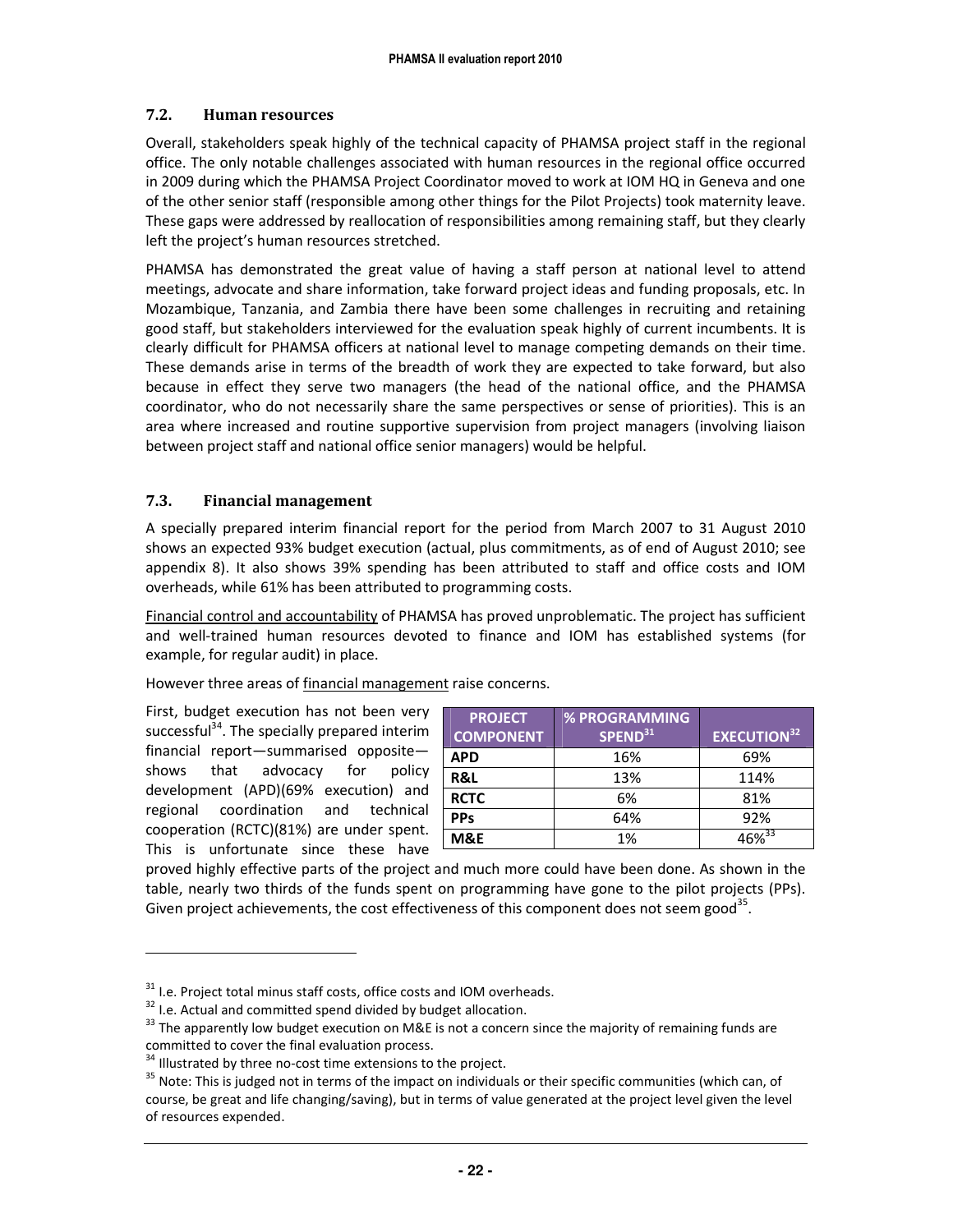The second area of financial management to raise concerns is financial monitoring and financial support to implementing partners; there has been an inconsistent approach. Over the last year some partners have received financial monitoring and support visits (Swaziland and Mozambique) while others have not (Lesotho, South Africa and Zambia). If IOM is to continue operating pilot projects in PHAMESA, a more rigorous and systematic approach to financial monitoring visits and grants management should be adopted. This is important with regard to both capacity building of project partners and financial control. Much could be learned from organisations that specialise in CBO/NGO support<sup>36</sup>.

Third, IOM Pretoria office employs an advanced financial management system (PRISM) designed to enable access to tailor-made financial information. Although time-consuming to operate, this system is highly valued by project finance staff. PHAMSA project managers, however, find the software difficult to use. This seems to be due to insufficient training, pressure of work/lack of time and—to a degree—a slight lack of motivation to learn the new system. Whatever the reason, inability to fully utilise PRISM limits the financial management capacity of the project managers (and may be part of the explanation for variances and poor budget execution noted above). As IOM shifts from PHAMSA to PHAMESA it would be a good investment of time and resources to address this issue.

#### 7.4. M&E

.

PHAMSA began without a functional M&E system and it is ending in much the same situation.

Challenges with M&E run throughout the project. This is partly because the project's M&E framework is complex and unwieldy<sup>37</sup>. This is not a cosmetic issue; inability to quickly see the overall project, understand the interrelationship of components, and grasp project M&E, is a serious barrier to effective project management.

A particular area of weakness within the M&E framework is the overabundance of lower level indicators (for example 19 different indicators for advocacy for policy development) and yet lack of a clear way of linking such data to the stated indicator at the component outcome level.

A particular weakness of the overall M&E system is the lack of routine reporting forms and procedures, for example between country office staff and the regional secretariat. For these and other reasons, PHAMSA reports tend to contain very little quantitative data and lack analysis or discussion about the rationale for, or impact or importance of, the activities listed<sup>38</sup>. These reports are well presented, readable, and structured according to the log frame, but of limited analytical value in telling the story of the project, identifying lessons, or justifying the donor's investment.

Throughout the group of staff implementing PHAMSA, there are capacity gaps in M&E. This creates problems for both monitoring/reporting and operational management (whereby effective decisions should be made in light of monitoring data). This problematic situation is exacerbated by technical expertise from the IOM Regional Office Project Monitoring and Support Unit that seems to constantly press for more complex systems than are required and useful for effective project management and delivery, and are feasible given available capacity and resources. It also results in some questionable decisions about M&E procedures to pursue. PHAMSA has recently expended huge amounts of time, money and energy on a 'Most Significant Change' process with implementing partners. This in itself is a useful methodology for partners to learn, and can generate some useful

 $36$  For example, Southern African AIDS Trust or the International HIV/AIDS Alliance.

<sup>&</sup>lt;sup>37</sup> The M&E framework occupies four different worksheets of an excel file. In word format, the framework took up a staggering 22 pages in the annex of the 2009 annual report.

 $38$  There is an intriguing contrast between the high quality academic research data generated by the project, and the lack of data and analysis in project reports.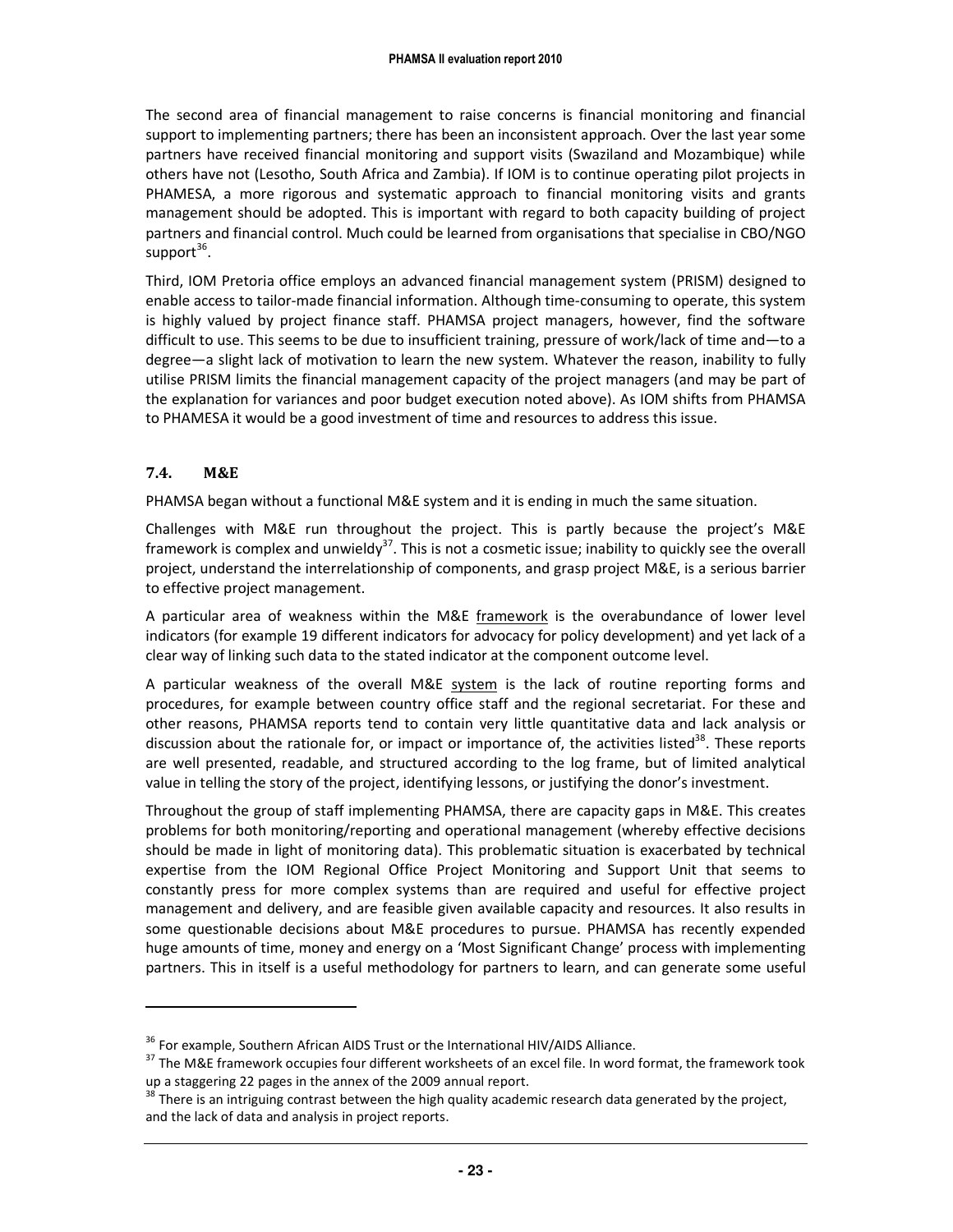information. However, it would probably have been better to spend scarce resources conducting a fundamental review of M&E and tackling the major, perennial problems the project has experienced.

Galvanised by new staff in the Migration Health Unit and the challenges of starting the PHAMESA project, IOM is once again confronting its M&E challenges. This is both welcome and necessary. It is hoped that M&E for PHAMESA can be a much more effective and efficient process, and ultimately more satisfying for those required to undertake it.

#### 7.5. Partnership

As noted in several sections above, PHAMSA has operated very successful partnerships with SADC and UN bodies as well as national government line ministries and National AIDS Councils. It has also worked closely with Sonke Gender Justice and Sibambene and other stakeholders in developing the PHAMSA Model, and partnered with implementing partners Hoedspruit Training Trust, CHAMP, and TEBA.

Highlight 'PHAMSA's focus has been critical for the regional response'

UNAIDS RST

This core group of partners was extremely strategic for the purposes of PHAMSA; establishing and maintaining these partnerships took much work and effort. However, PHAMSA has found it hard to build and maintain relationships beyond this core group.

IOM could and should be better linked in to the wider HIV and AIDS and social development communities. To achieve this, specific attention is required to improve the organisation's approach to external relations.

### 8. REGIONALITY

#### 8.1. PHAMSA definition

Judged by PHAMSA's own definition of regionality (see section 1.3, plus IOM's self-assessment data in appendix 7), the project has a mixed track record. Clearly much has been done and

achieved in terms of bringing together national and regional stakeholders to raise awareness, share lessons, provide networking opportunities, increase coordination and cooperation, and build capacity in migration health. PHAMSA has delivered a large number of diverse fora across the region at regional and national levels, and actively sought to link actions and stakeholders at regional level, with those at national level. The project has also succeeded in terms of providing an umbrella for HIV/migration-related activities being implemented in the region, especially those by IOM country offices. However, (as noted in section 6) the pilot projects component—which took the bulk of programmatic funds—has been less successful as a contributor to regional impact. PHAMSA's approach has not been systematically piloted, assessed or documented with an eye to ensuring it is relevant and can be replicated regionally. PHAMSA has also done relatively little in cross border areas and project M&E has been poor.

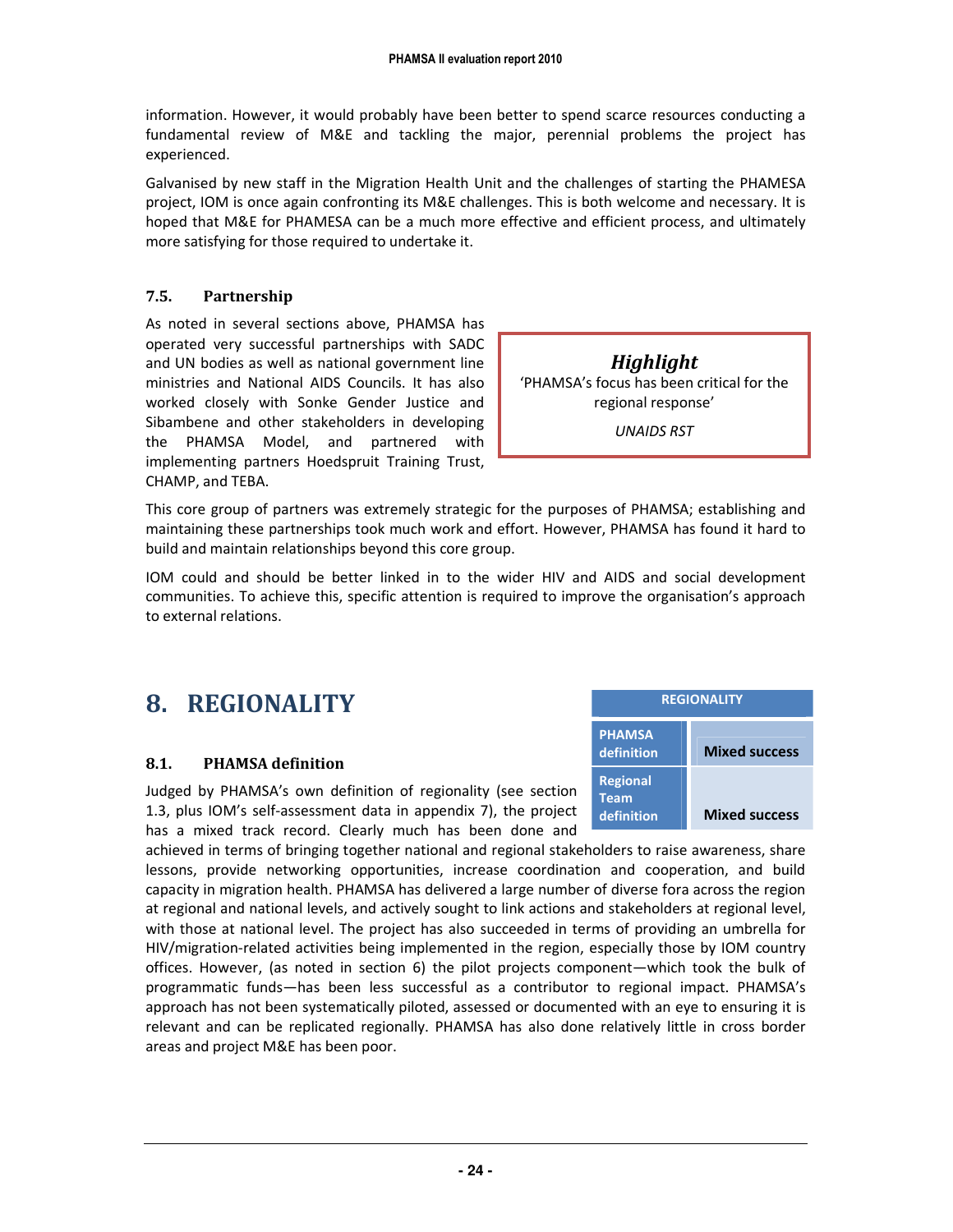#### 8.2. Regional Team definition

PHAMSA has been funded by the Regional Swedish-Norwegian HIV/AIDS Team for Africa, which operates a particular definition of regionality.

There is a direct correlation between the stated purpose of the Regional Team's work, and the activities and achievements of PHAMSA. In particular, PHAMSA has made a significant contribution to strengthening SADC capacity to harmonize, coordinate and monitor policy frameworks linked to migration health. To a lesser extent, PHAMSA has also helped to strengthen regional CSO/networks' capacity to participate in, and monitor development of the regional policy-, legal-, and regulatory framework. Projects funded by the Regional Team should display essentiality and subsidiarity as well as add value. As summarised below, the PHAMSA design correlates well with these criteria:

| <b>CRITERION</b>                                                                                               | <b>COMMENTS ON PHAMSA</b>                                                                                                                                                                                                                                                                  |
|----------------------------------------------------------------------------------------------------------------|--------------------------------------------------------------------------------------------------------------------------------------------------------------------------------------------------------------------------------------------------------------------------------------------|
| <b>Essentiality</b> -inter-country collaboration must<br>be key to resolution of the problem.                  | Strong correlation with PHAMSA design,<br>activities and achievements. Migration and<br>mobility are classic issues requiring a regional<br>approach.                                                                                                                                      |
| Subsidiarity-the role of the regional level is<br>subsidiary to the national level.                            | Overall strong correlation with PHAMSA design,<br>activities and achievements. Only weak spot is<br>that the pilot projects have not been as<br>strategically and regionally important as they<br>could be, and hence rationale for their funding<br>from a regional budget is undermined. |
| <b>Added value:</b>                                                                                            |                                                                                                                                                                                                                                                                                            |
| Inter-country information sharing and/or<br>exchange of good practices                                         | Moderate correlation. PHAMSA has lacked a<br>clear strategy on communications and<br>information dissemination.                                                                                                                                                                            |
| Economies of scale, as in bulk purchasing                                                                      | No apparent correlation.                                                                                                                                                                                                                                                                   |
| Critical mass, as in sensitive/neglected<br>areas, and regional vaccine trial sites                            | Strong correlation with PHAMSA design,<br>activities and achievements - highlighting<br>migration health.                                                                                                                                                                                  |
| Cost effectiveness, as in capacity building<br>via specialist regional organizations                           | Moderate correlation. PHAMSA has lacked a<br>clear strategy on capacity building.                                                                                                                                                                                                          |
| Employing the legitimacy of the regional<br>organization to influence lower/higher<br>level policies/programs. | Strong correlation with PHAMSA design,<br>activities and achievements.                                                                                                                                                                                                                     |

PHAMSA was well designed as a regional project, but regional impact could have been improved with stronger strategic management and a stronger regional dimension to the research and pilot projects components.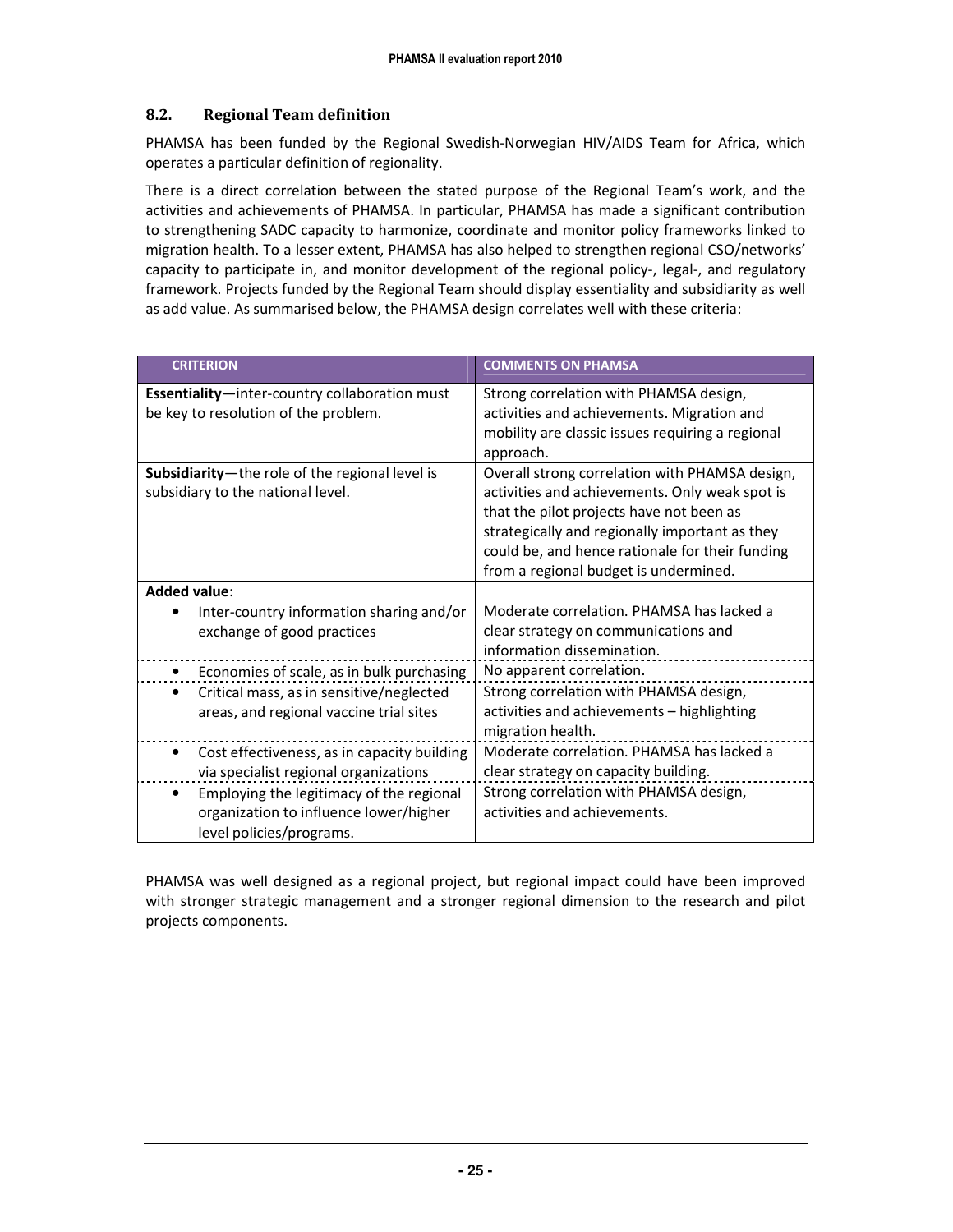# PART C: KEY LESSONS & RECOMMENDATIONS

### 9. KEY LESSONS

-

- IOM holds an important position in the regional response to HIV and AIDS. The organisation's expertise on mobility and migration issues, inter-governmental nature, and close association with the UN create a niche role, in particular with regard to mobilising stakeholders, raising awareness, increasing access to relevant evidence, and policy-development processes
- To play this niche role more actively and increase impact, requires relationships not only with official structures (i.e. SADC, UN, governments) but also the wider community of civil society and private sector actors
- To get policy on paper is in many ways a significant achievement; but the real test comes in terms of policy implementation and monitoring
- Capacity development is just as essential among project staff as it is among partner organisations. For instance, to deliver a regional project effectively, all staff need to have a strong understanding of regionality and its implications for thinking, planning, and action at both regional and national levels
- To improve their work, implementing partners tend to need capacity building in terms of both programming and organisational development
- Capacity building among project staff and with implementing partners needs to be planned as a long-term process. This can be difficult to achieve in IOM's very projectised environment
- PHAMSA has illustrated and begun to popularise the concept of 'spaces of vulnerability'
- Research of national importance does not always have a regional impact. For relevance and impact at regional level, regional research is also required
- Project success is dependent on both technical output/quality as well as organisational competence to manage/deliver; in a complex, regional project, the latter requires significant strategic management capacity at the regional level, as well as close collaboration between regional and national management structures
- In IOM's projectised environment, regional projects can be a way of providing staff and supporting programme development at national level. Having a person on the ground can be catalytic of many achievements at national level
- Weak M&E leaves a project poorer in many different ways, including inability to easily report progress, inability for staff to understand what their work has achieved, lack of information to guide project management decisions (at operational and strategic levels), etc.
- Regional projects are best located in regional offices, not under national offices<sup>39</sup>.

<sup>&</sup>lt;sup>39</sup> IOM is discussing the idea of placing regional projects under country offices, i.e. PHAMESA would sit under the South Africa national office. This would be an unfortunate development and could add significant challenges to the project's successful delivery.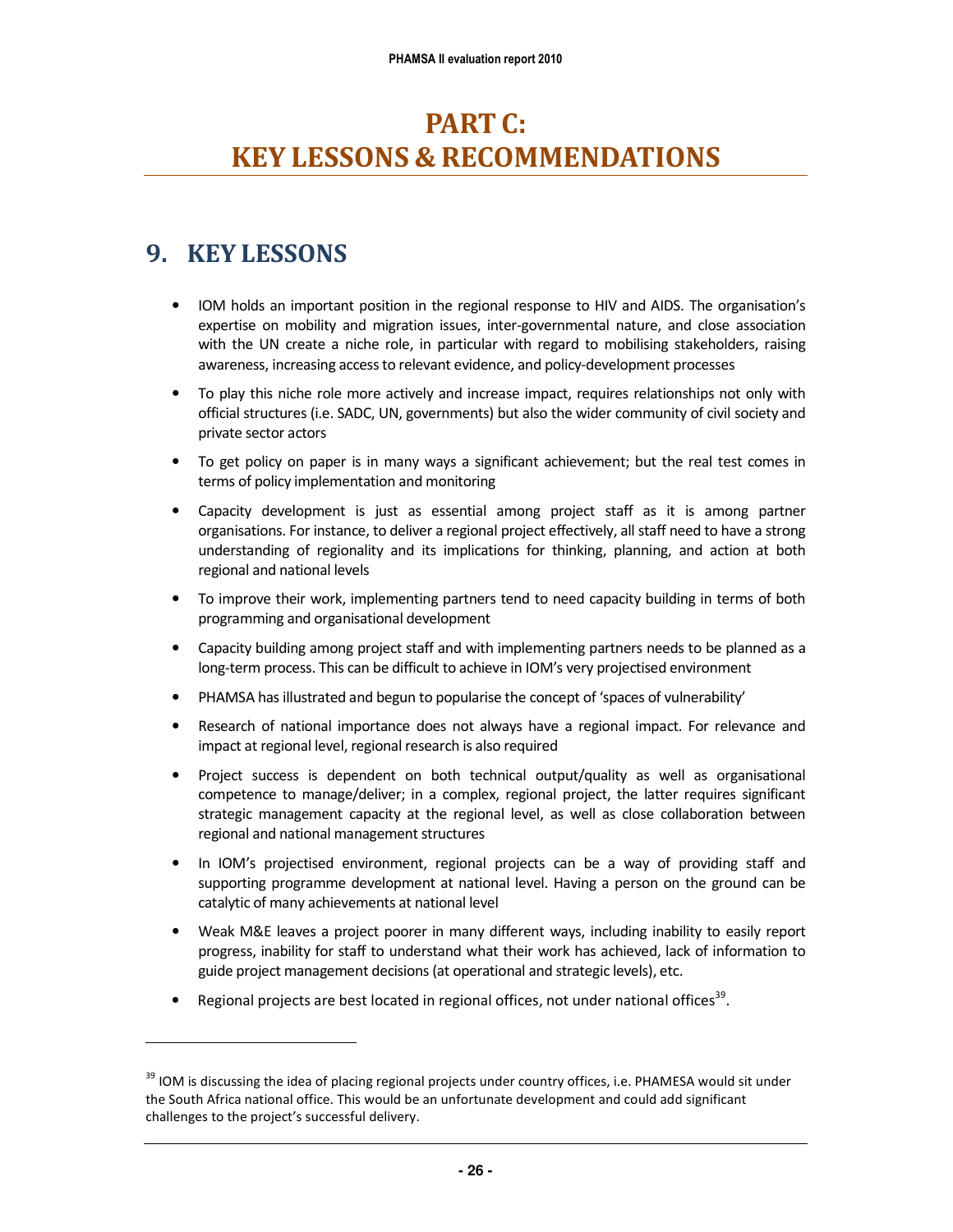### 10.RECOMMENDATIONS

#### 10.1. Programmatic improvement

- 1. Communications work—including advocacy, publications, media, external relations, etc. should be guided by a clear strategy.
- 2. In the new PHAMESA project, attention should also be given to follow through and the implementation process after policies have been agreed or action points generated at meetings.
- 3. The research portfolio would be significantly strengthened by including truly regional research projects, not only local or national studies.
- 4. The concept of 'spaces of vulnerability' merits further research, particularly to explore its utility beyond generalised (high) epidemic situations.
- 5. The relationship between research and policy/practice needs to be better understood. It may prove helpful to consider processes such as GRIPP (Getting Research into Policy and Practice).
- 6. Partner relations require more active attention and planning. Mapping of relevant actors would be a good starting point, followed by identifying priority partners and actively building relationships. This is particularly relevant to IOM's relationships with civil society bodies at the regional level, and with the private sector.
- 7. Pilot projects are to be continued under the new PHAMESA project. Ideally, these should be supported as 'learning centres' rather than as 'implementation sites'. To achieve this requires capacity development in activities associated with active learning and active sharing of information and lessons.
- 8. IOM should develop its capacity to provide technical support to the mainstream HIV and AIDS and social development actors, in order to assist such actors to improve their attention to mobility/migration issues.

#### 10.2. Organisational development

- 9. PHAMSA/PHAMESA project managers should receive tailor made training to ensure they are skilled and fully comfortable utilising the PRISM financial management system.
- 10. A more rigorous and systematic approach to financial monitoring should be adopted with regard to implementing partners.
- 11. IOM needs to pay greater attention to strategic project management (in addition to effective operational management) in order to maximise impact at the regional level. This will assist with the prioritisation of human and financial resources on the most important groups, sectors, countries, and activities, and thus achieve a higher correlation between a) plans and budgets and b) activities and actual spend.
- 12. Improving project M&E must be treated as a top priority. The aim must be to design a straightforward and effective M&E system and build the capacity necessary to operate it.
- 13. In-country migration health staff act as catalysts for action. IOM should also explore whether seconding staff to SADC and EAC would also be possible and productive.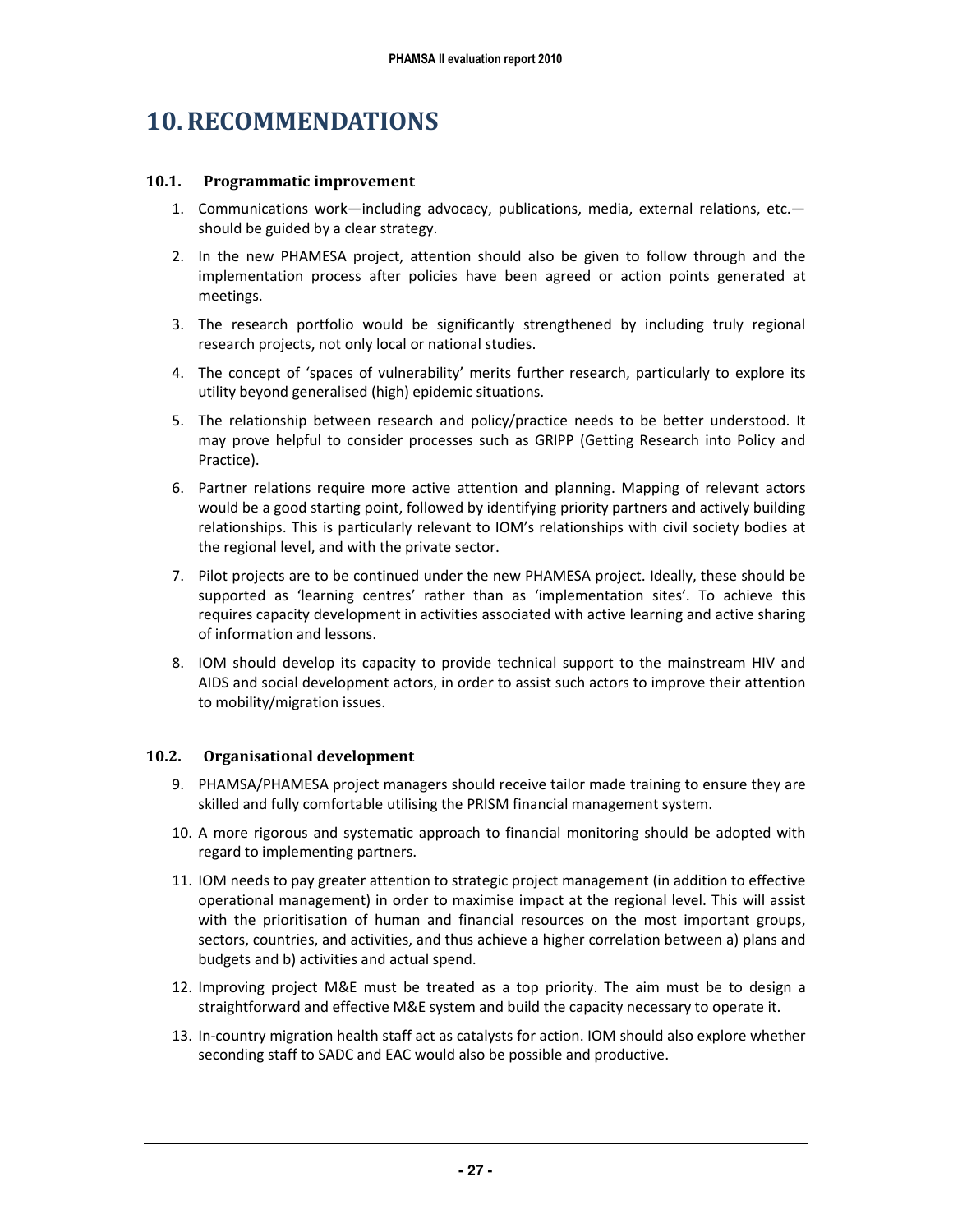# APPENDICES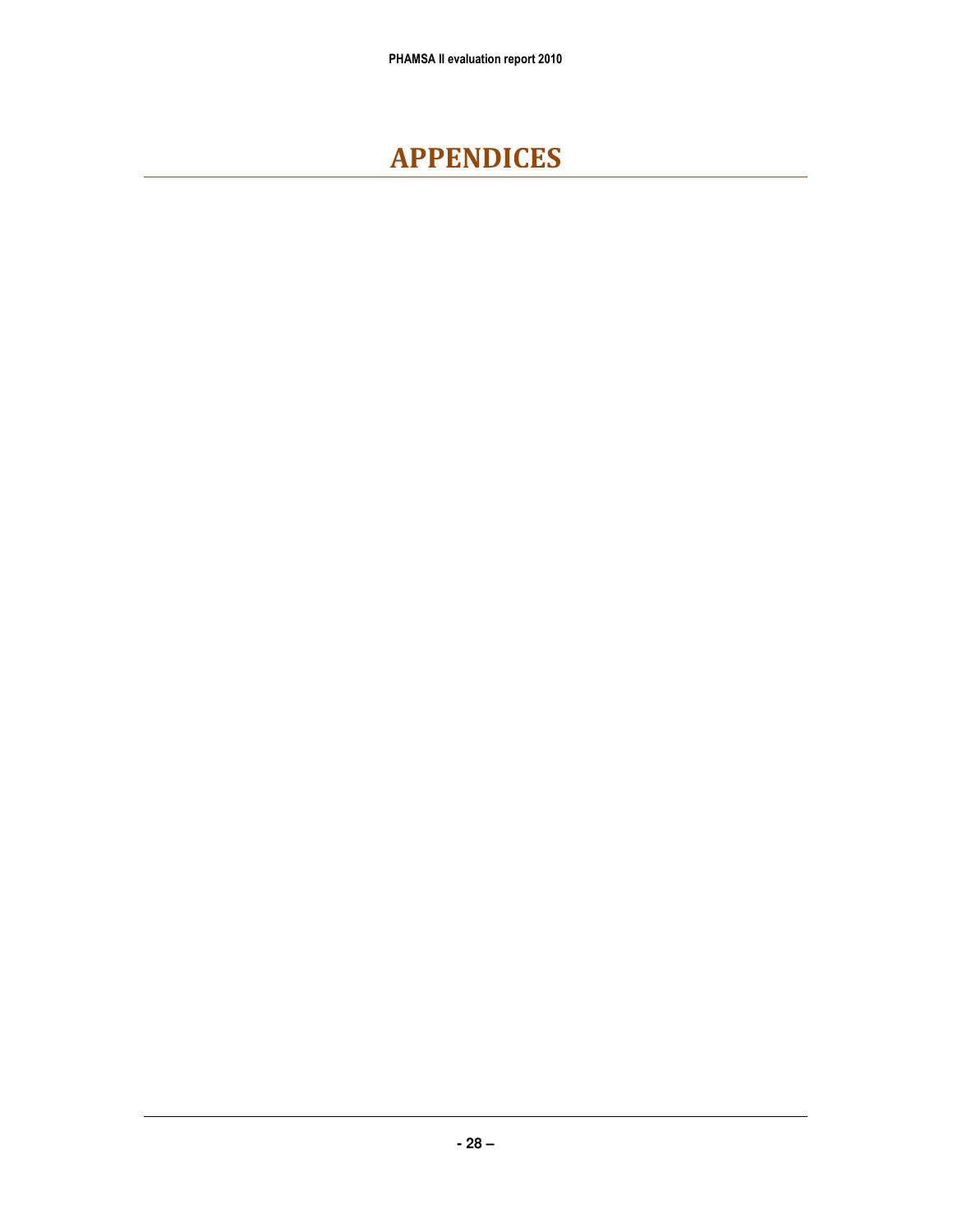# APPENDIX 1: PHAMSA LOG FRAME

The overall programme objective of PHAMSA is to contribute to the reduction of HIV incidence and impact of AIDS among migrant and mobile workers and their families in selected sectors in the SADC region.

| <b>Objectives</b>                  | <b>Indicators</b>                                        | <b>MOV</b>                                                                                                                                         | <b>Planned activities</b>          | <b>Planned outputs</b>                                                                                                                                   |
|------------------------------------|----------------------------------------------------------|----------------------------------------------------------------------------------------------------------------------------------------------------|------------------------------------|----------------------------------------------------------------------------------------------------------------------------------------------------------|
| <b>ADVOCACY FOR POLICY</b>         |                                                          |                                                                                                                                                    |                                    | OVERALL OBJECTIVE: To advocate for national and sectoral policies that contribute to the reduction of HIV incidence and impact of AIDS among migrant     |
| <b>DEVELOPMENT</b>                 | and mobile workers and their families in Southern Africa |                                                                                                                                                    |                                    |                                                                                                                                                          |
|                                    |                                                          | Outcome for the Overall Objective: The HIV dynamics of labour migration addressed in SADC plans and frameworks, in National HIV and AIDS Strategic |                                    |                                                                                                                                                          |
|                                    |                                                          |                                                                                                                                                    |                                    | Plans (NSPs), Provincial Sector Plans (PSPs), sector policies of selected SADC Member States, in UN Development Assistance Frameworks (UNDAFs), and in   |
|                                    | private sector policies.                                 |                                                                                                                                                    |                                    |                                                                                                                                                          |
|                                    |                                                          |                                                                                                                                                    |                                    | Outcome Indicator for the Overall Objective: Increased inclusion of issues related to the HIV dynamics of labour migration in SADC plans and frameworks, |
|                                    |                                                          | in National HIV and AIDS Strategic Plans (NSPs) of selected SADC Member States, in UN Development Assistance Frameworks (UNDAFs), and in private   |                                    |                                                                                                                                                          |
|                                    | sector policies.                                         |                                                                                                                                                    |                                    |                                                                                                                                                          |
| 1.1 To increase awareness          |                                                          |                                                                                                                                                    |                                    |                                                                                                                                                          |
| among policy makers (key           |                                                          |                                                                                                                                                    |                                    |                                                                                                                                                          |
| <b>SADC Secretariat officials,</b> |                                                          |                                                                                                                                                    |                                    |                                                                                                                                                          |
| national policy makers, UN         |                                                          |                                                                                                                                                    |                                    |                                                                                                                                                          |
| partners and employers) on         |                                                          |                                                                                                                                                    |                                    |                                                                                                                                                          |
| the importance of addressing       |                                                          |                                                                                                                                                    |                                    |                                                                                                                                                          |
| the HIV dynamics of labour         |                                                          |                                                                                                                                                    |                                    |                                                                                                                                                          |
| migration in the region.           |                                                          |                                                                                                                                                    |                                    |                                                                                                                                                          |
| 1.1.1 Key policy makers among      |                                                          | Interviews with key recipients of                                                                                                                  | 1.1.1.1 Develop information        | Up to date Briefing Notes on HIV and                                                                                                                     |
| SADC Secretariat officials,        | Key policy makers among<br>SADC Secretariat officials,   | information                                                                                                                                        | materials for selected SADC        | Mobility for selected SADC Member                                                                                                                        |
| national policy makers, and UN     | national policy makers, and                              |                                                                                                                                                    | Member States, which gives an      | States, which includes assessments of                                                                                                                    |
| partners are more aware of         | UN partners are better able to                           |                                                                                                                                                    | overview of the current labour     | existing policies and strategies                                                                                                                         |
| the importance of addressing,      | recognise the importance of                              |                                                                                                                                                    | migration dynamics of the country, |                                                                                                                                                          |
| and are more willing to            | addressing the HIV dynamics                              |                                                                                                                                                    | assesses the gaps/needs in         |                                                                                                                                                          |
| address, the HIV dynamics of       | of labour migration in the                               |                                                                                                                                                    | addressing migration and mobility  |                                                                                                                                                          |
| labour migration in the region     | region                                                   |                                                                                                                                                    | in NSPs and sectoral policies, and |                                                                                                                                                          |
|                                    |                                                          |                                                                                                                                                    | provides recommendations on        |                                                                                                                                                          |
|                                    |                                                          |                                                                                                                                                    | how the countries could better     |                                                                                                                                                          |
|                                    |                                                          |                                                                                                                                                    | respond to the challenges of HIV   |                                                                                                                                                          |
|                                    |                                                          |                                                                                                                                                    | and AIDS among labour migrants     |                                                                                                                                                          |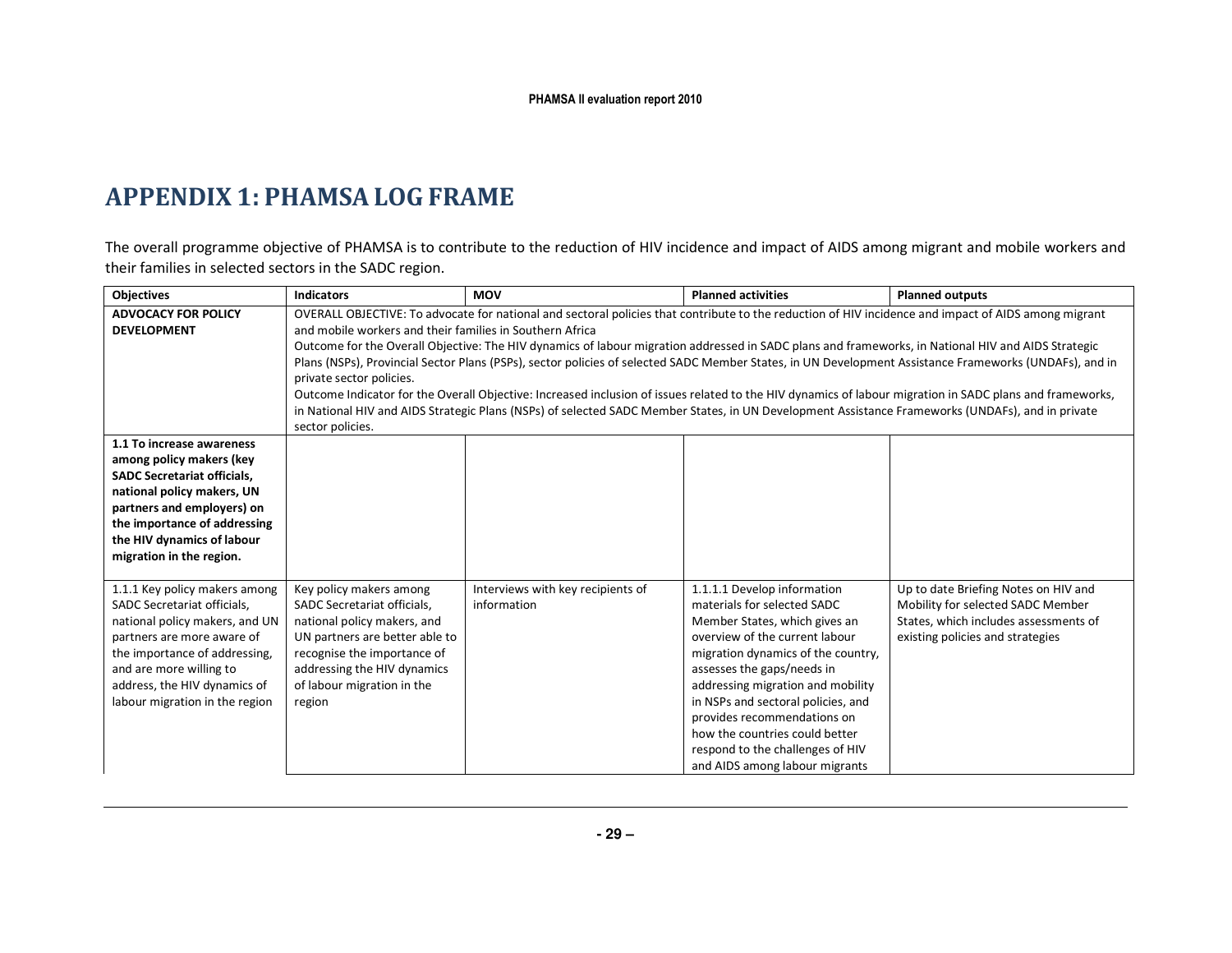|                                                                                                                                                                | Increased request for support<br>in reviewing/drafting policies<br>by key SADC Secretariat<br>officials, national policy<br>makers, UN partners and<br>employers | Record of requests; invitations to<br>workshops/meetings; workshop<br>reports; meeting minutes                                               |                                                                                                                                                                                                                                                                                                                                   |                                                                                                                                                                                                                                                                                                                                                                                                                              |
|----------------------------------------------------------------------------------------------------------------------------------------------------------------|------------------------------------------------------------------------------------------------------------------------------------------------------------------|----------------------------------------------------------------------------------------------------------------------------------------------|-----------------------------------------------------------------------------------------------------------------------------------------------------------------------------------------------------------------------------------------------------------------------------------------------------------------------------------|------------------------------------------------------------------------------------------------------------------------------------------------------------------------------------------------------------------------------------------------------------------------------------------------------------------------------------------------------------------------------------------------------------------------------|
|                                                                                                                                                                | Increased willingness among<br>SADC, NACs, UN partners and<br>sectoral stakeholders to<br>undertake collaborative                                                | records IOM including: minutes of<br>meetings; financial support received;<br>mission reports; workshop reports<br>from collaborative events | 1.1.1.2 Review the process of<br>developing/reviewing the NSPs<br>and UNDAFs for selected SADC<br><b>Member States</b>                                                                                                                                                                                                            | Baseline matrix on UNDAF and NSP<br>reviews                                                                                                                                                                                                                                                                                                                                                                                  |
|                                                                                                                                                                | events with IOM that address<br>HIV dynamics on labour<br>migration in the region                                                                                |                                                                                                                                              | 1.1.1.3 Sensitise key SADC<br>Secretariat officials, national policy<br>makers, UN partners and sectoral                                                                                                                                                                                                                          | Briefing Notes on HIV and Mobility<br>distributed to selected SADC Member<br><b>States</b>                                                                                                                                                                                                                                                                                                                                   |
|                                                                                                                                                                |                                                                                                                                                                  |                                                                                                                                              | stakeholders on how to address<br>HIV dynamics of labour migration<br>in policies and programmes                                                                                                                                                                                                                                  | "Country Consultation Missions" in<br>selected SADC Member States in order to<br>raise awareness on the issue of HIV and<br>mobility, increase understanding of IOM's<br>role and remit in HIV and mobility in the<br>region, identify key stakeholders and<br>possible partners, and develop<br>recommendations for future actions.<br>MIDSA on HIV and labour migration co-<br>hosted by IOM and SADC HIV and AIDS<br>Unit |
| 1.1.2 Key policy makers in the<br>private sector are more aware<br>of the importance of<br>addressing the HIV dynamics<br>of labour migration in the<br>region | Increased attention to the HIV<br>dynamics of labour migration<br>in key private sector forums                                                                   | Content analysis of forum<br>agendas/programmes                                                                                              | 1.1.2.1 Develop information<br>materials for selected sectors<br>which provide an overview of the<br>labour migration dynamics, factors<br>of HIV vulnerability, and provides<br>recommendations on how<br>different stakeholders in the sector<br>can better respond to the<br>challenges of HIV and AIDS among<br>their workers | Country Briefing Notes; Desk research on<br>SIAs in construction industry                                                                                                                                                                                                                                                                                                                                                    |
|                                                                                                                                                                | Increased request for support<br>in reviewing/drafting policies<br>by private sector<br>organisations                                                            | Record of request; invitations to<br>workshops/meetings; workshop<br>reports; meeting minutes                                                | 1.1.2.2 Sensitise key officials of<br>private sector organisations and<br>forums on how to address HIV<br>dynamics of labour migration in<br>workplace policies and<br>programmes                                                                                                                                                 | Increased engagement with private sector                                                                                                                                                                                                                                                                                                                                                                                     |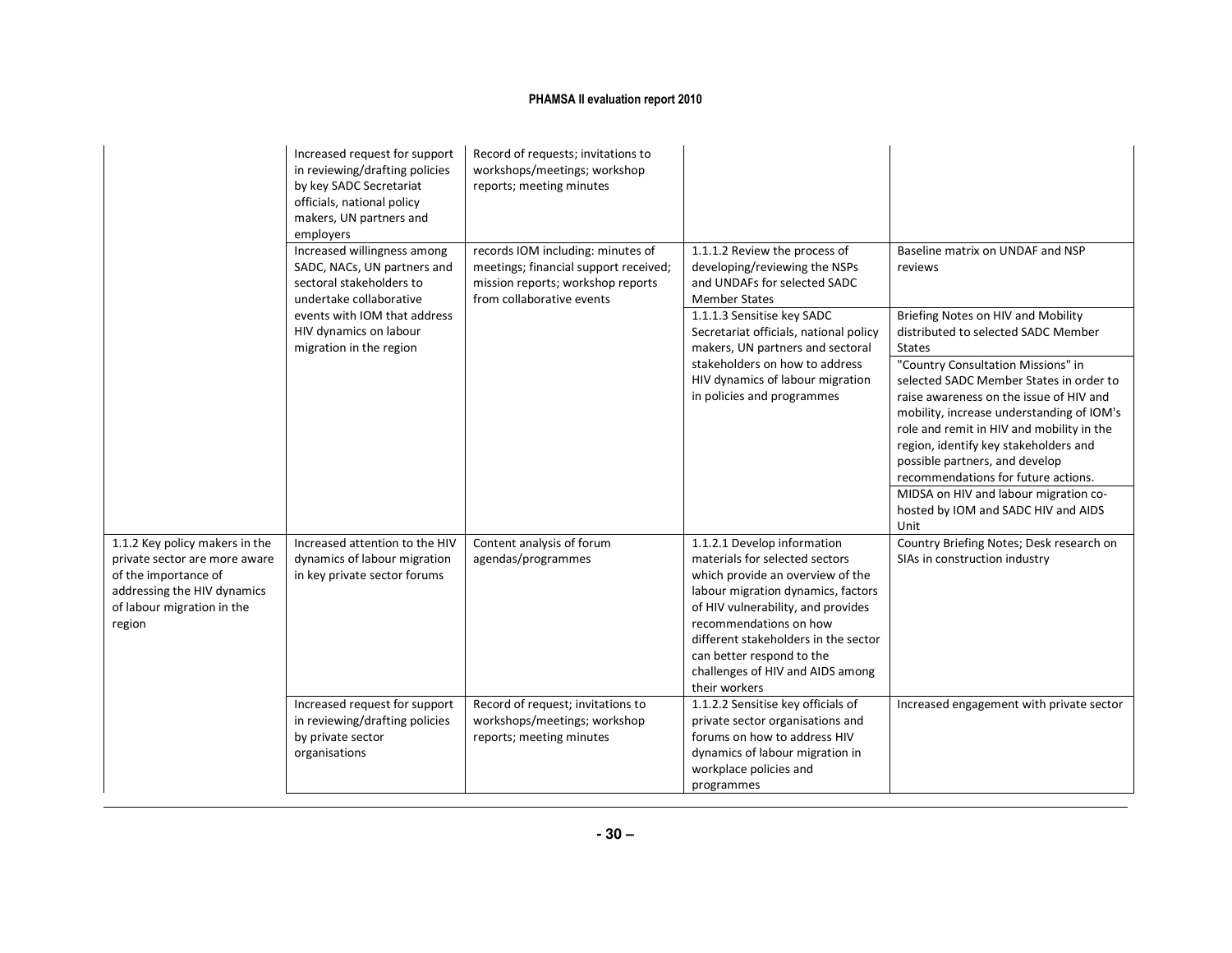| Key policy makers in the<br>private sector are better able<br>to recognise the importance<br>of addressing the HIV<br>dynamics of labour migration | Interviews with key recipients of<br>information                                                                   |                                                                                                                                                             | Increased inclusion of HIV dynamics of<br>labour migration in workplace policies and<br>programmes                                                                                                                                |                                                                                                                                                                   |
|----------------------------------------------------------------------------------------------------------------------------------------------------|--------------------------------------------------------------------------------------------------------------------|-------------------------------------------------------------------------------------------------------------------------------------------------------------|-----------------------------------------------------------------------------------------------------------------------------------------------------------------------------------------------------------------------------------|-------------------------------------------------------------------------------------------------------------------------------------------------------------------|
|                                                                                                                                                    | in the region                                                                                                      |                                                                                                                                                             |                                                                                                                                                                                                                                   | Presentations on HIV and population<br>mobility at relevant international and<br>regional meetings, such as the World<br>Economic Forum, and other similar events |
|                                                                                                                                                    |                                                                                                                    | list of officials; information<br>distributed to relevant ministries;<br>bilateral meetings with key officials;<br>regional information sharing<br>workshop | 1.1.2.3 Sensitise key officials in<br>relevant construction/public works<br>line ministries (in their client and<br>regulatory capacities) on how to<br>address HIV dynamics of labour<br>migration in policies and<br>programmes | Regional workshop on how to address HIV<br>dynamics of labour migration in<br>construction/public works policies and<br>programmes                                |
| 1.2 To strengthen the capacity<br>among policy makers in<br>addressing the HIV dynamics<br>of labour migration in the<br>region                    |                                                                                                                    |                                                                                                                                                             |                                                                                                                                                                                                                                   |                                                                                                                                                                   |
| 1.2.1 Policy makers have<br>increased knowledge and skills<br>of the HIV dynamics of labour<br>migration in the region                             | Increased knowledge among<br>policy makers of the HIV<br>dynamics of labour migration<br>in the region             | Interviews with key recipients of<br>information provided                                                                                                   | 1.2.1.1 Provide information<br>relevant to policy development<br>with policy makers                                                                                                                                               | Briefing Notes, Guidelines, examples from<br>other countries, etc.                                                                                                |
|                                                                                                                                                    | Policies increasingly informed<br>by up-to-date information on<br>HIV dynamics of labour<br>migrants in the region | Analysis of information on HIV<br>dynamics of labour migrants in<br>relevant policies; interviews with<br>policy developers                                 |                                                                                                                                                                                                                                   |                                                                                                                                                                   |
|                                                                                                                                                    | Increased skills among policy<br>makers of the HIV dynamics<br>of labour migration in the<br>region                | Analysis of policies; interviews with<br>policy developers                                                                                                  | 1.2.1.2 Provide technical support<br>on integration of HIV dynamics of<br>labour migration in policies and<br>programmes to policy makers                                                                                         | Comments on draft policies (NSPs,<br>UNDAFs, sectoral HIV policies) on how to<br>adequately address the HIV dynamics of<br>labour migration                       |
|                                                                                                                                                    |                                                                                                                    | evaluation of IOM support by means<br>of structured questionnaires                                                                                          |                                                                                                                                                                                                                                   | Participation by IOM in identified NSP and<br>UNDAF strategic meetings (reviews,<br>planning meeting)                                                             |
| 1.3 To facilitate a conducive<br>environment for policy<br>development addressing the<br><b>HIV dynamics of labour</b><br>migration in the region  |                                                                                                                    |                                                                                                                                                             |                                                                                                                                                                                                                                   |                                                                                                                                                                   |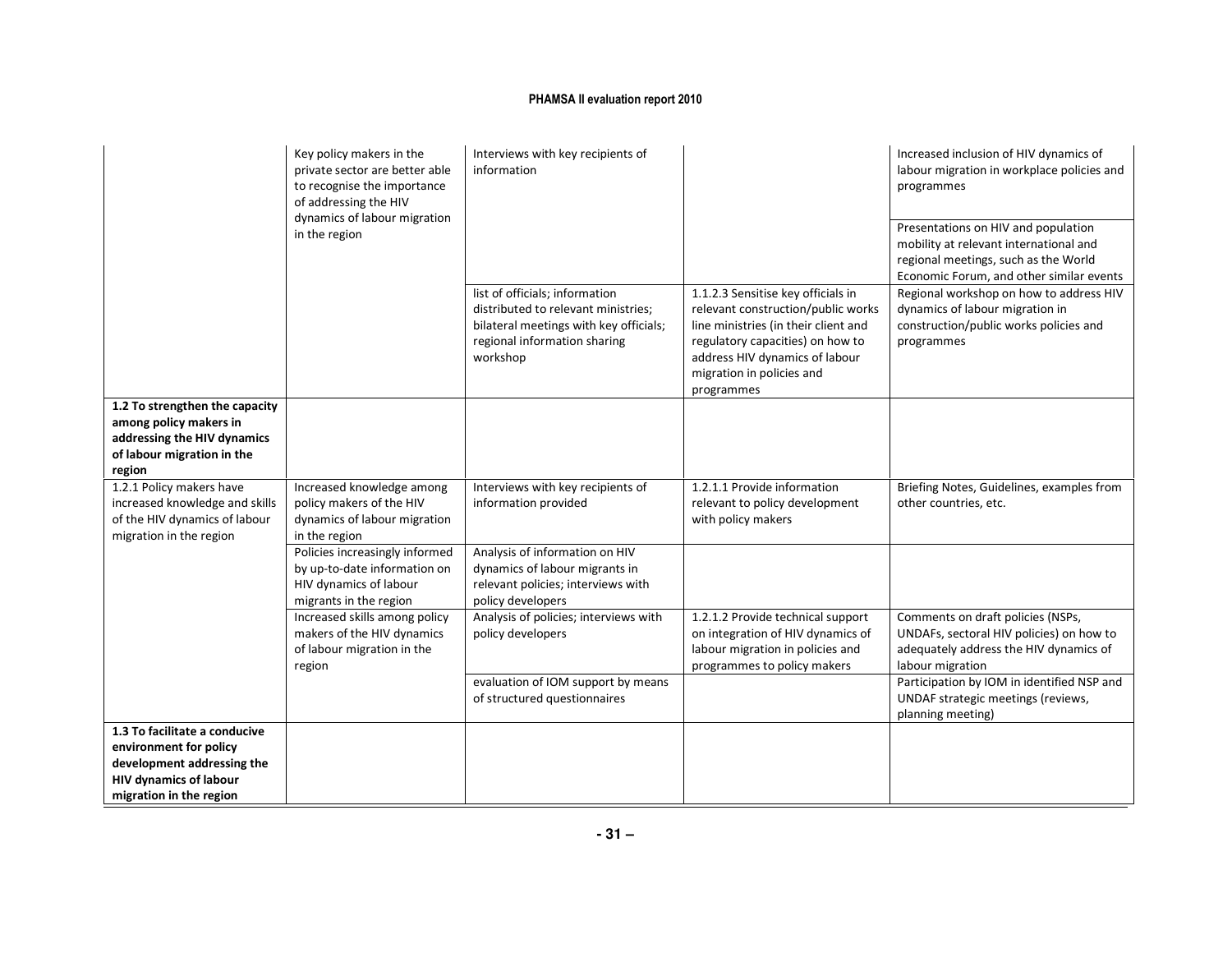| 1.3.1 Increased awareness of<br>and support for the<br>importance of addressing HIV<br>dynamics of labour migration<br>in the region among the                                                                                                               | Increased exposure of HIV<br>dynamics of labour migration<br>in the region in different<br>media (general public,<br>partners, media)                                                                   | Finalised quarterly PHAMSA<br>newsletters / Receipt by stakeholders<br>and partners                                                                                              | 1.3.1.1 Provide information on<br>responses that address HIV<br>dynamics of labour migration<br>among partners and stakeholders<br>in the region                                                                                                | Quarterly PHAMSA newsletter                                                                                                                                |
|--------------------------------------------------------------------------------------------------------------------------------------------------------------------------------------------------------------------------------------------------------------|---------------------------------------------------------------------------------------------------------------------------------------------------------------------------------------------------------|----------------------------------------------------------------------------------------------------------------------------------------------------------------------------------|-------------------------------------------------------------------------------------------------------------------------------------------------------------------------------------------------------------------------------------------------|------------------------------------------------------------------------------------------------------------------------------------------------------------|
| general public                                                                                                                                                                                                                                               | Increased interest in<br>information on HIV dynamics<br>of labour migration in the<br>region among different<br>stakeholders (general public,<br>partners, media)                                       | records of requests, invitations to<br>workshops/meetings, workshop<br>reports, meeting minutes                                                                                  |                                                                                                                                                                                                                                                 | Up to date PHAMSA website                                                                                                                                  |
|                                                                                                                                                                                                                                                              | Increased coverage by various                                                                                                                                                                           | media analysis of newspaper, radio,                                                                                                                                              | 1.3.1.2 Produce                                                                                                                                                                                                                                 | Reproduce advocacy outputs from PHSMA                                                                                                                      |
|                                                                                                                                                                                                                                                              | media in the region (print,<br>radio, TV, websites) of stories                                                                                                                                          | TV, links to IOM reports at relevant<br>websites, including HIV dynamics of                                                                                                      | advocacy/information material<br>utilising various media that talks                                                                                                                                                                             | I (e.g. radio programmes, comic strips,<br>photo exhibitions)                                                                                              |
|                                                                                                                                                                                                                                                              | related to the HIV dynamics of                                                                                                                                                                          | labour migration                                                                                                                                                                 | about the HIV dynamics of labour                                                                                                                                                                                                                | Produce new material (e.g. Comic stories,                                                                                                                  |
|                                                                                                                                                                                                                                                              | labour migration                                                                                                                                                                                        |                                                                                                                                                                                  | migration in Southern Africa                                                                                                                                                                                                                    | photo exhibition?                                                                                                                                          |
|                                                                                                                                                                                                                                                              |                                                                                                                                                                                                         |                                                                                                                                                                                  | 1.3.1.3 Sensitise journalists on HIV<br>dynamics of labour migration                                                                                                                                                                            | Sensitisation meetings with journalists on<br>the HIV dynamics of labour migration                                                                         |
|                                                                                                                                                                                                                                                              |                                                                                                                                                                                                         |                                                                                                                                                                                  |                                                                                                                                                                                                                                                 | Print journalism regional competition with<br>schools of journalism                                                                                        |
|                                                                                                                                                                                                                                                              |                                                                                                                                                                                                         |                                                                                                                                                                                  | 1.3.1.4 Facilitate access by media                                                                                                                                                                                                              | Field visits for identified journalists to IOM                                                                                                             |
| <b>RESEARCH AND LEARNING</b>                                                                                                                                                                                                                                 |                                                                                                                                                                                                         | OVERALL OBJECTIVE: To increase knowledge and understanding of the HIV dynamics of labour migration in Southern Africa                                                            | to migrant sites                                                                                                                                                                                                                                | project sites                                                                                                                                              |
|                                                                                                                                                                                                                                                              | policy makers                                                                                                                                                                                           |                                                                                                                                                                                  |                                                                                                                                                                                                                                                 | Outcome for the Overall Objective: Increased knowledge and understanding of the HIV dynamics of labour migration in Southern Africa among relevant         |
|                                                                                                                                                                                                                                                              |                                                                                                                                                                                                         |                                                                                                                                                                                  |                                                                                                                                                                                                                                                 | Outcome Indicator for the Overall Objective: Policy makers are better able to address issues related to the HIV dynamics of labour migration in SADC plans |
|                                                                                                                                                                                                                                                              | and in private sector policies.                                                                                                                                                                         |                                                                                                                                                                                  |                                                                                                                                                                                                                                                 | and frameworks, in National HIV and AIDS Strategic Plans (NSPs) of selected SADC Member States, in UN Development Assistance Frameworks (UNDAFs),          |
| 2.1 To conduct research on<br>the individual and<br>environmental HIV dynamics<br>of labour migration                                                                                                                                                        |                                                                                                                                                                                                         |                                                                                                                                                                                  |                                                                                                                                                                                                                                                 |                                                                                                                                                            |
| 2.1.1 Increased knowledge and<br>understanding within IOM and<br>relevant stakeholders/partners<br>of the extent to which the HIV<br>dynamics of labour migration<br>are integrated in the planning<br>and implementation of<br>construction projects in the | Increased ability to identify<br>the need for integration of<br>HIV dynamics of labour<br>migration in the planning and<br>implementation of<br>construction projects in the<br>Southern African region | IOM project proposal(s) developed<br>based on research recommendations;<br>IOM confirms increased insight into<br>HIV dynamics of labour migration in<br>the construction sector | 2.1.1.1 Conduct research (desk-<br>review and interviews with key<br>informants) on inclusion of HIV<br>dynamics of labour migration in<br>Social Impact Assessments and<br><b>Occupational Health Programmes</b><br>in the construction sector | Research report written, printed and/or<br>distributed                                                                                                     |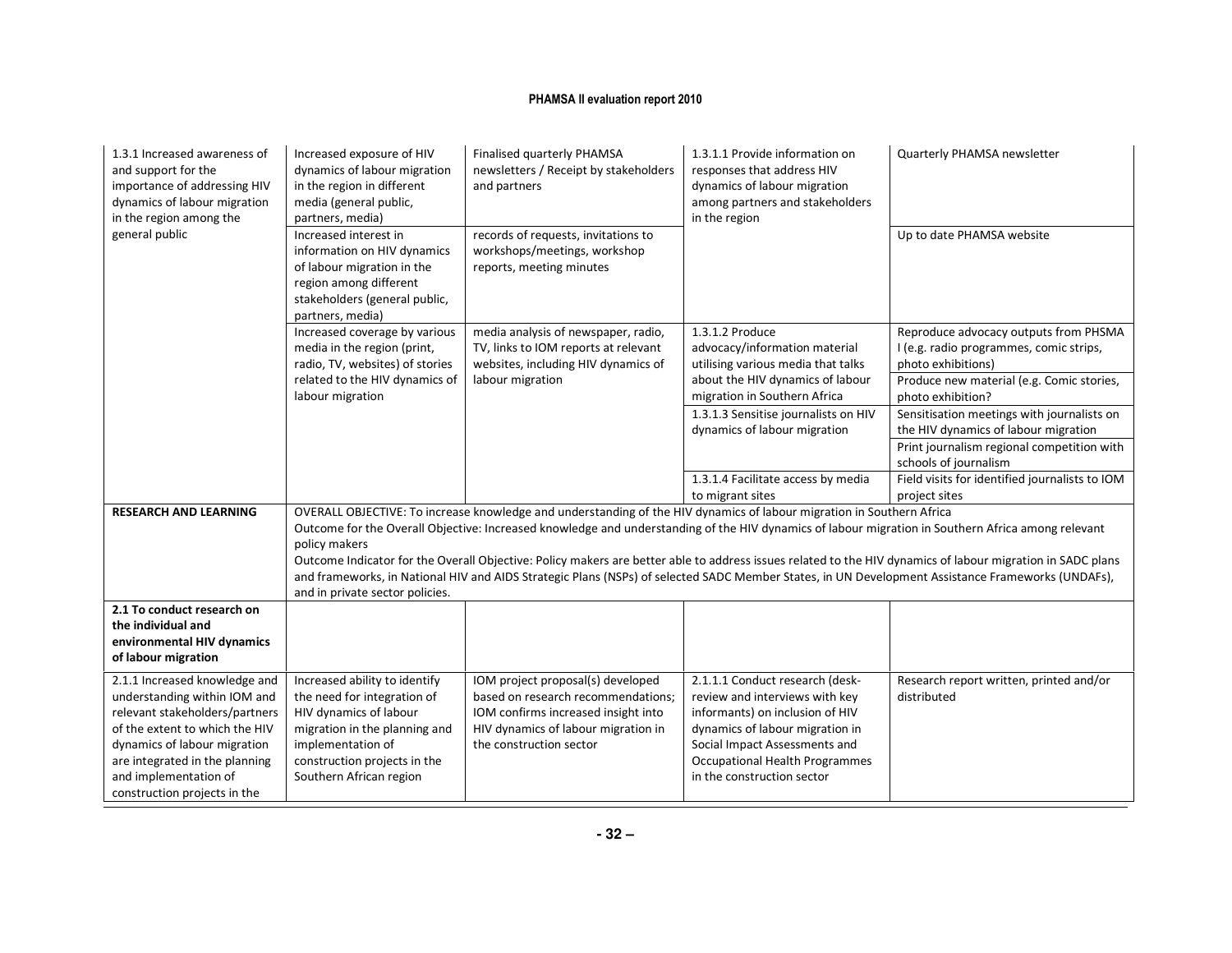| Southern African region                    |                                                       |                                                                          |                                                                     |                                            |
|--------------------------------------------|-------------------------------------------------------|--------------------------------------------------------------------------|---------------------------------------------------------------------|--------------------------------------------|
|                                            |                                                       |                                                                          |                                                                     |                                            |
|                                            |                                                       |                                                                          |                                                                     |                                            |
|                                            |                                                       |                                                                          |                                                                     |                                            |
|                                            |                                                       |                                                                          |                                                                     |                                            |
|                                            |                                                       |                                                                          |                                                                     |                                            |
| 2.1.2 Increased knowledge and              | IOM has increased ability to                          | IOM project proposal(s) developed                                        | 2.1.2.1 Conduct research on the                                     | Research reports on taxi and truck drivers |
| understanding within IOM and               | advice on integration of HIV                          | based on research recommendations;                                       | HIV vulnerability of mobile taxi and                                | in Southern Africa written, printed and/or |
| relevant stakeholders/partners             | dynamics of labour migration                          | IOM confirms increased insight into                                      | truck drivers in Southern Africa                                    | distributed                                |
| of individual and<br>environmental factors | in the planning and<br>implementation of transport    | HIV vulnerability of mobile taxi and<br>truck drivers in Southern Africa | through one or more of following<br>methodologies: 1) conducting a  |                                            |
| affecting the HIV vulnerability            | sector projects in the                                |                                                                          | BSS; 2) mapping social and sexual                                   |                                            |
| of labour migrants and mobile              | Southern African region                               |                                                                          | networks; 3) conducting                                             |                                            |
| workers in Southern Africa                 |                                                       |                                                                          | seroprevalence survey; and /or 4)                                   |                                            |
|                                            |                                                       |                                                                          | mapping services                                                    |                                            |
|                                            | IOM has increased ability to                          | IOM project proposal(s) developed                                        | 2.1.2.2 Conduct research on the                                     | Research report on farm workers working    |
|                                            | advice on integration of HIV                          | based on research recommendations:                                       | HIV vulnerability of mobile and                                     | on commercial farms in Hoedspruit          |
|                                            | dynamics of labour migration                          | IOM confirms increased insight into                                      | migrant farm workers in Southern                                    | written, printed and/or distributed        |
|                                            | in the planning and                                   | HIV vulnerability of mobile and                                          | Africa through one or more of                                       |                                            |
|                                            | implementation of<br>agricultural sector projects in  | migrant farm workers in Southern<br>Africa                               | following methodologies: 1)<br>conducting a BSS; 2) mapping         |                                            |
|                                            | the Southern African region                           |                                                                          | social and sexual networks; 3)                                      |                                            |
|                                            |                                                       |                                                                          | conducting seroprevalence survey;                                   |                                            |
|                                            |                                                       |                                                                          | and /or 4) mapping services                                         |                                            |
|                                            | IOM has increased ability to                          | IOM project proposal(s) developed                                        | 2.1.2.3 Conduct research on the                                     | Research report on local and foreign       |
|                                            | advice on integration of HIV                          | based on research recommendations;                                       | HIV vulnerability of local and                                      | commercial fishing crews in Walvis Bay,    |
|                                            | dynamics of labour migration                          | IOM confirms increased insight into                                      | foreign commercial fishing crews in                                 | Namibia written, printed and/or            |
|                                            | in the planning and                                   | HIV vulnerability of local and foreign                                   | Southern Africa through one or                                      | distributed                                |
|                                            | implementation of fishery<br>projects in the Southern | commercial fishing crews in Southern<br>Africa                           | more of following methodologies:<br>1) conducting a BSS; 2) mapping |                                            |
|                                            | African region                                        |                                                                          | social and sexual networks; 3)                                      |                                            |
|                                            |                                                       |                                                                          | conducting seroprevalence survey;                                   |                                            |
|                                            |                                                       |                                                                          | and /or 4) mapping services                                         |                                            |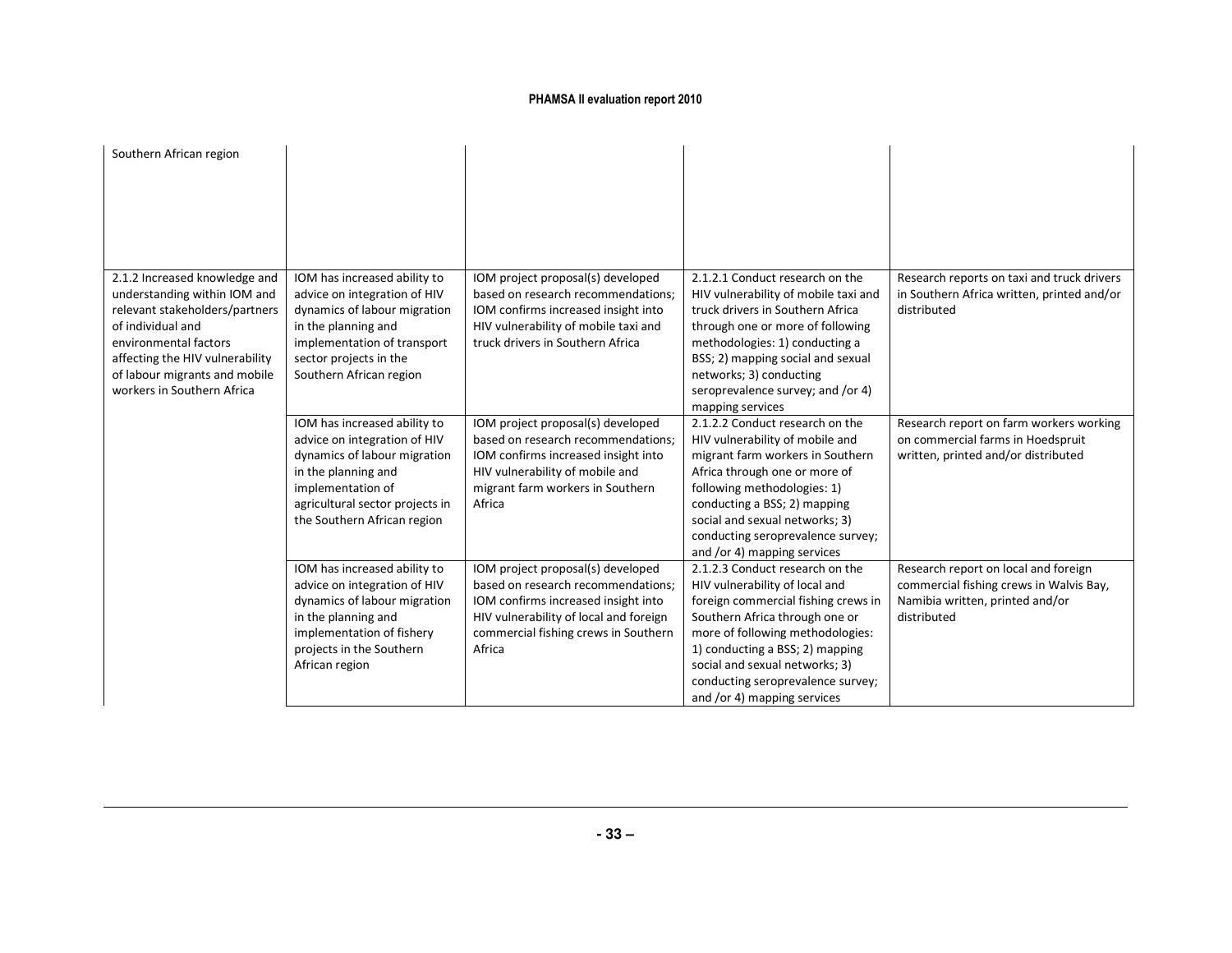|                                                                                                                                         | IOM has increased ability to<br>advice on integration of HIV<br>dynamics of labour migration<br>in the planning and<br>implementation of transport<br>mining projects in the<br>Southern African region | IOM project proposal(s) developed<br>based on research recommendations;<br>IOM confirms increased insight into<br>HIV vulnerability of mineworkers in<br>Southern Africa                          | 2.1.2.4 Conduct research on the<br>HIV vulnerability of mineworkers in<br>Southern Africa through one or<br>more of following methodologies:<br>1) conducting a BSS; 2) mapping<br>social and sexual networks; 3)<br>conducting seroprevalence survey;<br>and /or 4) mapping services                          | Research reports on mineworkers in<br>Zambia written, printed and/or<br>distributed                                                 |
|-----------------------------------------------------------------------------------------------------------------------------------------|---------------------------------------------------------------------------------------------------------------------------------------------------------------------------------------------------------|---------------------------------------------------------------------------------------------------------------------------------------------------------------------------------------------------|----------------------------------------------------------------------------------------------------------------------------------------------------------------------------------------------------------------------------------------------------------------------------------------------------------------|-------------------------------------------------------------------------------------------------------------------------------------|
|                                                                                                                                         | IOM has increased ability to<br>advice on integration of HIV<br>dynamics of labour migration<br>in the planning and<br>implementation of cross<br>border projects in the<br>Southern African region     | IOM project proposal(s) developed<br>based on research recommendations;<br>IOM confirms increased insight into<br>HIV vulnerability of Customs and<br>Immigration Officials in Southern<br>Africa | 2.1.2.5 Conduct research on the<br>HIV vulnerability of Customs and<br>Immigration Officials in Southern<br>Africa through one or more of<br>following methodologies: 1)<br>conducting a BSS; 2) mapping<br>social and sexual networks; 3)<br>conducting seroprevalence survey;<br>and /or 4) mapping services | Research report on Customs and<br>Immigration Officials at selected borders<br>written, printed and/or distributed                  |
|                                                                                                                                         |                                                                                                                                                                                                         |                                                                                                                                                                                                   | 2.1.2.6 Collate the above sectoral<br>studies and extract key findings<br>about the HIV dynamics of labour<br>migration in Southern Africa                                                                                                                                                                     | Report on the HIV dynamics of labour<br>migration in Southern Africa written,<br>printed and/or distributed                         |
| 2.2 To facilitate learning on<br>the HIV dynamics of labour<br>migration in Southern Africa                                             |                                                                                                                                                                                                         |                                                                                                                                                                                                   |                                                                                                                                                                                                                                                                                                                |                                                                                                                                     |
| 2.2.1 HIV dynamics of labour<br>migration in Southern Africa<br>increasingly integrated in<br>academic courses and<br>research globally | Increase in number of<br>modules on link between<br>labour migration and HIV<br>integrated in courses                                                                                                   | Number of courses that include<br>modules that address HIV dynamics<br>of labour migration                                                                                                        | 2.2.1.1 Conduct a desk review of<br>curricula offered through relevant<br>academic courses (including public<br>health, social sciences, population<br>and development, incl. migration<br>etc) in the region and identify<br>opportunities to include link<br>HIV/labour migration                            | Report of desk review; list of<br>opportunities for integration                                                                     |
|                                                                                                                                         | Increase in academic articles<br>that refer to the HIV dynamics<br>of labour migration in<br>Southern Africa published in<br>peer-reviewed journals                                                     | Number of academic articles<br>published in peer-reviewed journals<br>that refer to the HIV dynamics of<br>labour migration in Southern Africa                                                    | 2.2.1.2 Liaise with relevant<br>stakeholders at universities and<br>other learning institutions in order<br>to include HIV/labour migration in<br>curricula of relevant courses                                                                                                                                | Meetings with focal persons at<br>universities and other learning<br>institutions; minutes/agreements on<br>contents to be included |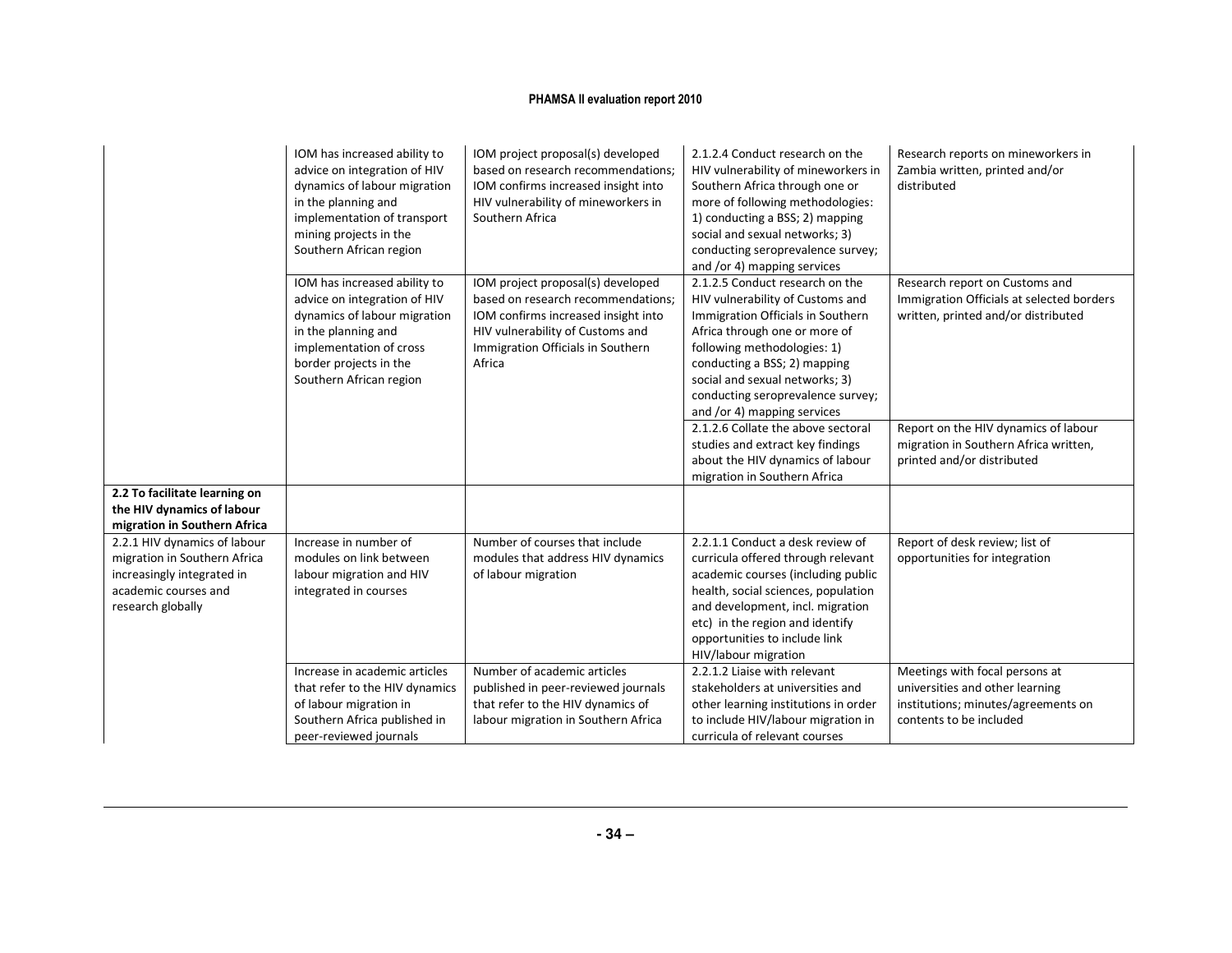|                                                                                                       | PHAMSA staff supported field<br>research of Masters/PhD<br>students looking at HIV<br>dynamics of labour migration<br>in Southern Africa; Increase in<br>number of Masters theses<br>that refer to the HIV dynamics<br>of labour migration in<br>Southern Africa | PHAMSA comments on Masters/PhD<br>students involved in PHAMSA field<br>research looking at HIV dynamics of<br>labour migration in Southern Africa                                          | 2.2.1.3 Provide technical assistance<br>in the HIV dynamics of labour<br>migration in Southern Africa to<br>stakeholders at academic<br>institutions | Requests for information; meetings with<br>students/academics/course supervisors<br>etc; research interns involved in PHAMSA<br>projects                                          |
|-------------------------------------------------------------------------------------------------------|------------------------------------------------------------------------------------------------------------------------------------------------------------------------------------------------------------------------------------------------------------------|--------------------------------------------------------------------------------------------------------------------------------------------------------------------------------------------|------------------------------------------------------------------------------------------------------------------------------------------------------|-----------------------------------------------------------------------------------------------------------------------------------------------------------------------------------|
|                                                                                                       | Increased number of students<br>at academic institutions have<br>been taught HIV dynamics of<br>labour migration                                                                                                                                                 | Analysis of course programmes at<br>universities; analysis of university<br>records on successful participation of<br>students in course that refer to HIV<br>dynamics of labour migration |                                                                                                                                                      |                                                                                                                                                                                   |
|                                                                                                       | Increase in number of<br>students at academic<br>institutions involved in<br>research on HIV dynamics of<br>labour migration                                                                                                                                     | Analysis of research at universities;<br>analysis of university records on<br>successful participation of students in<br>research that refers to HIV dynamics<br>of labour migration       |                                                                                                                                                      |                                                                                                                                                                                   |
|                                                                                                       | Increase in number of<br>research theses on HIV<br>dynamics of labour migration<br>in Southern Africa or referring<br>to it                                                                                                                                      | Analysis of research at universities;<br>analysis of university records on<br>successful participation of students in<br>research that refers to HIV dynamics<br>of labour migration       |                                                                                                                                                      |                                                                                                                                                                                   |
| 2.2.2 Increased access to<br>information on HIV dynamics<br>of labour migration in<br>Southern Africa | Increased availability of<br>PHAMSA research findings<br>and HIV/labour migration-<br>related information on IOM<br>website and online IOM<br>literature database                                                                                                | Analysis of IOM records on number of<br>sources available at the IOM                                                                                                                       | 2.2.2.1 Provide up-to-date<br>information on existing HIV/labour<br>migration research and<br>programming in the region to the<br>public             | Updated electronic literature database on<br>HIV/labour migration on the IOM website                                                                                              |
|                                                                                                       | Increased requests to IOM for<br>information on HIV dynamics<br>of labour migration in<br>Southern Africa                                                                                                                                                        | Analysis of number of requests for<br>information by email and number of<br>hits on website                                                                                                |                                                                                                                                                      | Up-to-date information available on<br>programmes/policies and research on HIV<br>dynamics of labour migration in the<br>region, including "best practices" on the<br>IOM website |
|                                                                                                       | Increased number of<br>oral/poster presentations by<br>PHAMSA staff and partners on<br>HIV dynamics of labour<br>migration in Southern Africa                                                                                                                    | Analysis of conference programmes;<br>interviews with conference<br>organisers                                                                                                             |                                                                                                                                                      | PHAMSA has access to relevant<br>international and regional journals and<br>purchase other relevant publications                                                                  |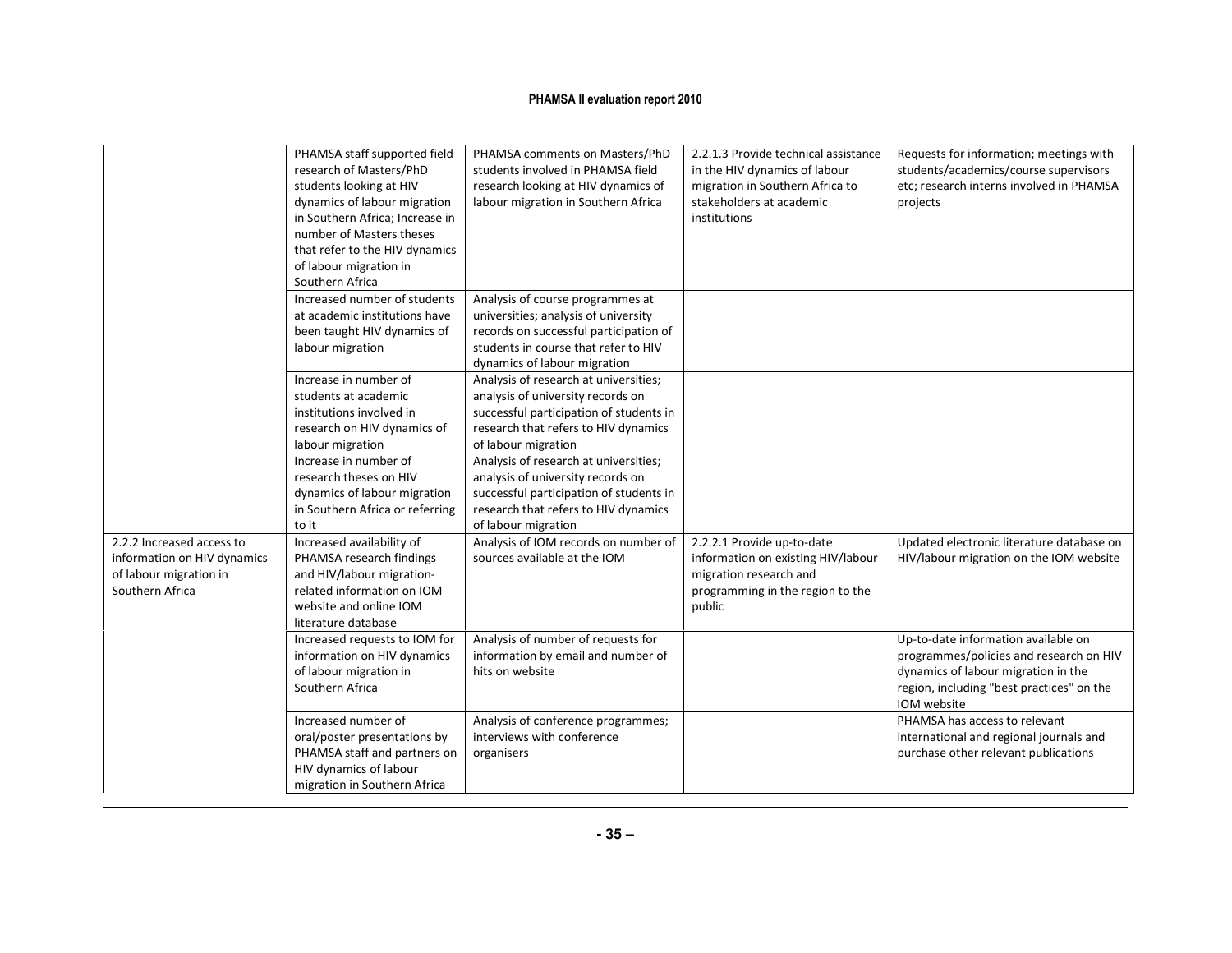|                                                                                                                                                                                               | Increased number of articles<br>written by PHAMSA staff and<br>published in relevant journals                                                         | Content analysis of relevant journals                                                                                                                                                                                    | 2.2.2.2 Write academic articles<br>based on research conducted<br>under PHAMSA and submit to key<br>academic journals<br>Publish and disseminate PHAMSA<br>research reports<br>PHAMSA research and projects<br>presented at National and | Articles produced by PHAMSA; PHAMSA<br>research published in key academic<br>publications<br>Published PHAMSA reports; Disseminated<br>PHAMSA research reports<br>Appropriate conference/forums<br>identified; abstracts submitted                                                                                                                                                                                                                                         |
|-----------------------------------------------------------------------------------------------------------------------------------------------------------------------------------------------|-------------------------------------------------------------------------------------------------------------------------------------------------------|--------------------------------------------------------------------------------------------------------------------------------------------------------------------------------------------------------------------------|------------------------------------------------------------------------------------------------------------------------------------------------------------------------------------------------------------------------------------------|----------------------------------------------------------------------------------------------------------------------------------------------------------------------------------------------------------------------------------------------------------------------------------------------------------------------------------------------------------------------------------------------------------------------------------------------------------------------------|
|                                                                                                                                                                                               |                                                                                                                                                       |                                                                                                                                                                                                                          | International Conferences and<br>forums                                                                                                                                                                                                  |                                                                                                                                                                                                                                                                                                                                                                                                                                                                            |
| 2.2.3 HIV dynamics of labour<br>migration in Southern Africa<br>increasingly integrated into<br>relevant vocational training<br>courses                                                       | Increase in vocational training<br>courses that have integrated<br>HIV dynamics of labour<br>migration in Southern Africa                             | Number of courses that include<br>modules that address HIV dynamics<br>of labour migration                                                                                                                               | 2.2.3.1 Conduct a desk review of<br>vocational training courses in the<br>region and identify opportunities<br>to include HIV dynamics of labour<br>migration in Southern Africa                                                         | Report of desk review; list of<br>opportunities for integration;                                                                                                                                                                                                                                                                                                                                                                                                           |
|                                                                                                                                                                                               | Increase in number of people<br>in targeted<br>sectors/institutions have been<br>trained in HIV dynamics of<br>labour migration in Southern<br>Africa | EAP, HIV in the Workplace Diplomas,<br>Training Institutes/courses used by<br>partners                                                                                                                                   | 2.2.3.2 Liaise with relevant training<br>institutions in order to include<br>HIV/labour migration in curriculum<br>of relevant courses                                                                                                   | meetings with course leaders/trainers<br>who provide vocational training courses                                                                                                                                                                                                                                                                                                                                                                                           |
|                                                                                                                                                                                               | Increased capacity to address<br>HIV dynamics of labour<br>migration in Southern Africa<br>among relevant training<br>institutions                    | Interviews with identified trainers<br>providing training partner<br>organisations;                                                                                                                                      | 2.2.3.3 Provide technical assistance<br>in addressing HIV dynamics of<br>labour migration in Southern Africa<br>to relevant training institutions                                                                                        | Support to trainers who provide<br>vocational training courses                                                                                                                                                                                                                                                                                                                                                                                                             |
| <b>REGIONAL COORDINATION</b><br><b>AND TECHNICAL</b><br><b>COOPERATION</b>                                                                                                                    |                                                                                                                                                       | affected by HIV dynamics of labour migration in Southern Africa<br>affected by HIV dynamics of labour migration in Southern Africa<br>that affect or are affected by HIV dynamics of labour migration in Southern Africa |                                                                                                                                                                                                                                          | OVERALL OBJECTIVE: To strengthen the institutional infrastructure for supporting the implementation of HIV programmes and policies that affect or are<br>Outcome for the Overall Objective: Improved collaboration and coordination in the response to HIV among institutions and companies that affect or are<br>Outcome Indicator for the Overall Objective: Increased and better collaboration and coordination in the response to HIV among institutions and companies |
| 3.1 To strengthen and<br>harmonise IOM's HIV<br>programmes in the SADC<br><b>Region and increase</b><br>collaboration with IOM's<br>regional HIV programmes in<br><b>East and West Africa</b> |                                                                                                                                                       |                                                                                                                                                                                                                          |                                                                                                                                                                                                                                          |                                                                                                                                                                                                                                                                                                                                                                                                                                                                            |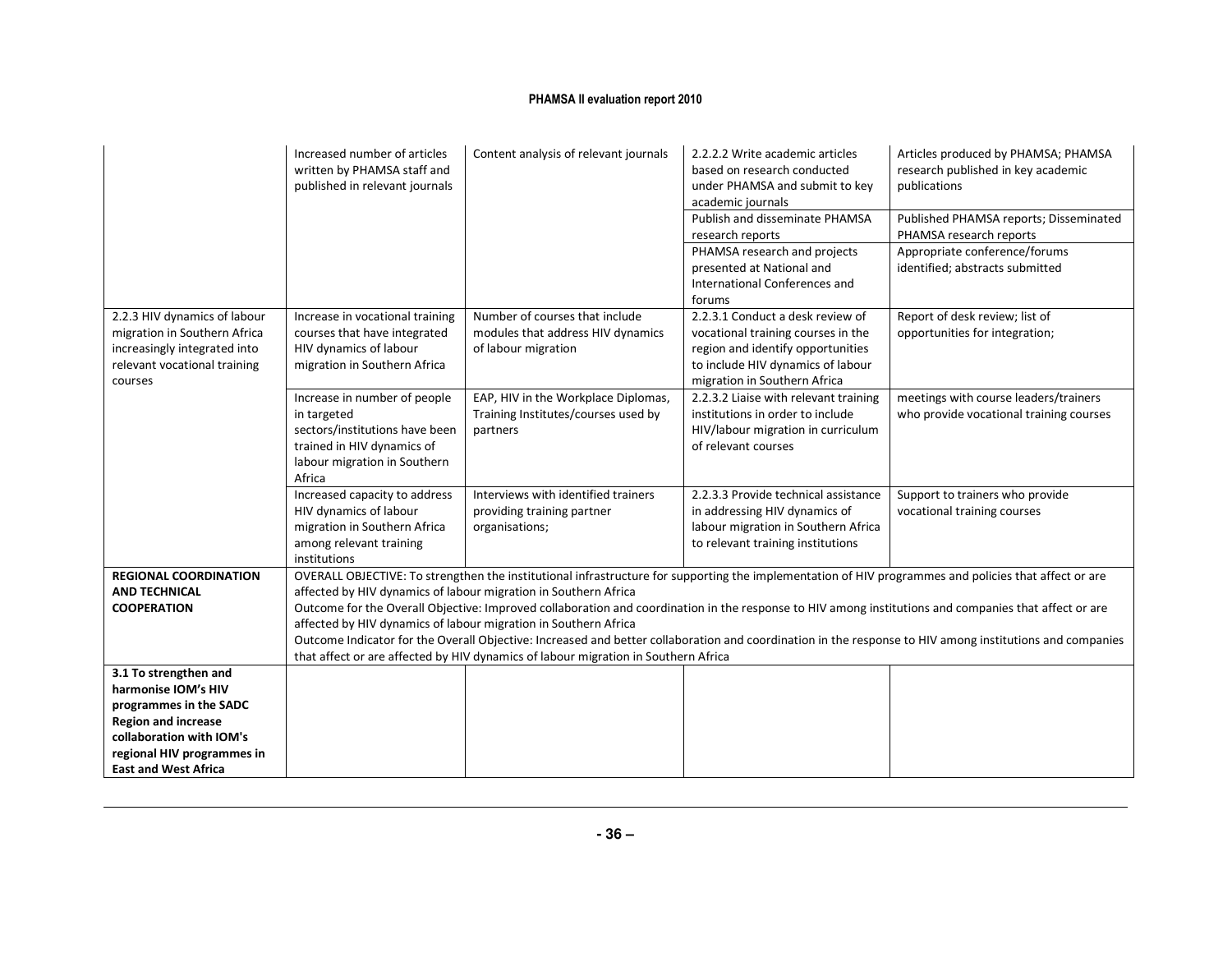| 3.1.1 Lessons learned from<br>IOM HIV programmes in Sub<br>Saharan Africa shared with<br>other IOM offices in<br>coordination with MHD Africa<br>focal point in MRF Nairobi                                                                            | Increased access to<br>information on IOM HIV<br>programmes in East/West and<br>Southern Africa among IOM<br>offices<br>Increased knowledge on IOM<br>HIV programmes in the region<br>among IOM offices | Interviews with IOM officers in the<br>region<br>Interviews with IOM officers in the<br>region | 3.1.1.1 Organise workshop to<br>share lessons learned, challenges<br>and good practices between IOM's<br>Migration Health programmes in<br>East/West and Southern Africa<br>3.1.1.2 Include highlights from<br>other IOM HIV programmes in<br>Southern, West and East Africa in<br>PHAMSA Newsletter and website | Workshops in which lessons learnt<br>challenges and good practices are being<br>shared between IOM's Migration Health<br>programmes in East/West and Southern<br>Africa; Workshop reports<br>Articles on other IOM HIV programmes in<br>Southern, West and East Africa in<br>PHAMSA Newsletter |
|--------------------------------------------------------------------------------------------------------------------------------------------------------------------------------------------------------------------------------------------------------|---------------------------------------------------------------------------------------------------------------------------------------------------------------------------------------------------------|------------------------------------------------------------------------------------------------|------------------------------------------------------------------------------------------------------------------------------------------------------------------------------------------------------------------------------------------------------------------------------------------------------------------|------------------------------------------------------------------------------------------------------------------------------------------------------------------------------------------------------------------------------------------------------------------------------------------------|
| 3.1.2 Coordination and<br>harmonisation of IOM HIV<br>programmes in Southern<br>Africa                                                                                                                                                                 | Common approaches found in<br>IOM programmes in line with<br>the regional IOM HIV strategy                                                                                                              | Content analysis of IOM programmes                                                             | 3.1.2.1 Organise project visits for<br>IOM MH Staff and study tours to<br>IOM HIV projects                                                                                                                                                                                                                       | Visits for IOM MHD Staff; study tours to<br>IOM HIV projects; Staff that have been<br>exposed to IOM HIV projects; mission<br>reports                                                                                                                                                          |
|                                                                                                                                                                                                                                                        |                                                                                                                                                                                                         |                                                                                                | 3.1.2.2 Review and endorse IOM<br>HIV project proposals from<br>Southern Africa                                                                                                                                                                                                                                  | Endorsed project proposals; database of<br>IOM HIV ongoing projects                                                                                                                                                                                                                            |
|                                                                                                                                                                                                                                                        |                                                                                                                                                                                                         |                                                                                                | 3.1.2.3 Develop and distribute<br>IOM's HIV regional strategy for<br>Southern Africa                                                                                                                                                                                                                             | IOM HIV regional strategy document<br>distributed to IOM offices                                                                                                                                                                                                                               |
| 3.1.3 Bilateral or regional IOM<br>programmes based on the<br>PHAMSA model developed in<br>East, West and Southern Africa                                                                                                                              | Project proposals in line with<br>PHAMSA approach                                                                                                                                                       |                                                                                                | 3.1.3.1 Provide and facilitate<br>technical assistance to IOM offices<br>in countries in west/east/Southern<br>Africa to facilitate project<br>development based on the<br>PHAMSA programme                                                                                                                      | Presentations; training provided to IOM<br>offices in countries in west/east/Southern<br>Africa to facilitate project development<br>based on the PHAMSA programme                                                                                                                             |
| 3.2 To complement and<br>strengthen mutual outputs of<br>PHAMSA and regional<br>partners and make efficient<br>use of available resources<br>through partnerships<br>between PHAMSA and other<br>regional organisations,<br>programmes and initiatives |                                                                                                                                                                                                         |                                                                                                |                                                                                                                                                                                                                                                                                                                  |                                                                                                                                                                                                                                                                                                |
| 3.2.1 HIV dynamics of labour<br>migration integrated in<br>programmes, activities and<br>outputs of regional partner                                                                                                                                   | Targets of partner<br>programmes include labour<br>migrants; environmental<br>factors of HIV vulnerability                                                                                              | Content analysis of partners'<br>strategies/programmes; Interviews<br>with partners            | 3.2.1.1 Identify potential regional<br>partners that could complement<br>PHAMSA                                                                                                                                                                                                                                  | Selection criteria (avoiding duplication;<br>access to target groups; technical<br>expertise and capacity); database of<br>partners;                                                                                                                                                           |
| organisations                                                                                                                                                                                                                                          | addressed by partners;                                                                                                                                                                                  |                                                                                                | 3.2.1.2 Liaise with potential<br>partners and agree on                                                                                                                                                                                                                                                           | Meetings; MoUs                                                                                                                                                                                                                                                                                 |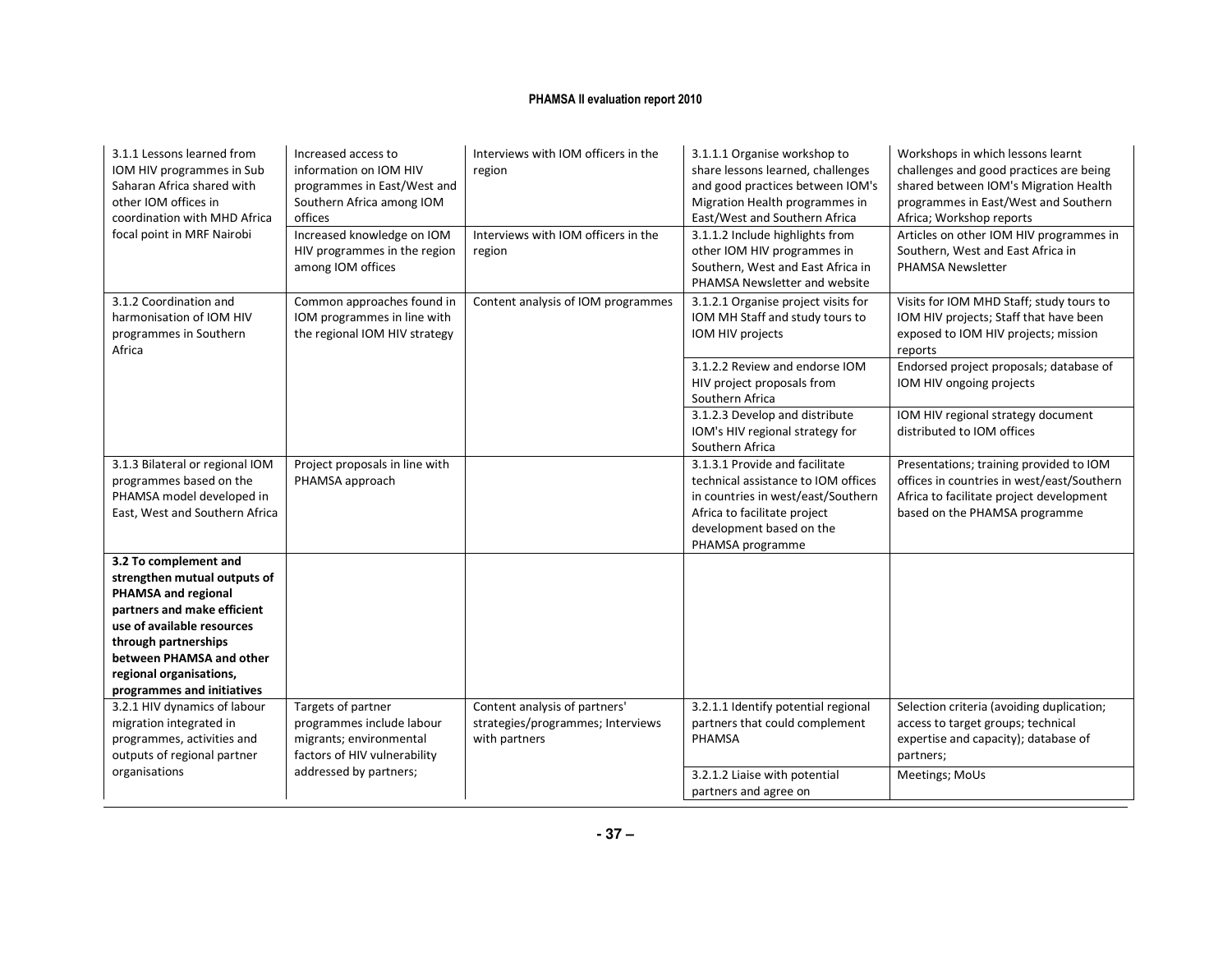|                                                                                                                                                                       |                                                                                                                                                                   |                                                                                                                                                                                                                                                                                                                                                        | collaboration                                                                                                            |                                                                                                                                                                                                                                                                                                                                                                                                                                                                                                                                                                                                                                 |
|-----------------------------------------------------------------------------------------------------------------------------------------------------------------------|-------------------------------------------------------------------------------------------------------------------------------------------------------------------|--------------------------------------------------------------------------------------------------------------------------------------------------------------------------------------------------------------------------------------------------------------------------------------------------------------------------------------------------------|--------------------------------------------------------------------------------------------------------------------------|---------------------------------------------------------------------------------------------------------------------------------------------------------------------------------------------------------------------------------------------------------------------------------------------------------------------------------------------------------------------------------------------------------------------------------------------------------------------------------------------------------------------------------------------------------------------------------------------------------------------------------|
|                                                                                                                                                                       |                                                                                                                                                                   |                                                                                                                                                                                                                                                                                                                                                        | 3.2.1.3 Provide and facilitate<br>technical assistance                                                                   | Technical inputs (presentations,<br>comments, suggestions based on research<br>findings etc) to programmes of regional<br>partners by technical resource people<br>from IOM and IOM partners                                                                                                                                                                                                                                                                                                                                                                                                                                    |
| 3.3 To strengthen networks<br>coordinating the HIV response<br>in sectors employing mobile<br>workers                                                                 |                                                                                                                                                                   |                                                                                                                                                                                                                                                                                                                                                        |                                                                                                                          |                                                                                                                                                                                                                                                                                                                                                                                                                                                                                                                                                                                                                                 |
| 3.3.1 Increased coordination<br>and collaboration at national<br>and regional level on<br>responses to HIV among<br>stakeholders in selected<br>sectors in the region | HIV related networks and<br>partnerships among national<br>stakeholders with regard to<br>HIV responses in 3 target<br>sectors                                    | Interviews with stakeholders in<br>selected sectors in the countries;<br>Analysis of IOM records on events<br>with stakeholders                                                                                                                                                                                                                        | 3.3.1.1 Facilitate networking on<br>HIV responses in selected sectors<br>among national stakeholders<br>within countries | Technical assistance (presentations,<br>comments, suggestions based on research<br>findings etc) on development of national<br>strategies/plans in selected sectors; IOM<br>facilitated study visits for stakeholders;<br>IOM facilitated/organised meetings for<br>national partners/stakeholders; formation<br>of national networks; information on<br>partners and their programmes on the<br>PHAMSA website; facilitate development<br>of email groups (Target: 3 sectors -<br>Transport, Comm Agr, Commercial<br>Fisheries)                                                                                                |
|                                                                                                                                                                       | Formal HIV related networks<br>among regional stakeholders;<br>partnerships among regional<br>stakeholders with regard to<br>HIV responses in 3 target<br>sectors | Interviews with stakeholders in<br>selected sectors in the countries;<br>Analysis of IOM records on events<br>with stakeholders                                                                                                                                                                                                                        | 3.3.1.2 Facilitate regional<br>networking on HIV responses in<br>selected sectors amongst<br>stakeholders                | Action plan for future HIV interventions in<br>selected sectors (commercial agriculture,<br>transport, fisheries); facilitate/organise<br>study visits; facilitate/organise meetings;<br>information on partners and their<br>programmes available on the PHAMSA<br>website; facilitate development of email<br>groups                                                                                                                                                                                                                                                                                                          |
| <b>PILOT PROJECTS</b>                                                                                                                                                 | programme capacity in the region                                                                                                                                  | OVERALL OBJECTIVE: To demonstrate and introduce a model for effective interventions that aim to reduce HIV incidence and impact of AIDS among<br>among migrants, mobile populations, their families and those they interact with.<br>Positive reports on the model from organisations that use the model for developing and implementing interventions |                                                                                                                          | migrants, mobile populations, their families and those they interact with through on-the-ground implementation of PHAMSA interventions and enhanced<br>Outcome for the Overall Objective: Improved model for developing and implementing interventions that aim to reduce HIV incidence and impact of AIDS<br>Outcome Indicator for the Overall Objective: (1) interventions that aim to reduce HIV incidence and impact of AIDS among migrants, mobile populations,<br>their families and those they interact with are increasingly based on an effective PHAMSA model for developing and implementing such interventions, (2) |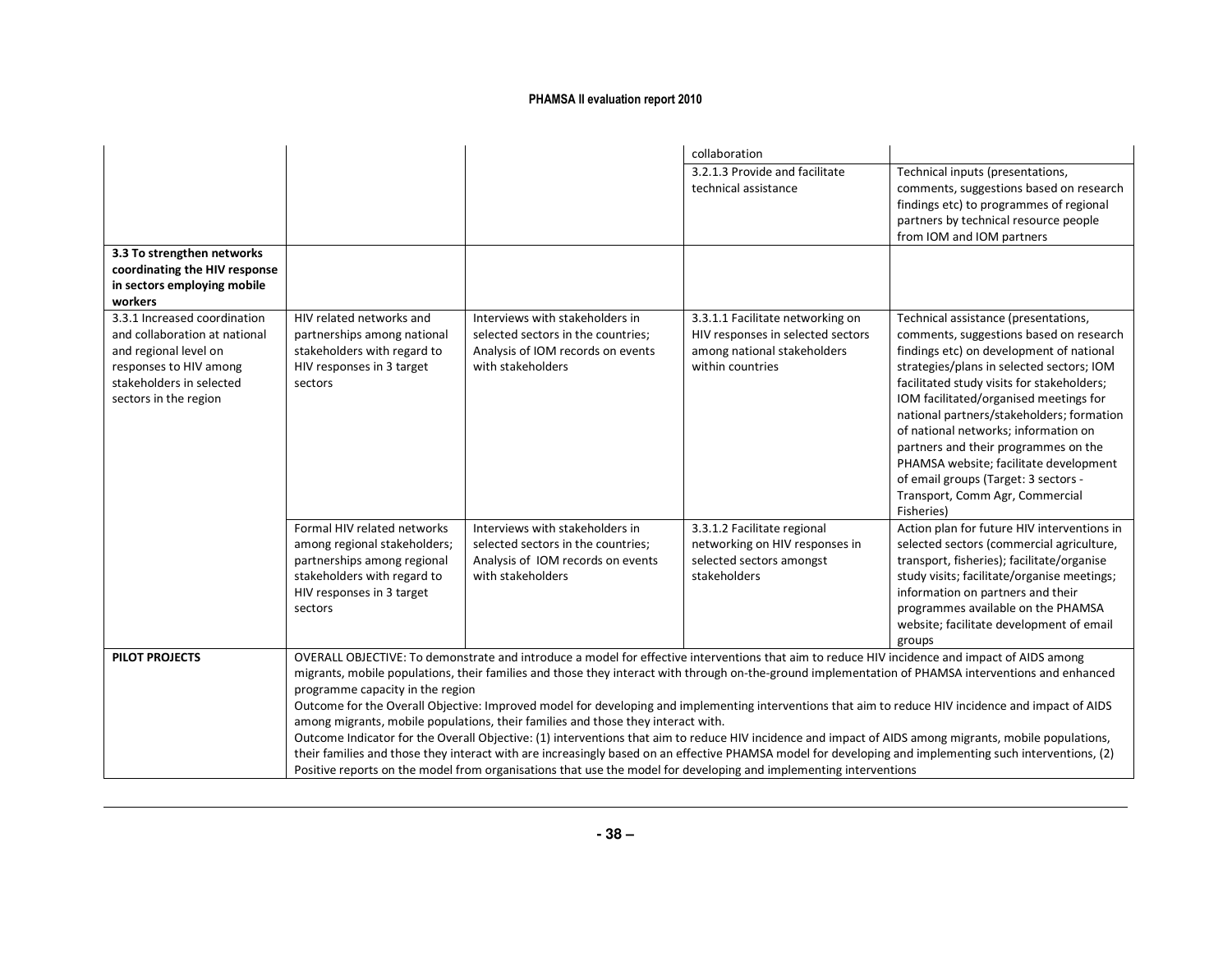| 4.1 To build capacity in the<br>region to implement<br>comprehensive HIV<br>programmes as guided by the<br><b>PHAMSA Project Model</b>                                                                                  |                                                                                                                                                                                                                         |                                                                                                                                                                                                                                                                                                                                                                                                                                         |                                                                                                                                  |                                                                                                                                                                                                          |
|-------------------------------------------------------------------------------------------------------------------------------------------------------------------------------------------------------------------------|-------------------------------------------------------------------------------------------------------------------------------------------------------------------------------------------------------------------------|-----------------------------------------------------------------------------------------------------------------------------------------------------------------------------------------------------------------------------------------------------------------------------------------------------------------------------------------------------------------------------------------------------------------------------------------|----------------------------------------------------------------------------------------------------------------------------------|----------------------------------------------------------------------------------------------------------------------------------------------------------------------------------------------------------|
| 4.1.1 Strengthened capacity of<br>implementing partners (IPs) to<br>develop programmes in<br>targeted migrant communities                                                                                               | Quality of project plans<br>(design, plan, budget,<br>management); SCC & Gender<br>programmes & other<br>programmes developed                                                                                           | Review of project plans and<br>documents by IOM staff; PD mission<br>reports; IPs feedback and comments<br>on project documents and plans;                                                                                                                                                                                                                                                                                              | 4.1.1.1 Collaborate with IPs in<br>project development                                                                           | project document, including problem<br>description, needs assessment, context<br>description, method, management<br>procedures, budgets and timeframes;<br>baseline dated collection; midterm<br>reviews |
|                                                                                                                                                                                                                         |                                                                                                                                                                                                                         |                                                                                                                                                                                                                                                                                                                                                                                                                                         | 4.1.1.2 Develop Projects                                                                                                         | Scoping & research reports. Project<br>Documents (Target: Mozambique, Malawi<br>& Cape Town)                                                                                                             |
| 4.1.2 Increased institutional<br>capacity of Implementing<br>Partners (IPs) to run HIV<br>programmes and deliver HIV<br>related services to migrant and<br>mobile populations (IPs able<br>to run the programme without | Proper financial management;<br>delivery according to project<br>plan; proper monitoring of<br>outputs, evaluation of<br>outcomes/impacts                                                                               | Financial, monitoring and evaluation<br>reports; IOM mission reports;<br>feedback through bi-annual<br>interviews with IPs on their capacity;<br>feedback from beneficiaries through<br>key informant interviews and focus<br>groups on IPs capacity                                                                                                                                                                                    | 4.1.2.1 Provide assistance on<br>project management to partner<br>organisations                                                  | Mentoring of project management skills<br>development, regular progress meetings,<br>telephone coaching and support,<br>reviewing of their documentation to<br>ensure quality                            |
| PHAMSA support)                                                                                                                                                                                                         | IPs able to solicit buy in and<br>support from relevant<br>stakeholders, Number of<br>partnerships developed;<br>Percentage of targeted<br>partners on board;                                                           | MoUs; attendance registers; meeting<br>notes; records of requests for<br>partnerships; amount of stakeholders<br>personnel time devoted to<br>supporting the project; number of in-<br>kind contributions received; feedback<br>through bi-annual interviews with IPs<br>on their capacity; Feedback from<br>beneficiaries through key informant<br>interviews and focus groups on IPs<br>capacity; Request received for<br>partnering; | 4.1.2.2 Provide organisational<br>capacity building to implement the<br>PHAMSA Project Model informed<br>by the needs assessment | M & E systems including training on how<br>to use the systems; funds for human and<br>capital resources; How to guidelines<br>developed                                                                  |
|                                                                                                                                                                                                                         | IPs able to secure resources<br>(financial and other); % of<br>funding applications awarded;<br>\$ donor organisations<br>received per year; \$ private<br>sector contributions received;<br>\$ government received per | Project proposals project<br>agreements/ contracts; feedback<br>through bi-annual interviews with IPs<br>on their capacity                                                                                                                                                                                                                                                                                                              |                                                                                                                                  |                                                                                                                                                                                                          |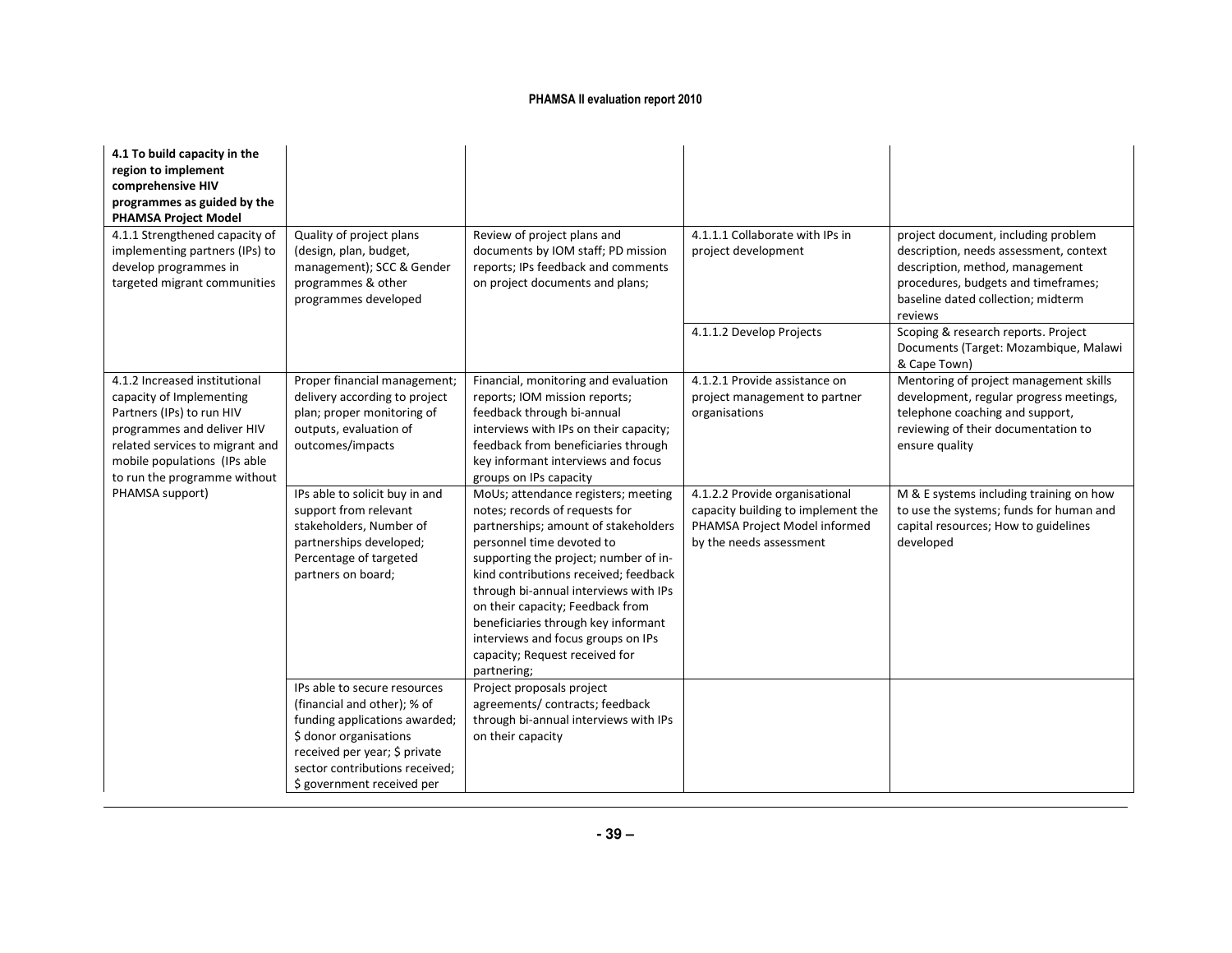|                                                                                          | year;                                                                                    |                                                                                                                  |                                                                                             |                                                                                       |
|------------------------------------------------------------------------------------------|------------------------------------------------------------------------------------------|------------------------------------------------------------------------------------------------------------------|---------------------------------------------------------------------------------------------|---------------------------------------------------------------------------------------|
|                                                                                          | IPs trained on HIV &<br>population mobility issues                                       | Training reports; Mission reports;<br>interviews with IPs regarding their                                        | 4.1.2.3 Provide technical assistance<br>to partner organisations on HIV                     | Training on migration and "one man can"<br>including the GIPA principle,              |
|                                                                                          | (HIV & Mobility, gender &<br>social change communication)                                | technical capacity                                                                                               | and population mobility issues                                                              | Training on migration and social change<br>communication including GIPA principle     |
|                                                                                          | <b>SCC Communication strategy;</b><br>increase mainstream in of HIV                      |                                                                                                                  |                                                                                             | (communication strategy, participatory                                                |
|                                                                                          | & mobility in their various                                                              |                                                                                                                  |                                                                                             | material development process and<br>innovative communication media)                   |
|                                                                                          | programmes, No of trainers                                                               |                                                                                                                  |                                                                                             |                                                                                       |
|                                                                                          | trained as gender advocates;                                                             |                                                                                                                  |                                                                                             |                                                                                       |
|                                                                                          | gender programme in place                                                                |                                                                                                                  |                                                                                             |                                                                                       |
| 4.1.3 Organisations interacting<br>with migrant and mobile<br>populations have access to | Percentage of relevant<br>organisations that have access<br>to toolkit; Percentage of    | Database held at IOM on request for<br>toolkit and enquiries related to the<br>toolkit; Interviews with relevant | 4.1.3.1 Collect and document<br>lessons learnt of the IOM pilot<br>projects                 | case studies on the PHAMSA pilot<br>projects; UNAIDS best practise                    |
| tools and methods on how to<br>roll out the PHAMSA pilot                                 | relevant organisations that<br>have used the toolkit;                                    | organisations on access to, usage of<br>and satisfaction with the toolkit                                        | 4.1.3.2 Produce a toolkit that<br>assists organisations in developing                       | toolkit which includes modules on gender,<br>developing communication strategies, and |
| project model                                                                            | Satisfaction with toolkit<br>among relevant organisations;<br>No. of request for toolkit |                                                                                                                  | and implementing HIV prevention<br>and care programmes based on<br>the PHAMSA Project model | tools for programme development and<br>implementation                                 |
|                                                                                          | received by IOM; No. of                                                                  |                                                                                                                  | 4.1.3.3 Disseminate PHAMSA                                                                  | toolkit and other related publication tbd                                             |
|                                                                                          | enquiries regarding the toolkit                                                          |                                                                                                                  | model based on pilot projects                                                               | disseminated via website, DVDs etc.                                                   |
|                                                                                          | received by IOM Link with                                                                |                                                                                                                  | lessons learnt                                                                              |                                                                                       |
|                                                                                          | PHAMSA relate research                                                                   |                                                                                                                  |                                                                                             |                                                                                       |
| 4.2 To reduce vulnerability to                                                           |                                                                                          |                                                                                                                  |                                                                                             |                                                                                       |
| HIV and to mitigate the<br>impact of AIDS among                                          |                                                                                          |                                                                                                                  |                                                                                             |                                                                                       |
| migrant and mobile workers,                                                              |                                                                                          |                                                                                                                  |                                                                                             |                                                                                       |
| their families and the                                                                   |                                                                                          |                                                                                                                  |                                                                                             |                                                                                       |
| communities with which they                                                              |                                                                                          |                                                                                                                  |                                                                                             |                                                                                       |
| interact through behavioural                                                             |                                                                                          |                                                                                                                  |                                                                                             |                                                                                       |
| and social change                                                                        |                                                                                          |                                                                                                                  |                                                                                             |                                                                                       |
| interventions                                                                            |                                                                                          |                                                                                                                  |                                                                                             |                                                                                       |
| 4.2.1 Increased knowledge and                                                            | improved awareness of high                                                               | Pre implementation data. qualitative                                                                             | 4.2.1.1 Develop & distribute site                                                           | DVD; pamphlets; billboards; notice                                                    |
| understanding of HIV and AIDS                                                            | risk sexual behaviour;                                                                   | studies; Feedback from beneficiaries                                                                             | specific communication materials                                                            | boards; radio programmes; stickers; TV                                                |
| among migrant and mobile                                                                 | increased understanding of                                                               | through key informant interviews and                                                                             | to migrant sending and receiving                                                            | slots; local newspaper articles; t-shirts;                                            |
| workers, their families and the                                                          | HIV among migrant and                                                                    | focus groups on their knowledge and                                                                              | sites                                                                                       | posters; hardhat                                                                      |
| communities with which they                                                              | mobile workers, their families                                                           | understanding of HIV and AIDS                                                                                    |                                                                                             |                                                                                       |
| interact                                                                                 | and the communities with<br>which they interact                                          |                                                                                                                  |                                                                                             |                                                                                       |
|                                                                                          |                                                                                          |                                                                                                                  |                                                                                             |                                                                                       |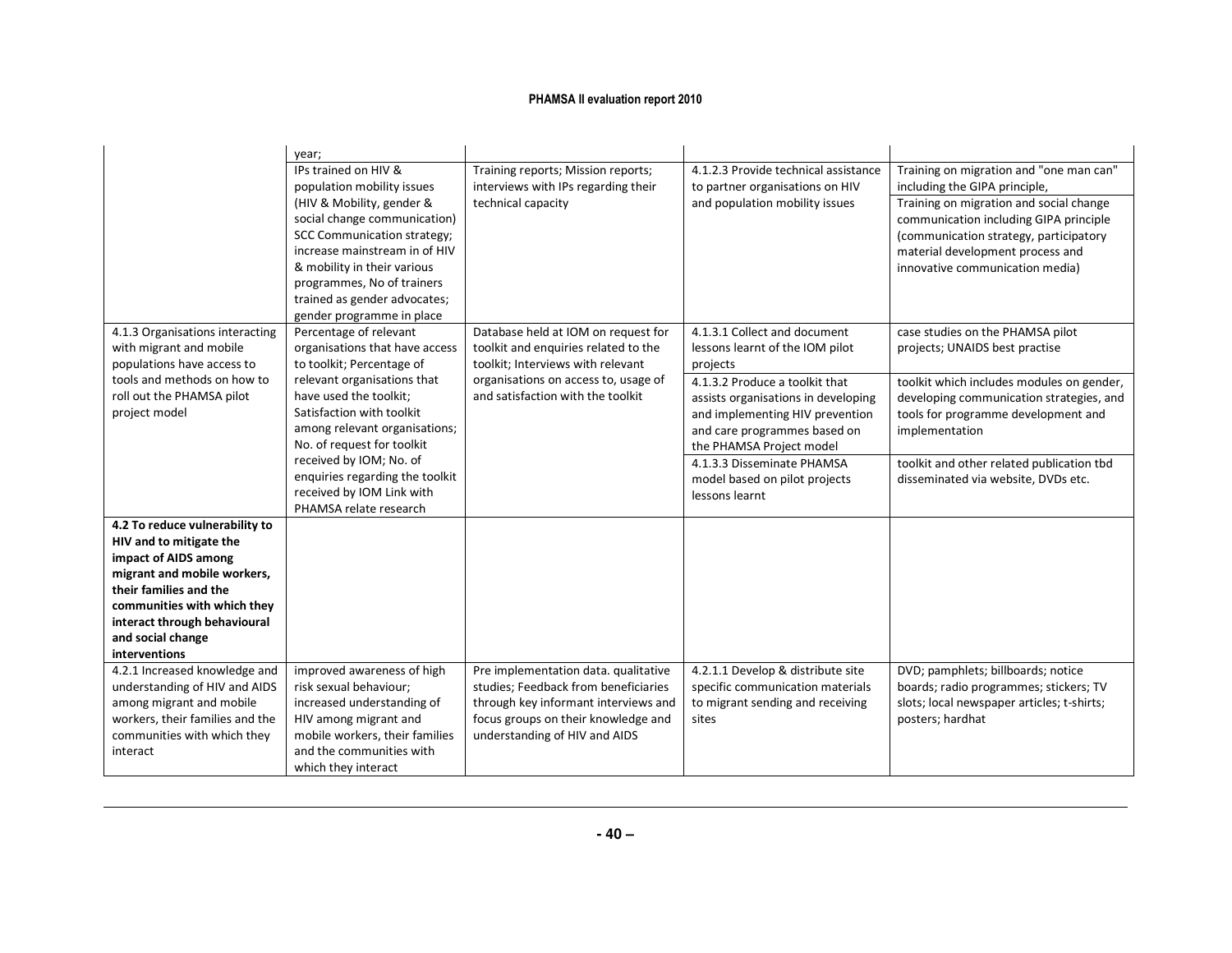| 4.2.2 Improved attitudes<br>towards HIV, AIDS and SRH<br>among migrant and mobile<br>workers, their families and the<br>communities with which they<br>interact                                                                                                    | reduced stigmatisation of<br>PWAs; increased openness to<br>receive information on HIV;<br>positive attitude towards<br>using condoms; improved<br>attitudes towards accessing<br>VCT and other SRH services;<br>increased number of people<br>attending support groups; no.<br>of voluntary disclosure | Pre implementation data; records at<br>clinics; IPs monitoring and evaluation<br>reports; Feedback from beneficiaries<br>& stakeholders through key<br>informant interviews and focus<br>groups on sexual practices                                                                                                                                                                              | 4.2.2.1 Conduct site specific peer<br>education programme facilitating<br>and supporting behaviour change<br>4.2.2.2 Sensitise community<br>members in targeted migrant sites<br>on the importance of addressing<br>HIV vulnerability<br>4.2.2.3 Integrate HIV within<br>existing training curricula that<br>target mobile and migrant workers<br>(fisheries) | peer education programmes;<br>community meetings, events; stakeholder<br>meetings (district aids council);<br>Training curricula which includes HIV      |
|--------------------------------------------------------------------------------------------------------------------------------------------------------------------------------------------------------------------------------------------------------------------|---------------------------------------------------------------------------------------------------------------------------------------------------------------------------------------------------------------------------------------------------------------------------------------------------------|--------------------------------------------------------------------------------------------------------------------------------------------------------------------------------------------------------------------------------------------------------------------------------------------------------------------------------------------------------------------------------------------------|---------------------------------------------------------------------------------------------------------------------------------------------------------------------------------------------------------------------------------------------------------------------------------------------------------------------------------------------------------------|----------------------------------------------------------------------------------------------------------------------------------------------------------|
| 4.2.3 Improved health seeking<br>behaviour (including behaviour<br>related to sexual and<br>reproductive health) among<br>migrant and mobile workers,<br>their families and the<br>communities with which they<br>interact supported by a<br>conducive environment | increased uptake of VCTs by<br>males and females; increased<br>visits to clinic for SRH<br>treatment by males and<br>females; increased uptake of<br>condoms; decrease in<br>reported number of<br>concurrent sexual partners;                                                                          | records on VCT up take by males and<br>females; records on visits to clinics<br>for SRH treatment by males and<br>females; condoms distribution<br>records; IPs monitoring and<br>evaluation reports; ANC data,<br>prevalence surveys; IPs monitoring<br>and evaluation reports; KAP;<br>Feedback from beneficiaries through<br>key informant interviews and focus<br>groups on sexual practices | 4.2.3.1 Develop and implement<br>gender-based programmes<br>targeting men (One Man Can)                                                                                                                                                                                                                                                                       | gender specific communication materials;<br>community action teams; partnerships<br>with traditional leaders / police /<br>traditional healers / farmer; |
|                                                                                                                                                                                                                                                                    | Increased uptake by men and<br>women of recreational<br>opportunities;                                                                                                                                                                                                                                  | Records of participation in<br>recreational activities; tournaments;                                                                                                                                                                                                                                                                                                                             | 4.2.3.2 To develop and implement<br>recreational programmes in<br>migrant sites                                                                                                                                                                                                                                                                               | recreational programmes (such as<br>football, netball, sewing)                                                                                           |
|                                                                                                                                                                                                                                                                    | Increase in number of people<br>that received life skills<br>training and perceived benefit<br>of the training                                                                                                                                                                                          | Record attendance at life skills<br>training; evaluation of the life skills<br>training; feedback from the<br>beneficiaries, IPs and other<br>stakeholders                                                                                                                                                                                                                                       | 4.2.3.3 To provide life-skills<br>training to migrant and mobile<br>workers, their families and the<br>community they interact with                                                                                                                                                                                                                           | financial literacy; ABET programme;<br>income generating projects such as<br>microfinance for women                                                      |
|                                                                                                                                                                                                                                                                    | Increase in number of<br>workplace policies that<br>address HIV, gender &<br>migration                                                                                                                                                                                                                  | Review of workplace policies; KAP                                                                                                                                                                                                                                                                                                                                                                | 4.2.3.4 Advocate for and support<br>development and review of site<br>specific workplace policies and/or<br>programmes that are inclusive of<br>different mobile workers                                                                                                                                                                                      | inclusive workplace policies; meetings<br>with employers; meetings between<br>employees and employers;                                                   |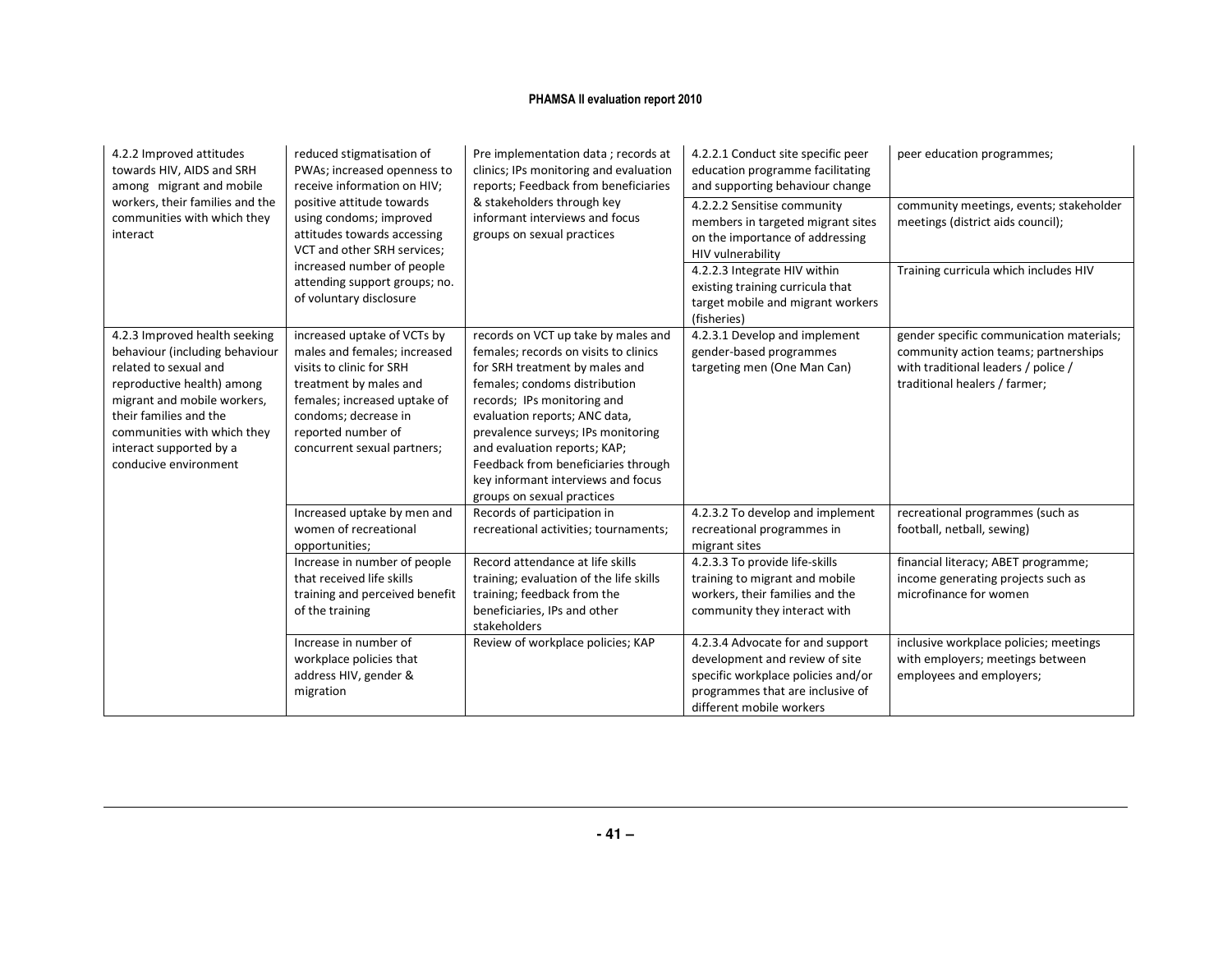| 4.2.4 Improved mitigation of<br>the impact of AIDS on migrant<br>and mobile workers, their<br>families and the communities<br>in which they interact | Increased access to health<br>and psycho-social services for<br>migrant and mobile workers<br>and their families | VCT / public / private clinics<br>attendance records; migrant specific<br>questions in VCT forms; records of<br>condom distribution; partner<br>notifications slips; Feedback from<br>beneficiaries through key informant<br>interviews and focus groups on<br>impact of AIDS | 4.2.4.1 Facilitating access to health<br>/ HIV related products and<br>services, including psycho-social<br>support | VCT; condoms available; condom cans at<br>appropriate places; primary health care<br>(private/public clinics); wellness support<br>groups |
|------------------------------------------------------------------------------------------------------------------------------------------------------|------------------------------------------------------------------------------------------------------------------|-------------------------------------------------------------------------------------------------------------------------------------------------------------------------------------------------------------------------------------------------------------------------------|---------------------------------------------------------------------------------------------------------------------|-------------------------------------------------------------------------------------------------------------------------------------------|
|------------------------------------------------------------------------------------------------------------------------------------------------------|------------------------------------------------------------------------------------------------------------------|-------------------------------------------------------------------------------------------------------------------------------------------------------------------------------------------------------------------------------------------------------------------------------|---------------------------------------------------------------------------------------------------------------------|-------------------------------------------------------------------------------------------------------------------------------------------|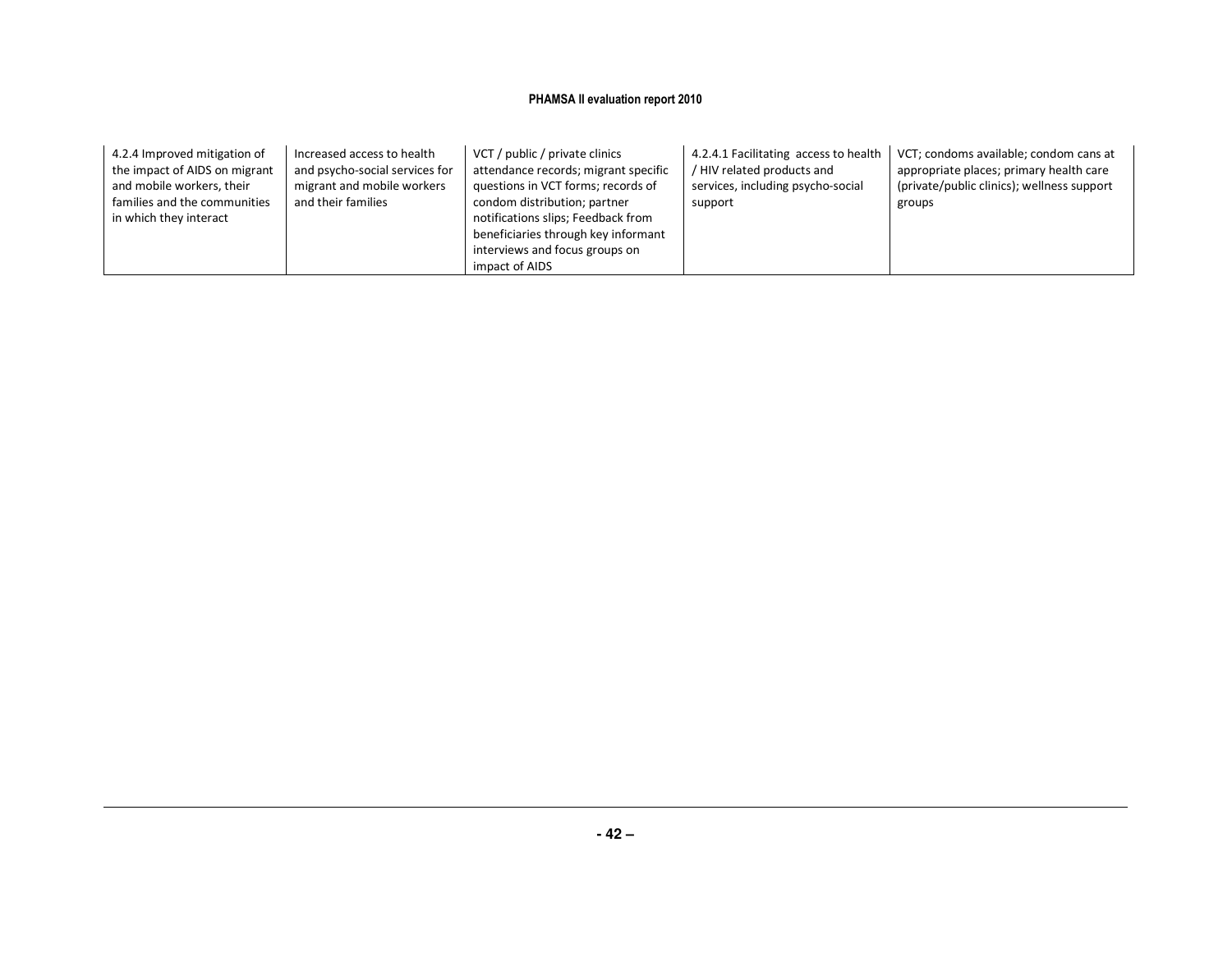### APPENDIX 2: REGIONALITY

The regional approach of the Swedish/Norwegian Regional HIV/AIDS Team for Africa is defined as follows:

Goal: Poverty alleviation through strengthened role by regional organisations/networks and embassies in HIV&AIDS prevention and impact mitigation

Purpose: To contribute towards an enabling environment for more effective responses to HIV&AIDS through:

- Strengthened REC capacity to harmonize, coordinate and monitor Member States' HIV&AIDS/social sector policies, legal and regulatory frameworks
- Strengthened regional CSO/networks' capacity to participate in, and monitor development of the regional policy-, legal-, and regulatory framework.

#### Guiding principles:

- Essentiality…inter-country collaboration must be key to resolution of the problem, as in halting/reversing the trans-boundary spread of HIV
- Subsidiarity…the role of the regional level is subsidiary to the national level
- Added value:
	- o Inter-country information sharing and/or exchange of good practices
	- o Economies of scale, as in bulk purchasing
	- o Critical mass, as in sensitive/neglected areas, and regional vaccine trial sites
	- o Cost effectiveness, as in capacity building via specialist regional organizations
	- $\circ$  Employing the legitimacy of the regional organization to influence lower/higher level policies/programs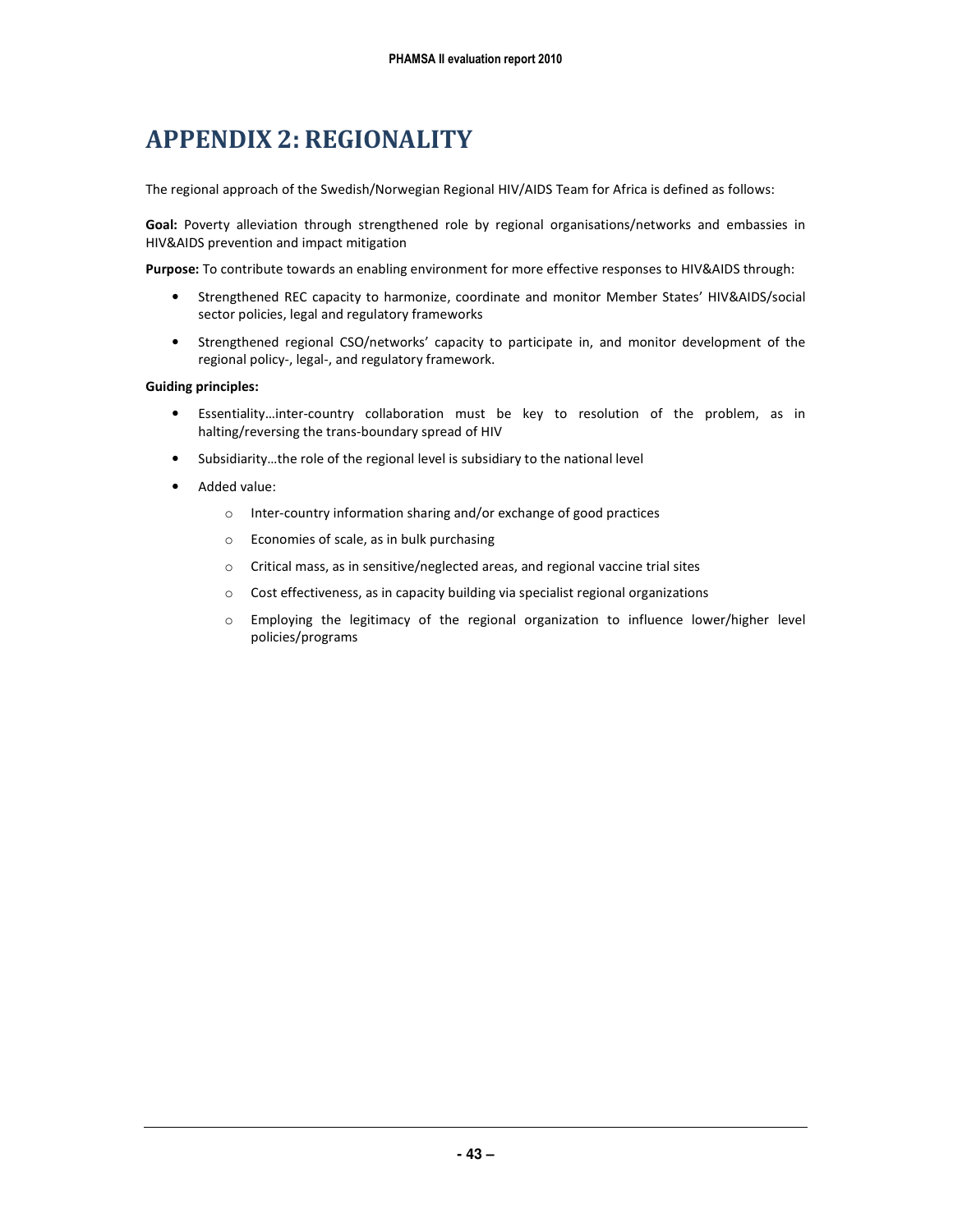### APPENDIX 3: EVALUATION TERMS OF REFERENCE

| <b>Project name:</b>     | Partnership on HIV and Mobility in Southern Africa 2 <sup>nd</sup> Phase (PHAMSA II) |
|--------------------------|--------------------------------------------------------------------------------------|
| <b>Project Duration:</b> | <b>March 2007-June 2010</b>                                                          |
|                          |                                                                                      |

#### 1. BACKGROUND

The Regional Office for Southern Africa of the International Organization for Migration (IOM), based in Pretoria, would like to invite interested individuals and organisations to conduct an end-of-project evaluation of its regional programme, the Partnership on HIV and Mobility in Southern Africa Phase 2 (PHAMSA II). This three-year programme is nearing completion (October 2010) and needs to be evaluated in terms of its relevance, effectiveness, efficiency, impact and sustainability.

PHAMSA aims to reduce HIV vulnerability of migrant and mobile populations in Southern Africa by implementing various interventions in the area of advocacy for policy development, research and information dissemination, regional coordination, and HIV prevention and care pilot projects. PHAMSA's overall objective is to contribute to the reduction of HIV incidence and impact of AIDS among migrant and mobile workers and their families in selected sectors in the SADC region.

The programme focuses on the following sectors that are characterized by high levels of mobility and migration:

- Construction Sector: male construction workers and the communities in which they work
- Road Transport Sector: male truck drivers and population groups they interact with
- Commercial Agriculture Sector: male and female farm workers, their families and the communities
- **Fisheries Sector:** local and international fishermen, workers in fish packing industry, sex workers in sea ports
- Mining Sector: mineworkers and their families in mine-sending sites
- Cross Border Informal Trade Sector: female and male cross border traders
- Cross Border Sites: Immigration, custom and other officials that are posted at border sites as well as population groups who live or move through the borders regularly

In the abovementioned sectors PHAMSA implements activities under four distinct but inter-related components: These four components and their main objectives and outcomes are:

#### Component 1: Advocacy for Policy Development (APD)

Objective: To advocate for national, provincial and sectoral policies that contribute to the reduction of HIV incidence and impact of AIDS among migrant and mobile workers and their families in Southern Africa.

Outcome: The HIV dynamics of labour migration addressed in SADC plans and frameworks, in National HIV and AIDS Strategic Plans (NSPs), Provincial Strategic Plans (PSPs), sector policies of selected SADC Member States, in UN Development Assistance Frameworks (UNDAFs), and in private sector policies.

#### Component 2: Research and Learning

Objective: To increase knowledge and understanding of the HIV dynamics of labour migration in Southern Africa.

Outcome: Increased knowledge and understanding of the HIV dynamics of labour migration in Southern Africa among relevant policy makers.

The following is a table of the research studies which have been undertaken by PHAMSA: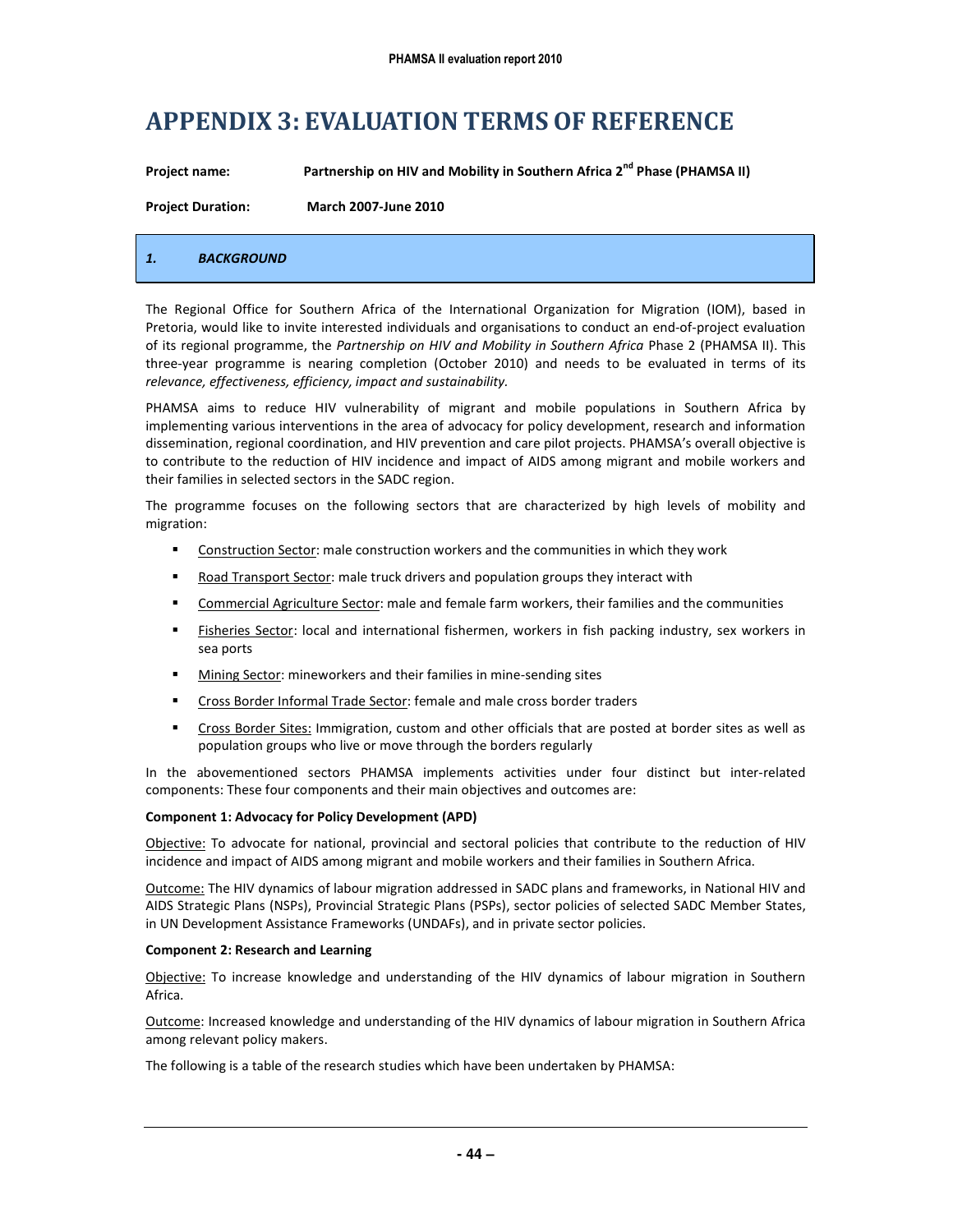| <b>Description</b>                                                 | Place                                                                           | <b>Status</b>                                                                                     |
|--------------------------------------------------------------------|---------------------------------------------------------------------------------|---------------------------------------------------------------------------------------------------|
| <b>Biological</b><br>Integrated<br>and<br>Behavioural Study (IBBS) | 28 farm estates in the Hoedspruit<br>area, Limpopo, South Africa                | Completed April 2008; study<br>available from PHAMSA                                              |
| Hotspot mapping                                                    | Beira and Tete transport corridors,<br>Mozambique                               | Preliminary findings available;<br>currently reanalysing data; report<br>available September 2010 |
| <b>Biological</b><br>Integrated<br>and<br>Behavioural Study (IBBS) | 23 farms in three areas in Limpopo<br>and Mpumulanga Provinces, South<br>Africa | Preliminary findings currently<br>available; report available<br>September 2010                   |
| Migration Health Literature Review                                 | ۰                                                                               | Currently being written up, report<br>available September 2010                                    |

In addition, in 2009/10 the IOM completed a Regional Assessment on HIV-prevention Needs of Migrants and Mobile Populations (including sector and country reports) on behalf of the U.S. Agency for International Development. Although the assessment cots were not directly funded by SIDA, PHAMSA staff were heavily involved in the assessment and the assessment is in line with the objective of the PHAMSA research component.

#### Component 3: Regional Coordination and Technical Cooperation (RCTC)

Objective: To strengthen the institutional infrastructure for supporting the implementation of HIV programmes and policies that affect or are affected by HIV dynamics of labour migration in Southern Africa.

Outcome: Improved collaboration and coordination in the response to HIV among institutions and companies that affect or are affected by HIV dynamics of labour migration in Southern Africa.

#### Component 4: Pilot Projects

Objective: To demonstrate and introduce a model for effective interventions that aim to reduce HIV incidence and impact of AIDS among migrants, mobile populations, their families and those they interact with through on-the-ground implementation of PHAMSA interventions and enhanced programme capacity in the region.

Outcome: Improved model for developing and implementing interventions that aim to reduce HIV incidence and impact of AIDS among migrants, mobile populations, their families and those they interact with.

The projects are currently undertaking a peer to peer review using most significant change methodologies to assess impact of the projects within the institution and on the ground. This peer to peer review is expected to be finished in early September 2010.

| Country                               | <b>Target Sector</b>                                                       | <b>Implementing Partner(s)</b>                                                                                                                                                                             |
|---------------------------------------|----------------------------------------------------------------------------|------------------------------------------------------------------------------------------------------------------------------------------------------------------------------------------------------------|
| Swaziland                             | Seasonal and temporary farm workers                                        | Royal Swaziland Sugar Corporation<br>(RSSC)                                                                                                                                                                |
| Namibia (Walvis Bay)                  | Local and foreign seagoing personnel<br>particularly in the fishing sector | Walvis Bay Multi Purpose Centre<br>(WBMPC) (terminated August 2009)                                                                                                                                        |
| Mozambique                            | Mineworkers and their spouses                                              | The Employment Bureau of Africa<br>(TEBA)                                                                                                                                                                  |
| Lesotho (Leribe District)             | Mineworkers and their spouses                                              | The Employment Bureau of Africa<br>(TEBA)                                                                                                                                                                  |
| South Africa<br>(Hoedspruit, Limpopo) | Seasonal and permanent farm workers                                        | Hlokomela, a project of the Hoedspruit<br><b>Training Trust</b><br>Please note that this project was<br>original Sida funded but from Jan 2009<br>was funded through the USAID PEPFAR<br>Ripfumelo project |
| Zambia (Eastern<br>Province)          | <b>Commercial Agriculture</b>                                              | IOM Zambia/ CHAMP                                                                                                                                                                                          |

The following table shows the country, target sector and implementing partners with which PHAMSA works: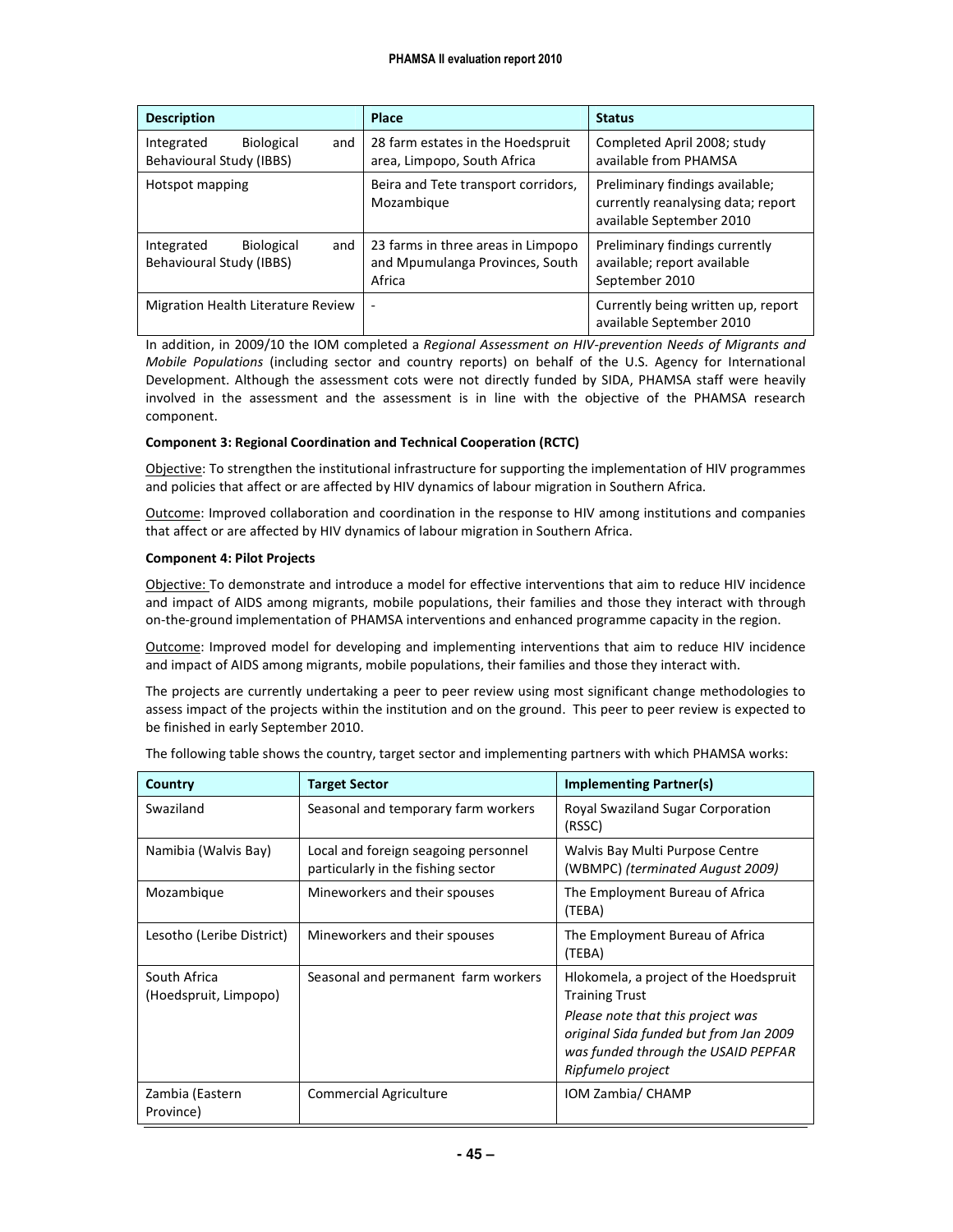| Country               | <b>Target Sector</b> | <b>Implementing Partner(s)</b> |
|-----------------------|----------------------|--------------------------------|
| Zambia (North Western | Mining               | IOM Zambia/ CHAMP              |
| Province)             |                      |                                |

To implement the activities effectively, IOM works closely together with SADC governments (National AIDS Councils and relevant line ministries), the SADC Secretariat, civil society, academia, international organisations, employer associations, and trade unions.

#### Regional Approach

PHAMSA takes a regional programming approach whereby all activities are coordinated through the Regional Office in Southern Africa. It is believed that the objectives of PHAMSA are best achieved through a regional approach because:

- 1. A regional approach brings together national and regional stakeholders to share lessons and experiences, and increases coordination and cooperation;
- 2. A regional approach allows PHAMSA to pilot the HIV prevention and care project model in different migrant settings in the region to ensure that it is relevant and can be replicated regionally;
- 3. A regional approach allows PHAMSA to advocate with regional partners to increase their awareness of the links between migration and integrate HIV and population mobility in their policies and programmes;
- 4. A regional approach allows for harmonisation of messages, material and branding;
- 5. A regional approach allows PHAMSA to function as an umbrella for HIV-related activities being implemented by IOM country offices and other implementing partners in the region, and allows close liaison with other regional HIV programmes implemented by IOM in West and East Africa;
- 6. A regional approach allows PHAMSA to operate in cross border areas;
- 7. As a regional programme, PHAMSA can ensure quality control and high standards of quality throughout the region; and
- 8. A coordinated M&E system allows for data collection and analysis at a regional level.

PHAMSA methodology and approach allows for a regional approach that can be tailored for the unique settings faced at the local level.

IOM's regional office for Southern Africa is based in South Africa and supports IOM activities in the SADC region. IOM also has offices in Angola, Democratic Republic of Congo, Mauritius, Mozambique, Zambia and Zimbabwe. PHAMSA has project officers in Mozambique, Tanzania and Zambia

The total PHAMSA budget is SEK (Swedish Kroner) 45,500,000

#### 2. OBJECTIVE AND SCOPE

The overall objective of this evaluation exercise is to generate knowledge from IOM's experience, results achieved and challenges faced, in implementing the PHAMSA II programme.

The evaluation's main goals are to:

- (i) Determine whether the objectives, outcomes and impact as stated in the logical framework were achieved;
- (ii) Identify lessons learned and provide recommendations for future operation;
- (iii) Assess IOM's role and performance as implementing agency; and
- (iv) Assess the effectiveness/appropriateness of Project Management systems and tools (e.g. M&E protocols and frameworks), identify shortcomings and gaps, and make recommendations for future improvement.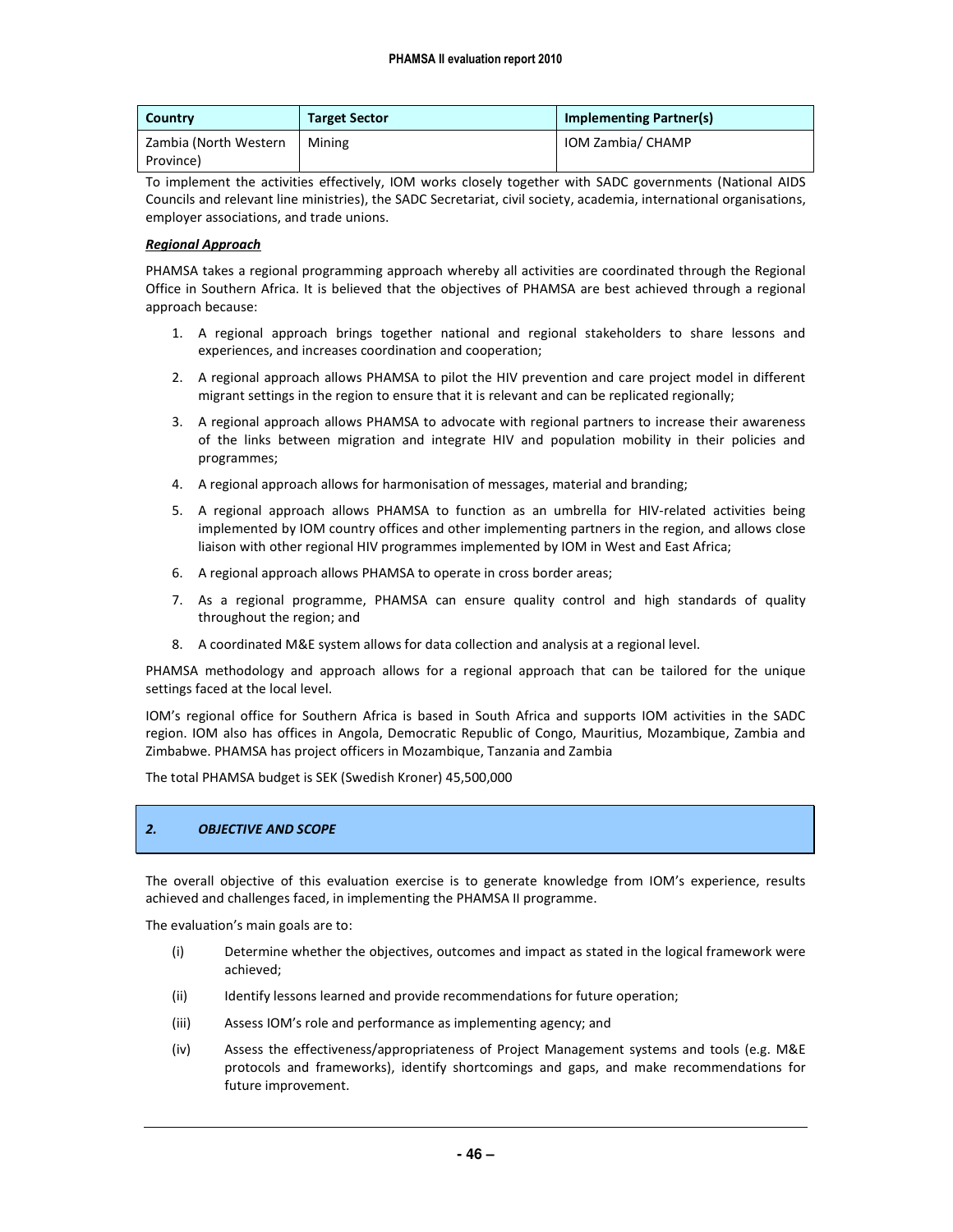The evaluation will take into account the project's relevance, effectiveness, efficiency, sustainability, and *lessons learned.* Specifically the evaluation will examine the following aspects:

#### 2.1 Changes in context and review of assumptions (relevance):

Has PHAMSA has been relevant to the needs and priorities of stakeholders and partners and to the IOM mandate and policies?

Based on actual results achieved, the evaluation will assess the validity of the approach used by the programme and identify possible constraints and challenges. The following questions could be included under this element of the evaluation:

- To what extent has the project been successful to promote HIV and Mobility concerns and gender mainstreaming in its activities?
- Is the project's design adequate to address the problem(s) at hand?
- What internal and external factors have influenced the ability of IOM, and partners (e.g. implementing partners [IPs], technical partners) to meet projected targets?
- Were the project objectives and design relevant given the political, economic, and financial context?
- Are the tools, guidelines and networks that have been developed relevant and useful?

The evaluation should present a brief overview of the policy environment and the economic and business conditions that have had an impact on the HIV and Mobility sector/environment during the programme implementation period.

#### 2.2 Results in terms of outputs achieved (effectiveness):

To what extent has the overall programme achieved the stated and non-stated project results and purpose?

- Did the programme reach the expected number of beneficiaries (individuals)?
- Are the beneficiaries satisfied with the quality and delivery of services? If not, in what way did the services not meet with beneficiary expectations and why?
- What concrete improvements and changes have taken place among the target beneficiary group as a direct result of the programme?
- Is PHAMSA an effective regional programme?
- Are the monitoring and evaluation systems/tools effective and/or appropriate?
- Are the coordination efforts of PHAMSA effective?
- Did the financial resources match the PHAMSA programme objectives and activity commitments?
- Has PHAMSA established, maintained and strengthened existing partnerships to promote HIV and Mobility concerns?

#### 2.3 Assessment of outcome (impact):

What has been the overall and specific impact of the PHAMSA intervention?

- To what extent has PHAMSA achieved its overall objective to reduce HIV incidence and impact of AIDS among migrants and mobile workers?
- To what extent has the project contributed to the capacity of IPs and the beneficiary group to access and deliver interventions?
- How could the programme's impact have been improved?

#### 2.4 Achievement of projected performance indicators and targets (efficiency):

How have the available financial and human resources been used?

• What has been PHAMSA's performance with respect to its projected performance indicators and agreed responsibilities with respect to programme implementation?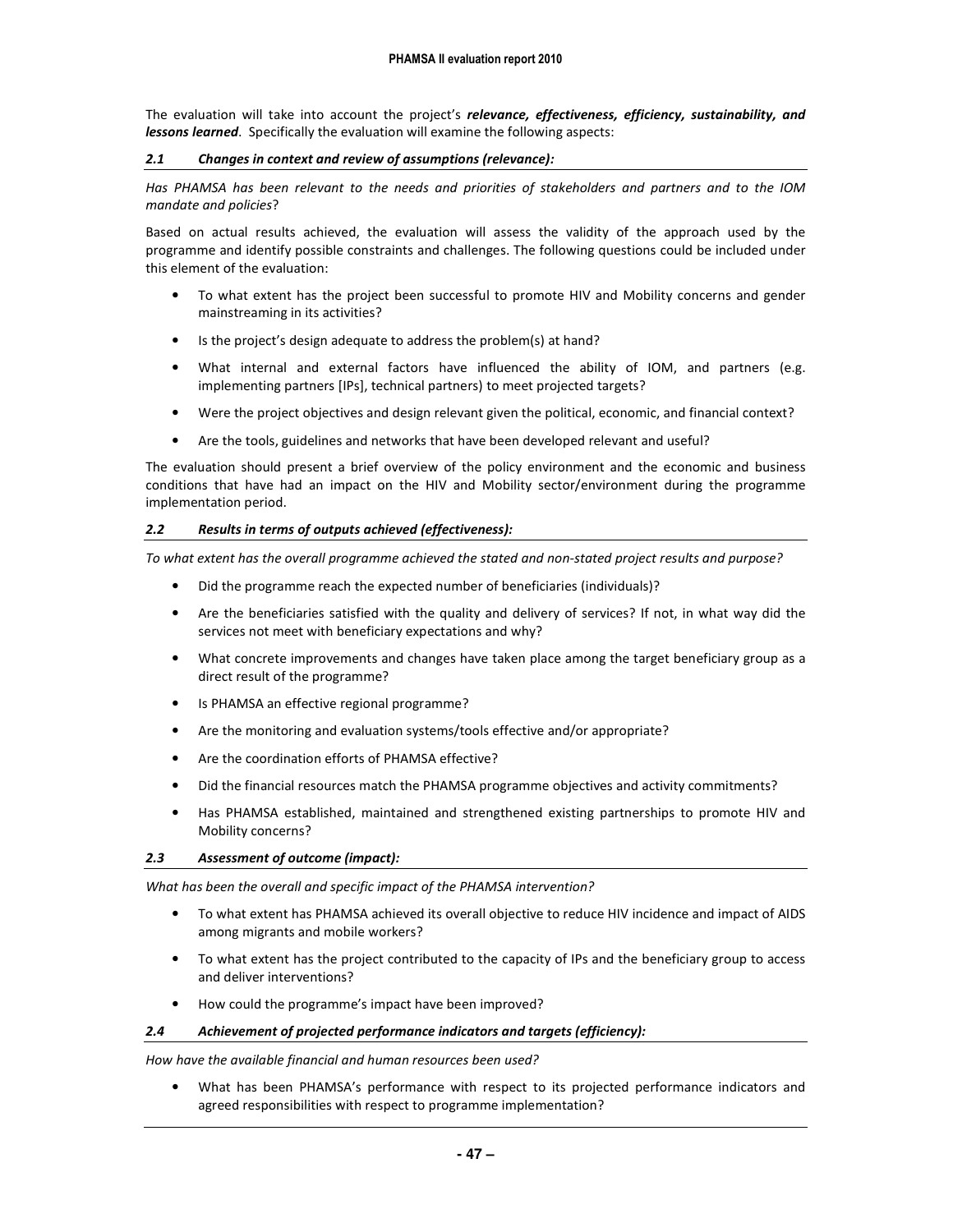- Did the programme achieve the targeted number of activities (including training, workshops, consultations etc?) Does project management possess the capacity (individual, institutional, and structural) needed to effectively implement the programme?
- How has capacity strengthening for delivering programme interventions been built within the project – both at the IOM and IP levels?

Provide a cost/benefit analysis of the delivery of such services and the efficiency with which IOM provided them. Provide information on the difficulties faced by IOM and action taken to overcome them (administrative, operational, financial, political or macroeconomic, etc.).

#### 2.5 Sustainability:

To what extent have elements expected to guarantee the sustainability of the programme been put into place?

- Will the project's effects remain over time?
- Will the project's activities/services continue to be provided after the SIDA funds have completely been expended?
- Did IOM devise a sustainability strategy/plan?
- Are project components integrated into policies and programmes of PHAMSA's partners?
- Have efforts been made to guarantee sustainability of partnerships?

#### 2.6 Lessons learned:

The evaluation should provide information on the qualifications of IOM, required stakeholder participation, and other factors that should be in place for the purpose of informing the design of future operations.

The evaluation will be used not only for programming purposes by IOM and its IPs, but also as advocacy tool with relevant government and key stakeholders to advise on means and methods through which interventions addressing HIV and Mobility may be better mainstreamed and up-scaled.

Therefore, the evaluation exercise must not be thought of merely as stocktaking of project performance but as a review and reflection of its impact at different levels.

In addition to this broader scope and in line with the IOM and the United Nations Evaluation Group (UNEG) Evaluation Guidelines, this evaluation will be a lesson learning and forward looking experience, rather than purely an assessment of past results. It aims to present information about the nature, extent and where possible the effect of PHAMSA interventions in mainstreaming migration dynamics in HIV policies and programmes, strengthening the evidence base on HIV and mobility concerns, coordinating the response at the regional level, and the promotion of migrant targeted HIV interventions where the project has been operational. The emphasis on learning lessons speaks to the concept of understanding of what has and what has not worked as a guide for the future.

The evaluation will also be guided by the UNEG Quality Check List for Evaluation Reports (attached as Annex).

#### 3. METHODOLOGY

3.1 Review of project documentation. Review, as necessary, of archived material related to the overall programme, as well as background material used in project preparation, approved project documents, project monitoring documents, Mid-Term Review Report, disbursement reports, progress reports, action plans, and other information available either in IOM MRF files or at IP country level.

3.2 Field visits and interviews:

(i) In situ visits to carry out in depth interviews, inspection, and analysis of the project activities, as well as interviews with PHAMSA's advocacy and regional coordination partners; (ii) Phone interviews and performance data surveys of IPs in countries not visited in person; (iii) Interviews with IOM and IP staff who participated in the programme design and execution; (iv) Interviews with local stakeholders and final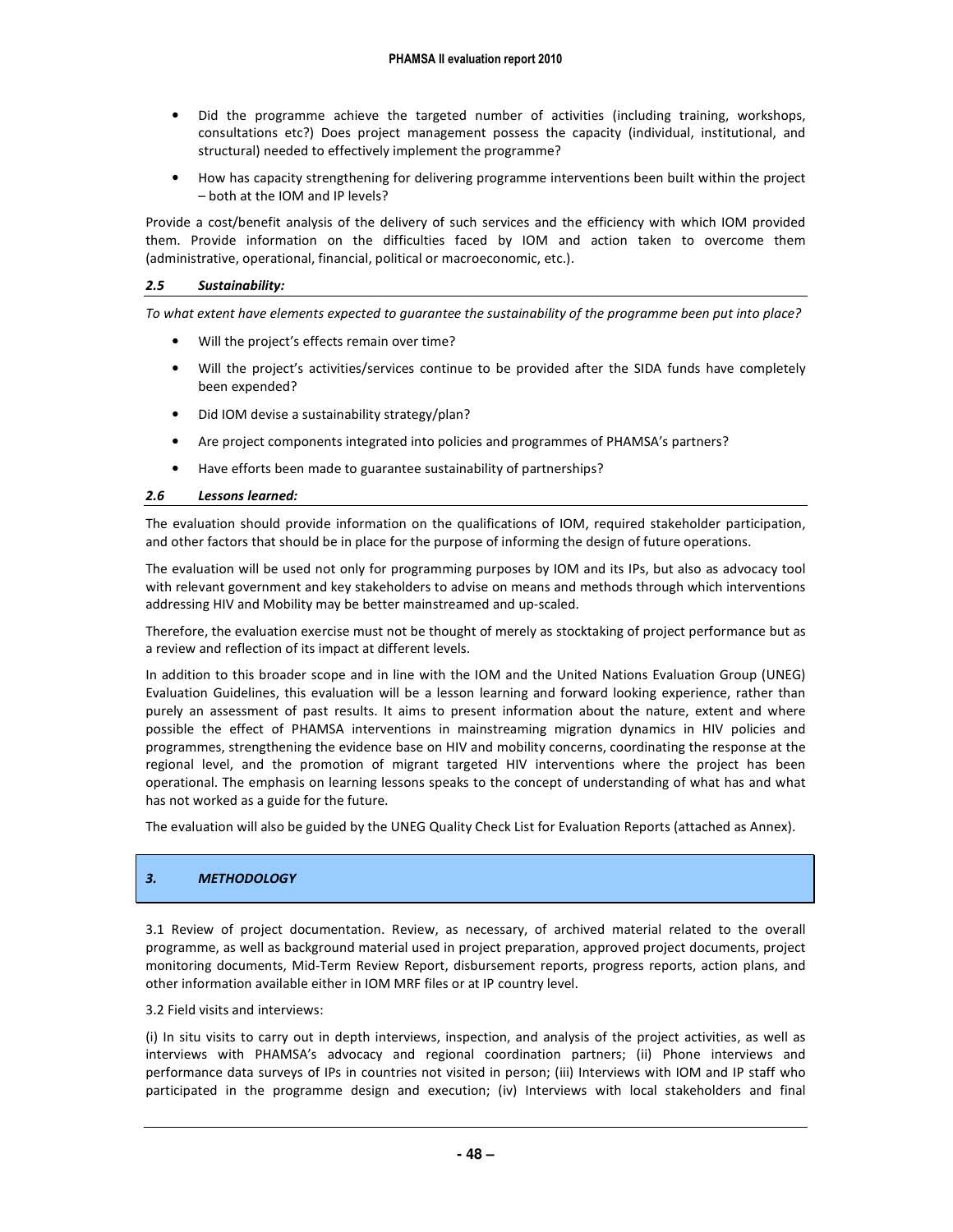beneficiaries; and (v) Interviews with a sample of technical assistance providers who were hired by IOM to provide technical assistance under the programme.

Potential sites and partners to interview are listed below. Please note that this is not a comprehensive nor an exhaustive list and the final list of sites and interviewees will be determined at a later stage.

| <b>Location</b>     | <b>Project Activities / Partners</b>                                              | Importance |
|---------------------|-----------------------------------------------------------------------------------|------------|
| <b>South Africa</b> |                                                                                   |            |
| Pretoria            | IOM MRF Pretoria                                                                  | High       |
|                     | Various Government partners (e.g. NAC, Dept of Health, Transport,<br>Agriculture) | High       |
|                     | Various donor partners (e.g. USAID)                                               | High       |
|                     | Various country-level UN Partners (e.g. UNAIDS, ILO, WHO, etc.)                   | Medium     |
| Johannesburg        | Various regional-level UN Partners (e.g. UNAIDS RSTESA)                           | High       |
|                     | <b>Technical Partner: Sibambene Communications</b>                                | High       |
|                     | <b>Technical Partner: Sonke Gender Justice</b>                                    | High       |
|                     | Advocacy Partner: Market Photo Workshop                                           | Low        |
|                     | Advocacy Partner: ABC Ulwazi Radio                                                | Low        |
| Hoedspruit          | Pilot Project IP: Hlokomela, a project of the Hoedspruit Training Trust           | Medium     |
| Durban              | North Star Alliance                                                               | Low        |
|                     | (possible telephone interview)                                                    |            |
| <b>Botswana</b>     |                                                                                   |            |
| Gaberone            | SADC Secretariat HIV and AIDS Unit                                                | High       |
|                     | (possible telephone interview)                                                    |            |
| Zambia              |                                                                                   |            |
| Lusaka              | Swedish/Norwegian Regional HIV/AIDS Team for Africa                               | High       |
|                     | IOM Zambia                                                                        | High       |
|                     | Various Government partners (e.g. NAC, Min of Health, Transport)                  | High       |
|                     | Various donor partners                                                            | High       |
|                     | Various country-level UN Partners (e.g. UNAIDS.)                                  | High       |
|                     | Pilot Project IP: CHAMP                                                           | High       |
| Mozambique          |                                                                                   |            |
| Maputo              | IOM Mozambique                                                                    | High       |
|                     | Various Government partners (e.g. NAC, Min of Health, Transport)                  | High       |
|                     | Various donor partners                                                            | High       |
|                     | Various country-level UN Partners (e.g. UNAIDS)                                   | High       |
|                     | Research Partner: Kula                                                            | Medium     |
| Maputo/Xai<br>Xai   | Pilot Project IP: The Employment Bureau of Africa (TEBA)                          | Medium     |
| <b>Tanzania</b>     |                                                                                   |            |
| Dar Es<br>Salaam    | <b>IOM Tanzania</b>                                                               | Medium     |
|                     | Various Government partners (e.g. NAC, Dept of Health, Transport)                 | Medium     |
|                     | Various donor partners                                                            | Medium     |
|                     | Various country-level UN Partners                                                 | Medium     |
| Lesotho             |                                                                                   |            |
| Mbabane             | Pilot Project IP: The Employment Bureau of Africa (TEBA)                          | Medium     |
| Swaziland           |                                                                                   |            |
|                     | Pilot Project IP: Royal Swaziland Sugar Corporation (RSSC)                        | Medium     |

For each of these interviews, the consultant should first develop and share their ideas with the IOM for the content and format of the survey/interview forms that will be applied to capture the information required, as well as the method to be used in administering them and tabulating the results.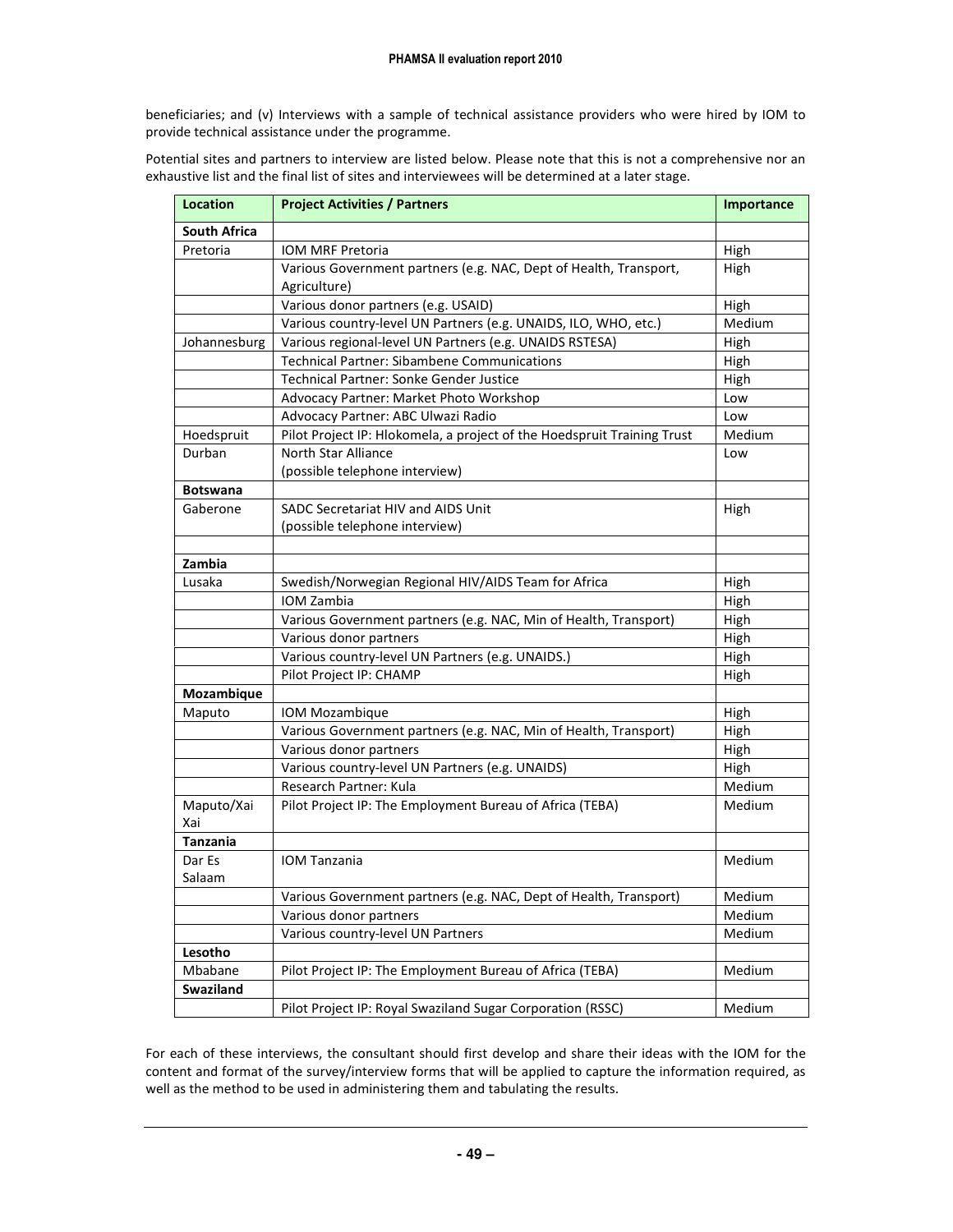3.1 Collection of data. Data generated from the IOM monitoring system should be another source of information. Information from national statistics institutes could also be considered. The consultant may propose additional methods of conducting the evaluations.

3.2 Pilot Projects Peer to Peer Review: Pilot Projects Implementing Partners are currently undertaking a peer to peer review using most significant change methodologies to assess impact of the projects within the institution and on the ground. This peer to peer review is expected to be finished in early September 2010, and the results thereof should be incorporated in the evaluation.

#### 4. OUTPUTS AND SCHEDULE

4.1 Preparation: Proposal for in-country visits and interviews during programme implementation. This proposal should include draft travel agendas; identify countries to be visited and persons to be interviewed. Presentation to IOM for review and approval.

4.2 Evaluation: A draft report will be submitted to IOM for comments and then finalized. The final report of no more than 30 pages (without annexes) will be submitted and will include analyses, findings, conclusions and recommendations emerging from the review. This final report will also outline key challenges and emerging opportunities for IOM.

The report should be structured as follows:

- Executive summary of key findings and recommendations. (Max 2 pages)
- Introduction/background/context to PHAMSA (Max 4 pages)
- In depth analysis of the 4 project components including assessment of indicators, identification of weaknesses/challenges/lessons learned (Max 18 pages)
- Recommendations (Max 4 pages)
- Conclusion (Max 2 pages)
- Annexes (list of interviewees, bibliography etc)

#### 5. CHARACTERISTICS OF THE CONSULTANCY

5.1 Supervision. The Regional Migration Health Coordinator, with support from the Migration Health Officers in IOM Pretoria will supervise the consultant.

5.2. Duration and type of consultancy. The consultant will be offered a fixed-price contract for 32 working days spread over 3 months. The consultancy is expected to commence in September 2010.

5.3. Remuneration: Negotiable, subject to previous experience and skills.

5.4 Qualifications and experience. The consultant assigned to the evaluation must have:

- Relevant educational background, demonstrated knowledge of current evaluation theory and practice and several years of experience in evaluating development projects, preferably those that are regional and related to the field of HIV and Mobility;
- In-depth knowledge in the area of Health, HIV/AIDS, Development and Migration;
- Relevant work experience in Southern Africa;
- Strong analytical and strategic thinking abilities;
- In-depth knowledge of organisational and institutional arrangements and processes;
- Ability to work independently;
- Strong writing and communication skills;
- Excellent written command of the English language; and
- Computer literacy.
- Consultants with these qualifications are encouraged to apply.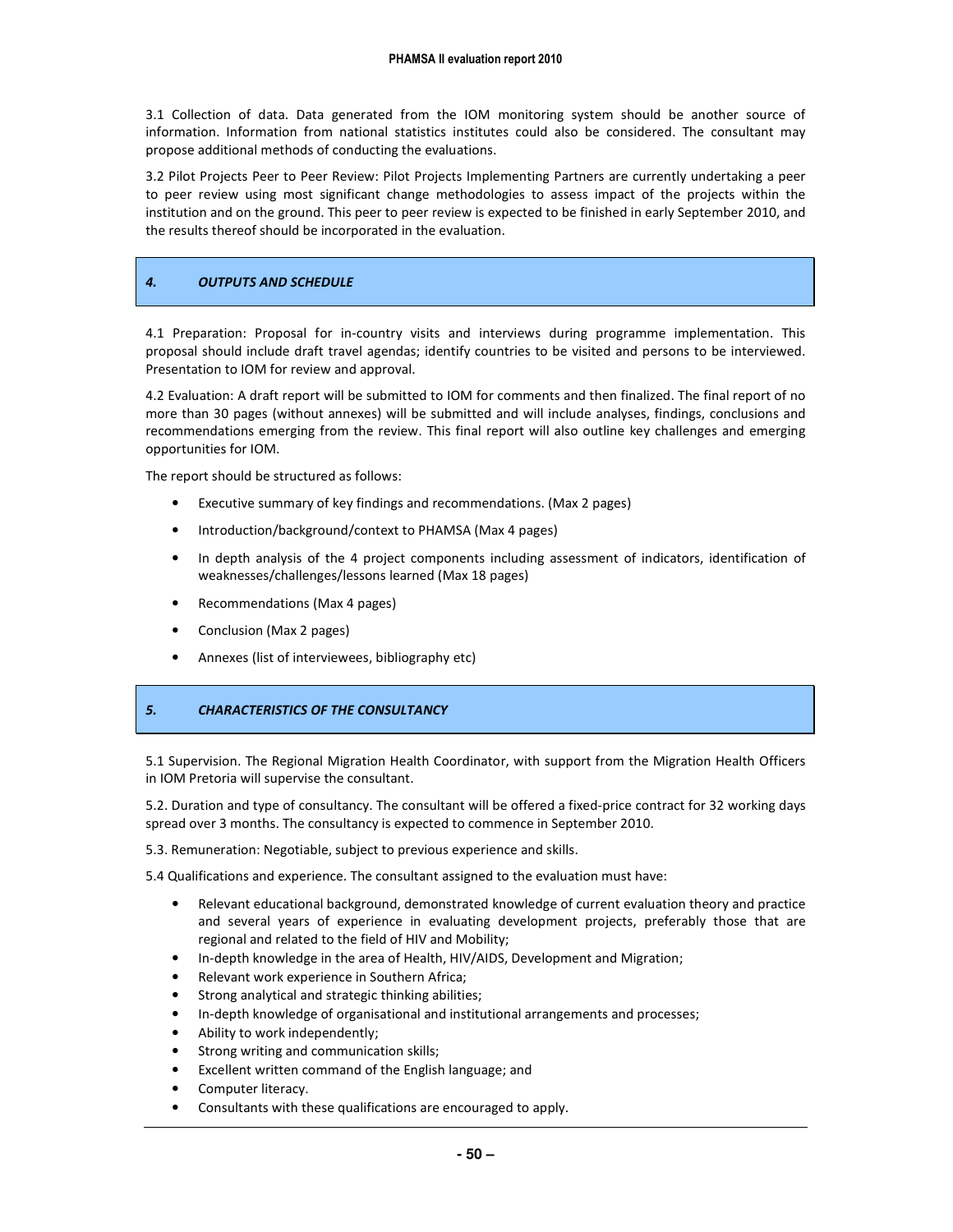5.4 Presentation of proposals and selection criteria. Interested consultants should present a proposal to IOM outlining:

- A methodology for conducting the work under this consultancy (max 2 pages);
- A proposed work plan (max 2 pages);
- The names and CVs of the individual consultants to be assigned to the job;
- The estimated number of days that the consultant will work on the assignment; and
- An itemized budget and indication of the total cost of the proposed work plan.

#### 6. EVALUATION TIME FRAME

The evaluation will commence mid August 2010 and all deliverables will be finalized by end of October 2010.

| Specific outputs/ deliverables                                                            | No of days | Timeline/<br><b>Deadline</b> |
|-------------------------------------------------------------------------------------------|------------|------------------------------|
| Preparation and desk top review                                                           | 10         | August                       |
| Field research and interviews (based from MRF Pretoria, travel within<br>Southern Africa) | 15         | September                    |
| Report writing and editing                                                                |            | By end October               |
| Final report due                                                                          |            | By 25 Oct                    |
| <b>TOTAL</b>                                                                              | 32         |                              |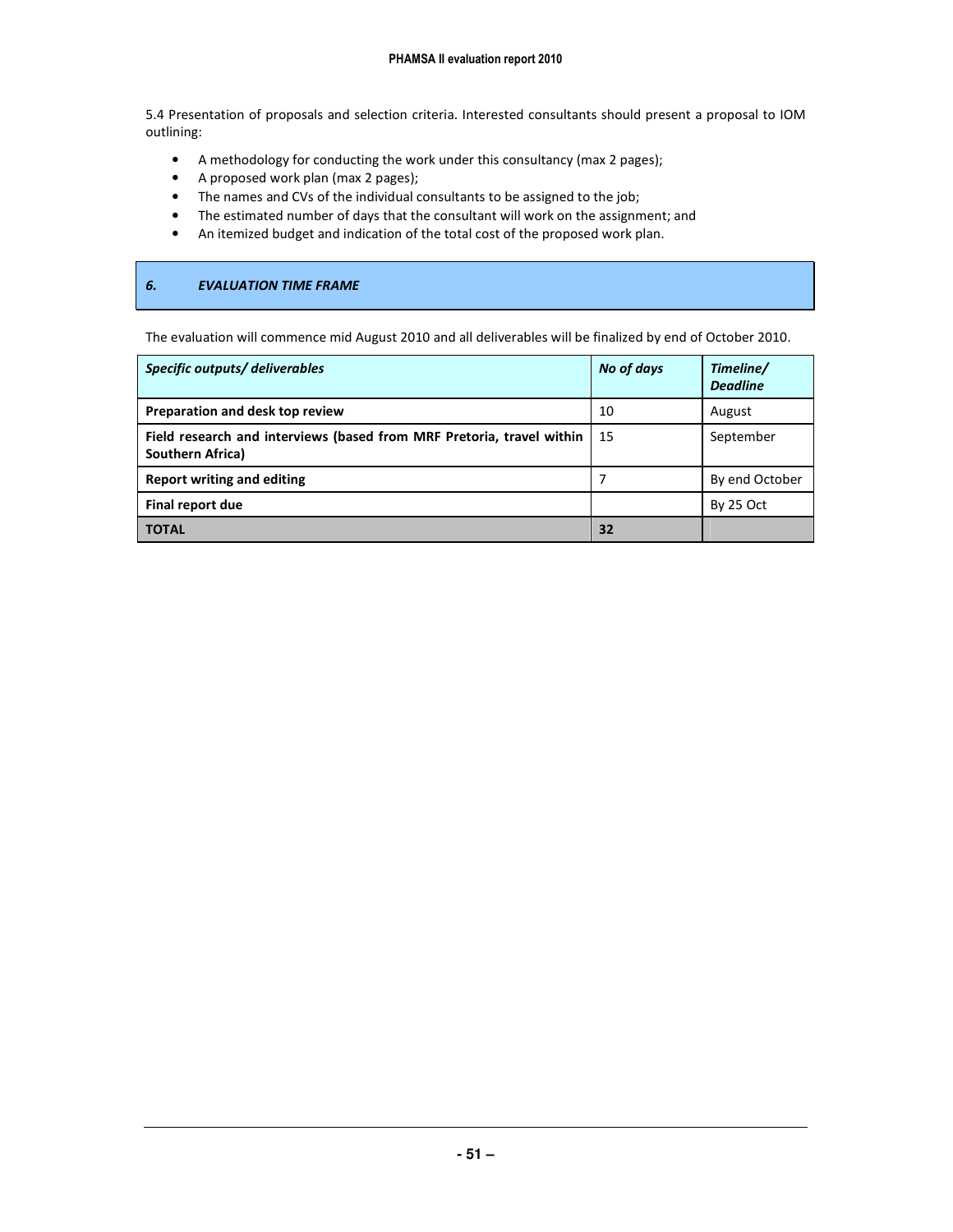## APPENDIX 4: LIST OF DOCUMENTS

The evaluation had access to the following documents:

| <b>Title</b>                                                                                                                     | Year         | <b>Description</b>                                                                                                                                                                                        |
|----------------------------------------------------------------------------------------------------------------------------------|--------------|-----------------------------------------------------------------------------------------------------------------------------------------------------------------------------------------------------------|
| 1-IOM General                                                                                                                    |              |                                                                                                                                                                                                           |
| 2002 IOM Position Paper on HIV Aids and<br>Migration.pdf                                                                         | 2002         | Document outlining IOM's work on HIV and<br>migration                                                                                                                                                     |
| 2002_MOU_IOM-UNAIDS.pdf                                                                                                          | 2002         | Global MOU between IOM and UNAIDS                                                                                                                                                                         |
| 2004 MOU IOM-SADC.pdf                                                                                                            | 2004         | Regional MOU between IOM and SADC                                                                                                                                                                         |
| 2005 MOU IOM-WHO.pdf                                                                                                             | 2005         | Global MOU between IOM and WHO                                                                                                                                                                            |
| 2006_MOU_IOM-UNFPA.pdf                                                                                                           | 2006         | Global MOU between IOM and UNFPA                                                                                                                                                                          |
| 2008_WHA Resolution_MigrantsHealth.pdf                                                                                           | 2008         | World Health Assembly Resolution on Health of<br>Migrants                                                                                                                                                 |
| SADC HIV Aids Business Plan 2005 to 2009                                                                                         | 2005         | SADC's Strategic 5-Year Business Plan                                                                                                                                                                     |
| <b>2-PHAMSA II General</b>                                                                                                       |              |                                                                                                                                                                                                           |
| <b>Prodoc, M&amp;E Framework</b>                                                                                                 |              |                                                                                                                                                                                                           |
| 2007 Jan_PHAMSA 2_Project Document.doc<br>2007-08-16 ME Master Framework_FINAL.xls                                               | 2007<br>2007 | Original PHAMSA II project document<br>Revised M&E framework                                                                                                                                              |
| <b>Contracts and Amendments</b>                                                                                                  |              |                                                                                                                                                                                                           |
| Contract PHAMSA II.pdf                                                                                                           | 2007         | Contract between IOM and SIDA                                                                                                                                                                             |
| 2007-02 PHAMSA II First Amendment.pdf                                                                                            | 2007         | 1st contract amendment                                                                                                                                                                                    |
| 2009-08 PHAMSA II Second<br>Amendment_signed.pdf                                                                                 | 2009         | 2nd contract amendment                                                                                                                                                                                    |
| 2010-05 PHAMSA II Third<br>Amendment_extension.pdf                                                                               | 2010         | 3rd contract amendment                                                                                                                                                                                    |
| <b>Donor Reports</b>                                                                                                             |              |                                                                                                                                                                                                           |
| 2007 PHAMSA II Financial Report.pdf                                                                                              | 2007         | Financial report for March-Dec 2007                                                                                                                                                                       |
| 2007 PHAMSA II Narrative Report.doc                                                                                              | 2007         | Narrative report for March-Dec 2007                                                                                                                                                                       |
| 2008 PHAMSA II Financial Report.jpg                                                                                              | 2008         | Financial report for Jan-Dec 2008                                                                                                                                                                         |
| 2008 PHAMSA II Narrative Report.doc                                                                                              | 2008         | Narrative report for Jan-Dec 2008                                                                                                                                                                         |
| 2009 PHAMSA II Financial Report.pdf                                                                                              | 2009         | Financial report for Jan-Dec 2009                                                                                                                                                                         |
| 2009 PHAMSA II Narrative Report.pdf                                                                                              | 2009         | Narrative report for Jan-Dec 2009                                                                                                                                                                         |
| <b>Mid Term Review</b>                                                                                                           |              |                                                                                                                                                                                                           |
| MTR PHAMSA II_TOR.doc                                                                                                            | 2009         | TOR of PHAMSA II Mid Term Review                                                                                                                                                                          |
| 2009-06-05 Final MTR Report PHAMSA II.pdf                                                                                        | 2009         | PHAMSA II Mid Term Review Report                                                                                                                                                                          |
| IOM Management Response_MTR2009.pdf                                                                                              | 2009         | IOM management response to the Mid Term<br><b>Review Report</b>                                                                                                                                           |
| 3-Advocacy for Policy Development (APD)                                                                                          |              |                                                                                                                                                                                                           |
| 2010-02-01 APD Component Management.xls                                                                                          | 2007-10      | Logical framework, workplan, budget, workshops<br>and meetings attended                                                                                                                                   |
| <b>1-Awareness Raising</b>                                                                                                       |              |                                                                                                                                                                                                           |
| <b>Country Level</b>                                                                                                             |              |                                                                                                                                                                                                           |
| 2008-03-14 Final Namibia Country<br><b>Consultation Report.pdf</b><br>2008-05-27 Zambia Country Consultation<br>Report_final.doc | 2008<br>2008 | Report of the Country Consultation on HIV and<br>Mobility in the Road Transport Corridor of Namibia<br>Report of the Country Consultation on HIV and<br>Mobility in the Road Transport Corridor of Zambia |
| Draft_Zambia Transport Sector HIV Policy.doc                                                                                     |              |                                                                                                                                                                                                           |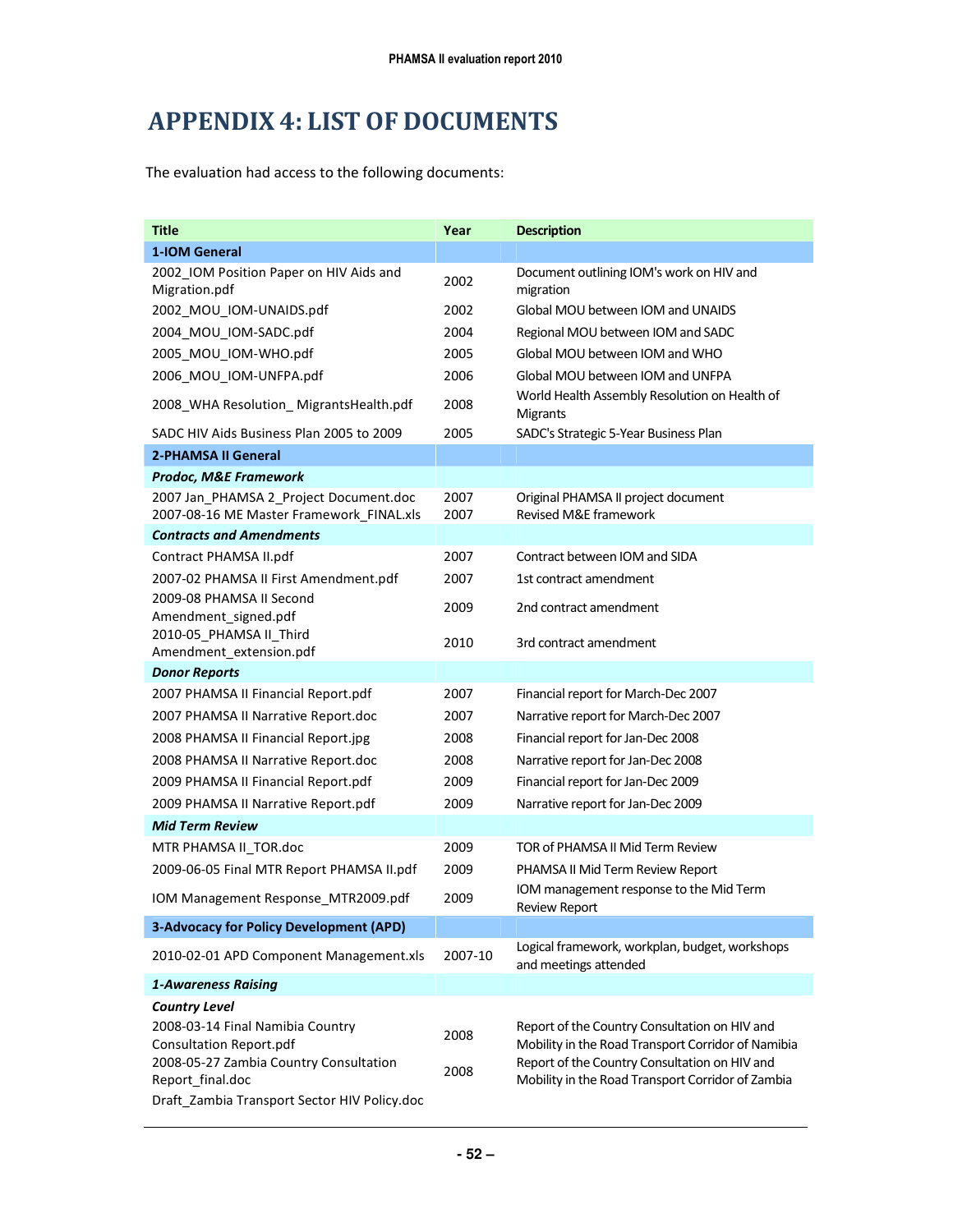| <b>Title</b>                                                                                                                                                                         | Year         | <b>Description</b>                                                                                                                                                                                 |
|--------------------------------------------------------------------------------------------------------------------------------------------------------------------------------------|--------------|----------------------------------------------------------------------------------------------------------------------------------------------------------------------------------------------------|
| 2008-09-18 Malawi Country Consultation -<br>Transport.pdf                                                                                                                            | 2008         | Report of the Country Consultation on HIV<br>Responses in the Transport Corridors and Cross<br><b>Border Sites of Malawi</b>                                                                       |
| 2008-09-17 Malawi Country Consultation<br>Report_Comm Agri_Final.pdf                                                                                                                 | 2008         | Report of the Country Consultation on HIV<br>Responses in the Commercial Agriculture of Malawi<br>Report of the Country Consultation on HIV                                                        |
| 2009-09-30 RSA Transport Sector CC.pdf                                                                                                                                               | 2009         | Responses in the Road Transport Sector of South<br>Africa                                                                                                                                          |
| SA Migration_Health_Report_pr2.pdf                                                                                                                                                   | 2010         | Draft background and report from the National<br>Consultation on migration health; 'Realizing<br>Migrants' Right to Health in South Africa,' in<br>Centurion, South Africa on the 22-23 April 2010 |
| 2010-05-12 Country Consultation Moz<br>Transport.doc                                                                                                                                 | 2010         | Report of the Country Consultation Meeting on HIV<br>responses in the Road Transport Sector of<br>Mozambique                                                                                       |
| 2010-06_Tanzania CC_Report.pdf                                                                                                                                                       | 2009         | Report of the National Consultation Migration and<br>HIV in Tanzania: Uniformed Personnel and Mobile<br>Populations                                                                                |
| <b>Provincial Level</b><br>2009-08-31 Report - IOM Migration Health<br>Musina Seminar.doc<br><b>Regional Level</b>                                                                   | 2009         | Report of the Migrants' Health Seminar held in<br>Musina, South Africa                                                                                                                             |
| MIDSA_Cover.pdf<br>MIDSA_Report.pdf                                                                                                                                                  | 2009         | Report of the Migration Dialogue for Southern<br>Africa: Promoting Health and Development in<br>Southern Africa (MIDSA)                                                                            |
| Parlimentary Strategies - Migration<br>Report_final.doc                                                                                                                              | 2009         | Report from the workshop, Parliamentary Strategies<br>for Ensuring Equitable Access of Migrants to Public<br>Health in the SADC Region                                                             |
| Conferences<br>Mexico IAC IOM ILO Satellite_Labour<br>Migration and HIV.doc<br>Mexico IAC IOM Satellite Sex by the side of<br>the road.doc                                           | 2008         | Mexico IAC 2008 - Two satellite sessions: 1) Co-<br>organised by ILO, on labour migration; 2) Sex by the<br>side of the road                                                                       |
| 2009-03-09 Scaling up Regional<br>Programmes.doc / 2009 -03-9 Presentation<br>overview Satellite Session (2).doc<br>IOM_UNAIDS Migrants Access to HIV Services<br>and Programmes.pdf | 2009         | Two satellites organised at the Southern Africa Aids<br>Conference                                                                                                                                 |
| Vienna IAC IOM Satellite Concept.pdf<br>Vienna IAC IOM Satellite Flyer.pdf                                                                                                           | 2010         | Vienna IAC 2010 - IOM (PHAMSA II funded)<br>organised a satellite session on Spaces of<br>Vulnerability                                                                                            |
| 2-Capacity Strengthening                                                                                                                                                             |              |                                                                                                                                                                                                    |
| 2009-12-10_ZambiaMoCT_Request for IOM<br>Assistance.doc                                                                                                                              | 2009         | Letter from Ministry of Transport and<br>Communications, Zambia, requesting for IOM<br>assistance in reviewing its HIV policy                                                                      |
| Draft_Zambia Transport Sector HIV Policy.doc                                                                                                                                         | 2010         | Draft Zambia Transport Sector HIV Policy that IOM<br>assisted in                                                                                                                                   |
| National HIV Prevention Convention Report -<br>securing Zambia's future                                                                                                              | 2009         |                                                                                                                                                                                                    |
| 2008-10-31 PSP Free State Mission Report.doc                                                                                                                                         | 2008/9       | Mission report on IOM technical assistance given to<br>develop Provincial Strategic Plans and National HIV<br>Prevention Strategy for South Africa                                                 |
| 2010-03 National Policies.xls<br>pub_SADC Policy_Framework_FINAL.pdf                                                                                                                 | 2010<br>2009 | List of policy documents for Southern Africa<br>Draft SADC Policy Framework on Population                                                                                                          |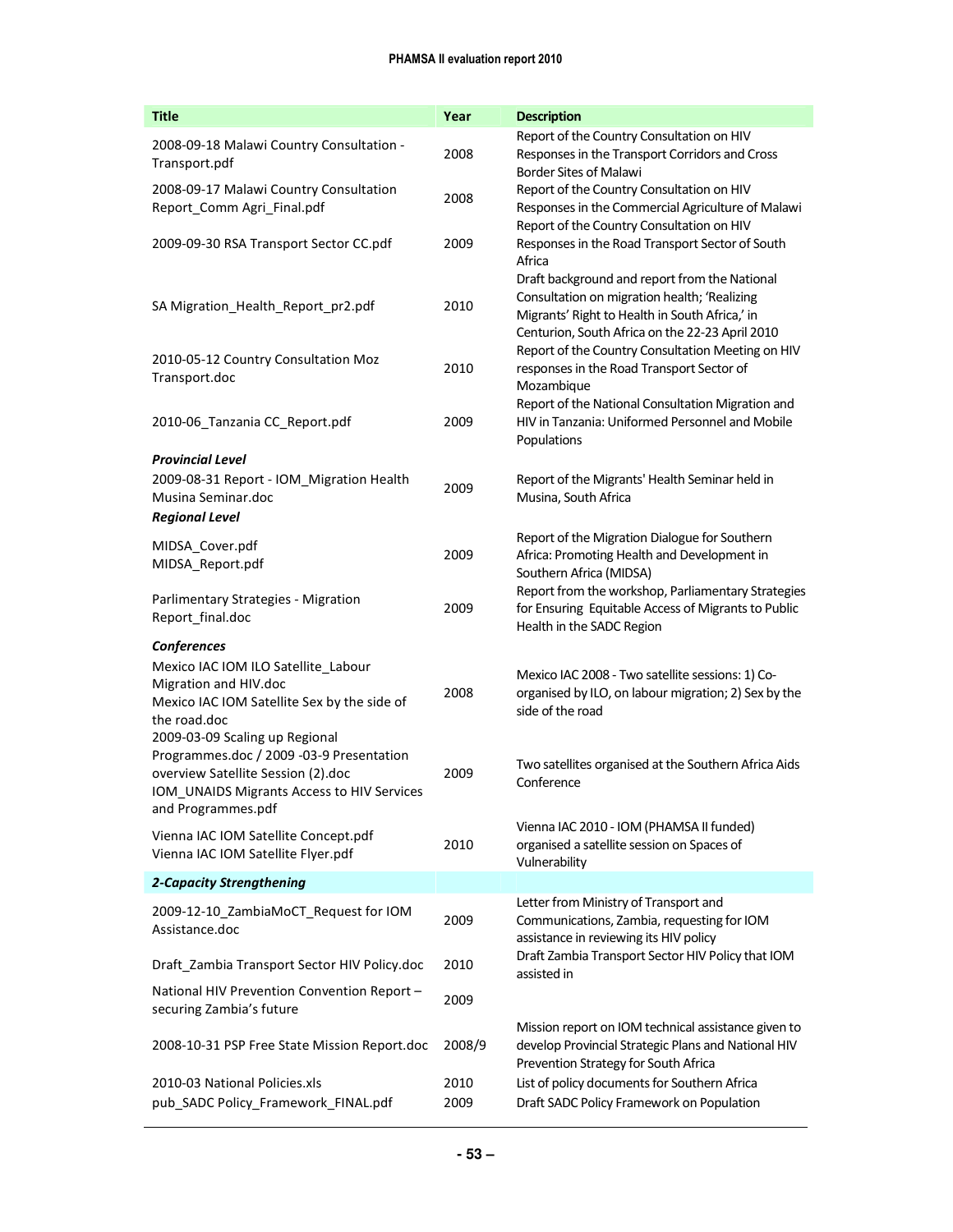| <b>Title</b>                                                                                                                                                                                                                                      | Year    | <b>Description</b>                                                                                                                                                                                                                                                                                                                                                               |
|---------------------------------------------------------------------------------------------------------------------------------------------------------------------------------------------------------------------------------------------------|---------|----------------------------------------------------------------------------------------------------------------------------------------------------------------------------------------------------------------------------------------------------------------------------------------------------------------------------------------------------------------------------------|
|                                                                                                                                                                                                                                                   |         | Mobilty and Communicable Diseases (IOM inputs)                                                                                                                                                                                                                                                                                                                                   |
| <b>3-Conducive Environment</b>                                                                                                                                                                                                                    |         |                                                                                                                                                                                                                                                                                                                                                                                  |
| <b>Radio Documentaries</b>                                                                                                                                                                                                                        |         |                                                                                                                                                                                                                                                                                                                                                                                  |
| 2008-04-07 CONCEPT NOTE radio project (2)<br>$(2).$ doc                                                                                                                                                                                           | 2008-10 | <b>Concept Note</b>                                                                                                                                                                                                                                                                                                                                                              |
| ABC_Ulwazi_IOM_proposal FINALrevised.doc                                                                                                                                                                                                          |         | Final proposal                                                                                                                                                                                                                                                                                                                                                                   |
| 2010-03-01 ABC Evaluation reportIOM Report<br>Final.doc                                                                                                                                                                                           |         | Evaluation Rerpot by ABC Ulwazi                                                                                                                                                                                                                                                                                                                                                  |
| <b>Chasing Dreams</b>                                                                                                                                                                                                                             |         |                                                                                                                                                                                                                                                                                                                                                                                  |
| 2008-04-09_Partnership Agreement IOM<br>EHP_FINAL.pdf                                                                                                                                                                                             | 2009    | Contract between IOM and EHP                                                                                                                                                                                                                                                                                                                                                     |
| 2009-05-29 Final Chasing dreams (low res)<br>Print.pdf                                                                                                                                                                                            | 2009    | Comic stories based in Walvis Bay, Namibia                                                                                                                                                                                                                                                                                                                                       |
| Facilitator_Guide_pr2.pdf                                                                                                                                                                                                                         | 2009    | <b>Facilitators Guide</b>                                                                                                                                                                                                                                                                                                                                                        |
| <b>Zambia Photography Project</b>                                                                                                                                                                                                                 |         |                                                                                                                                                                                                                                                                                                                                                                                  |
| 2008-06-30 MPW-IOM Photo Internship<br>Proposal.doc                                                                                                                                                                                               | 2008    | Proposal from Market Photo workshop                                                                                                                                                                                                                                                                                                                                              |
| MPW contract 2008.pdf                                                                                                                                                                                                                             | 2008    | IOM-MPW contract                                                                                                                                                                                                                                                                                                                                                                 |
| <b>Final Evaluation Report</b><br>IOM_Zambia_input.doc                                                                                                                                                                                            | 2008    | Final evaluation report                                                                                                                                                                                                                                                                                                                                                          |
| <b>Media Training Workshop</b>                                                                                                                                                                                                                    |         |                                                                                                                                                                                                                                                                                                                                                                                  |
| Media Training Workshops 2009 - Concept<br>Note.doc                                                                                                                                                                                               | 2009    | Concept note on media training, "REPORTING ON<br>DIVERSITY, MIGRATION & DEVELOPMENT<br>WORKSHOPS IN POLOKWANE, JOHANNESBURG &<br>LUSAKA"                                                                                                                                                                                                                                         |
| 150709 - Signed Contract.pdf                                                                                                                                                                                                                      | 2009    | Contract with Fray intermedia                                                                                                                                                                                                                                                                                                                                                    |
| <b>FINAL REPORT.doc</b>                                                                                                                                                                                                                           | 2009    | Final report                                                                                                                                                                                                                                                                                                                                                                     |
| PHAMSA Brochure, Newsletter, etc                                                                                                                                                                                                                  |         |                                                                                                                                                                                                                                                                                                                                                                                  |
| A4 PHAMSA Brochure.pdf                                                                                                                                                                                                                            |         |                                                                                                                                                                                                                                                                                                                                                                                  |
| Issue 1 - Eye on Migration Health.pdf                                                                                                                                                                                                             |         |                                                                                                                                                                                                                                                                                                                                                                                  |
| Issue 2 - Eye on Migration Health.pdf                                                                                                                                                                                                             |         |                                                                                                                                                                                                                                                                                                                                                                                  |
| Issue 3 - Eye on Migration Health.pdf                                                                                                                                                                                                             |         |                                                                                                                                                                                                                                                                                                                                                                                  |
| Migration Health Coverage Tracking Sheet.xls                                                                                                                                                                                                      |         | List of news articles reporting on IOM MH activities                                                                                                                                                                                                                                                                                                                             |
| 4-Research and Learning (RL)                                                                                                                                                                                                                      |         |                                                                                                                                                                                                                                                                                                                                                                                  |
| 2008-03-26 Draft Research Component<br>Concept Note                                                                                                                                                                                               | 2009    | Concept note to define a specific research and<br>learning strategy for the Partnership on HIV and<br>Mobility in Southern Africa (PHAMSA II)<br>programme.                                                                                                                                                                                                                      |
| <b>USAID Regional Assessment</b>                                                                                                                                                                                                                  |         |                                                                                                                                                                                                                                                                                                                                                                                  |
| 2009-05-18 Mobile Populations Regional<br>Assessment Concept.doc<br>2009-07-02 Signed Contract Grant 674 G 00<br>09 00082 00.pdf<br>2010-02-11 Regional Assessment_Report.pdf<br>2010 Report on Fisheries Assessment.pdf<br>Mozambique_Report.pdf |         | USAID retained the services of IOM to investigate<br>HIV vulnerabilities and access to prevention services<br>among migrant and mobile workers in Southern<br>Africa. The outputs were: One regional report, 7<br>sector reports, and 8 country reports. Concept note,<br>contract, regional report and example of one sector<br>(fisheries) and one country (Mozambique) report |
|                                                                                                                                                                                                                                                   |         | are included.                                                                                                                                                                                                                                                                                                                                                                    |
| <b>Mozambique Assessments</b><br>PORTS_DRAFT2_MASTER_21_June_20101_Al<br>_BP_Edits1.docx                                                                                                                                                          | 2010    | Assessment of health vulnerabilities among<br>migrants in the ports of Maputo, Beira, and Nacala<br>in Mozambique                                                                                                                                                                                                                                                                |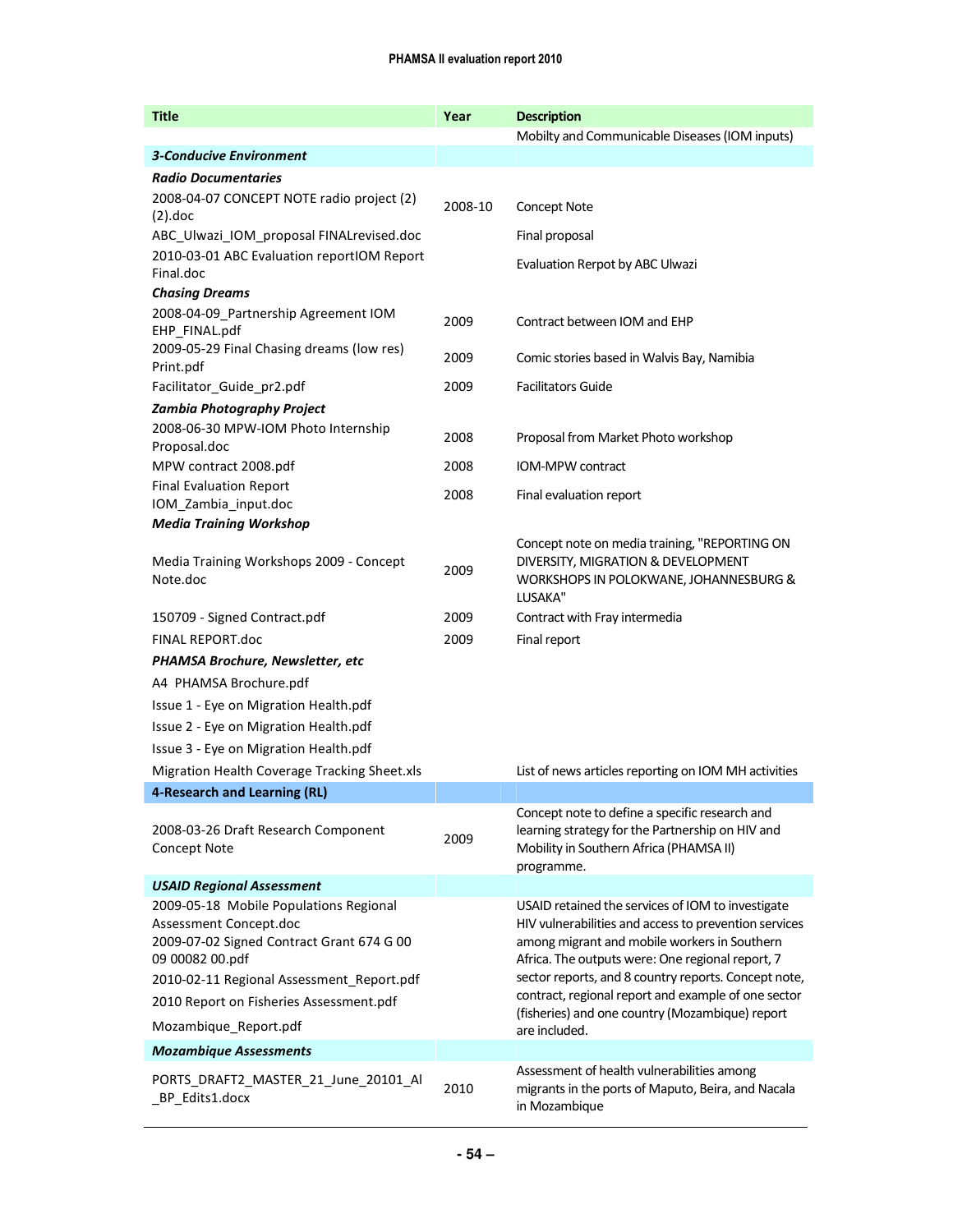| <b>Title</b>                                                                                                                                                                                                                                   | Year         | <b>Description</b>                                                                                                                                                                |
|------------------------------------------------------------------------------------------------------------------------------------------------------------------------------------------------------------------------------------------------|--------------|-----------------------------------------------------------------------------------------------------------------------------------------------------------------------------------|
| 2010-09-23 Cashew Nut assessment<br>DRAFT.doc                                                                                                                                                                                                  | 2010         | Draft Report of the 2010 Cashew Nut Assessment<br>conducted in Mozambique                                                                                                         |
| <b>Mozambique Hot Spot Mapping</b>                                                                                                                                                                                                             |              |                                                                                                                                                                                   |
| 2009-05-12 Hot Spot mapping concept<br>note.doc<br>2009-09-11 Contract KULA final.doc<br>Mozambique Hotspot Mapping Draft IOM-                                                                                                                 |              | Concept Note for Mozambique Hotspot Mapping<br>exercise<br>Contract with Kula<br>Draft report of hotspot mapping exercise conducted                                               |
| Report JUNE 11Jun_2010.doc                                                                                                                                                                                                                     | 2009         | in Mozambique                                                                                                                                                                     |
| <b>IBBS</b>                                                                                                                                                                                                                                    |              |                                                                                                                                                                                   |
| FINAL 2007-11-15 IOM IBBS Scope of<br>Work.doc<br>IBBS March 2009.pdf                                                                                                                                                                          |              | 2009 IBBS in Hoedspruit, conducted by Clive Evian                                                                                                                                 |
| IBBS Protocol - Inception Report Feb 2010.doc<br>IBBS Summary of Findings 2-pager July<br>2010.pdf<br>2010-08-31IBBS Draft Final Report.pdf                                                                                                    |              | 2010 IBBS in Musina, Tzaneen and Malelane,<br>conducted by Maromi Health (Mark Colvin)                                                                                            |
| <b>Zambia MCP</b>                                                                                                                                                                                                                              |              |                                                                                                                                                                                   |
| Zambia MCP Protocol_v.0.9_7 January<br>2009.doc<br>Zambia MCP.pdf                                                                                                                                                                              |              | Multiple Concurrent Partners study in Zambia - IOM<br>provided technical inputs in design and analysis of<br>study to include mobility issues                                     |
| <b>Health Curricula</b>                                                                                                                                                                                                                        |              |                                                                                                                                                                                   |
| 2010 05 01 Terms of Reference.doc                                                                                                                                                                                                              | 2010         | ToR for Health Curricula being developed in<br>collaboration with Wits University                                                                                                 |
| <b>Conference Abstracts</b>                                                                                                                                                                                                                    |              |                                                                                                                                                                                   |
| IAC Mexico 2008 Abstract Submission.doc                                                                                                                                                                                                        |              | Abstract submitted for the 2008 IAC in Mexico                                                                                                                                     |
| ICASA 2008, abstract 575.pdf<br>ICASA 2008, abstract 449.pdf<br>ICASA 2008, abstract 1602.pdf<br>ICASA 2008, abstract 2263.pdf<br>ICASA 2008, abstract 458.pdf<br>2008-12-16 Ready for the picking.doc<br>2008 -12 19 Chirundu Migrant Support |              | Abstracts submitted for the 2008 ICASA in Dakar                                                                                                                                   |
| Centre.doc<br>2008-12-18 Angola research abstract.doc<br>2008-12-11 Chasing Dreams.doc<br>2008 -12-18 transport framework.doc<br>2008-12-16 One step up.doc<br>2008-12-19 Livingstone - Chirundu border<br>abstract.doc                        |              | Abstracts submitted for the 2008 Regional AIDS<br>conference in Durban                                                                                                            |
| 2010-02-10 Abstract Submission_USAID.pdf<br>2010-02-10 Abstract submission SBCC.pdf                                                                                                                                                            | 2010         | Abstract submitted for the 2010 IAC in Vienna                                                                                                                                     |
| <b>5-Reginal Coordination and Technical</b><br><b>Cooperation (RCTC)</b>                                                                                                                                                                       |              |                                                                                                                                                                                   |
| 1-IOM Coordination                                                                                                                                                                                                                             |              |                                                                                                                                                                                   |
| Agenda - IOM Workshop on Health, HIV and<br>Population Mobility in Sub Saharan Africa 17-<br>21 Sept 2007.doc<br>2008-03-13 Gender, Migration & HIV                                                                                            | 2007         | Agenda for the IOM Workshop on Health, HIV and<br>Population Mobility in Sub-Saharan Africa (Sept<br>2007)<br>Report on the Gender3 training that took place, to                  |
| workshop report.doc<br>2008-06-03 Hoedspruit SCC Training<br>Workshop Report.doc                                                                                                                                                               | 2008<br>2008 | which IOM colleagues were invited to participate<br>Report on the Social Change Communication<br>training that took place, to which IOM colleagues<br>were invited to participate |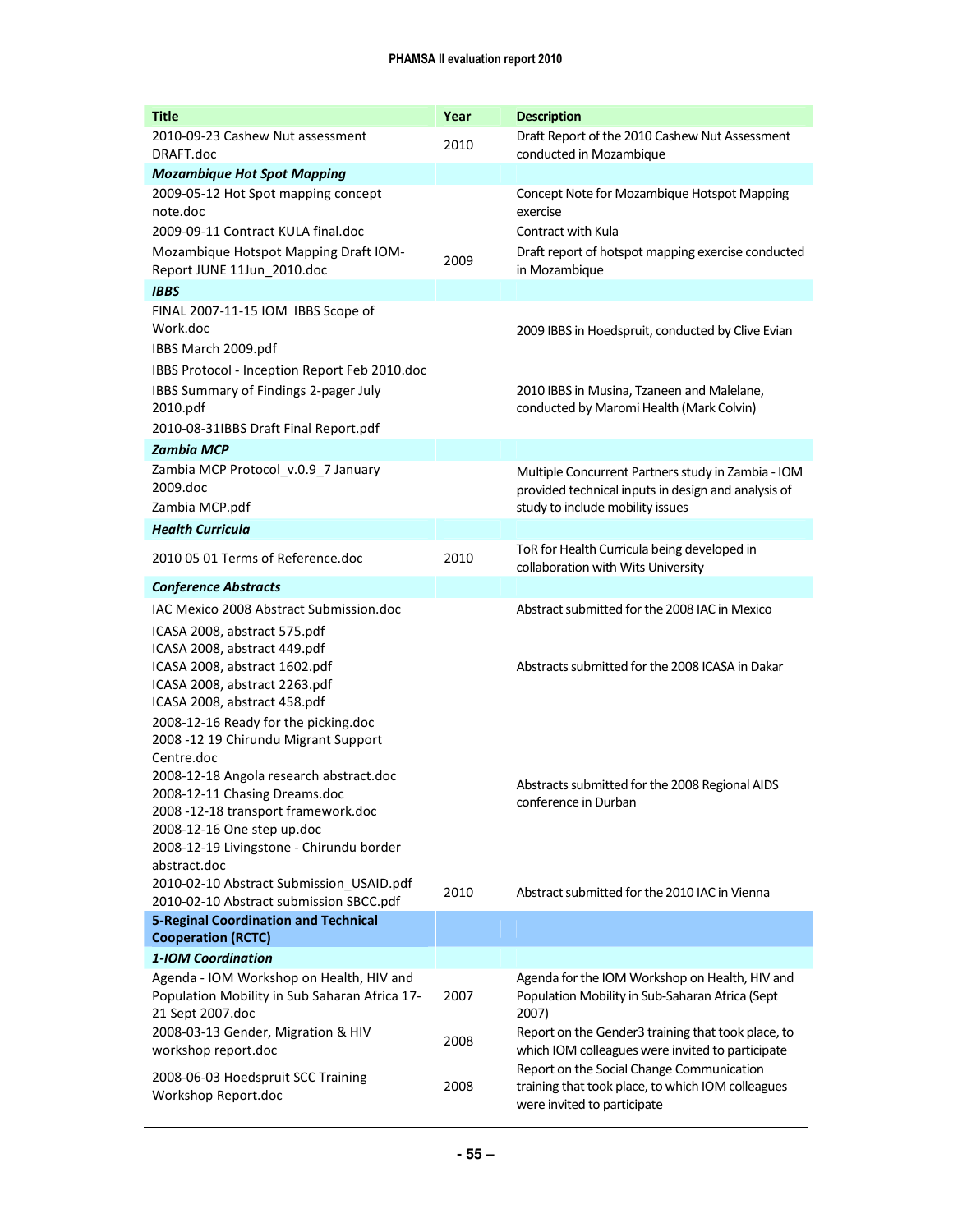| <b>Title</b>                                                                                  | Year | <b>Description</b>                                                                                                                     |
|-----------------------------------------------------------------------------------------------|------|----------------------------------------------------------------------------------------------------------------------------------------|
| 2008-10-13and14_MHD Africa Strategy<br>Meeting Report.doc<br>2009-11-20 Agenda_PHAMESA Review | 2008 | Report of IOM Migration Health Department<br>Strategy Meeting for Africa (Oct 2008)<br>Agenda for the PHAMESA Strategy Retreat to plan |
| Meeting.doc                                                                                   | 2009 | and finalise PHAMESA proposal (Nov 2009)                                                                                               |
| <b>2-Regional Partners</b>                                                                    |      |                                                                                                                                        |
| 2008-01_SoulCity_IOM_MOU.pdf                                                                  | 2008 | Signed MOU between IOM MRF Pretoria and Soul<br>City                                                                                   |
| <b>3-Sector Coordination</b>                                                                  |      |                                                                                                                                        |
| 2007-09 Report HIV Transport Sector.pdf                                                       |      | Regional Transport Sector Workshop report (Sept<br>2007)                                                                               |
| Workshop Evaluation report.doc                                                                |      | Workshop evaluation from above                                                                                                         |
| Maritime_Report.pdf                                                                           |      | Regional Maritime Sector Workshop report (Nov<br>2009)                                                                                 |
| 2010-05-27 Regional Mining Workshop<br>Report_IOM_draft.doc                                   |      | Draft Regional Mining Sector Workshop report (May<br>2010)                                                                             |
| <b>6-Pilot Projects</b>                                                                       |      |                                                                                                                                        |
| <b>ARID</b>                                                                                   |      |                                                                                                                                        |
| 2010-06-04 TOR for Material Developer JHM<br>Working Doc.doc                                  |      | Terms of Reference for ARID Homebased Care<br>consultant                                                                               |
| 2010-08-01 Service Agreement ARID<br>Reviewed by LEG (1).doc                                  |      | Draft contract for ARID                                                                                                                |
| <b>CHAMP-Zambia</b>                                                                           |      |                                                                                                                                        |
| 2007-12-17 Final Project document.pdf                                                         |      | <b>CHAMP Project Document</b>                                                                                                          |
| 2010-03-01 CHAMP_ Contract Addendum.doc                                                       |      | <b>CHAMP Contract Addendum</b>                                                                                                         |
| 2010-17-05 IOM CHAMP Cooperation<br>Agreement IOM.doc                                         |      | <b>CHAMP Contract Extension</b>                                                                                                        |
| Annual Report IOM 2009 1 March .doc                                                           |      | Draft of final 2009 Report                                                                                                             |
| <b>Extension Proposal.doc</b>                                                                 |      | CHAMP proposal for a no cost extension                                                                                                 |
| <b>CHAMP Cooperation Agreement.doc</b>                                                        |      | Contract                                                                                                                               |
| <b>Hoedpsruit Training Trust</b>                                                              |      |                                                                                                                                        |
| 2007-06 HTT IOM Signed Contract.pdf                                                           |      | <b>HTT Contract</b>                                                                                                                    |
| 2008-04-18 Hlokomela Project Document<br>REVISION1.doc                                        |      | HTT Project document revision                                                                                                          |
| 2007-10-03 HTT Contract Addendum.doc                                                          |      | <b>HTT Contract addendum</b>                                                                                                           |
| 2009-20-01 HTT-PHAMSA Annua narrativel                                                        |      | HTT Annual Report 2009                                                                                                                 |
| report.doc<br><b>RSSC-Swaziland</b>                                                           |      |                                                                                                                                        |
| 2007-10-12 RSSC Project Document.doc                                                          |      | <b>RSSC Project Document</b>                                                                                                           |
| 2010- IOM-RSSC Project Extension Proposal<br>Final 1.doc                                      |      | RSSC proposal for no cost extension                                                                                                    |
| RSSC Signed Extension Agreement.pdf                                                           |      | RSSC signed no cost extenion agreement                                                                                                 |
| signed contract RSCC.pdf                                                                      |      | Original signed RSSC contract                                                                                                          |
| 2010IOM RSSC PHAMSA Pilot Project Progress<br>Report Final (2) - 15 Feb 2010 (2).doc          |      | 2009 Annual Report                                                                                                                     |
| 2008 Addendum.pdf                                                                             |      | Signed Addendum                                                                                                                        |
| <b>TEBA</b>                                                                                   |      |                                                                                                                                        |
| 2007-10-12 TEBA IOM Project Document.doc                                                      |      | TEBA project document which covers TEBA<br>Mozambique, Lesotho and Johannesurg                                                         |
| signed contract Teba.pdf                                                                      |      | Signed TEBA contract                                                                                                                   |
| 2008-06-23 TEBA Dev_Contract<br>Addendum.doc                                                  |      | TEBA contract addendum                                                                                                                 |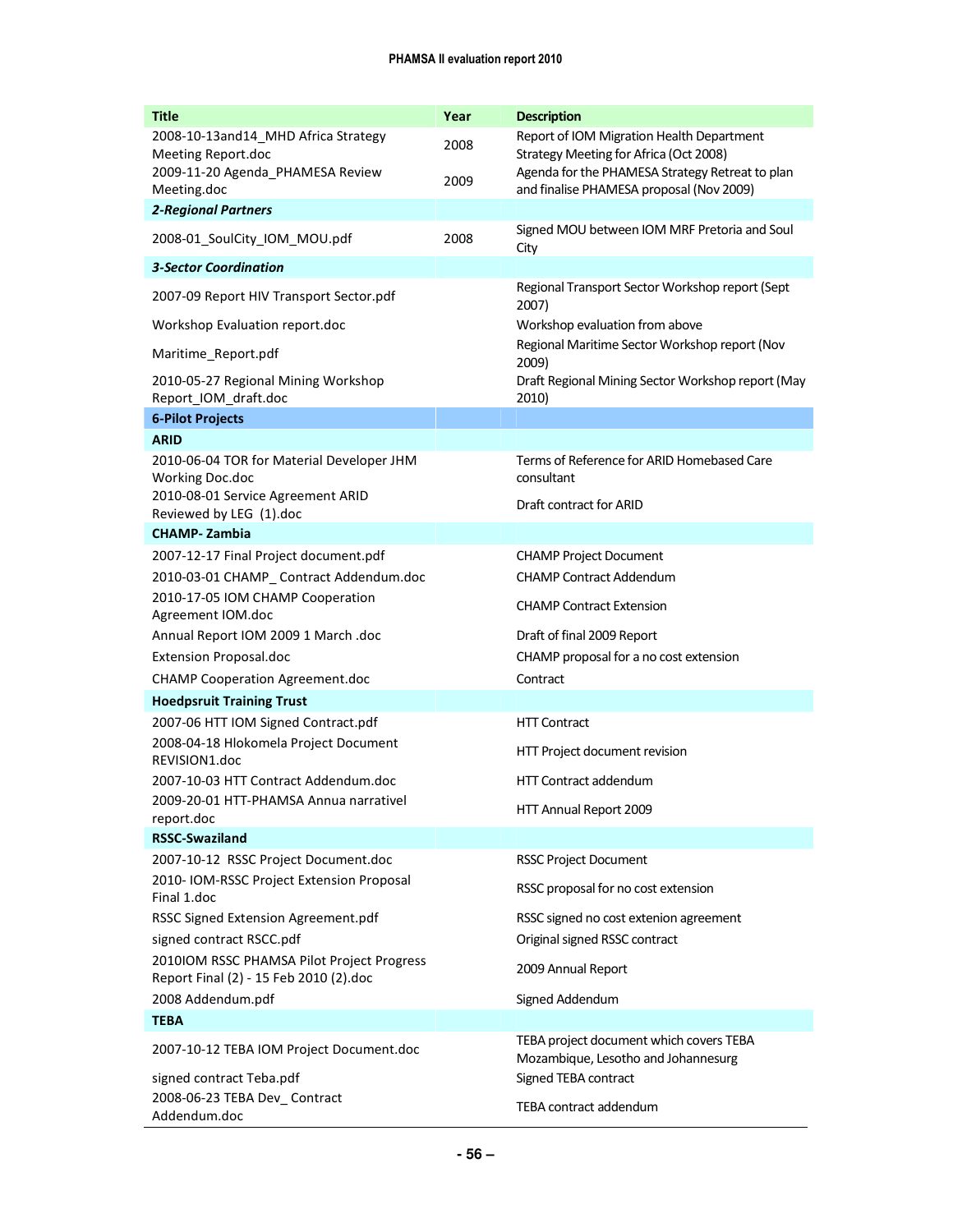| <b>Title</b>                                                                             | Year | <b>Description</b>                     |
|------------------------------------------------------------------------------------------|------|----------------------------------------|
| 2010 IOM-TEBA Extension Proposal 1-<br>Final.doc                                         |      | TEBA extension proposal                |
| <b>TEBA Signed Contract Extension.pdf</b>                                                |      | Signed TEBA no cost extension          |
| FINAL Annula Narrative Consolidated Report                                               |      | Final narrative report                 |
| 2007-2009.doc                                                                            |      |                                        |
| <b>Walvis Bay</b>                                                                        |      |                                        |
| signed contract walvis bay.pdf                                                           |      | Walvis Bay signed contract             |
| 2008-06-23 WBMPCT Contract<br>Addendum.doc                                               |      | Walvis Bay contract addendum           |
| 2007-10-12 Walvis Bay Project Doc FINAL.doc                                              |      | Walvis Bay project document            |
| 2009-20-01WBMPC-PHAMSA Annual                                                            |      | Walvis Bay narrative report            |
| narrative report.doc                                                                     |      |                                        |
| 2009-05-28 Signed non compliance letter.pdf                                              |      | Walvis Bay non-compliance letter       |
| Walvis Bay Corrective action Agreement.pdf                                               |      | Walvis Bay corrective action agreement |
| Termination of Agreement.pdf                                                             |      | Walvis Bay termination agreement       |
| <b>Sibambene</b>                                                                         |      |                                        |
| 2007-08-13 SCC Project Doc.doc                                                           |      | Sibambene project document             |
| Signed contract Sibambene.pdf                                                            |      | Sibambene contract                     |
| Sibambene Signed Extension Document.pdf                                                  |      | Sibambene no cost extension            |
| Project Extension Proposal SDC.doc                                                       |      | Project Extension proposal             |
| SDC PHAMSA Final Report Feb combined                                                     |      | Sibambene annual report for 2009       |
| 2010.doc                                                                                 |      |                                        |
| Lesotho - Falimeha site visit report and<br>recommendations nov09 final.doc              |      | Sample site visit report               |
| PHAMESA 6.9. 2010 IOM PDF.pdf                                                            |      |                                        |
| Sibambene PHAMSA Model Strategy.pdf                                                      |      |                                        |
| Sibambene poster - 3 main channels of                                                    |      |                                        |
| communication.pdf                                                                        |      |                                        |
| Sibambene Poster - 5 key areas of SBCC<br>work.pdf                                       |      |                                        |
| Sibambene Poster - checklist for SBCC                                                    |      |                                        |
| tools.pdf                                                                                |      |                                        |
| Sibambene poster - Communication                                                         |      |                                        |
| Planning.pdf                                                                             |      |                                        |
| Sibambene Poster - Cycle of Dialogue 1.pdf<br>Sibambene Poster - Cycle of Dialogue 2.pdf |      |                                        |
| Sibambene Poster - SBCC vs Teach and                                                     |      |                                        |
| Tell.pdf                                                                                 |      |                                        |
| Sibambene poster - What is Dialogue.pdf                                                  |      |                                        |
| acornhoekHTTbillboards.pdf                                                               |      |                                        |
| Community dialogue tool.doc<br>Informed consent form template Mod7.doc                   |      |                                        |
| Module 2 Change Agents for                                                               |      |                                        |
| Communication.doc                                                                        |      |                                        |
| Module 3. Listening Skills.doc                                                           |      |                                        |
| Module 4. Project ID name and logo.doc                                                   |      |                                        |
| Module 5 Managing the Change Agent<br>Programme Rev March 2010.doc                       |      |                                        |
| Module 6. Communication Plan revised March                                               |      |                                        |
| 2010.doc                                                                                 |      |                                        |
| Module 7 Developing communication                                                        |      |                                        |
| tools.doc                                                                                |      |                                        |
| Planning example - HTT.doc                                                               |      |                                        |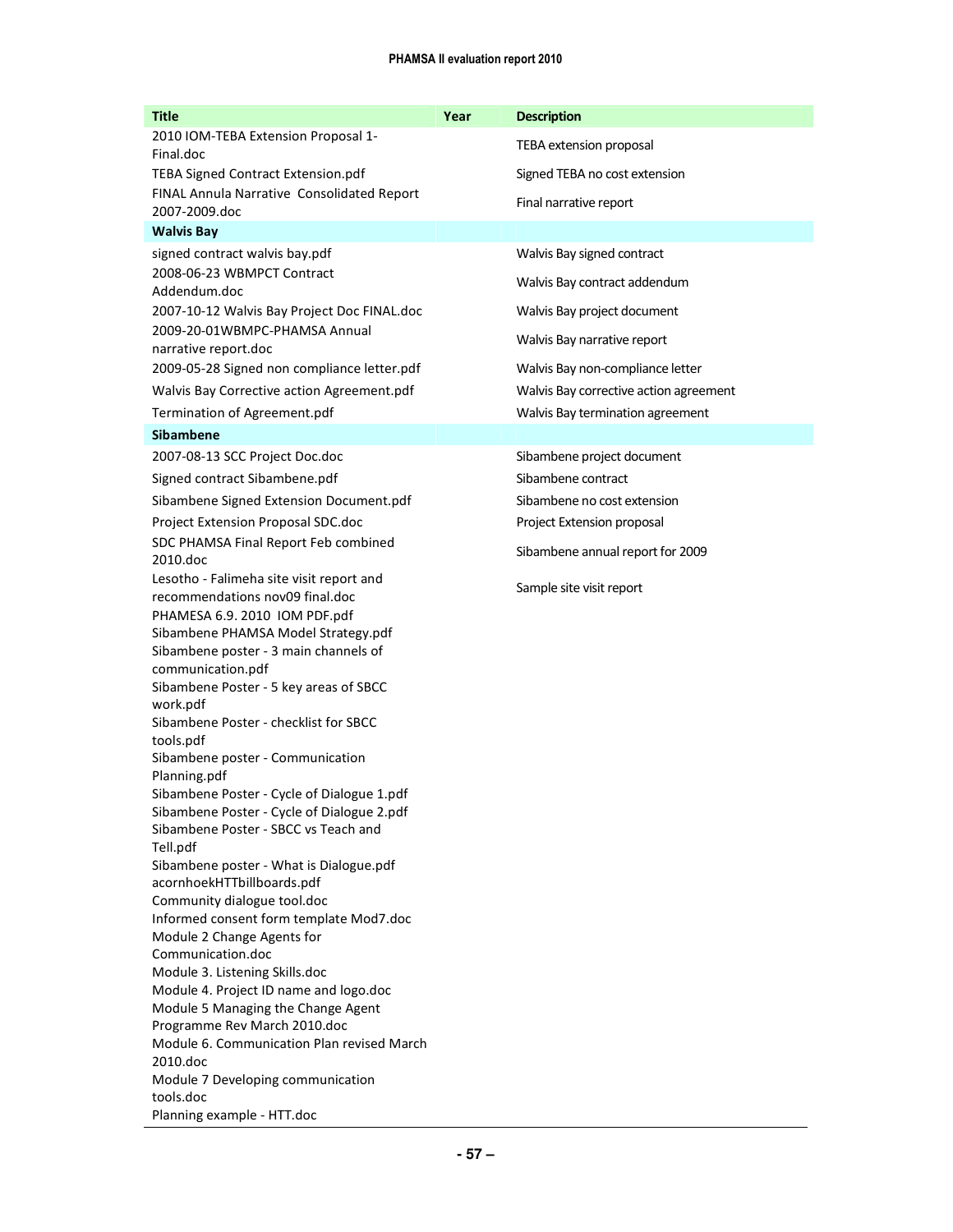| <b>Title</b>                                                                                                                                                                                                                                                                                             | Year | <b>Description</b>                                                                                                                                                                                                                |
|----------------------------------------------------------------------------------------------------------------------------------------------------------------------------------------------------------------------------------------------------------------------------------------------------------|------|-----------------------------------------------------------------------------------------------------------------------------------------------------------------------------------------------------------------------------------|
| Template 6A - Communication Plan.pdf<br>The monthly community dialogue cycle rev<br>march 2010.doc<br>what to consider and integrate in plan.jpg<br>Face to Face 4 FINAL 8.1.09.pdf<br>Module1 cover.pdf<br>Module1 Section1.pdf<br>Module1 Section2.pdf<br>Module1 Section3.pdf<br>Module1 Section4.pdf |      |                                                                                                                                                                                                                                   |
| Sonke                                                                                                                                                                                                                                                                                                    |      |                                                                                                                                                                                                                                   |
| 2007-07-30 Gender Project doc FINAL.doc                                                                                                                                                                                                                                                                  |      | Sonke project document                                                                                                                                                                                                            |
| SONKE GENDER JUSTICE NETWORK - signed<br>addendum.pdf                                                                                                                                                                                                                                                    |      | Sonke signed addendum                                                                                                                                                                                                             |
| Sonke signed no cost extension.pdf                                                                                                                                                                                                                                                                       |      | Sonke no cost extension                                                                                                                                                                                                           |
| Sonke PHAMSA 2009 end of year report.doc                                                                                                                                                                                                                                                                 |      | Sonke end of year report 2009                                                                                                                                                                                                     |
| 2010 TEBA SITE VISIT Mozambique<br>REPORT.doc<br>2010-05-10 Sonke TOT and mainstreaming<br>gender cooperation agreement FINAL-                                                                                                                                                                           |      | Sample site visit report<br>Sonke contract                                                                                                                                                                                        |
| Final.doc                                                                                                                                                                                                                                                                                                |      |                                                                                                                                                                                                                                   |
| <b>7-Ripfumelo Documents</b>                                                                                                                                                                                                                                                                             |      |                                                                                                                                                                                                                                   |
| 2008-05-18 IOM PEPFAR Submission.doc                                                                                                                                                                                                                                                                     |      | Ripfumelo final proposal                                                                                                                                                                                                          |
| 2009-01-08 Signed Contract.pdf                                                                                                                                                                                                                                                                           |      | USAID - IOM Signed Agreement                                                                                                                                                                                                      |
| <b>8-PHAMESA</b>                                                                                                                                                                                                                                                                                         |      |                                                                                                                                                                                                                                   |
| 2010-06-03 IOM PHAMESA Proposal<br>FINAL.doc                                                                                                                                                                                                                                                             |      | PHAMESA final proposal                                                                                                                                                                                                            |
| 2010-03-23 PHAMESA Budget and Matrix.xls                                                                                                                                                                                                                                                                 |      | Initial budget and matrix (please note that the<br>budget will be adjusted according to exchange rate<br>changes over the years, and the log frame and M&E<br>framework was subsequently simplified for easier<br>implementation) |
| 2010-05 PHAMESA Agreement Signed.pdf                                                                                                                                                                                                                                                                     |      | IOM-SIDA Agreement                                                                                                                                                                                                                |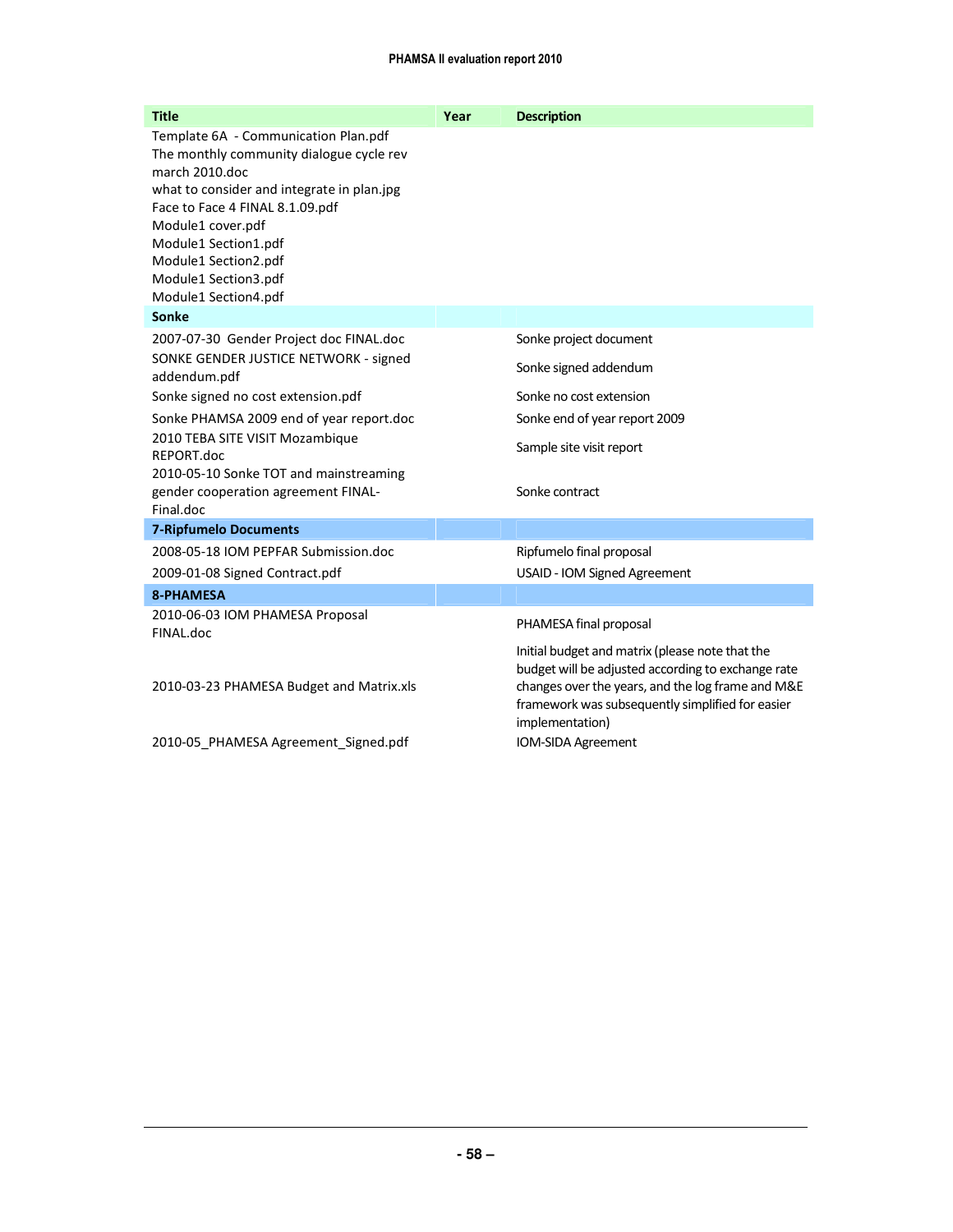# APPENDIX 5: RESPONDENTS

| <b>FACE-TO-FACE INTERVIEWS</b>                                                | <b>TELEPHONE INTERVIEWS</b>                 |  |  |
|-------------------------------------------------------------------------------|---------------------------------------------|--|--|
| Mozambique                                                                    | <b>Botswana</b>                             |  |  |
| 1. Stuart Simpson (IOM)                                                       | 38. Antonica Hembe (SADC)                   |  |  |
| 2. Sharone Backers (IOM)                                                      | 39. Doreen Sanje (SADC)                     |  |  |
| 3. Thibaut Williams (USAID)                                                   | <u>Kenya</u>                                |  |  |
| 4. Alfredo Munguambe (Ministry of                                             | 40. Greg Irving (IOM)                       |  |  |
| Labour)                                                                       | Lesotho                                     |  |  |
| 5. Chef Zimba (Ministry of Labour)                                            | 41. Mamoqeli Malea (TEBA)                   |  |  |
| 6. Miguel Aragon (UNAIDS Mozambique)                                          | South Africa                                |  |  |
| 7. Juliete Sevene (UNDP)                                                      | 42. Dean Peacock (Sonke Gender Justice)     |  |  |
| 8. Alzira Fereira (TEBA)                                                      | 43. Mashudu Masua (Office of the Premier,   |  |  |
| 9. Georgia Mbuga (TEBA)                                                       | Limpopo)                                    |  |  |
| 10. Donna Anna (Change Agent)                                                 | 44. Daryl Martyris (USAID)                  |  |  |
| South Africa                                                                  | 45. Robin Landis (North Star Alliance)      |  |  |
| 11. Mariano Bernardo (IOM)                                                    | 46. Mumtaz Mia (UNAIDS RST)                 |  |  |
| 12. Reiko Matsuyama (IOM)                                                     | Swaziland                                   |  |  |
| 13. Julia Hill-Mlati (IOM)                                                    | 47. Faith Motsa (Royal Swaziland Sugar      |  |  |
| 14. Erick Ventura (IOM)                                                       | Corporation)                                |  |  |
| 15. Erin Tansey (IOM)                                                         | Switzerland                                 |  |  |
| 16. Maria Moreriane (IOM)                                                     | 48. Barbara Rijks (IOM)                     |  |  |
| 17. Sikhulili Ngqase (IOM)                                                    | Tanzania                                    |  |  |
| 18. Natalie Ridgard (IOM)                                                     | 49. Jamila Ilomo (Ministry of Home Affairs) |  |  |
| 19. Dabea Gaboutloeloe (IOM)                                                  | 50. Markus Larsson (IOM)                    |  |  |
|                                                                               |                                             |  |  |
|                                                                               |                                             |  |  |
| 20. Patience Sizani (IOM)                                                     | <b>EMAIL COPRRESPONDENCE</b>                |  |  |
| 21. Rosemond Yarquah (IOM)                                                    | 51. Mark Colvin (Maromi Health Research)    |  |  |
| 22. Patrick Cockanye (Sibambene)                                              | 52. Agai Jones (PSI)                        |  |  |
| 23. Janine Simon-Meyer (Sibambene)                                            |                                             |  |  |
| 24. Nobesuthu Mnguni (TEBA)                                                   |                                             |  |  |
| 25. Christine Du Preez (Hoedspruit Training                                   |                                             |  |  |
| Trust)                                                                        |                                             |  |  |
| 26. Antoinette Ngwenya (Hoedspruit                                            |                                             |  |  |
| <b>Training Trust)</b>                                                        |                                             |  |  |
| 27. Helen Jackson (UNAIDS RST)                                                |                                             |  |  |
| 28. Gary Jones (UNAIDS RST)<br>Zambia                                         |                                             |  |  |
|                                                                               |                                             |  |  |
| 29. Andrew Choga (IOM)                                                        |                                             |  |  |
| 30. Katy Barwise (IOM)                                                        |                                             |  |  |
| 31. Gladys Ngoma (NAC)                                                        |                                             |  |  |
| 32. Florence Chawelwa (Ministry of                                            |                                             |  |  |
| <b>Communications and Transport)</b><br>33. Crister Sahlen (Swedish/Norwegian |                                             |  |  |
| Regional HIV/AIDS Team for Africa)                                            |                                             |  |  |
|                                                                               |                                             |  |  |
| 34. Gunnel Unge (Swedish/Norwegian                                            |                                             |  |  |
| Regional HIV/AIDS Team for Africa)<br>35. Amaya Gillespie (UNAIDS)            |                                             |  |  |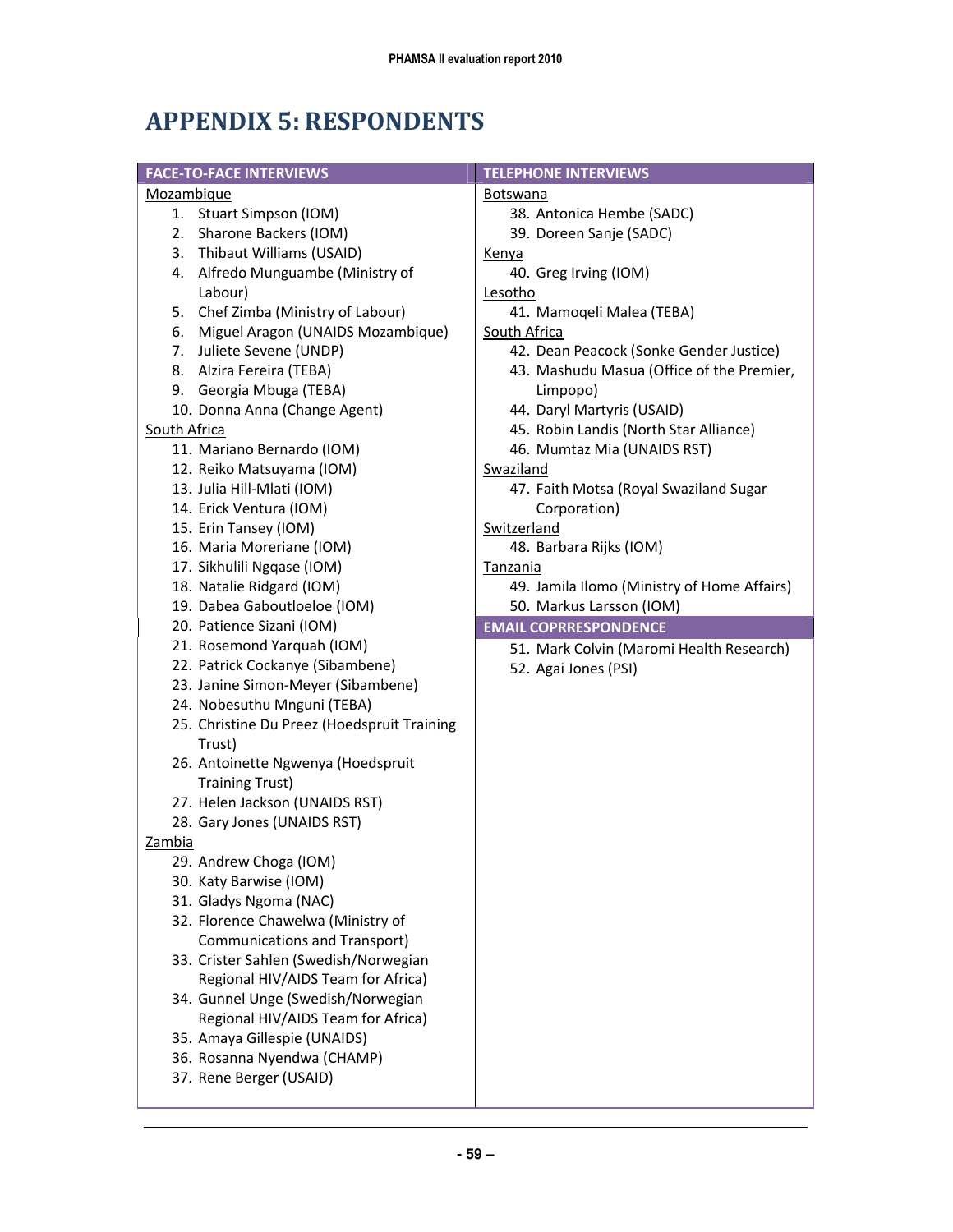### APPENDIX 6: SUMMARY OF ACTIVITIES AND ACHIEVEMENTS BY PROJECT COMPONENT

The data below were provided by IOM in a self-completion exercise.

| <b>ACTOR</b>                                                                          | <b>ACTIVITY</b>                                                                                                                                                                                                                                                                                                                                                                                                                                                                                                                                                                                                                          | <b>ACHIEVEMENT</b>                                                                                                                                                                                                                                   |
|---------------------------------------------------------------------------------------|------------------------------------------------------------------------------------------------------------------------------------------------------------------------------------------------------------------------------------------------------------------------------------------------------------------------------------------------------------------------------------------------------------------------------------------------------------------------------------------------------------------------------------------------------------------------------------------------------------------------------------------|------------------------------------------------------------------------------------------------------------------------------------------------------------------------------------------------------------------------------------------------------|
|                                                                                       | <b>ADVOCACY FOR POLICY DEVELOPMENT (APD)</b>                                                                                                                                                                                                                                                                                                                                                                                                                                                                                                                                                                                             |                                                                                                                                                                                                                                                      |
| <b>Global Level Advocacy</b>                                                          |                                                                                                                                                                                                                                                                                                                                                                                                                                                                                                                                                                                                                                          |                                                                                                                                                                                                                                                      |
| <b>UNAIDS</b><br><b>ILO</b><br>North Star<br>Foundation<br><b>WFP</b>                 | Co-organised with IOM two satellite sessions at the XII<br>$\bullet$<br>International AIDS Conference in Mexico (July 2008):<br>1) International Labour Migration: Emerging Issues - chaired by<br>IOM's Deputy Director General, this session saw the launch of the<br>IOM-UNAIDS-ILO Policy Brief on HIV and International Labour<br>Migration.<br>2) Sex by the Side of the Road: HIV Vulnerabilities within the<br>Transport Sector - chaired by the UN Special Envoy on AIDS in<br>Africa, Elizabeth Mataka. The discussion focused on successful<br>projects addressing HIV vulnerabilities along transport corridors in<br>Africa | Through presentations and organising of satellite sessions, IOM<br>cemented its partnerships with its co-organisers and raised<br>awareness among participants at the conferences on the HIV<br>vulnerability of labour migrants in Southern Africa. |
| ILO, UNDP, ITF,<br>IMA (Global<br>Maritime<br>Partnership on<br>HIV)<br><b>UNAIDS</b> | Co-organised with IOM the satellite meeting on "HIV and Mobile<br>$\bullet$<br>Workers: Towards Public-Private Partnerships in the Maritime and<br>Transport Sectors" at the International Congress on AIDS in Asia<br>and the Pacific (ICAAP) (July 2009)                                                                                                                                                                                                                                                                                                                                                                               | Increased understanding among participants at the satellite session<br>on PHAMSA approach and activities in Southern Africa.                                                                                                                         |
| <b>IOM Geneva</b>                                                                     | Co-organised satellite session titled "Spaces of Vulnerability:<br>Moving beyond stigmatising Migrants" at the XVIII International<br>AIDS Conference (Vienna, July 2010)                                                                                                                                                                                                                                                                                                                                                                                                                                                                | Increased understanding among participants at the satellite session<br>on IOM and partner's work on Migration Health                                                                                                                                 |
|                                                                                       | <b>Regional Level Advocacy and Capacity Building</b>                                                                                                                                                                                                                                                                                                                                                                                                                                                                                                                                                                                     |                                                                                                                                                                                                                                                      |
| <b>SADC Secretariat</b><br>HIV/AIDS Unit                                              | With technical assistance from IOM, the SADC Secretariat HIV/AIDS<br>le<br>Unit finalised the draft Policy Framework for Population Mobility<br>and Communicable Diseases in the SADC Region (early 2009).                                                                                                                                                                                                                                                                                                                                                                                                                               | Draft Policy Framework for Population Mobility and Communicable<br>$\bullet$<br>Diseases in the SADC Region finalised                                                                                                                                |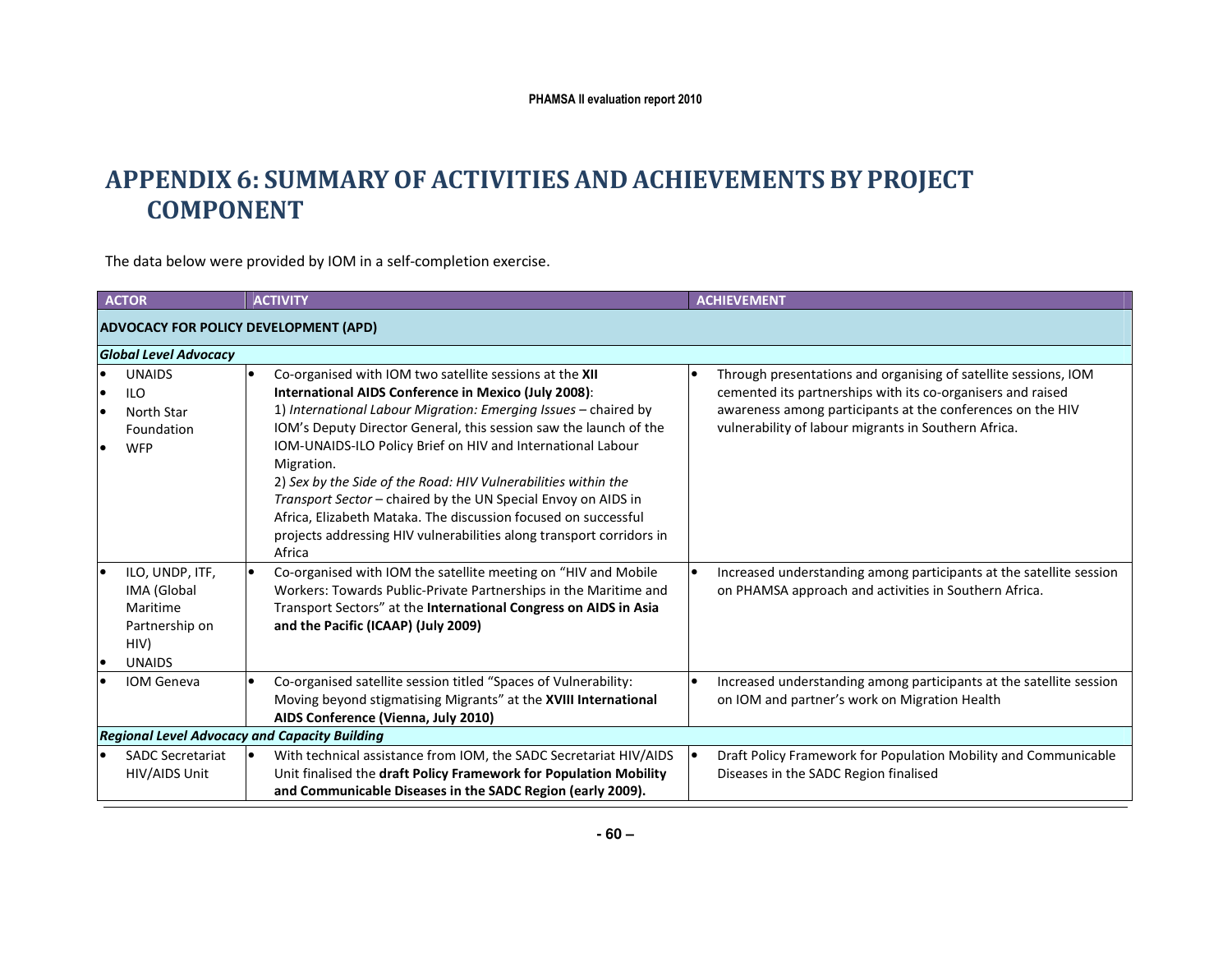|    | <b>ACTOR</b>                                                                           | <b>ACTIVITY</b>                                                                                                                                                                                                                                                                                                                                                                                                                                                                                                                                                    | <b>ACHIEVEMENT</b>                                                                                                                                                                                                                                                                                                                                                                                                                                                                    |
|----|----------------------------------------------------------------------------------------|--------------------------------------------------------------------------------------------------------------------------------------------------------------------------------------------------------------------------------------------------------------------------------------------------------------------------------------------------------------------------------------------------------------------------------------------------------------------------------------------------------------------------------------------------------------------|---------------------------------------------------------------------------------------------------------------------------------------------------------------------------------------------------------------------------------------------------------------------------------------------------------------------------------------------------------------------------------------------------------------------------------------------------------------------------------------|
|    | <b>SADC Secretariat</b><br>HIV/AIDS Unit                                               | $\bullet$<br>With technical assistance from IOM, draft proposal for Global Fund<br>on HIV Cross-Border HIV Initiative, submitted to Round 8 and 9.                                                                                                                                                                                                                                                                                                                                                                                                                 | Successful application to Round 9.                                                                                                                                                                                                                                                                                                                                                                                                                                                    |
|    | <b>UNAIDS South</b><br>Africa Office                                                   | Co-organised with IOM the satellite session, "Migrant access to HIV<br>services and programmes" at the first Southern Africa HIV and AIDS<br>Conference (Durban, March-April 2009)                                                                                                                                                                                                                                                                                                                                                                                 | Awareness raised among participants at the Conference, as well as<br>partnership strengthened with co-organiser of satellite session.                                                                                                                                                                                                                                                                                                                                                 |
|    | Government of<br>Tanzania<br>SAMP<br><b>WHO</b>                                        | Govt of Tanzania hosted, and IOM, SAMP and WHO (include<br>financial contribution from WHO) co-organised the Migration<br>Dialogue for Southern Africa (MIDSA) on Promoting Health and<br>Development: Migration Health in Southern Africa (Dar es Salaam,<br>June 2009), which brought together senior government officials<br>from Ministries of Health and Immigration from SADC<br>Governments, as well as other key stakeholders, in order to work<br>towards the implementation of the World Health Assembly (WHA)<br>Resolution 61.17 'Health of Migrants.' | The MIDSA culminated in the adoption of eleven recommendations<br>by the participating Member States. One of the key<br>recommendations adopted called upon Member States to explicitly<br>state migrants' access to health in national health policies and<br>implementation plans. Furthermore, the recommendations<br>concluded that Member States should implement the Draft Policy<br>Framework on Population Mobility and Communicable Diseases and<br>the WHA Resolution 61.17 |
|    | SADC<br>Parliamentary<br>Forum (SADC PF)                                               | Co-organised (include financial contribution) with IOM a workshop<br>for Members of Parliaments (MPs) in the SADC Region on<br>"Promoting Health and Development: Migration Health in<br>Southern Africa" (Pretoria, Oct 2009).                                                                                                                                                                                                                                                                                                                                    | MPs agreed on a set of recommendations that should be<br>implemented at country and regional level. One of the key<br>recommendations made was to strengthen advocacy for the<br>ratification and domestication of various international and regional<br>human rights instruments pertaining to migrants' health.                                                                                                                                                                     |
|    |                                                                                        | National Level Advocacy and Capacity Building - Malawi                                                                                                                                                                                                                                                                                                                                                                                                                                                                                                             |                                                                                                                                                                                                                                                                                                                                                                                                                                                                                       |
|    | Government of<br>Malawi<br><b>UNAIDS</b><br><b>FAO</b>                                 | Hosted and co-organised a Country Consultation on HIV and<br>Mobility in the Transport Sector in Malawi (Lilongwe, Sept 2008)<br>Hosted and co-organised a Country Consultation on HIV and<br>Mobility in the Commercial Agriculture Sector in Malawi (Lilongwe,<br>Sept 2008)                                                                                                                                                                                                                                                                                     | Awareness raised, particularly on the Draft Regional Framework to<br>upscale HIV responses in the transport sector in Southern Africa,<br>which was developed at the Regional Workshop on HIV in the Road<br>Transport Sector of Southern Africa (Sept 2007); Lessons learned<br>and good practices shared; Gaps and challenges identified; and<br>Networking facilitated.                                                                                                            |
|    |                                                                                        | National Level Advocacy and Capacity Building - Mozambique                                                                                                                                                                                                                                                                                                                                                                                                                                                                                                         |                                                                                                                                                                                                                                                                                                                                                                                                                                                                                       |
| le | Ministry of<br>Transport and<br>Communications<br>(MTC)<br><b>ILO</b><br><b>UNAIDS</b> | Hosted and co-organised a Country Consultation on HIV and<br>Mobility in the Transport Sector in Mozambique (Maputo, May<br>2010)                                                                                                                                                                                                                                                                                                                                                                                                                                  | The existing structure of MTC's steering committee was revitalized<br>to establish a functioning working group. IOM, as a member of the<br>committee, was tasked to lead the technical working group to<br>follow up on recommendations from the Consultation.                                                                                                                                                                                                                        |
|    |                                                                                        | National Level Advocacy and Capacity Building - Namibia                                                                                                                                                                                                                                                                                                                                                                                                                                                                                                            |                                                                                                                                                                                                                                                                                                                                                                                                                                                                                       |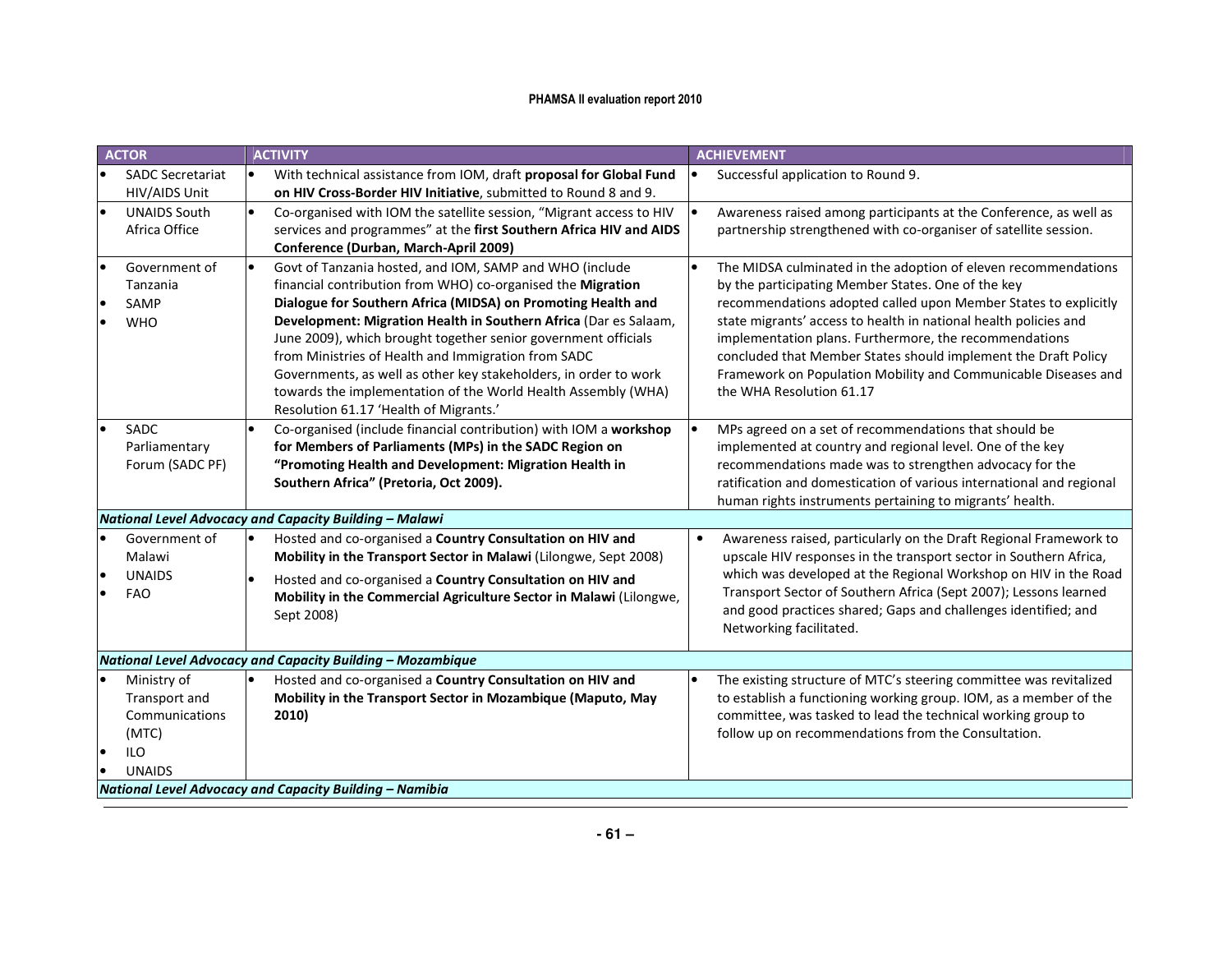| <b>ACTOR</b>                                                                                                                                                | <b>ACTIVITY</b>                                                                                                                                                                                                                                                                                                                                                                                                                                                   |           | <b>ACHIEVEMENT</b>                                                                                                                                                                                                                                                                                                                                                                                                                                                                                                                                                                                                               |
|-------------------------------------------------------------------------------------------------------------------------------------------------------------|-------------------------------------------------------------------------------------------------------------------------------------------------------------------------------------------------------------------------------------------------------------------------------------------------------------------------------------------------------------------------------------------------------------------------------------------------------------------|-----------|----------------------------------------------------------------------------------------------------------------------------------------------------------------------------------------------------------------------------------------------------------------------------------------------------------------------------------------------------------------------------------------------------------------------------------------------------------------------------------------------------------------------------------------------------------------------------------------------------------------------------------|
| German<br>Organization for<br>Technical<br>Cooperation (GTZ)<br><b>UNAIDS</b>                                                                               | Co-organised a Country Consultation on HIV and Mobility in the<br>Transport Sector in Namibia (Windhoek, Feb 2008)                                                                                                                                                                                                                                                                                                                                                | $\bullet$ | Awareness raised, particularly on the Draft Regional Framework to<br>upscale HIV responses in the transport sector in Southern Africa,<br>which was developed at the Regional Workshop on HIV in the Road<br>Transport Sector of Southern Africa (Sept 2007); Lessons learned<br>and good practices shared; Gaps and challenges identified; and<br>Networking facilitated.<br>As a result of this and other IOM advocacy efforts, migrant and<br>mobile populations were included in the National Policy on HIV of<br>Namibia. The same policy explicitly mentions Namibia's interest in<br>collaborating with IOM on this issue |
|                                                                                                                                                             | National Level Advocacy and Capacity Building - South Africa                                                                                                                                                                                                                                                                                                                                                                                                      |           |                                                                                                                                                                                                                                                                                                                                                                                                                                                                                                                                                                                                                                  |
| South African<br>National<br>Department of<br>Transport<br><b>ILO</b><br><b>Trucking Wellness</b>                                                           | Co-organised the Country Consultation on "HIV and Mobility in the<br>Road Transport Sector of South Africa" (August 2009)                                                                                                                                                                                                                                                                                                                                         |           | As a result from this consultation, IOM became a member of the<br>HIV Transport Sector Coordinating Committee, which enables IOM<br>to provide regular technical input in the development of policies<br>and frameworks for the transport sector in South Africa. For<br>example, IOM provided technical input during the development of<br>the "Framework for Developing HIV/AIDS Workplace Policies in the<br>Transport Sector" and the "Transport Sector HIV and AIDS<br>Monitoring and Evaluation Plan".                                                                                                                     |
| <b>Vhembe District</b><br>Municipality                                                                                                                      | Co-organised a Seminar on Migrants' Health in Musina, to highlight<br>the challenges migrants face in accessing health care services.                                                                                                                                                                                                                                                                                                                             |           | One of the key resolutions of this seminar was the establishment of<br>a Migration Health Forum in the Vhembe District Municipality<br>where government, NGOs and CSOs may gather to collectively<br>address the challenges of providing health to migrants and mobile<br>populations. IOM was requested to coordinate the forum on behalf<br>of Limpopo Provincial government and as such IOM functions as the<br>secretariat for this forum.                                                                                                                                                                                   |
| National<br>Department of<br>Health (NDoH)<br>University of the<br>Witwatersrand -<br><b>Forced Migration</b><br><b>Studies</b><br>Programme (Wits<br>FMSP) | Co-organised the National Consultation on Migrant Health;<br>Realizing migrants' right to health in South Africa (April 2010),<br>bringing together senior government officials of relevant line<br>ministries from national and provincial levels, researchers, UN<br>partners, SADC, and other key organisations and migrant<br>community representatives to exchange information and improve<br>coordination for service delivery to migrants in South Africa. |           | Agreed framework including key action points and agreement on<br>the way forward in achieving the World Health Assembly (WHA)<br>Resolution 61.17 on the Health of Migrants. This includes<br>identifying the health and wellness challenges of migrants in terms<br>of the social determinants of health, access to health care, and<br>realizing their right to health in South Africa.                                                                                                                                                                                                                                        |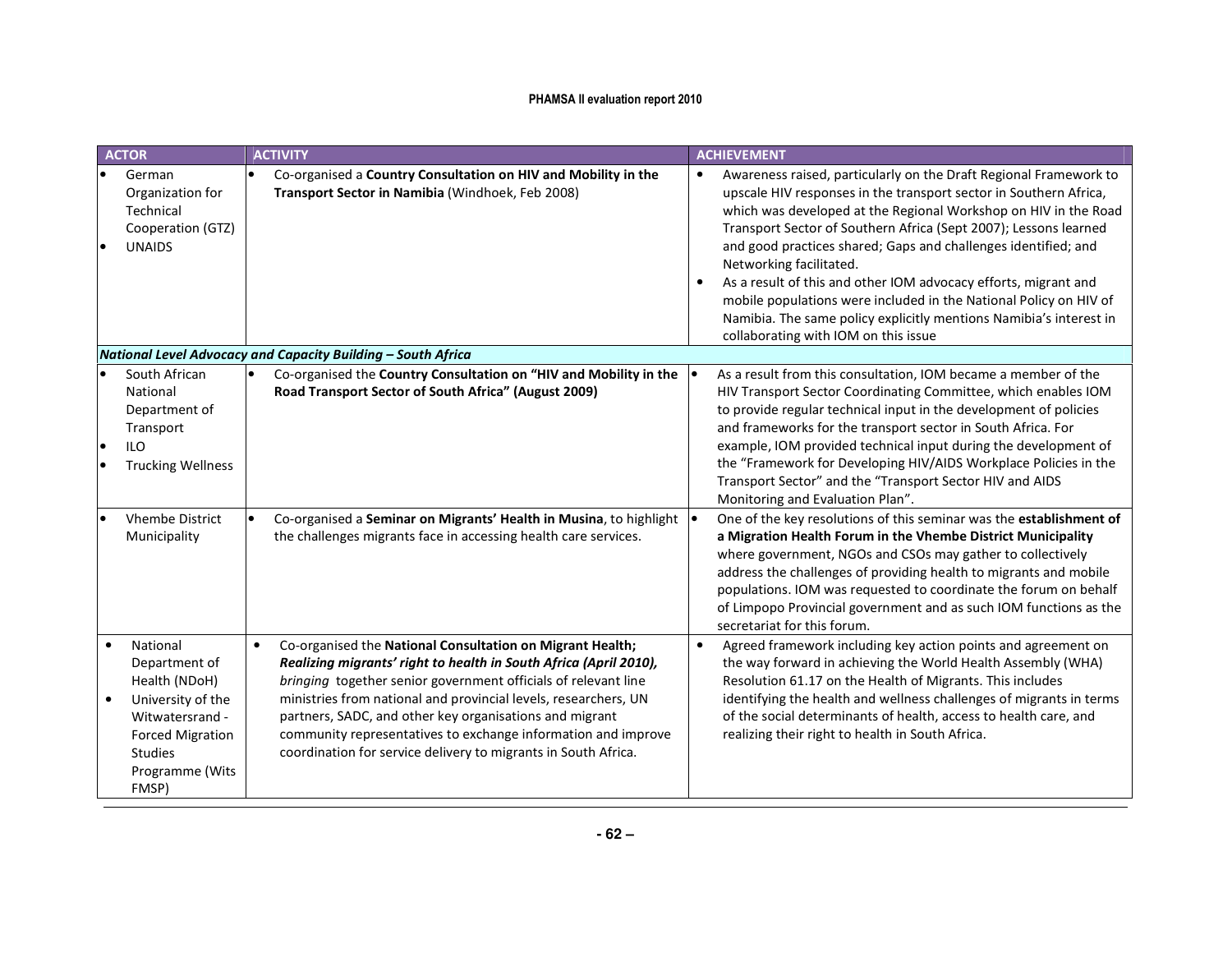|           | <b>ACTOR</b>                                                                                               | <b>ACTIVITY</b>                                                                                                                                                                                                                                                                                                                                                 | <b>ACHIEVEMENT</b>                                                                                                                                                                                                                                                                                                                                                                                                                                                                                                                                                                                                                                                                                                                                                                                                                                                                                                         |
|-----------|------------------------------------------------------------------------------------------------------------|-----------------------------------------------------------------------------------------------------------------------------------------------------------------------------------------------------------------------------------------------------------------------------------------------------------------------------------------------------------------|----------------------------------------------------------------------------------------------------------------------------------------------------------------------------------------------------------------------------------------------------------------------------------------------------------------------------------------------------------------------------------------------------------------------------------------------------------------------------------------------------------------------------------------------------------------------------------------------------------------------------------------------------------------------------------------------------------------------------------------------------------------------------------------------------------------------------------------------------------------------------------------------------------------------------|
| $\bullet$ | <b>UNAIDS</b>                                                                                              |                                                                                                                                                                                                                                                                                                                                                                 |                                                                                                                                                                                                                                                                                                                                                                                                                                                                                                                                                                                                                                                                                                                                                                                                                                                                                                                            |
|           | Wits FMSP                                                                                                  | Developed the following training modules on Migration Health; 1)<br>$\bullet$<br>Migration Health academic module for undergraduate and<br>graduate students in the Faculty of Health Sciences and Social<br>Sciences at the University of the Witwatersrand; and 2) Migration<br>Health training materials for government and healthcare service<br>providers. | Material developed and tested. Government being engaged in the<br>piloting of the manual                                                                                                                                                                                                                                                                                                                                                                                                                                                                                                                                                                                                                                                                                                                                                                                                                                   |
|           |                                                                                                            | National Level Advocacy and Capacity Building - Tanzania                                                                                                                                                                                                                                                                                                        |                                                                                                                                                                                                                                                                                                                                                                                                                                                                                                                                                                                                                                                                                                                                                                                                                                                                                                                            |
| $\bullet$ | Ministry of Home<br>Affairs-<br>Immigration<br>Department<br>Tanzania<br>Commission for<br>AIDS (TACAIDS), | Hosted and co-organised the National Consultation on Migration<br>and HIV in Tanzania: Uniformed personnel, mobile populations<br>and border communities (June 2010).                                                                                                                                                                                           | Key workshop recommendations: 1) Further comprehensive<br>research is needed; 2) National HIV and AIDS Policy should<br>incorporate migration health; 3) Implementation of the National<br>HIV and AIDS policy should take cross-border collaboration into<br>consideration; 4) Existing medical facilities should be made<br>accessible to migrants, mobile population and the local<br>community; 5) Capacity-building to deal with issues such as gender<br>and sexual violence for border officials is needed; 6) Awareness-<br>raising within the specified targeted groups is needed; 7) More<br>involvement of the private sector.<br>There was a consensus among participants to establish a task force<br>comprising the organising institutions TACAIDS, Ministry of Home<br>Affairs, IOM and other organisations represented at the meeting to<br>ensure that the consultation recommendations are followed up. |
|           |                                                                                                            | <b>National Level Advocacy and Capacity Building - Zambia</b>                                                                                                                                                                                                                                                                                                   |                                                                                                                                                                                                                                                                                                                                                                                                                                                                                                                                                                                                                                                                                                                                                                                                                                                                                                                            |
|           | <b>National AIDS</b><br>Council of Zambia<br><b>UNAIDS</b>                                                 | Co-organised Country Consultation on HIV and Mobility in the<br>transport sector in Zambia (Lusaka, May 2008)                                                                                                                                                                                                                                                   | Following on the relationship established via the consultation, the<br>Ministry of Communication and Transport (MoCT) approached IOM<br>to assist in the establishment of a Technical Working Group (TWG)<br>on HIV in the transport sector                                                                                                                                                                                                                                                                                                                                                                                                                                                                                                                                                                                                                                                                                |
| $\bullet$ | Ministry of<br>Communication<br>and Transport<br>(MoCT)                                                    | MoCT and IOM established the Technical Working Group (TWG) on<br>HIV in the transport sector<br>IOM provided technical and financial assistance to MoCT in revising<br>the National Policy on HIV in the transport and communications<br>sectors.                                                                                                               | Through this TWG, coordination of stakeholders working in the<br>response to HIV in the transport and communications sectors was<br>strengthened<br>Revised National policy on HIV in the transport and communications<br>sectors was finalised                                                                                                                                                                                                                                                                                                                                                                                                                                                                                                                                                                                                                                                                            |
|           | <b>Facilitating a Conducive Environment</b>                                                                |                                                                                                                                                                                                                                                                                                                                                                 |                                                                                                                                                                                                                                                                                                                                                                                                                                                                                                                                                                                                                                                                                                                                                                                                                                                                                                                            |
|           | <b>ABC Ulwazi</b>                                                                                          | Produced Radio Documentaries on Mobility (2009) in South Africa,<br>resulting in six 20-minute radio documentaries about different                                                                                                                                                                                                                              | Through an evaluation in three communities where the<br>documentaries were broadcast, it was found that there was                                                                                                                                                                                                                                                                                                                                                                                                                                                                                                                                                                                                                                                                                                                                                                                                          |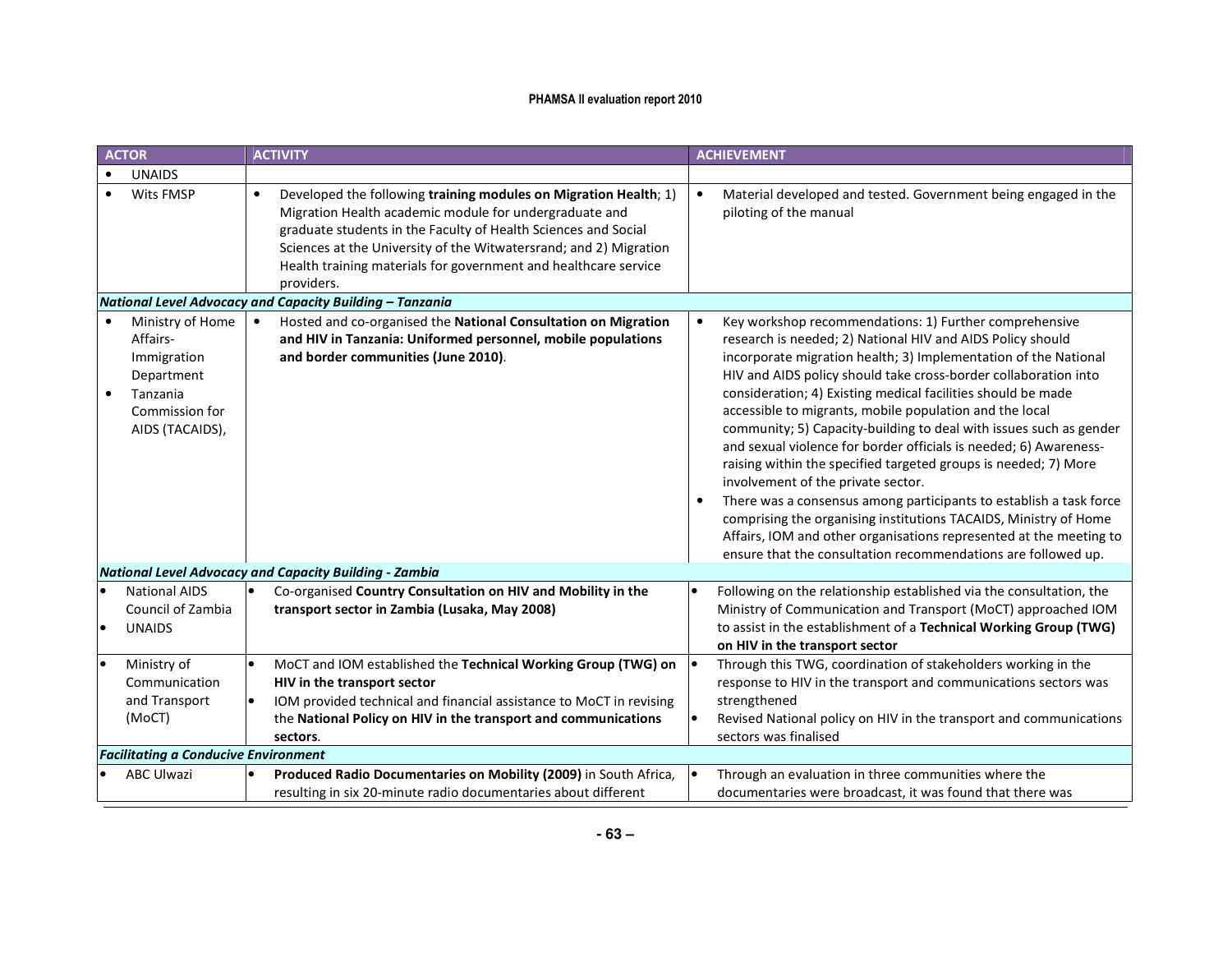| <b>ACTOR</b>                                                                 | <b>ACTIVITY</b>                                                                                                                                                                                                                                                                                                                                                                                                                                                                                                                    | <b>ACHIEVEMENT</b>                                                                                                                                                                                                                                                                                                                                                                                                              |
|------------------------------------------------------------------------------|------------------------------------------------------------------------------------------------------------------------------------------------------------------------------------------------------------------------------------------------------------------------------------------------------------------------------------------------------------------------------------------------------------------------------------------------------------------------------------------------------------------------------------|---------------------------------------------------------------------------------------------------------------------------------------------------------------------------------------------------------------------------------------------------------------------------------------------------------------------------------------------------------------------------------------------------------------------------------|
|                                                                              | sectors (construction, commercial agriculture, transport, mining,<br>fisheries and informal cross border trade) in four languages (English,<br>isiZulu, seSotho and Afrikaans).<br>The documentaries were aired in nine community radio stations<br>over six weeks. Radio journalists from these nine community<br>stations were trained on migration and HIV vulnerability of<br>migrants, their families and communities they interact with, and<br>they were also sensitized on reporting responsibly on issues of<br>migration | increased awareness on the topic of migration. In one community in<br>Barberton in the Mpumalanga Province the Coordinator of the Local<br>AIDS Council encouraged voluntary HIV testing among transport<br>workers as a result of the radio documentaries. In another<br>community in the Kwa Zulu Natal Province, the listeners planned to<br>establish a forum for further dialogue on issues raised by the<br>documentaries |
| Event Horizon<br>Productions<br>Desert Soul                                  | Developed and disseminated Comic resource titled "Chasing<br>Dreams", based in Walvis Bay, Namibia as well as accompanying<br>facilitator's guide (2009).<br>Chasing Dreams was launched at an official event in Walvis Bay<br>٠<br>(Nov 2009). Subsequent to the launch, approximately 1500 copies<br>were distributed to relevant stakeholders, schools and the private<br>sector through a partnership with a local social change<br>communication partner, Desert Soul.                                                        | The launch and subsequent dissemination raised awareness and<br>was widely publicised in Namibian print and online media.                                                                                                                                                                                                                                                                                                       |
| Market Photo<br>Workshop (MPW)<br><b>IOM Zambia</b>                          | Implemented the "Zambia Photography Project" in three sites;<br>l.<br>Solwezi, Katete and Chirundu. Resultant photographs were<br>launched in an exhibition titled "The search for a better life" in<br>Lusaka (August 2009). A collection of more than 100 images and<br>captions were produced for the event. Many of the images were<br>subsequently used on relevant publications, websites, posters and<br>other advocacy material.                                                                                           | Raised awareness of the photojournalists, the media and the<br>general public on the challenges encountered by migrant labourers.                                                                                                                                                                                                                                                                                               |
| Frayintermedia<br><b>IOM Pretoria</b><br>Media and<br>Communications<br>Unit | Sensitized journalists on responsible reporting around migration,<br>including the HIV dynamics of labour migration through training and<br>on site visits to migrant sites (August 2009). Three media training<br>workshops were carried out in South Africa and Zambia to train<br>print, broadcast and online journalists in responsible reporting on<br>diversity, migration and development. Nine journalists were trained<br>in Johannesburg, ten in Limpopo and 16 in Lusaka.                                               | Ten feature stories were written by the journalists as a result of the<br>training.                                                                                                                                                                                                                                                                                                                                             |
| <b>RESEARCH AND LEARNING</b>                                                 |                                                                                                                                                                                                                                                                                                                                                                                                                                                                                                                                    |                                                                                                                                                                                                                                                                                                                                                                                                                                 |
| Kula                                                                         | Contracted research company undertaking Hot Spot Mapping<br>$\bullet$<br>research along 2 transport corridors in Mozambique                                                                                                                                                                                                                                                                                                                                                                                                        | Research completed - initial report received. Additional analysis<br>being conducted - Final report due end Sept                                                                                                                                                                                                                                                                                                                |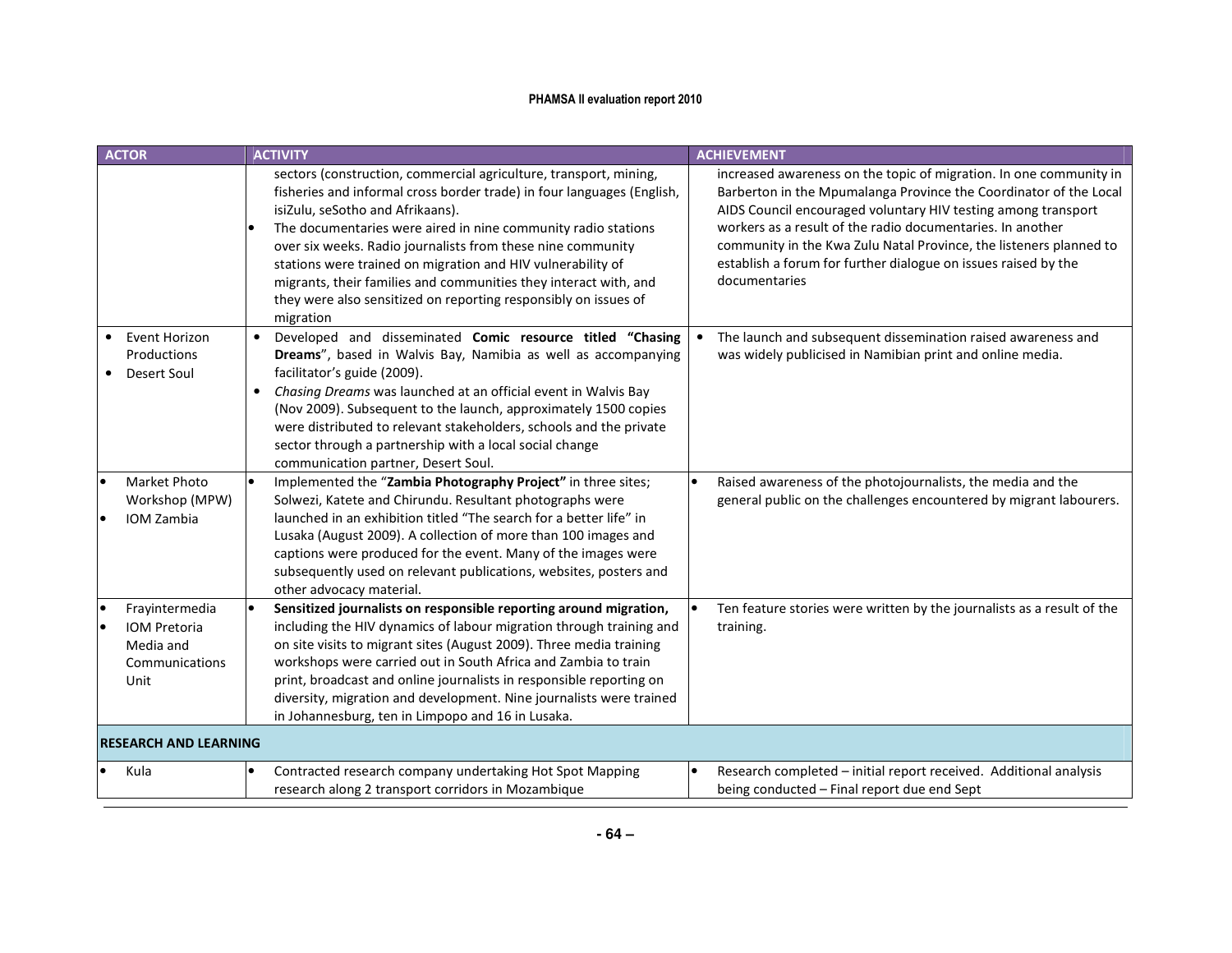| <b>ACTOR</b>                                                                            | <b>ACTIVITY</b>                                                                                                                                                                                                                                                                                                      | <b>ACHIEVEMENT</b>                                                                                                                                                                                                                                                                                                                                                                                                                         |
|-----------------------------------------------------------------------------------------|----------------------------------------------------------------------------------------------------------------------------------------------------------------------------------------------------------------------------------------------------------------------------------------------------------------------|--------------------------------------------------------------------------------------------------------------------------------------------------------------------------------------------------------------------------------------------------------------------------------------------------------------------------------------------------------------------------------------------------------------------------------------------|
| Maromi                                                                                  | Contracted research company undertaking IBBS with farm workers<br>$\bullet$<br>in 3 districts (RSA) - 2010                                                                                                                                                                                                           | High prevalence among farm workers (39%)<br>Additional analysis being undertaken and journal article being<br>written                                                                                                                                                                                                                                                                                                                      |
| <b>FHI</b>                                                                              | Lead research institution for Multiple Concurrent Sexual Partners<br>research - Zambia                                                                                                                                                                                                                               | Link between mobility/migration and multiple concurrent partners<br>identified                                                                                                                                                                                                                                                                                                                                                             |
| Dr Clive Evian                                                                          | Contracted researcher for IBBS on 10 commercial farms in RSA<br>(2008)                                                                                                                                                                                                                                               | High prevalence on farms in Hoedspruit<br>Adaptation of project to respond to identified vulnerabilities<br>(condom use, lack of testing)                                                                                                                                                                                                                                                                                                  |
| <b>Forced Migration</b><br><b>Studies Project</b><br>(Wits university)                  | Contracted research institution for Literature Review                                                                                                                                                                                                                                                                | Still in progress                                                                                                                                                                                                                                                                                                                                                                                                                          |
| <b>USAID</b>                                                                            | Regional Assessment on HIV Prevention services for migrant and<br>mobile populations<br>(Primarily funded through USAID)                                                                                                                                                                                             | Regional report, Sector reports and country reports<br>Awareness of prevention needs of migrant populations raised at<br>regional and national levels                                                                                                                                                                                                                                                                                      |
| <b>Brad Paul</b><br>(independent<br>consultant)                                         | Mini assessments in the cashew nut processing and ports sectors in<br>$\bullet$<br>Mozambique                                                                                                                                                                                                                        | Improved understanding of conditions of migrant workers in these<br>sectors<br>Establishment of relationships with key actors in these sectors<br>IOM Mozambique has received funding form UN to address some of<br>the challenges identified                                                                                                                                                                                              |
|                                                                                         | <b>REGIONAL COORDINATION AND TECHNICAL COOPERATION (RCTC)</b>                                                                                                                                                                                                                                                        |                                                                                                                                                                                                                                                                                                                                                                                                                                            |
| <b>IOM Coordination</b>                                                                 |                                                                                                                                                                                                                                                                                                                      |                                                                                                                                                                                                                                                                                                                                                                                                                                            |
| <b>IOM Country</b><br>Offices in<br>Southern Africa<br><b>IOM Nairobi</b><br>IOM Geneva | Participated in an internal IOM workshop on Health, HIV and<br>$\bullet$<br>Population Mobility in Sub-Saharan Africa (Sept 2007), bringing<br>together IOM Health/HIV staff from southern, west and East Africa,<br>as well as some key Migration Health staff from IOM Headquarters<br>in Geneva and IOM Thailand. | Basic understanding on the theoretical framework for developing<br>health and HIV/AIDS programmes in IOM offices in Sub Saharan<br>Africa improved; Participants provided with concrete ideas on how<br>to develop stand-alone HIV projects and how to mainstream<br>health/HIV into other IOM service areas; IOM country experiences<br>and lessons learned shared; and Approaches regarding IOM's<br>Health and HIV projects harmonised. |
| <b>IOM Country</b><br>Offices in<br>Southern Africa<br>IOM Nairobi<br><b>IOM Dakar</b>  | Participated in two PHAMSA TOT on Gender (Feb 2008) and Social<br><b>Change Communication (May 2008)</b>                                                                                                                                                                                                             | IOM colleagues from Angola, DRC, Madagascar, Mozambique,<br>Zambia, Zimbabwe, Kenya (regional office) and Senegal (regional<br>office) have stronger capacity in the areas of Gender and Social<br>Change Communication.                                                                                                                                                                                                                   |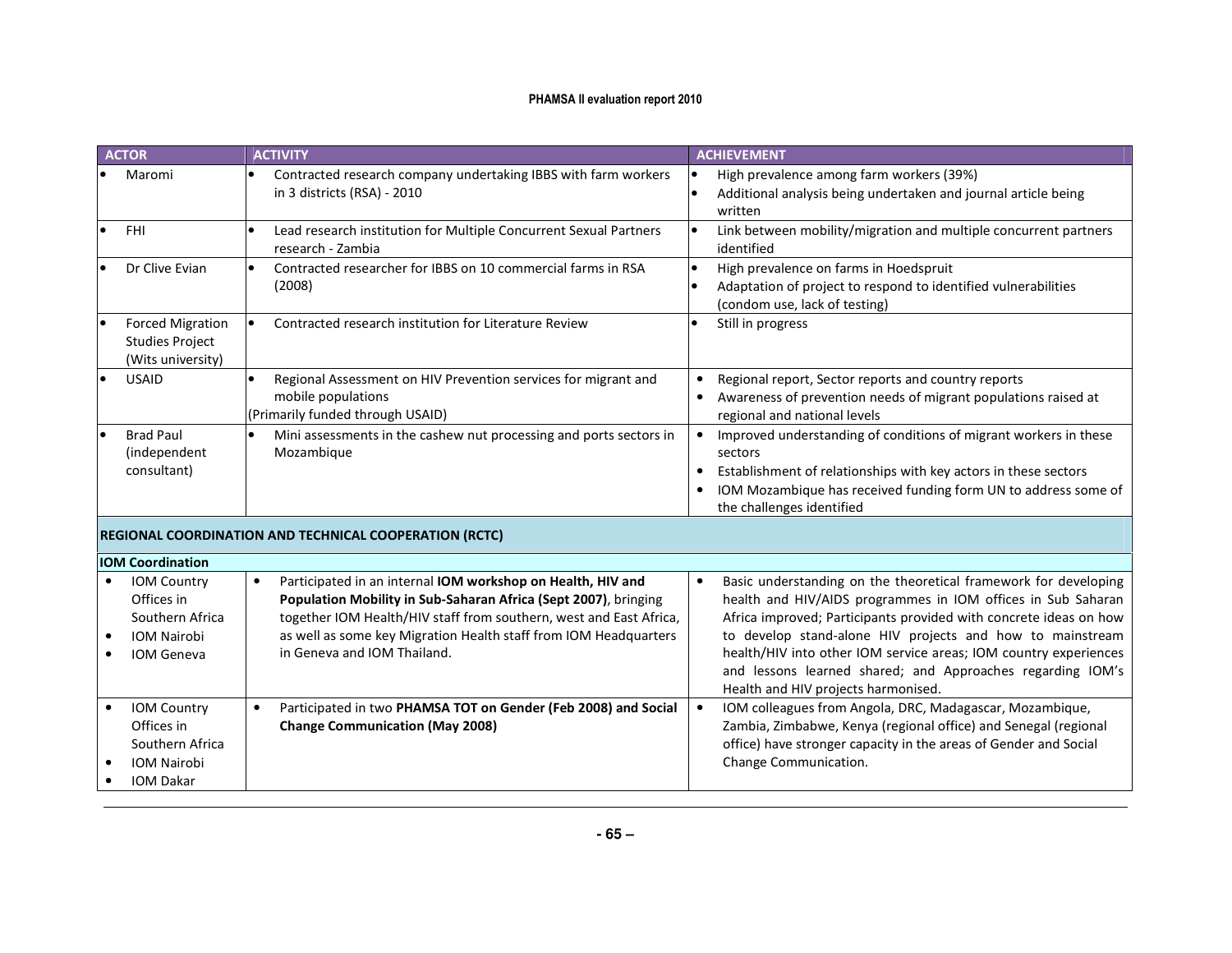| <b>ACTOR</b> |                                                                                                            | <b>ACTIVITY</b>                                                                                                                                                                                                                                                         | <b>ACHIEVEMENT</b>                                                                                                                                                                                                                                                                                                                                                                                                                                                                                  |  |  |
|--------------|------------------------------------------------------------------------------------------------------------|-------------------------------------------------------------------------------------------------------------------------------------------------------------------------------------------------------------------------------------------------------------------------|-----------------------------------------------------------------------------------------------------------------------------------------------------------------------------------------------------------------------------------------------------------------------------------------------------------------------------------------------------------------------------------------------------------------------------------------------------------------------------------------------------|--|--|
| $\bullet$    | IOM Country<br>Offices in<br>Southern Africa<br><b>IOM Nairobi</b><br>IOM Geneva                           | Participated in a two-day IOM Migration Health Department<br>$\bullet$<br>(MHD) Strategy Meeting for Africa (Oct 2008)                                                                                                                                                  | The draft IOM Strategy for Migrant Health Programmes in Africa<br>$\bullet$<br>was developed with the following 4 thematic pillars: 1) Service<br>delivery and capacity building; 2) Advocacy for policy development;<br>3) Research and information dissemination; and 4) National and<br>regional coordination. Based on this Strategy, IOM Pretoria drafted<br>an Africa-wide programme proposal on Migration Health. This was<br>subsequently became the basis for the PHAMESA proposal.        |  |  |
|              | IOM Country<br>Offices in<br>Southern Africa<br><b>IOM Nairobi</b>                                         | Participated in the Partnership on Health and Mobility in East and<br>Southern Africa (PHAMESA) 2010-2013 Strategy Retreat (Nov<br>2009) in order for IOM staff in East and Southern Africa to discuss<br>and agree on the framework for the proposed PHAMESA proposal. | Common understanding of the PHAMESA proposal, including<br>implementation arrangements was reached; Team spirit among<br>Migration Health colleagues was strengthened, and the PHAMESA<br>logical framework and annual targets were finalised.                                                                                                                                                                                                                                                      |  |  |
|              | <b>Regional Coordination</b>                                                                               |                                                                                                                                                                                                                                                                         |                                                                                                                                                                                                                                                                                                                                                                                                                                                                                                     |  |  |
|              | Soul City Institute<br>for Health and<br>Development<br>Communication                                      | Entered into an MOU with IOM (Jan 2008) to increase cooperation<br>and collaboration.<br>Share information, invited to relevant workshops and meetings.<br>Provided IEC for distribution at borders ("Meet Joe")                                                        | Stronger relationship and collaboration with Soul City and Soul City<br>regional partners.                                                                                                                                                                                                                                                                                                                                                                                                          |  |  |
| ١o           | <b>SADC Secretariat</b><br>HIV/AIDS Unit<br><b>WFP</b><br><b>NSF</b><br><b>UNAIDS RSTESA</b>               | Co-organised the Regional Workshop on HIV in the Road Transport<br>Sector for Southern Africa (Swaziland, Sept 2007).                                                                                                                                                   | The draft Regional framework to upscale HIV responses in the<br>transport sector in Southern Africa was developed.\<br>This framework was subsequently used as a basis for the SADC<br>regional proposal on HIV Cross Border HIV Initiative. The proposal<br>was successful in receiving funds from the Global Fund Round 9.                                                                                                                                                                        |  |  |
| le<br>١o     | <b>SADC Secretariat</b><br>HIV/AIDS Unit<br><b>UNAIDS RSTESA</b><br><b>ILO</b><br><b>Trucking Wellness</b> | Co-organised the Regional Workshop on HIV Responses Among<br>Seafarers and Port-based Communities in Southern Africa (Durban,<br>Nov 2009).                                                                                                                             | Key outcome of the workshop was the framework of<br>comprehensive HIV interventions for the Maritime sector, which<br>has six components: access to health services; social/behaviour<br>change communication; advocacy for policy development; research<br>and strategic information; coordination, harmonization and<br>partnerships and monitoring and evaluation. Issues that were found<br>to be cross cutting are: gender; capacity building; quality assurance<br>and resource mobilization. |  |  |
| le           | <b>SADC Secretariat</b><br><b>UNAIDS RSTESA</b><br><b>TEBA</b><br>Development<br>(Regional Office)         | Co-organised the Regional Workshop on HIV Responses for Mine<br>Workers, Their Families and Affected Communities in Southern<br>Africa (Maputo, May 2010)                                                                                                               | Agreed draft regional framework for an HIV and AIDS programme<br>for mine workers, their families and affected communities. The<br>objective of the framework is to scale up an integrated and<br>harmonised programme of HIV prevention, treatment, care,<br>support, and impact mitigation, addressing the specific needs of<br>mine workers, their families and affected communities in Southern                                                                                                 |  |  |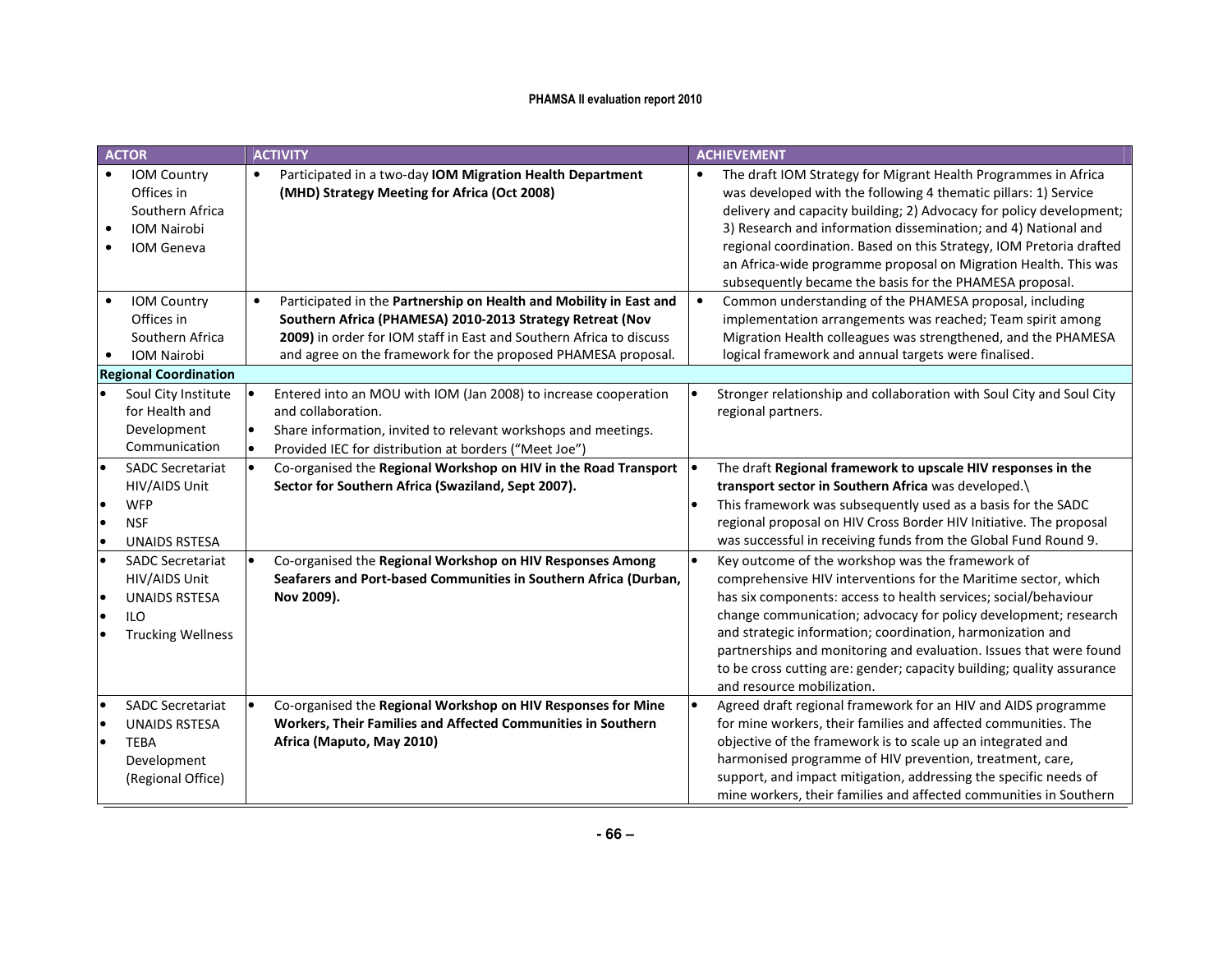| <b>ACTOR</b>                                                                            | <b>ACTIVITY</b>                                                                                                                             | <b>ACHIEVEMENT</b>                                                                                                                                                                                                                                                                                                                                        |  |  |  |
|-----------------------------------------------------------------------------------------|---------------------------------------------------------------------------------------------------------------------------------------------|-----------------------------------------------------------------------------------------------------------------------------------------------------------------------------------------------------------------------------------------------------------------------------------------------------------------------------------------------------------|--|--|--|
|                                                                                         |                                                                                                                                             | Africa.                                                                                                                                                                                                                                                                                                                                                   |  |  |  |
| <b>PILOT PROJECTS</b>                                                                   |                                                                                                                                             |                                                                                                                                                                                                                                                                                                                                                           |  |  |  |
| Royal Swaziland<br>Sugar<br>Corporation<br>(Swaziland)                                  | Implementation of the PHAMSA Health Promotion Model targeting<br>$\bullet$<br>seasonal and temporary farm workers                           | Improved basic literacy and financial management skills amongst<br>beneficiary groups<br>Improved health seeking behaviour<br>$\bullet$<br>Strengthened relationships amongst key stakeholders and the<br>$\bullet$<br>project                                                                                                                            |  |  |  |
| Walvis Bay Multi<br>Purpose Centre<br>(Namibia)                                         | Implementation of the PHAMSA Health Promotion Model targeting<br>local and foreign seagoing personnel particularly in the fishing<br>sector | Improved health seeking behaviour<br>$\bullet$<br>Strengthened relationships amongst key stakeholders and the<br>project                                                                                                                                                                                                                                  |  |  |  |
| The Employment<br><b>Bureau of Africa</b><br>(Mozambique)                               | Implementation of the PHAMSA Health Promotion Model targeting<br>mineworkers and their families and communities                             | Empowerment of women through income generating activities<br>Improved health seeking behaviour<br>$\bullet$<br>Integration of PHAMSA programme into local community and local<br>$\bullet$<br>government interventions and structures                                                                                                                     |  |  |  |
| The Employment<br><b>Bureau of Africa</b><br>(Lesotho)                                  | Implementation of the PHAMSA Health Promotion Model targeting<br>mineworkers and their families and communities                             | Improved health seeking behaviour<br>$\bullet$<br>Improved knowledge among beneficiary group<br>$\bullet$<br>Increased involvement of traditional leaders in the delivery of<br>$\bullet$<br>project interventions and community mobilization<br>Establishment of support groups for persons living with HIV and<br>$\bullet$<br>community members        |  |  |  |
| Hlokomela, a<br>project of the<br>Hoedspruit<br><b>Training Trust</b><br>(South Africa) | Implementation of the PHAMSA Health Promotion Model targeting<br>seasonal and permanent farm workers                                        | Running an HCT clinic to ensure easy access for farm workers<br>Project identity has been established and embedded in the<br>$\bullet$<br>farming community<br>Integration of HIV Gender and SBCC interventions into the project<br>$\bullet$                                                                                                             |  |  |  |
| $\bullet$<br>IOM Zambia/<br>CHAMP (Zambia)                                              | Implementation of the PHAMSA Health Promotion Model targeting<br>$\bullet$<br>farm workers                                                  | Integration of HIV and SBCC, gender interventions into all the<br>$\bullet$<br>existing projects and companies<br>Improved health seeking behaviour<br>$\bullet$<br>Establishment of the 990 HIV talk line by the community<br>$\bullet$<br>Involvement of PLHIV in planning activities, community outreach<br>$\bullet$<br>activities and support groups |  |  |  |
| IOM Zambia/<br>CHAMP (Zambia)                                                           | Implementation of the PHAMSA Health Promotion Model targeting<br>mine workers                                                               | Training of GDA mining partners in Gender and Social Change<br>Communication                                                                                                                                                                                                                                                                              |  |  |  |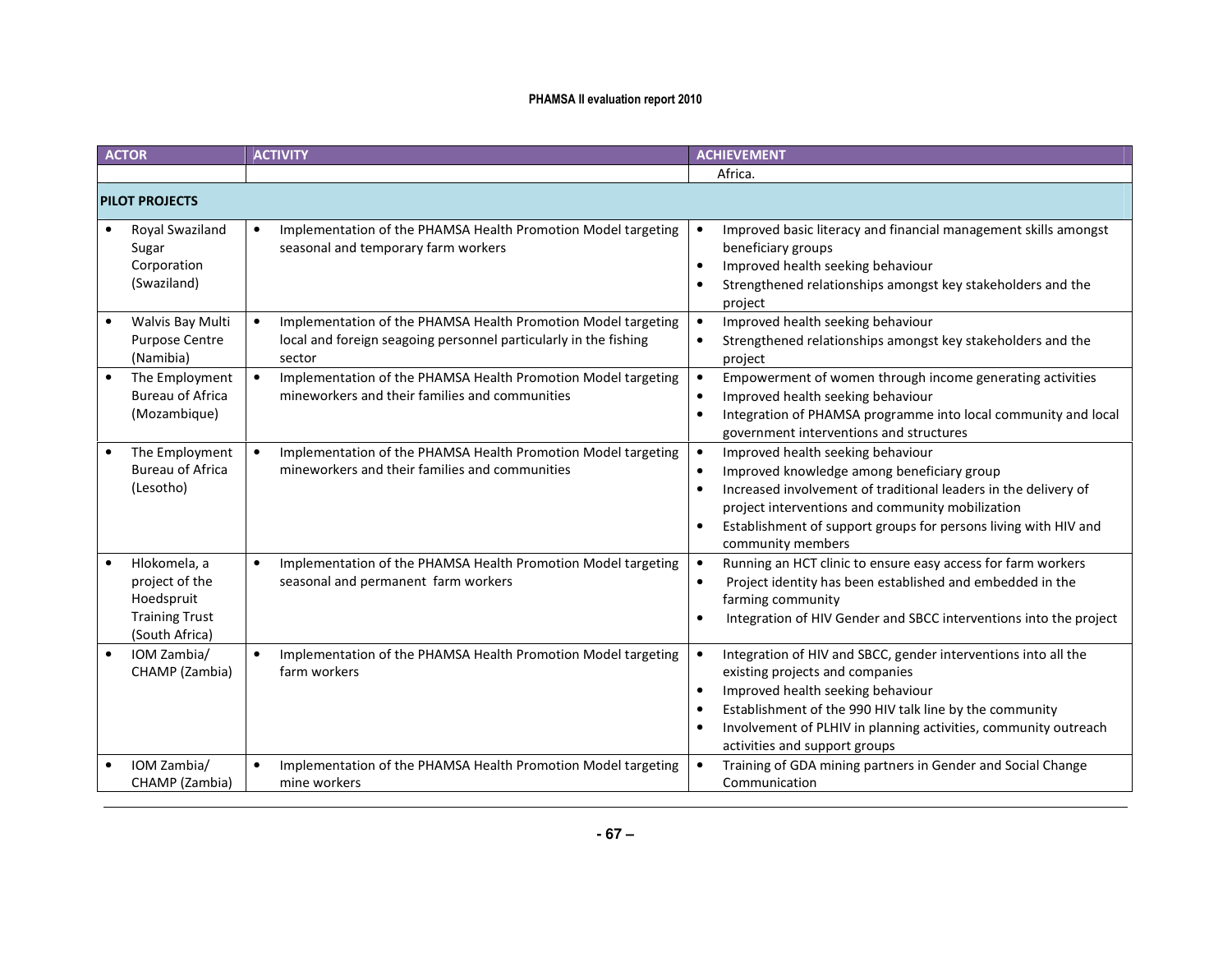| <b>ACTOR</b>                                                | <b>ACTIVITY</b>                                                                                                                                                                                                                                                                                                                                                                                             | <b>ACHIEVEMENT</b>                                                                                                                                                                                                                                                                                   |
|-------------------------------------------------------------|-------------------------------------------------------------------------------------------------------------------------------------------------------------------------------------------------------------------------------------------------------------------------------------------------------------------------------------------------------------------------------------------------------------|------------------------------------------------------------------------------------------------------------------------------------------------------------------------------------------------------------------------------------------------------------------------------------------------------|
| <b>IOM Zambia</b>                                           | Support to the Zambia Chirundu Border Migrant Support Centre,<br>which provides a range of services to migrants and other vulnerable<br>groups in Chirundu, including water and sanitation facilities;<br>voluntary counselling before referral for testing; information<br>dissemination on HIV and AIDS, gender based violence, safe<br>migration, and human trafficking; and distribution of condoms and | Change agent structure has been institutionalized and formalized at<br>the project sites<br>Community Action Teams developed and running<br>Involvement of PLHIV in planning activities, community outreach<br>activities and support groups<br>Migrants assisted and immigration officials trained. |
|                                                             | mosquito nets.                                                                                                                                                                                                                                                                                                                                                                                              |                                                                                                                                                                                                                                                                                                      |
| Sonke                                                       | Assessment and training of border officials in Beitbridge (2008)                                                                                                                                                                                                                                                                                                                                            | Built relationships with key stakeholders and thus supported the<br>creation of the Vhembe Migrant Health Forum                                                                                                                                                                                      |
| <b>ACBC</b> (African<br><b>Capacity Building</b><br>Centre) | Developing of a health chapter for inclusion in the training manual<br>for immigration officials<br>Health Assessment tool for IOM officials undertaking Border<br>Assessments on behalf of government                                                                                                                                                                                                      | Once completed the manual and health assessment tool will be<br>rolled out to all Immigration Officials trained through the African<br><b>Capacity Building Centre</b>                                                                                                                               |
| ARID                                                        | Training material development for implementation of the project<br>model – specifically community health workers and Change Agents                                                                                                                                                                                                                                                                          | Manual under development & being tested in preparation for<br><b>PHAMESA</b>                                                                                                                                                                                                                         |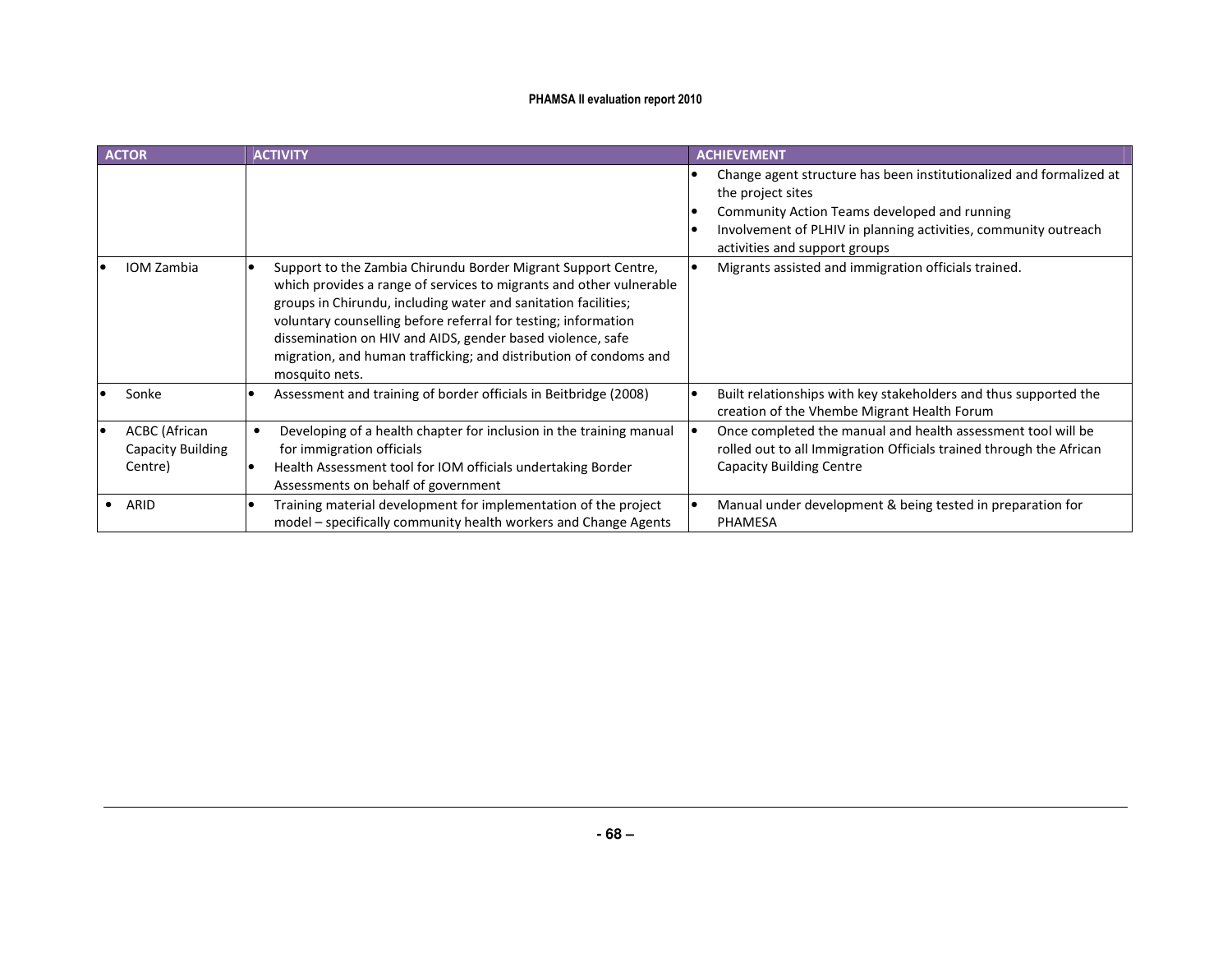# APPENDIX 7: PHAMSA DEFINITION OF REGIONALITY - ACTIVITIES ANDACHIEVEMENTS

The data below were provided by IOM in a self-completion exercise.

| <b>PHAMSA CRITERIA</b>                                                                                                                         | <b>ACTIVITIES</b>                                                                                                                                                                                                                                                                                                                                                                                                                                                                                                                                               | <b>ACHIEVEMENT</b>                                                                                                                                                                                                                                                                                                                                                                                                                                                                       |
|------------------------------------------------------------------------------------------------------------------------------------------------|-----------------------------------------------------------------------------------------------------------------------------------------------------------------------------------------------------------------------------------------------------------------------------------------------------------------------------------------------------------------------------------------------------------------------------------------------------------------------------------------------------------------------------------------------------------------|------------------------------------------------------------------------------------------------------------------------------------------------------------------------------------------------------------------------------------------------------------------------------------------------------------------------------------------------------------------------------------------------------------------------------------------------------------------------------------------|
| Brings together national<br>and regional stakeholders<br>to share lessons and<br>experiences, and increases<br>coordination and<br>cooperation | Govt of Tanzania hosted, and IOM, SAMP and WHO (include financial<br>contribution from WHO) co-organised the Migration Dialogue for<br>Southern Africa (MIDSA) on Promoting Health and Development:<br>Migration Health in Southern Africa (Dar es Salaam, June 2009), which<br>brought together senior government officials from Ministries of Health<br>and Immigration from SADC Governments, as well as other key<br>stakeholders, in order to work towards the implementation of the<br>World Health Assembly (WHA) Resolution 61.17 'Health of Migrants.' | The MIDSA culminated in the adoption of eleven<br>recommendations by the participating Member States.<br>One of the key recommendations adopted called upon<br>Member States to explicitly state migrants' access to<br>health in national health policies and implementation<br>plans. Furthermore, the recommendations concluded that<br>Member States should implement the Draft Policy<br>Framework on Population Mobility and Communicable<br>Diseases and the WHA Resolution 61.17 |
|                                                                                                                                                | IOM and SADC Parliamentary Forum co-organised (include financial<br>contribution) with IOM a workshop for Members of Parliaments (MPs)<br>in the SADC Region on "Promoting Health and Development: Migration<br>Health in Southern Africa" (Pretoria, Oct 2009).                                                                                                                                                                                                                                                                                                | MPs agreed on a set of recommendations that should be<br>implemented at country and regional level. One of the key<br>recommendations made was to strengthen advocacy for<br>the ratification and domestication of various international<br>and regional human rights instruments pertaining to<br>migrants' health.                                                                                                                                                                     |
|                                                                                                                                                | Organised Country Consultations on HIV and Mobility in transport and<br>commercial agriculture sectors in Malawi, Mozambique, Namibia, South<br>Africa, and Zambia.                                                                                                                                                                                                                                                                                                                                                                                             | Awareness raised, particularly on the Draft Regional<br>Framework to upscale HIV responses in the transport<br>sector in Southern Africa; Lessons learned and good<br>practices shared; Gaps and challenges identified; and<br>Networking facilitated.                                                                                                                                                                                                                                   |
|                                                                                                                                                | Organised the National Consultation on Migrant Health; Realizing<br>migrants' right to health in South Africa (April 2010).                                                                                                                                                                                                                                                                                                                                                                                                                                     | Agreed framework including key action points and<br>$\bullet$<br>agreement on the way forward in achieving the World<br>Health Assembly (WHA) Resolution 61.17 on the Health<br>of Migrants. This includes identifying the health and<br>wellness challenges of migrants in terms of the social<br>determinants of health, access to health care, and<br>realizing their right to health in South Africa.                                                                                |
|                                                                                                                                                | Hosted and co-organised the National Consultation on Migration and                                                                                                                                                                                                                                                                                                                                                                                                                                                                                              | Workshop recommendations were made and there was a                                                                                                                                                                                                                                                                                                                                                                                                                                       |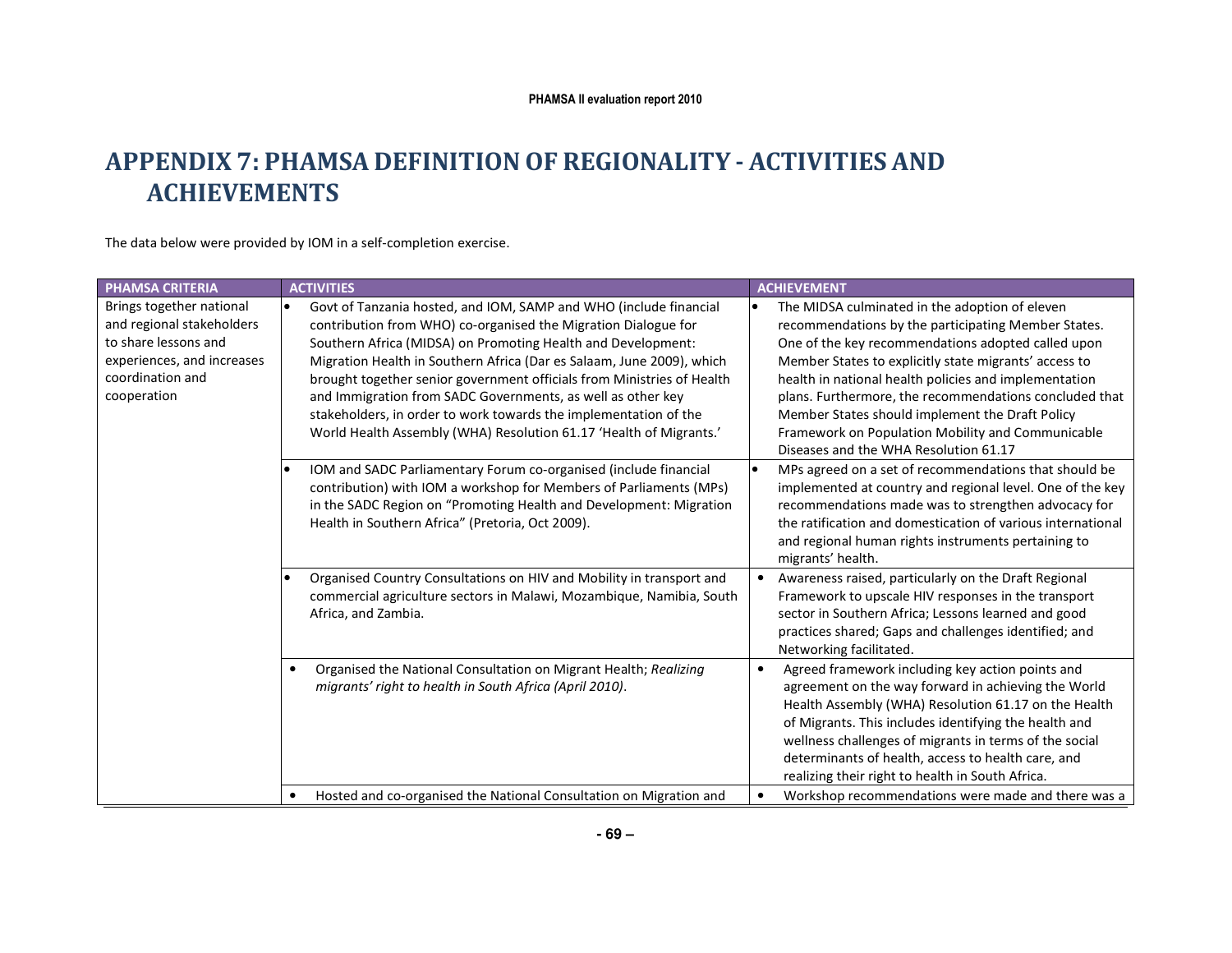| <b>PHAMSA CRITERIA</b>                                                                                                                                                                          | <b>ACTIVITIES</b>                                                                                                                                                                                                                                                                                                                                                                                                                         | <b>ACHIEVEMENT</b>                                                                                                                                                                                                                                                                                                                                                                                                                                                                                                                                                                                                                                                          |
|-------------------------------------------------------------------------------------------------------------------------------------------------------------------------------------------------|-------------------------------------------------------------------------------------------------------------------------------------------------------------------------------------------------------------------------------------------------------------------------------------------------------------------------------------------------------------------------------------------------------------------------------------------|-----------------------------------------------------------------------------------------------------------------------------------------------------------------------------------------------------------------------------------------------------------------------------------------------------------------------------------------------------------------------------------------------------------------------------------------------------------------------------------------------------------------------------------------------------------------------------------------------------------------------------------------------------------------------------|
|                                                                                                                                                                                                 | HIV in Tanzania: Uniformed personnel, mobile populations and border<br>communities (June 2010).                                                                                                                                                                                                                                                                                                                                           | consensus among participants to establish a task force<br>comprising the organising institutions TACAIDS, Ministry<br>of Home Affairs, IOM and other organisations<br>represented at the meeting to ensure that the<br>consultation recommendations are followed up.                                                                                                                                                                                                                                                                                                                                                                                                        |
|                                                                                                                                                                                                 | Organised in partnership with various partners, three regional sector<br>coordination workshops:<br>HIV in the Transport sector<br>1)<br>HIV responses among Seafarers and Port-based communities<br>2)<br>HIV responses for mine workers, their families and affected<br>3)<br>communities                                                                                                                                               | Each workshop agreed on a regional framework for<br>comprehensive response in each sector.                                                                                                                                                                                                                                                                                                                                                                                                                                                                                                                                                                                  |
| Pilot the HIV prevention<br>and care project model in<br>different migrant settings in $\vert \bullet \vert$<br>the region to ensure that it<br>is relevant and can be<br>replicated regionally | Several multi-partner meetings to share lessons and experiences and<br>develop tools<br>Cross border site visits undertaken by partners to see the model in<br>action in different sites<br>Peer review among partners using Most Significant Change<br>$\bullet$<br>methodology to build network and share experiences and lessons<br>Emerging best practices from the region currently being collated<br>Migrant stories from the sites | Growing evidence of the impact of the model                                                                                                                                                                                                                                                                                                                                                                                                                                                                                                                                                                                                                                 |
| Advocate with regional<br>partners to increase their<br>awareness of the links<br>between migration and<br>integrate HIV and<br>population mobility in their<br>policies and programmes         | Advocacy vis-à-vis SADC Secretariat, UN partners (e.g. UNAIDS regional<br>$\bullet$<br>and country level, WHO, ILO, WFP), donors, Govt counterparts (NAC,<br>line ministries), media, private sector, etc.                                                                                                                                                                                                                                | Draft SADC Policy Framework on Population Mobility and<br>Communicable Diseases finalised.<br>SADC Secretariat successful Global Fund Round 9<br>application of HIV Cross-Border Initiative proposal<br>Various countries with National HIV Strategic Plans that<br>mention migration and mobility concerns.<br>Zambia revised HIV policy for Transport Sector, taking into<br>consideration migration and mobility concerns.<br>IOM received PEPFAR/USAID grant to roll-out<br>interventions targeting farm workers in South Africa<br>IOM received USAID funding to undertake regional<br>assessment on HIV vulnerabilities and access to services<br>of migrant workers. |
| Harmonisation of messages,<br>material and branding                                                                                                                                             | Harmonisation of PHAMSA IEC and other material. Since the mid-term<br>review, phasing out of PHAMSA logo/brand and utilising IOM<br>logo/brand only                                                                                                                                                                                                                                                                                       |                                                                                                                                                                                                                                                                                                                                                                                                                                                                                                                                                                                                                                                                             |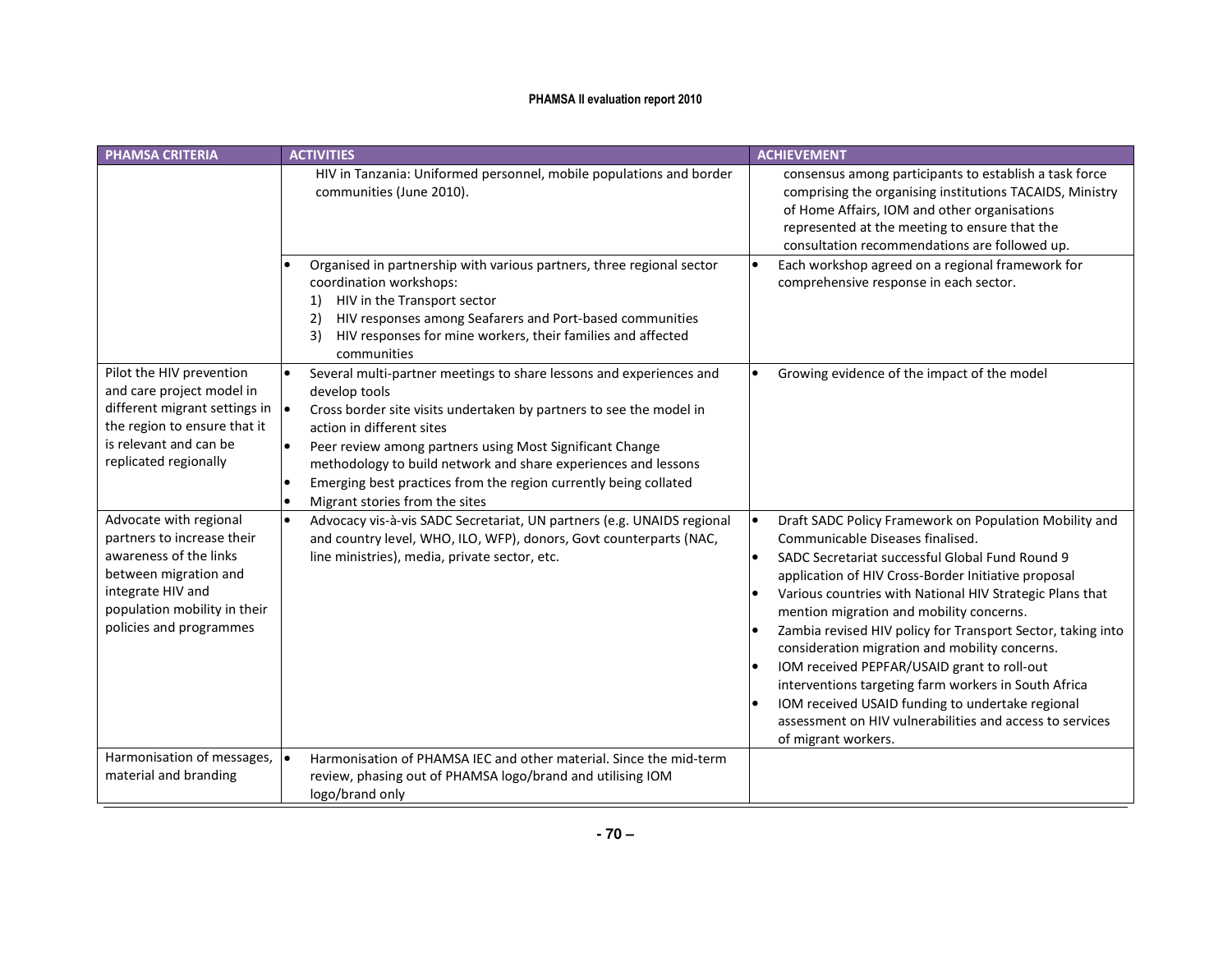| <b>PHAMSA CRITERIA</b>                                                                                                                                                                                                                                                       | <b>ACTIVITIES</b>                                                                                                                                                                                                                                                                                                                                                                                    | <b>ACHIEVEMENT</b>                                                                                                                                                                                                                         |  |  |
|------------------------------------------------------------------------------------------------------------------------------------------------------------------------------------------------------------------------------------------------------------------------------|------------------------------------------------------------------------------------------------------------------------------------------------------------------------------------------------------------------------------------------------------------------------------------------------------------------------------------------------------------------------------------------------------|--------------------------------------------------------------------------------------------------------------------------------------------------------------------------------------------------------------------------------------------|--|--|
| Function as an umbrella for<br>HIV-related activities being<br>implemented by IOM<br>country offices and other<br>implementing partners in<br>the region, and allows close<br>liaison with other regional<br>HIV programmes<br>implemented by IOM in<br>West and East Africa | Three IOM coordination workshops (2007, 2008, 2009) organised where<br>IOM Health/HIV staff from the region and beyond (East Africa, West<br>Africa, Geneva) got together to strengthen understanding and<br>collaboration.<br>Facilitated IOM staff to attend PP TOT Workshops on Social Change<br>Communication and Gender to facilitate harmonised approach and<br>strengthen technical capacity. | Harmonised approach and strengthen technical capacity<br>among IOM country offices and IOM East Africa Regional<br>Office.<br>Combined East and Southern Africa proposal to SIDA<br>submitted and successful in receiving funds (PHAMESA). |  |  |
| Operate in cross border<br>areas                                                                                                                                                                                                                                             | Zambia Chirundu Border Migrant Support Centre<br>Development of a health chapter to be included in training of<br>immigration officials in Africa<br>Training of border officials, and police on gender in Beitbridge                                                                                                                                                                                | Capacity of border officials strengthened                                                                                                                                                                                                  |  |  |
| Ensure quality control and<br>high standards of quality<br>throughout the region                                                                                                                                                                                             | Standardised training of IPs on gender, Social Change communication<br>Induction manuals<br>Standardised templates for reporting<br><b>Standardised M&amp;E framework</b><br>Regular technical partners meetings to assess and review<br>progress/challenges                                                                                                                                         | Common understanding shared between project partners<br>(implementing & technical)                                                                                                                                                         |  |  |
| A coordinated M&E system<br>allows for data collection<br>and analysis at a regional<br>level                                                                                                                                                                                | M&E Framework developed in 2008 when new M&E Officer retained<br>under PEPFAR/USAID funding.                                                                                                                                                                                                                                                                                                         | Implementation of M&E Framework partial.                                                                                                                                                                                                   |  |  |